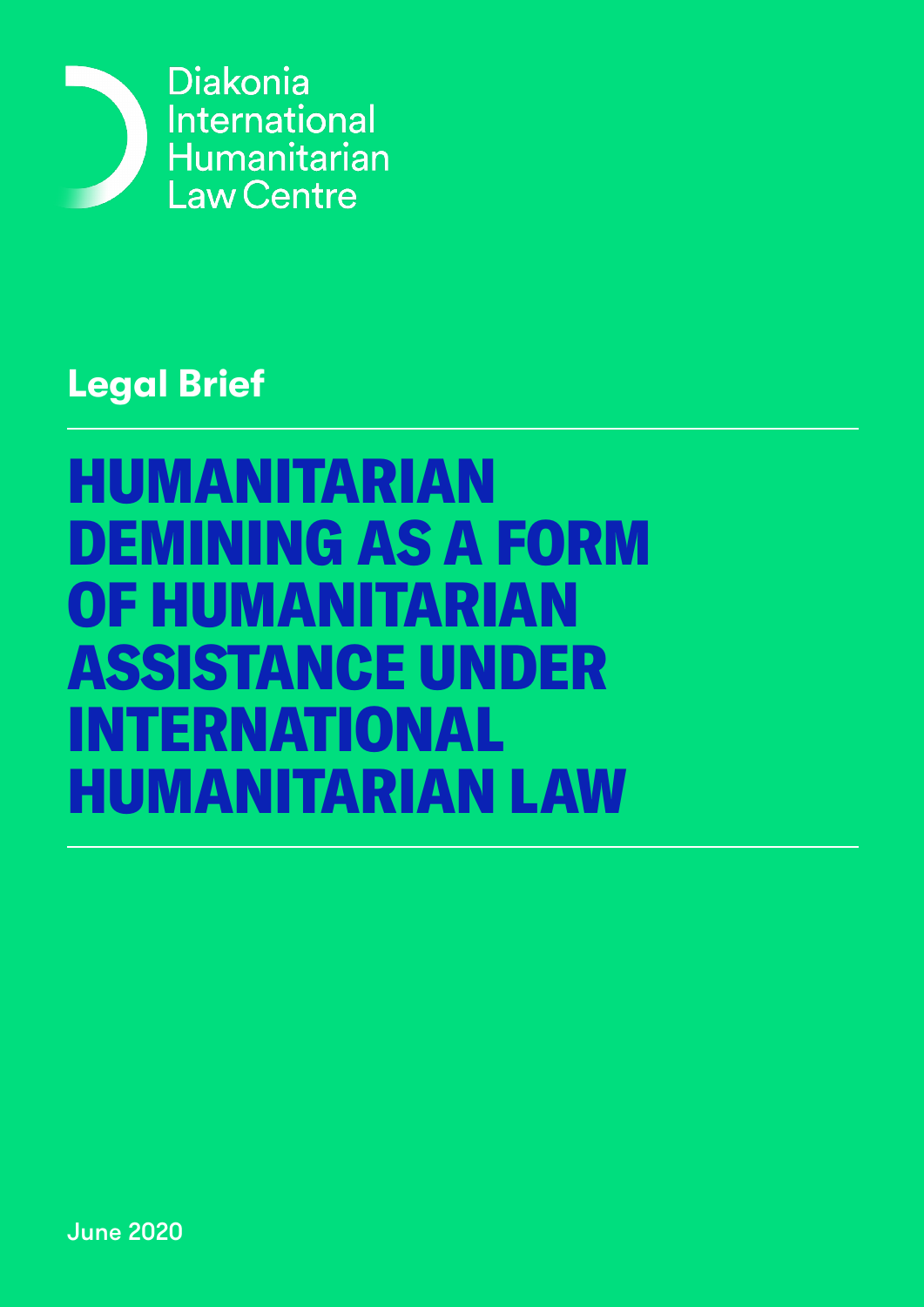# TABLE OF CONTENTS

| <b>EXECUTIVE SUMMARY</b>                                                                                                                                                                                                                                                                                                                                                                                                                                                                                      |         |
|---------------------------------------------------------------------------------------------------------------------------------------------------------------------------------------------------------------------------------------------------------------------------------------------------------------------------------------------------------------------------------------------------------------------------------------------------------------------------------------------------------------|---------|
| <b>1. INTRODUCTION</b>                                                                                                                                                                                                                                                                                                                                                                                                                                                                                        | 8       |
| <b>2. WHAT IS HUMANITARIAN DEMINING?</b>                                                                                                                                                                                                                                                                                                                                                                                                                                                                      | $12 \,$ |
| 2.1 A brief history of humanitarian mine action                                                                                                                                                                                                                                                                                                                                                                                                                                                               | 13      |
| 2.2 Humanitarian demining equipment                                                                                                                                                                                                                                                                                                                                                                                                                                                                           | 14.     |
| 3. WHO HAS THE PRIMARY RESPONSIBILITY TO CONDUCT<br><b>HUMANITARIAN DEMINING?</b>                                                                                                                                                                                                                                                                                                                                                                                                                             | 16      |
| 3.1. The obligation to meet the needs of the civilian population under IHL<br>and its applicability to humanitarian demining<br>3.1.1 The origin and scope of "supplies essential for<br>the survival of the civilian population"<br>3.1.2 Classifying humanitarian demining as essential to the survival<br>of the civilian population<br>3.1.3 IHL rules and treaty obligations related to humanitarian demining<br>3.1.4 Specific considerations when applying the obligation to<br>non-State armed groups | 17      |
| 3.2. The obligation to meet the needs of the civilian population under<br>IHRL and its applicability to humanitarian demining<br>3.2.1 Civil and Political Rights<br>3.2.2 Economic, Social and Cultural Rights<br>3.2.3 Rights of the Child<br>3.2.4 Specific considerations when applying the obligation to<br>non-State armed groups                                                                                                                                                                       | 24      |
| 3.3. Summary                                                                                                                                                                                                                                                                                                                                                                                                                                                                                                  | 30      |
| <b>4. WHO IS ENTITLED TO OFFER HUMANITARIAN DEMINING ASSISTANCE</b><br><b>WHEN THE CONCERNED PARTY TO THE ARMED CONFLICT FAILS</b><br><b>TO MEET THE NEEDS OF THE CIVILIAN POPULATION?</b>                                                                                                                                                                                                                                                                                                                    | 31      |
| 4.1. Triggering the right of impartial humanitarian organisations<br>To offer humanitarian assistance                                                                                                                                                                                                                                                                                                                                                                                                         | 31      |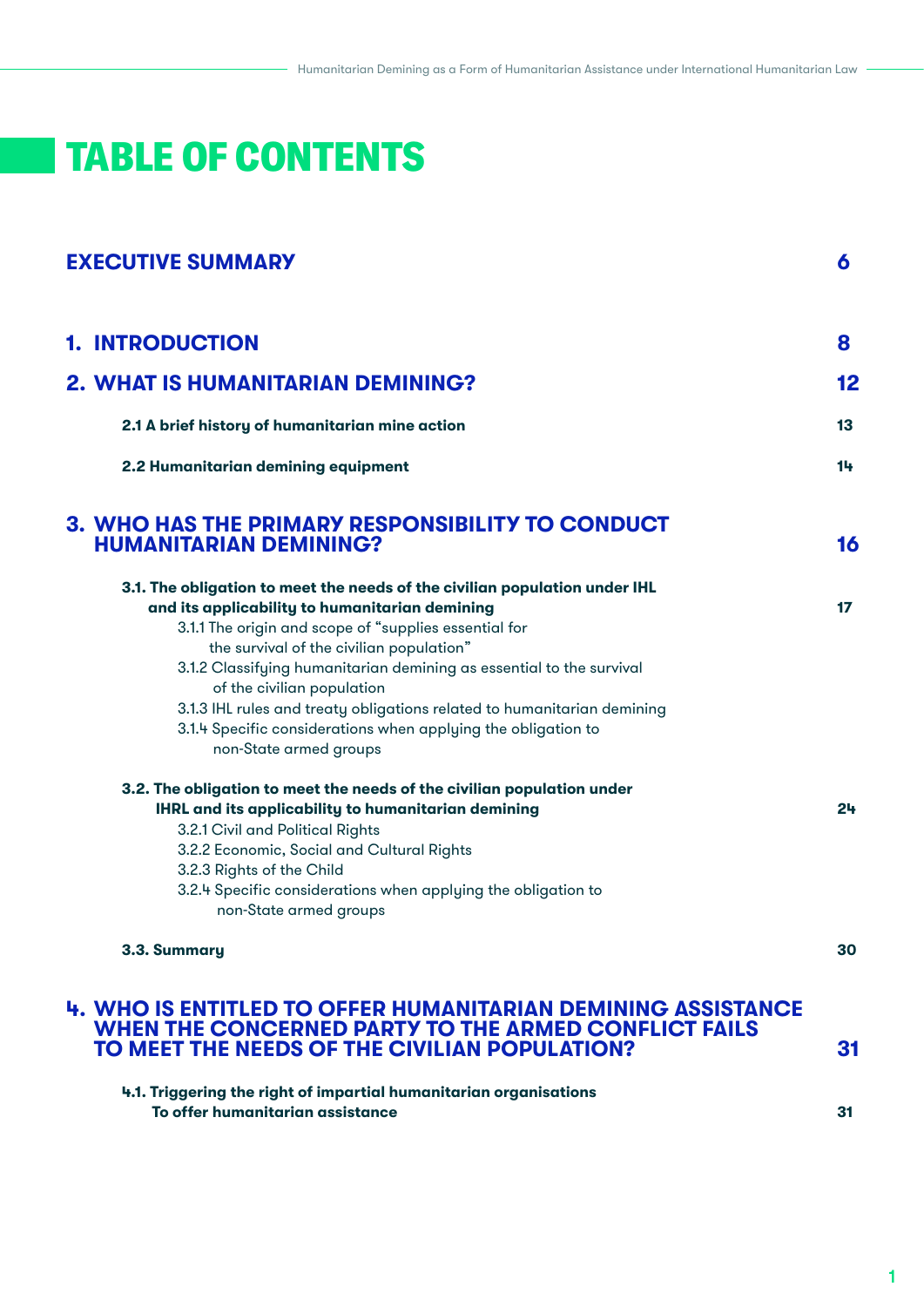| 4.2. Defining "impartial humanitarian organisations" under IHL                               | 32 |
|----------------------------------------------------------------------------------------------|----|
| 4.3. Defining "humanitarian assistance" under IHL                                            | 33 |
| 4.3.1 Humanitarian activities                                                                |    |
| 4.3.2 The fundamental principles of humanitarian assistance                                  |    |
| 4.3.3 The legal status of the fundamental principles of humanitarian assistance              |    |
| 4.4. Summary                                                                                 | 38 |
| 5. CAN HUMANITARIAN DEMINING BE CLASSIFIED AS "HUMANITARIAN<br><b>ASSISTANCE" UNDER IHL?</b> | 39 |
| 5.1. Humanity                                                                                | 39 |
| 5.2. Impartiality                                                                            | 40 |
| 5.3. Neutrality                                                                              | 41 |
| 5.3.1 Neutrality as the obligation not to provide a definite military advantage              |    |
| 5.3.2 Neutrality as non-politicisation                                                       |    |
| 5.3.3 Neutrality and post-conflict humanitarian demining                                     |    |
| 5.4. Independence                                                                            | 50 |
| 5.5. Summary                                                                                 | 52 |
| 6. CAN HUMANITARIAN DEMINING EQUIPMENT BE REMOVED FROM<br><b>A HUMANITARIAN CONVOY?</b>      | 53 |
| 6.1. The requirement of consent                                                              | 54 |
| 6.2. Exceptions to the requirement of consent                                                | 55 |
| 6.2.1 Occupation                                                                             |    |
| 6.2.2 UNSC binding resolutions                                                               |    |
| 6.3. The obligation not to arbitrarily withhold consent                                      | 57 |
| 6.3.1 Origin and scope of the obligation not to arbitrarily withhold consent                 |    |
| 6.3.2 Applying the obligation not to arbitrarily withhold consent to                         |    |
| humanitarian demining                                                                        |    |
| 6.4. Practical considerations in obtaining consent for humanitarian                          |    |
| demining assistance                                                                          | 60 |
| 6.4.1 Assurances of stockpile destruction                                                    |    |
| 6.4.2 Assurances of non-apportionment of blame for                                           |    |
| potential violations of international law                                                    |    |
| 6.4.3 Engaging with all affected parties to the armed conflict                               |    |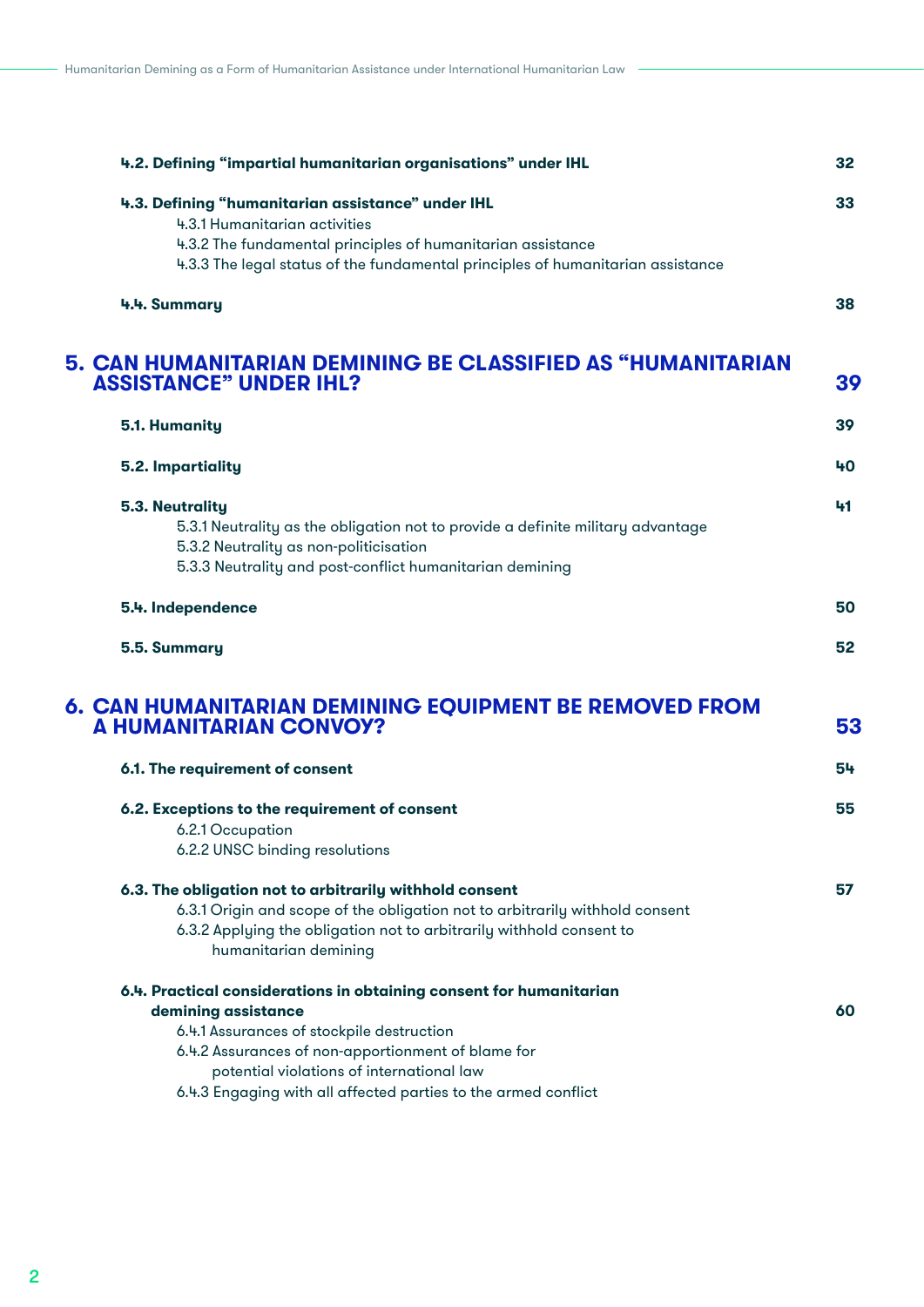| 6.5. Duties and rights of control and supervision over demining<br>operations if consent is provided<br>6.5.1 Under IHL<br>6.5.2 Special protection for humanitarian missions<br>6.5.3 Rights of control and supervision over humanitarian demining assistance | 63                         |
|----------------------------------------------------------------------------------------------------------------------------------------------------------------------------------------------------------------------------------------------------------------|----------------------------|
| 6.6. Summary                                                                                                                                                                                                                                                   | 68                         |
| 7. CONSEQUENCES OF UNLAWFULLY IMPEDING HUMANITARIAN<br><b>DEMINING?</b>                                                                                                                                                                                        | 69                         |
| 7.1 Consequences for the affected State                                                                                                                                                                                                                        | 69                         |
| 7.2 Consequences for organisations offering humanitarian demining assistance                                                                                                                                                                                   | 70                         |
| <b>7.3 Summary</b>                                                                                                                                                                                                                                             | 72                         |
| <b>8. CONCLUSION AND RECOMMENDATIONS</b>                                                                                                                                                                                                                       | 73                         |
| 9. BIBLIOGRAPHY<br><b>International Treaties</b><br><b>Case Law</b><br><b>United Nations documents</b><br><b>United Nations Security Council Reports</b><br><b>United Nations Security Council Resolutions</b><br><b>United Nations General Assembly</b>       | 74<br>74<br>75<br>75       |
| Human Rights Treaty Bodies<br><b>Other International Organisations</b><br><b>ICRC / International Movement of the Red Cross and Red Crescent</b><br><b>Non-Governmental Organisations Documents</b><br><b>Books and Articles</b><br><b>Press releases</b>      | 79<br>81<br>81<br>82<br>85 |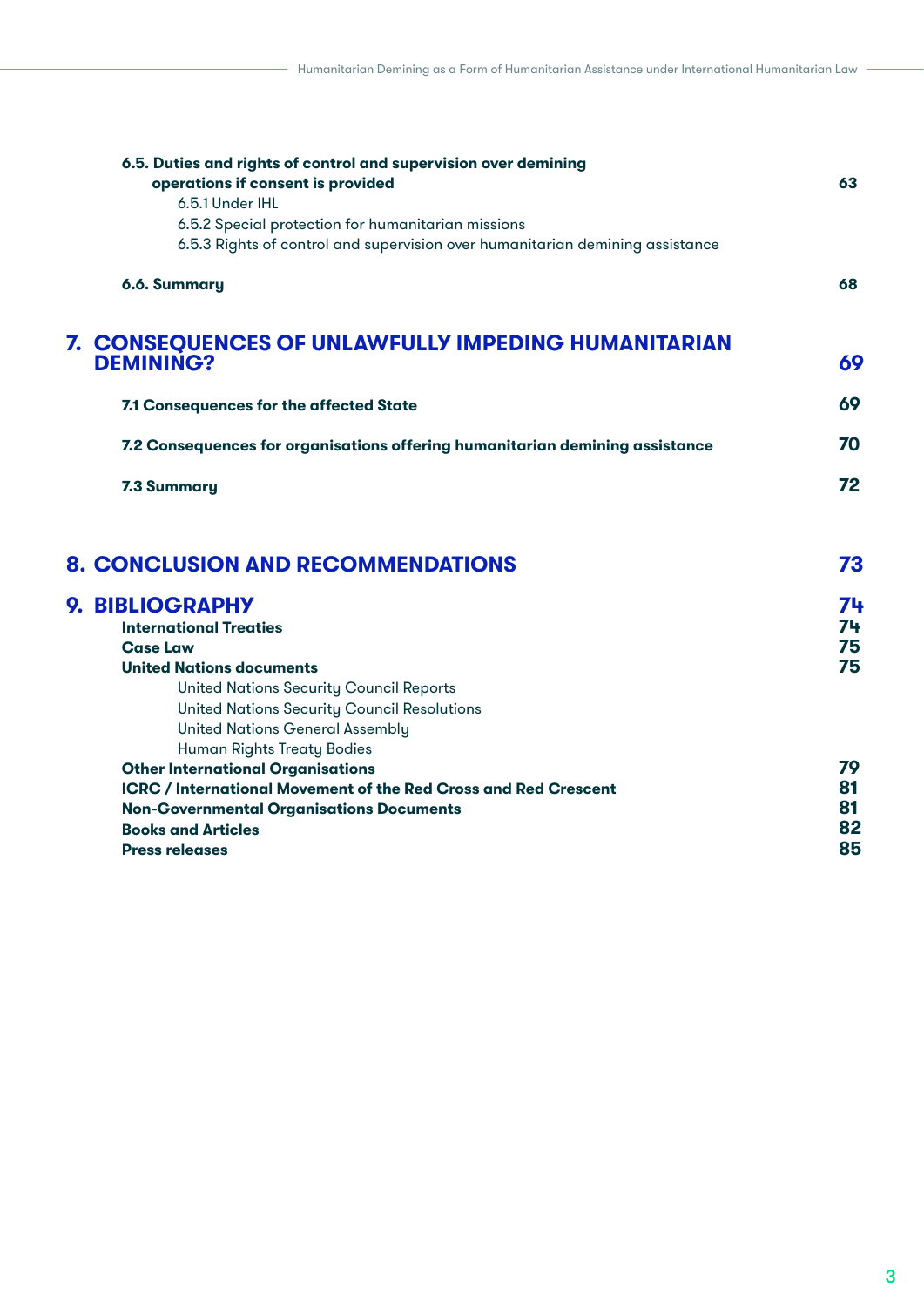# TABLE OF ABBREVIATIONS

| <b>API</b>     | Additional Protocol I to the Geneva Conventions of 12 August 1949, and relating<br>to the Protection of Victims of International Armed Conflicts (1977)      |
|----------------|--------------------------------------------------------------------------------------------------------------------------------------------------------------|
| <b>APII</b>    | Additional Protocol II to the Geneva Conventions of 12 August 1949, and relating<br>to the Protection of Victims of Non-International Armed Conflicts (1977) |
| <b>ARC</b>     | <b>Active Range Clearance</b>                                                                                                                                |
| <b>CCPR</b>    | Human Rights Committee [Committee for Civil and Political Rights]                                                                                            |
| <b>CESCR</b>   | <b>Committee for Economic Social and Cultural Rights</b>                                                                                                     |
| <b>CM</b>      | Countermine                                                                                                                                                  |
| <b>CRC</b>     | Convention for the Rights of the Child (1989) or Committee for the Rights of<br>the Child                                                                    |
| <b>CSO</b>     | <b>Civil Society Organisation</b>                                                                                                                            |
| <b>DARIO</b>   | Draft Articles on the Responsibility of International Organisation for<br>Internationally Wrongful Acts<br>(2011)                                            |
| <b>DARSIWA</b> | Draft Articles on the Responsibility of States for Internationally Wrongful Acts (2001)                                                                      |
| <b>EOD</b>     | <b>Explosive Ordnance Disposal</b>                                                                                                                           |
| <b>ERW</b>     | <b>Explosive Remnants of War</b>                                                                                                                             |
| GC I           | Geneva Convention I for the Amelioration of the Condition of the Wounded<br>and Sick in Armed Forces in the Field (1949)                                     |
| <b>GC II</b>   | Geneva Convention II for the Amelioration of the Condition of Wounded, Sick<br>and Shipwrecked Members of Armed Forces at Sea [1949]                         |
| <b>GC III</b>  | Geneva Convention III relative to the Treatment of Prisoners of War (1949)                                                                                   |
| <b>GC IV</b>   | Geneva Convention IV relative to the Protection of Civilian Persons in Time of<br>War (1949)                                                                 |
| <b>GICHD</b>   | Geneva International Centre for Humanitarian Demining                                                                                                        |
| <b>IAC</b>     | <b>International Armed Conflict</b>                                                                                                                          |
| <b>IACG-MA</b> | Inter-Agency Coordination Group on Mine Action                                                                                                               |
| <b>ICC</b>     | <b>International Criminal Court</b>                                                                                                                          |
| <b>ICCPR</b>   | International Covenant for Civil and Political Rights (1966)                                                                                                 |
| <b>ICESCR</b>  | International Covenant for Economic, Social and Cultural Rights (1966)                                                                                       |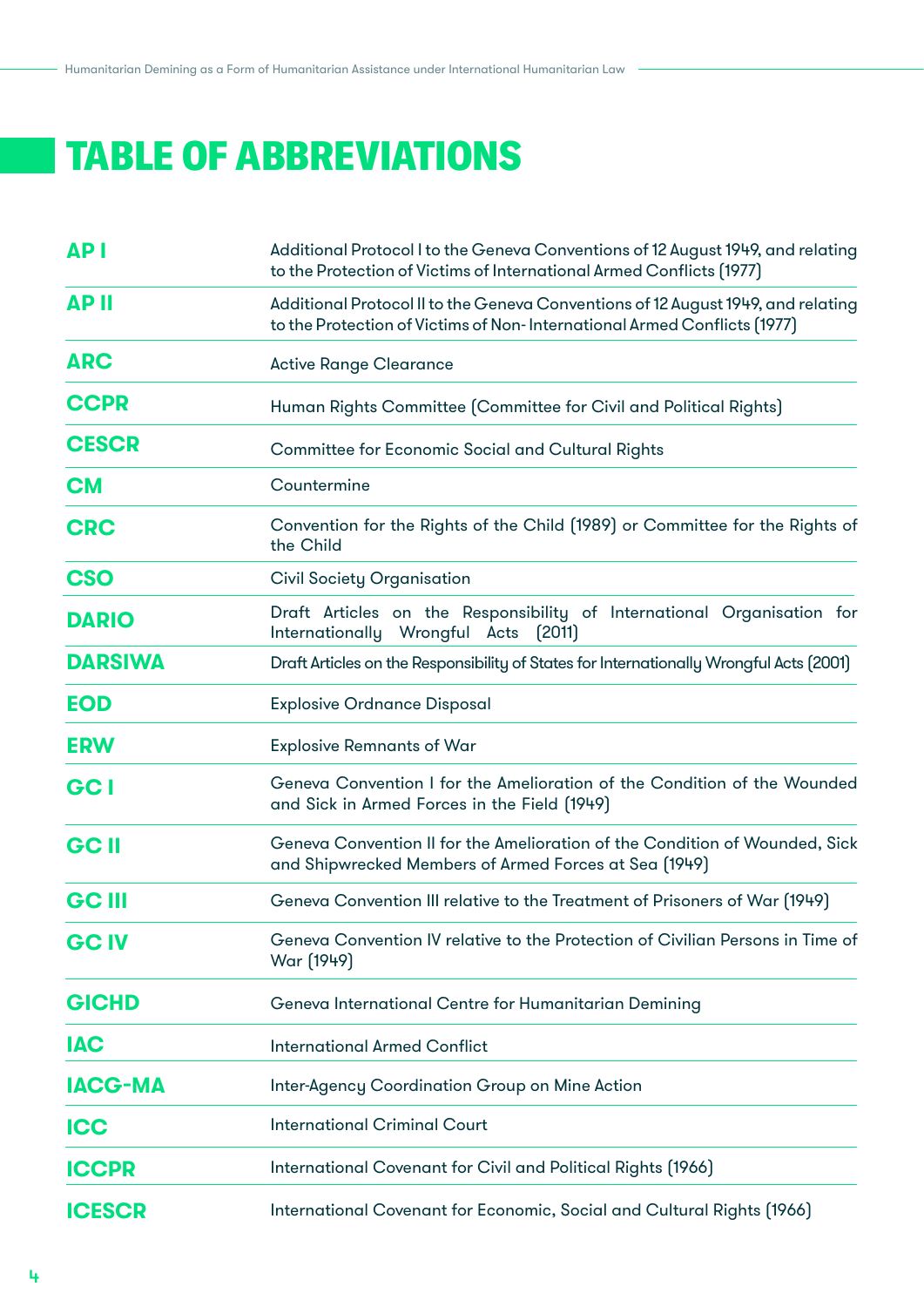| <b>ICRC</b>       | International Committee of the Red Cross                           |
|-------------------|--------------------------------------------------------------------|
| <b>IED</b>        | <b>Improvised Explosive Device</b>                                 |
| ihl               | International Humanitarian Law                                     |
| <b>IHRL</b>       | International Human Rights Law                                     |
| <b>IMSAM</b>      | Information Management System for Mine Action                      |
| <b>IO</b>         | <b>International Organisation</b>                                  |
| <b>MMD</b>        | <b>Metal Mine Detector</b>                                         |
| <b>MRE</b>        | <b>Mine Risk Education</b>                                         |
| <b>NGO</b>        | Non-Governmental Organisation                                      |
| <b>NIAC</b>       | <b>Non-International Armed Conflict</b>                            |
| <b>NSAG</b>       | <b>Non-State Armed Group</b>                                       |
| <b>UER</b>        | <b>UXO Environmental Remediation</b>                               |
| <b>UN</b>         | <b>United Nations</b>                                              |
| <b>UN-CMCOORD</b> | <b>UN Humanitarian Civil-Military Cooperation</b>                  |
| <b>UNGA</b>       | <b>United Nations General Assembly</b>                             |
| <b>UNICEF</b>     | United Nations International Children's Emergency Fund             |
| <b>UNMAS</b>      | <b>UN Mine Action Service</b>                                      |
| <b>UNOCHA</b>     | United Nations Office for the Coordination of Humanitarian Affairs |
| <b>UNSC</b>       | <b>United Nations Security Council</b>                             |
| <b>UNSG</b>       | <b>United Nations Secretary General</b>                            |
| <b>UXO</b>        | <b>Unexploded Ordnance</b>                                         |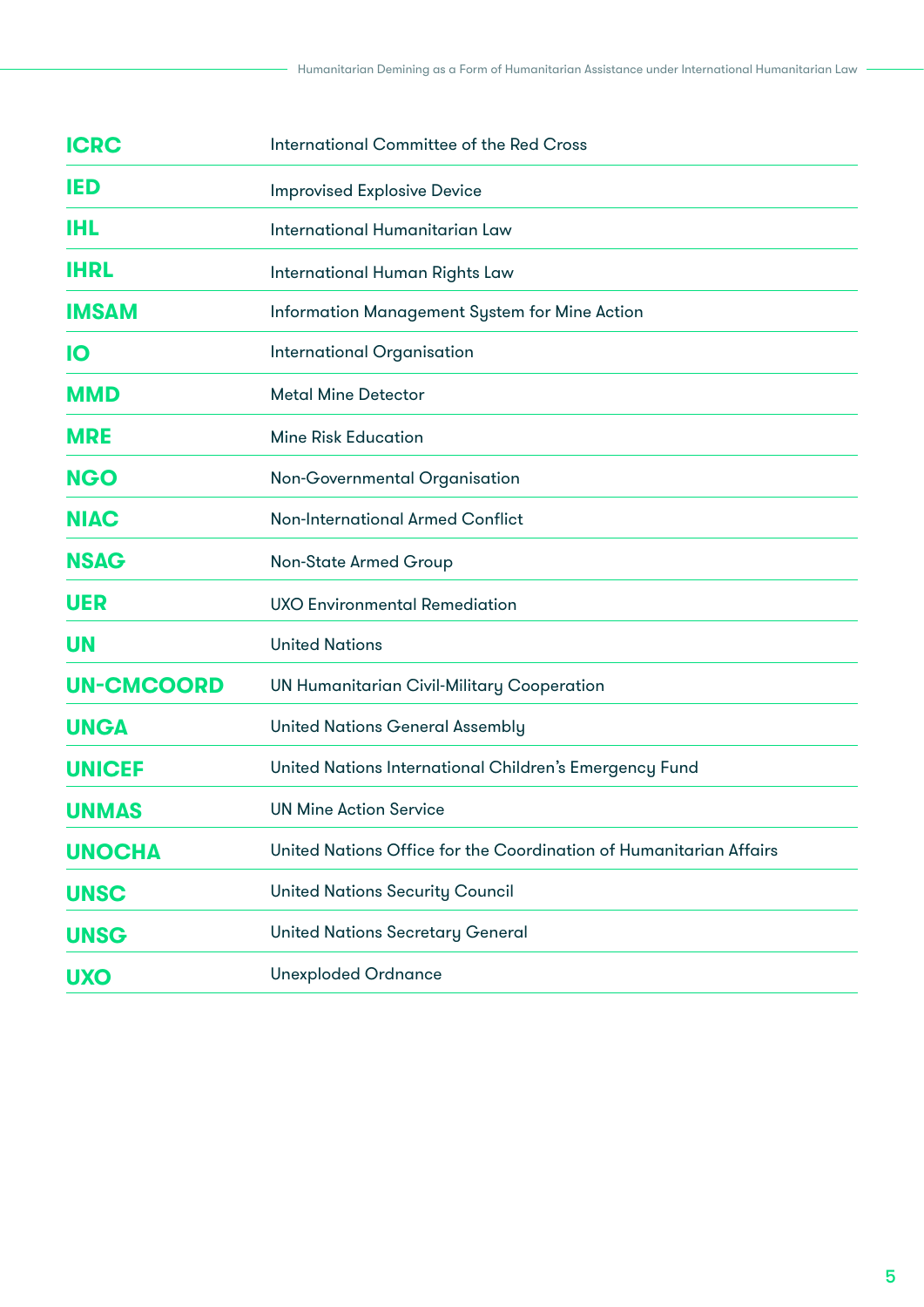# <span id="page-6-0"></span>EXECUTIVE SUMMARY

This Brief argues that humanitarian demining satisfies the criteria for humanitarian assistance under the Geneva Conventions of 1949 and their Additional Protocols<sup>1</sup>. Accordingly, parties to the conflict that are unable to adequately provide for the civilian populations under their control have an obligation not to arbitrarily refuse offers of humanitarian demining assistance or to remove the necessary equipment, subject to rights of control and supervision. Where consent is granted, the concerned party is obliged to facilitate the implementation of humanitarian demining operations.

### **What is humanitarian demining?**

Humanitarian demining is the physical removal or deactivation of abandoned mines, explosive remnants of war (ERW), and improvised explosive devices (IEDs) to protect civilians from their indiscriminate effect, facilitate a return to ordinary civilian life and, where applicable, ensure the delivery of humanitarian aid. Humanitarian demining differs from military demining because it: (a) aims for complete mine clearance to make an area safe for civilians; (b) does not accept deminer casualties as an operational reality and therefore must adhere to strict safety standards at all times; and (c) must have a distinctly humanitarian, nonmilitary purpose.

#### **Who has the primary responsibility to conduct humanitarian demining?**

Under international humanitarian law (IHL), parties to the conflict have an obligation to provide civilians living on the territory under their control with supplies essential for their survival. Due to the fact that mines indiscriminately effect the civilian population and prevent the delivery of essential humanitarian supplies during armed conflict, it is submitted that the obligation to meet the essential needs of the civilian population may include an obligation to facilitate humanitarian demining. Under international human rights law (IHRL), States also have a primary obligation to

ensure the essential rights of the civilian population under their effective control. Given the impact that abandoned anti-personnel mines have on the realisation of human rights, including the rights to life, health, water, adequate housing and the rights of the child, it is submitted that this obligation under IHRL may include an obligation to facilitate humanitarian demining. Where warring parties are unable to fulfil these obligations themselves, they are required to cooperate with neutral third States and impartial humanitarian organisations.

### **Who is entitled to offer humanitarian demining assistance?**

Under IHL, impartial humanitarian organisations are entitled to offer humanitarian assistance in situations where the civilian population is inadequately supplied. Impartial humanitarian organisations are defined as entities whose mission is to prevent and alleviate suffering in armed conflict while acting effectively and are worthy of trust due to their humanitarian and impartial nature. Humanitarian assistance is defined as activities aimed at preserving life and personal security, alleviating suffering, and addressing the essential needs of victims of armed conflict that are provided in accordance with the "fundamental principles" of humanity, impartiality, neutrality, and independence. To varying degrees, the fundamental principles of humanitarian assistance have come to represent a legal threshold for defining humanitarian activities as "humanitarian assistance" under IHL. Humanity, impartiality, and neutrality as non-engagement in the hostilities are definitional prerequisites for the provision of humanitarian assistance. Neutrality as nonpoliticisation and independence are operational principles that are necessary to obtain access and conduct humanitarian activities in accordance with the principles of humanity and impartiality.

### **Can humanitarian demining be classified as humanitarian assistance under international law?**

Firstly, as explained above, humanitarian demining is necessary to protect civilians from the indiscriminate effect of abandoned anti-personnel mines during armed conflict and to facilitate the

<sup>1.</sup> This Brief has been prepared by Matias Thomsen (Doctoral candidate - University of Tasmania, Faculty of Law) and Thomas Assaker (Legal Advisor - Diakonia) for Diakonia Lebanon IHL Resource Desk.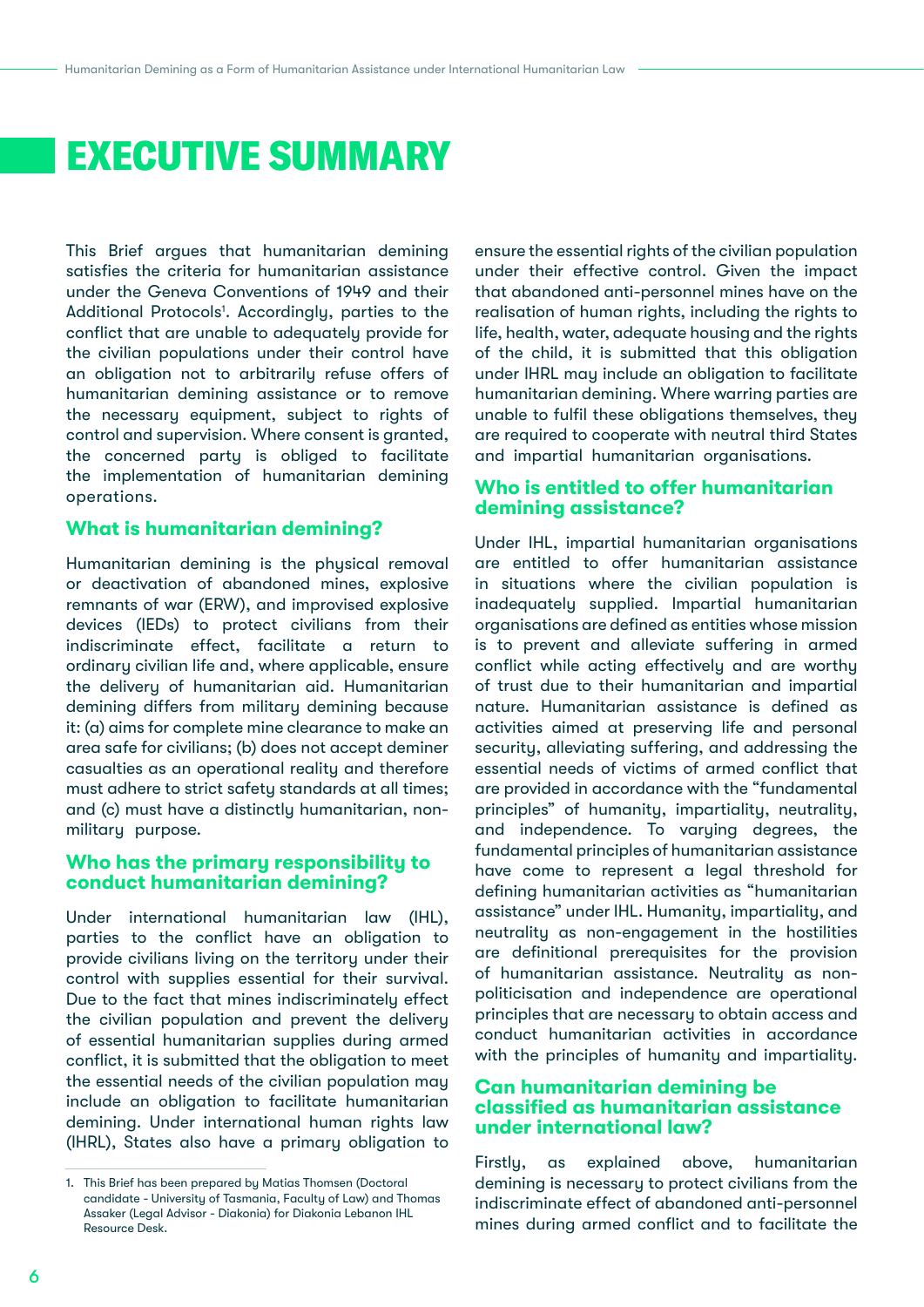delivery of life-saving humanitarian aid, such as food, shelter, and medical supplies. Thus, it falls within "humanitarian activities" essential to the survival of the civilian population under IHL.

Secondly, humanitarian demining is capable of complying with the fundamental principles of humanity, impartiality, neutrality, and independence for the following reasons:

- 1. Humanitarian demining prioritises its services on the basis of humanitarian need. It is therefore compliant with the principle of humanity.
- 2. Humanitarian demining can be conducted solely on the basis of need and without adverse discrimination in accordance with the principle of impartiality.
- 3. Humanitarian demining can be conducted without providing a definite military advantage to a party to the conflict or engaging in controversies of a political, religious or ideological nature in compliance with the principle of neutrality.
- 4. Humanitarian demining can be operationally independent from other actors so as to ensure that it is not subservient to external priorities and may deliver its services in accordance with the above principles. It is therefore capable of complying with the principle of independence.

Where humanitarian demining complies with the above principles, it should be classified as a form of humanitarian assistance under the Geneva Conventions of 1949 and their Additional Protocols.

Due to the nexus between demining activities and military objectives, humanitarian demining may pose a special risk to the principle of neutrality. The party to the conflict that is facilitating the humanitarian demining operation, for instance, may use it to further its military objectives or deprive the opposing side of a definite military advantage. To minimise such risks of providing a definite military advantage, humanitarian demining organisations should limit their activities to the removal of abandoned anti-personnel mines in civilian-populated areas away from the conduct of hostilities.

Three, mutually reinforcing, arguments are presented in support of this conclusion:

1. Since the mines are "abandoned" and no longer serving a military purpose, their removal does not provide a "definite military advantage"

to the party on whose territory the mines are removed nor it deprives such an advantage from the party who laid the mines.

- 2. Where the presence of such mines only has an "indiscriminate effect on civilians", their removal does not provide a military advantage. It is simply a means of complying with that State's obligation under customary IHL to limit the indiscriminate effects of mines.
- 3. Where abandoned mines will have an indiscriminate effect or have been laid in a deliberate attempt to target civilians, their removal is not to be considered as an engagement in hostilities. The UN Security Council has stated that action taken to prevent a violation of IHL's core rules, such as the prohibitions on attacking on civilians or obstructing humanitarian aid, shall not be regarded as an interference in the conflict or a violation of the principle of neutrality.

Limiting humanitarian demining to the removal of abandoned mines outside the conduct of hostilities is therefore necessary to comply with the principle of neutrality.

## **Can humanitarian demining equipment be removed from a humanitarian convoy?**

Humanitarian demining assistance is subject to the consent of the affected State under IHL, except in cases of occupation or a United Nations Security Council (UNSC) resolution that explicitly overrides the requirement of consent. States are under an obligation not to arbitrarily refuse offers of humanitarian demining assistance or remove the necessary equipment. The legal consequences of an arbitrary refusal are limited and do not permit humanitarian assistance to be delivered by force, which is why seeking consent remains crucial from a practical, operational and security perspective.

Where consent is obtained to provide humanitarian demining assistance, the concerned party is under an obligation to facilitate the mission and provide the necessary protection of the humanitarian convoy. However, the concerned party retains the right of control, which includes the right to inspect the humanitarian convoy and remove any items, such as demining equipment, that provide a definite military advantage to the belligerent party.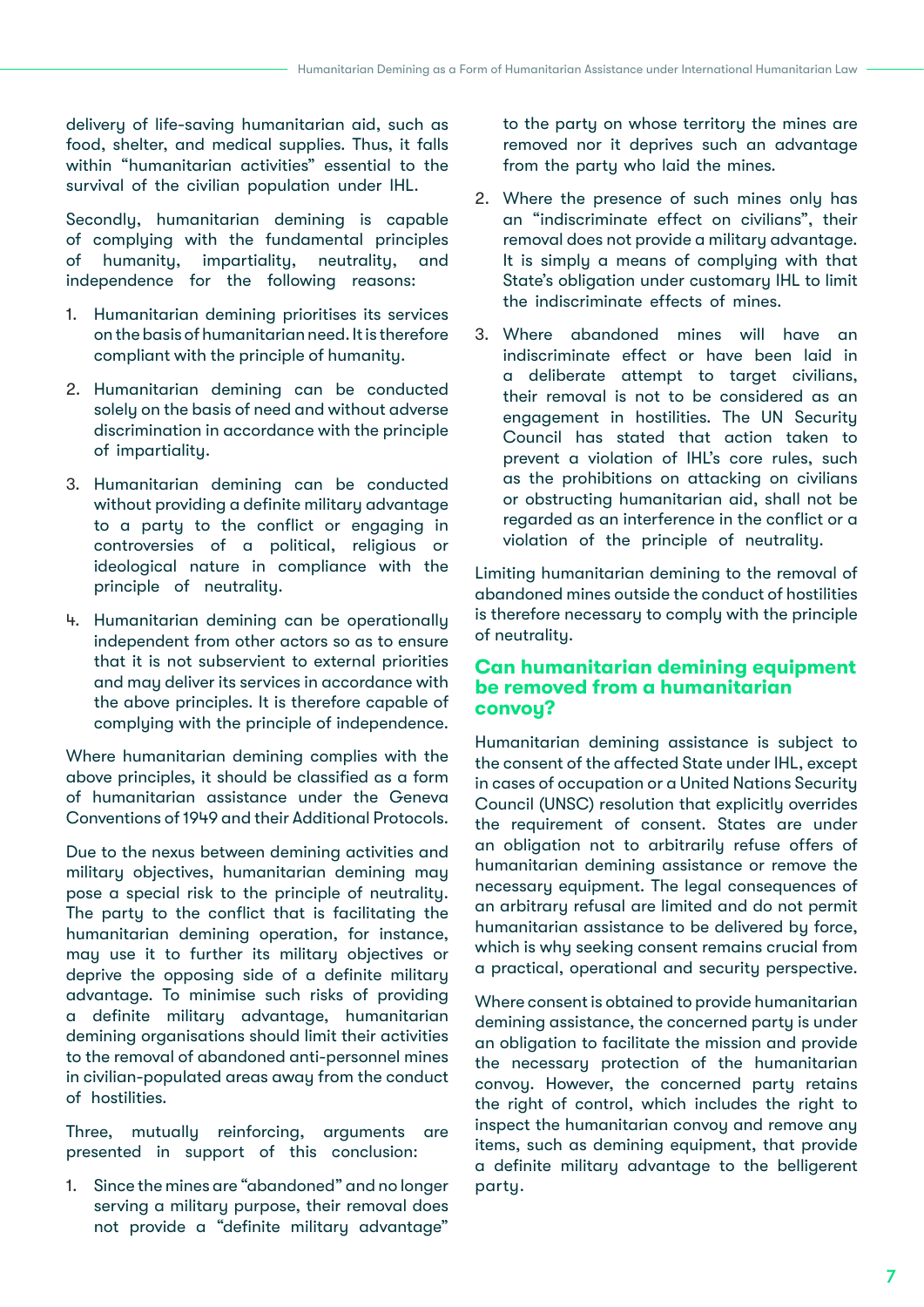# <span id="page-8-0"></span>1. INTRODUCTION

Mines, ERW, and IEDs disproportionately impact the civilian population. Between 2015 and 2018, Landmine Monitor recorded 30,560 casualties (defined as death or serious injury) resulting from landmines. Civilians accounted for approximately 80 percent of all victims.<sup>2</sup> According to the UN Children's Fund (UNICEF), one million individuals have been victims of mines since 1975, one-third of whom are children under the age of fifteen.<sup>3</sup> In addition to the direct impact that mines have on civilians, their presence impedes the delivery of food, shelter, medical supplies, and other essential humanitarian aid, further exacerbating the humanitarian crisis.

In response, the international community has come together to strengthen the applicable legal framework to protect civilians from the indiscriminate effect of mines and facilitate humanitarian assistance, in particular through Protocol II to the Weapons Convention<sup>4</sup> and the Anti-Personnel Mine Ban Treaty.5 The UN General Assembly has repeatedly expressed its concern at

- 2. Landmine and Cluster Munitions Monitor, Landmine Monitor 2019, Report, 21st Annual Edition (November 2019), [http://www.the](http://www.the-monitor.org/media/3074086/Landmine-Monitor-2019-Report-Final.pdf)[monitor.org/media/3074086/Landmine-Monitor-2019-Report-](http://www.the-monitor.org/media/3074086/Landmine-Monitor-2019-Report-Final.pdf)[Final.pdf](http://www.the-monitor.org/media/3074086/Landmine-Monitor-2019-Report-Final.pdf), (hereafter Landmine Monitor 2019 Report) p. 54.
- 3. Doctors Without Borders, "Mines", The Practical Guide to Humanitarian Law (2013), [https://guide-humanitarian-law.org/](https://guide-humanitarian-law.org/content/index/) [content/index/](https://guide-humanitarian-law.org/content/index/). (hereafter MSF 2013 Practical Guide).
- 4. Convention on Prohibitions or Restrictions on the Use of Certain Conventional Weapons which may be deemed to be Excessively Injurious or to have Indiscriminate Effects (Geneva, 10 October 1980, in force 2 December 1983), UNTS Vol. 1342, p. 137 [https://](https://treaties.un.org/Pages/ViewDetails.aspx?src=TREATY&mtdsg_no=XXVI-2&chapter=26&clang=_en) [treaties.un.org/Pages/ViewDetails.aspx?src=TREATY&mtdsg\\_](https://treaties.un.org/Pages/ViewDetails.aspx?src=TREATY&mtdsg_no=XXVI-2&chapter=26&clang=_en) [no=XXVI-2&chapter=26&clang=\\_en](https://treaties.un.org/Pages/ViewDetails.aspx?src=TREATY&mtdsg_no=XXVI-2&chapter=26&clang=_en) , Protocol (II) on Prohibitions or Restrictions on the Use of Mines, Booby-Traps and Other Devices as amended on 3 May 1996 (Geneva, 3 May 1996, in force 3 December 1998), UNTS Vol. 2048, p. 93, [https://treaties.](https://treaties.un.org/Pages/ViewDetails.aspx?src=TREATY&mtdsg_no=XXVI-2-b&chapter=26&clang=_en) [un.org/Pages/ViewDetails.aspx?src=TREATY&mtdsg\\_no=XXVI-2](https://treaties.un.org/Pages/ViewDetails.aspx?src=TREATY&mtdsg_no=XXVI-2-b&chapter=26&clang=_en) [b&chapter=26&clang=\\_en](https://treaties.un.org/Pages/ViewDetails.aspx?src=TREATY&mtdsg_no=XXVI-2-b&chapter=26&clang=_en), hereafter: Protocol II to the Weapons Convention. (Protocol II to the Weapons Convention currently has 125 member States. However, it is considered a codification of the prohibition on the indiscriminate use of mines under customary IHL.
- 5. Convention on the Prohibition of the Use, Stockpiling, Production and Transfer of Anti-Personnel Mines and on their Destruction (Oslo, 18 September 1997, in force 1 March 1999), UNTS Vol. 2056, p. 211, [https://treaties.un.org/Pages/ViewDetails.](https://treaties.un.org/Pages/ViewDetails.aspx?src=IND&mtdsg_no=XXVI-5&chapter=26&clang=_e) [aspx?src=IND&mtdsg\\_no=XXVI-5&chapter=26&clang=\\_en](https://treaties.un.org/Pages/ViewDetails.aspx?src=IND&mtdsg_no=XXVI-5&chapter=26&clang=_e). While it was concluded in Oslo, the Convention was opened for signature in Ottawa, which is why it is sometimes referred to as the "Ottawa Convention". It will be referred to hereafter as the Anti-personnel Mine Ban Treaty.

the "tremendous" humanitarian problem caused by mines, noting in particular the threat posed to civilians and humanitarian aid organisations, and has called upon states to provide humanitarian demining assistance and technical expertise.<sup>6</sup> The UN Security Council has similarly expressed its concern about "the number of civilians, including children, killed or maimed by landmines, explosive remnants of war and improvised explosive devices, in conflict and post conflict situation",7 called upon "all parties to armed conflicts to end immediately and definitively any indiscriminate use of explosive devices in violation of international humanitarian law",<sup>8</sup> and stressed the importance of considering mine action as part of humanitarian emergency responses.<sup>9</sup> In a series of Resolutions on the situation in Syria, the Security Council has specifically demanded that all parties to the conflict facilitate humanitarian access and called for "humanitarian mine action to be accelerated as a matter of urgency".10

Given the indiscriminate effect of mines on the civilian population, humanitarian demining is a direct form of assistance necessary to save the lives of people living in affected communities. Furthermore, humanitarian demining is necessary to facilitate other forms of essential aid, such as food, shelter, and medical supplies, by making an area safe for humanitarian relief organisations to operate. However, despite this objective humanitarian need, humanitarian convoys carrying the necessary demining equipment are frequently stopped at checkpoints and refused entry unless the demining equipment is

8. UNSC Resolution 2365 (2017), para. 2.

<sup>6.</sup> See e.g.: UNGA, Resolution 70/80, Assistance in Mine Action, A/RES/70/80 (9 December 2015), [https://undocs.org/en/A/](https://undocs.org/en/A/RES/70/80) [RES/70/80,](https://undocs.org/en/A/RES/70/80) preamble, lit. 4 and para. 3. Every year between 1998 and 2019, the UN General Assembly has issued at least one Resolution in which it calls upon States to address the humanitarian problem caused by mines.

<sup>7.</sup> UNSC Resolution 2365, S/Res/2365/2017 (30 June 2017), [https://](https://undocs.org/S/RES/2365) [undocs.org/S/RES/2365\(](https://undocs.org/S/RES/2365)2017), preamble, lit. 6. For the meeting coverage, see "Security Council Approves First Stand-Alone Text on Mine Action, Unanimously Adopting Resolution 2365 (2017)", available at <https://www.un.org/press/en/2017/sc12897.doc.htm> (last accessed 13 February 2020).

<sup>9.</sup> Ibid, para. 10.

<sup>10.</sup> UNSC Resolution 2401, S/RES/2401 (24 February 2018) para. 11.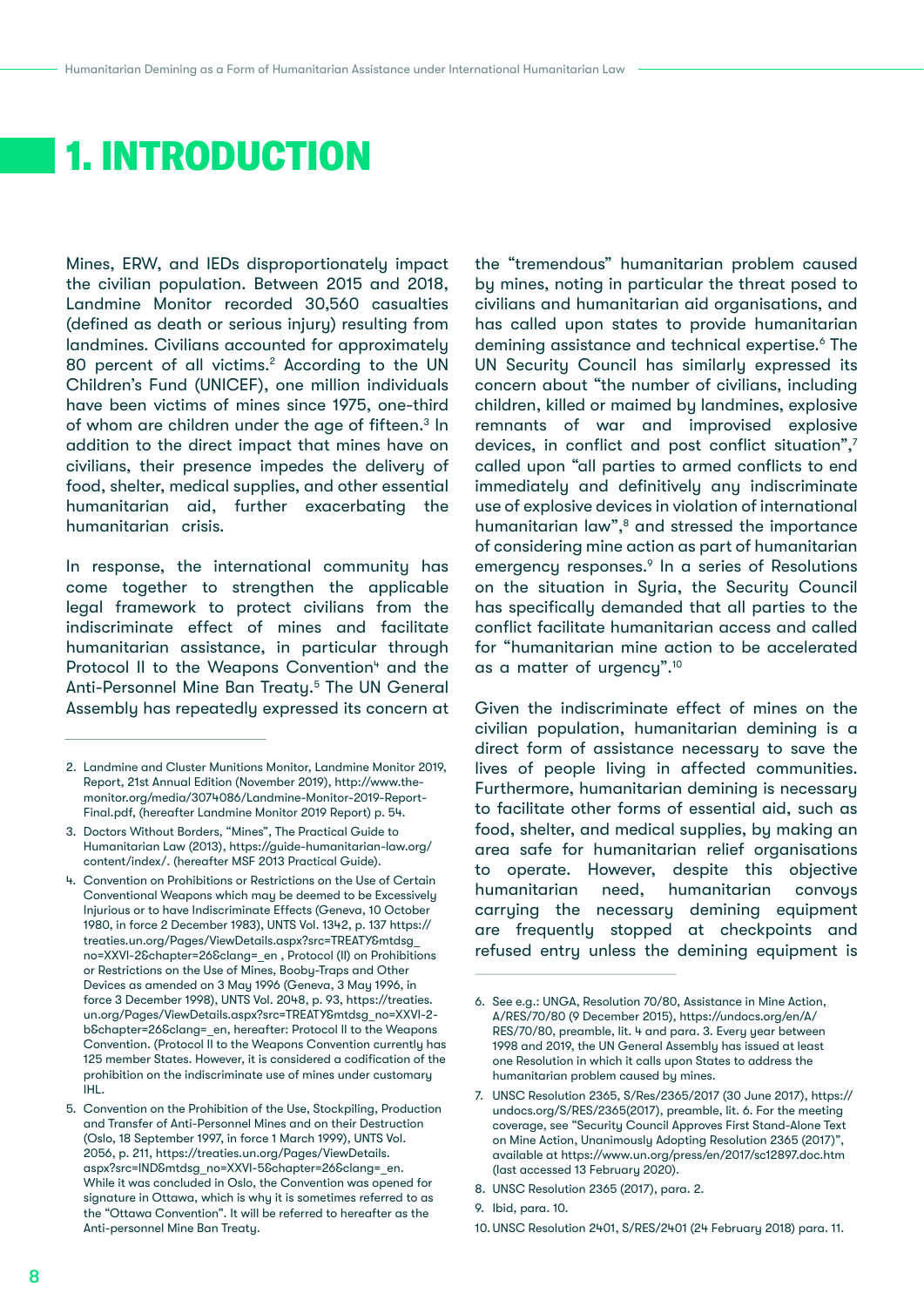removed. Recent examples of denial of access for humanitarian demining equipment have occurred in the Syrian context.11 Due to the fact that humanitarian demining is not yet explicitly recognised as a form of humanitarian assistance under IHL, organisations delivering this essential service have found it difficult to negotiate access and affected communities have been denied the right to life-saving assistance.

This Brief seeks to overcome this gap by demonstrating that humanitarian demining can be classified as a form of humanitarian assistance on the basis that it is capable of complying with its fundamental principles; namely, humanity, impartiality, neutrality, and independence. Accordingly, parties to the armed conflict that have failed to adequately provide for the civilian populations under their control are under an obligation not to arbitrarily refuse offers of humanitarian demining assistance or remove the necessary equipment. Once consent has been provided, the personnel and objects within the humanitarian convoy are entitled to special protection under IHL,<sup>12</sup> which would include the necessary humanitarian demining equipment. The party to the conflict that has granted access into its territory is also under an obligation to ensure the safety of the humanitarian organisation and facilitate the implementation of humanitarian demining within the territory under its control.<sup>13</sup>

Section 2 of this Brief defines humanitarian demining as the physical removal or deactivation

of abandoned mines, ERW, and IEDs to protect civilians from their indiscriminate effect, facilitate a return to ordinary civilian life and, where applicable, ensure the delivery of humanitarian aid. It provides a brief history of humanitarian demining operations and notes how it became a distinct field with its own definitional rules and boundaries. Most notably, humanitarian demining is distinguishable from military demining because it: (a) aims for complete mine clearance to make an area safe for civilians; (b) does not accept deminer casualties as an operational reality and therefore must adhere to strict safety standards at all times; and (c) must have a distinctly humanitarian, nonmilitary purpose.

Section 3 argues that warring parties have the primary responsibility to conduct or facilitate humanitarian demining under both IHL and IHRL. Under IHL, parties to an armed conflict have an obligation to provide civilians under their effective control with supplies essential for their survival. The concept of "supplies essential for the survival of the civilian population" includes food, shelter, and medical supplies, but is deliberately non-exhaustive so that it may be applied on a case-by-case basis. Due to the fact that mines indiscriminately effect the civilian population and prevent the delivery of essential humanitarian supplies during armed conflict, it is submitted that humanitarian demining is essential for the survival of the civilian population and therefore falls within the obligation of the State or territorial authority. Under IHRL, States (and arguably non-State territorial authorities) also have an obligation to ensure the essential rights of the civilian population under their effective control. It is submitted that humanitarian demining is necessary to fulfil several of these rights and is therefore included within this obligation. Where the State or non-State authority is unable to fulfil these obligations themselves, they are required to cooperate with neutral third States and impartial humanitarian organisations.

Section 4 examines the rule that, where the civilian population is inadequately provided for, impartial humanitarian organisations may offer humanitarian assistance. "Impartial humanitarian organisations" are defined as entities whose mission is to prevent and/or alleviate suffering in armed conflict and who are capable of acting effectively and are worthy of trust due to the humanitarian and impartial nature of the

<sup>11.</sup> See e.g.: Alexandra BRADFORD, "Women at the forefront of humanitarian demining efforts in Syria", Syria Deeply, (8 November 2017), [https://www.newsdeeply.com/syria/](https://www.newsdeeply.com/syria/articles/2017/11/08/women-at-forefront-of-humanitarian-demining-eff) [articles/2017/11/08/women-at-forefront-of-humanitarian](https://www.newsdeeply.com/syria/articles/2017/11/08/women-at-forefront-of-humanitarian-demining-eff)[demining-efforts-in-syria](https://www.newsdeeply.com/syria/articles/2017/11/08/women-at-forefront-of-humanitarian-demining-eff), explaining not only women's role in landmine clearing and risk education, but also the challenges faced for equipment to access contaminated sites ; Ahmad RAMADAN, "Landmines, the silent killers in Syria war", The Arab Weekly (18 March 2016), [https://thearabweekly.com/land-mines](https://thearabweekly.com/land-mines-silent-killers-syria-war)[silent-killers-syria-war](https://thearabweekly.com/land-mines-silent-killers-syria-war).

<sup>12.</sup> The main rules on the special protection of humanitarian relief personnel are: Art. 71(2) of AP I; Rule 31 of the ICRC Study on Customary IHL; Art. 8(2)(b)(iii) of the Rome Statute; Art. 7(2) of the Convention on the Safety of UN Personnel. The main rules on the special protection of humanitarian relief objects are: Art. 59 of GC IV; Art. 70(4) of AP I; Rule 32 of the ICRC Study on Customary IHL; Art. 8(2)(b)(iii) of the Rome Statute. Please refer to bibliography for complete reference to these legal instruments.

<sup>13.</sup> The main rules on the obligation to facilitate humanitarian access are: Art. 23 of GC IV; Art 70(2) of AP I; Rule 55 of the ICRC Study on Customary IHL. The main rules on the freedom of movement of humanitarian relief personnel are: Art. 71(3) of AP I; Rule 56 of the ICRC Study on Customary IHL; Art. 12 of Protocol II to the Weapons Convention.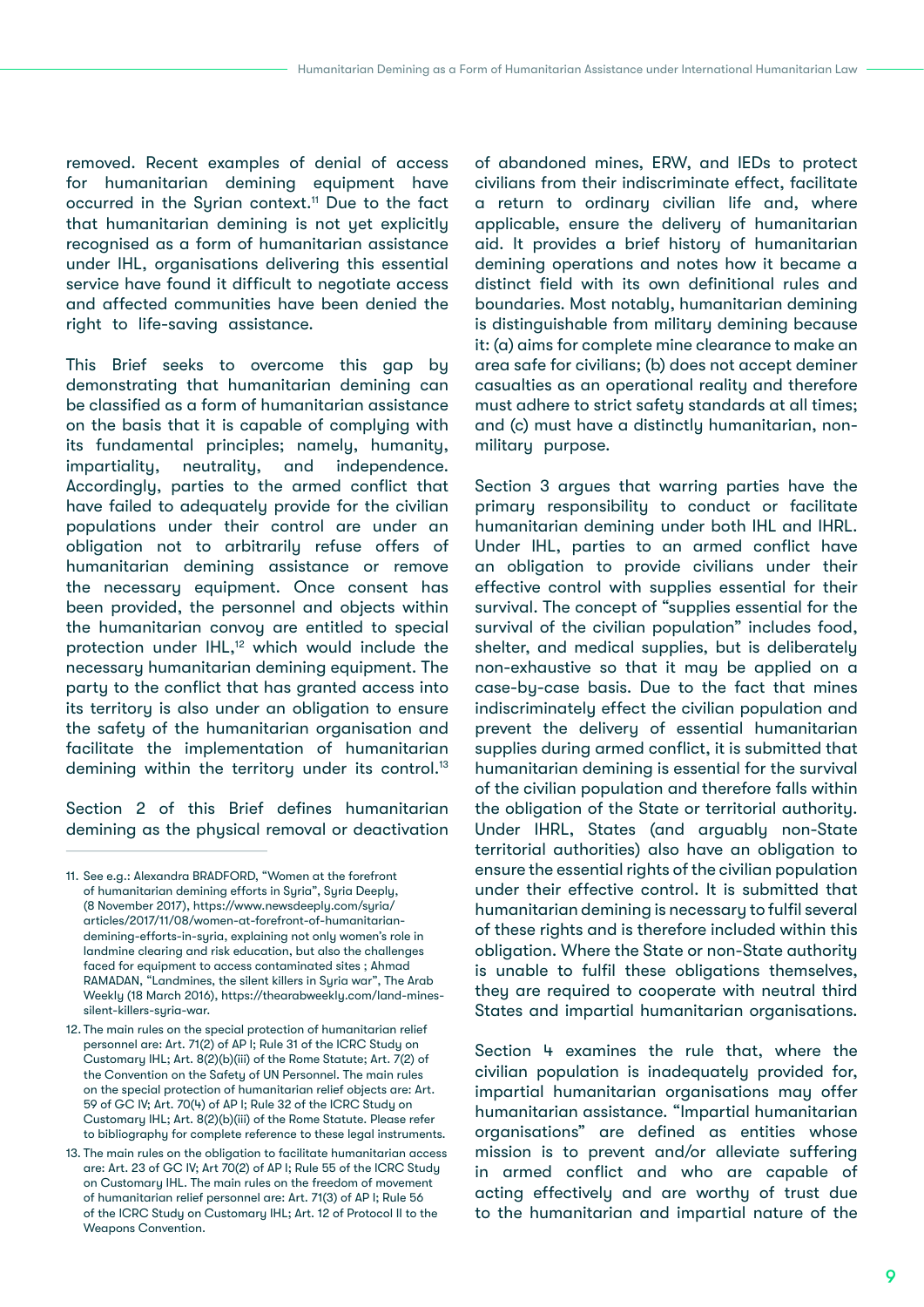organisation. Organisations offering humanitarian demining assistance would therefore need to satisfy this definition. "Humanitarian assistance", meanwhile, has two components: (1) it comprises "humanitarian activities" that are aimed at preserving life and personal security, alleviating suffering, and addressing the essential needs of victims of armed conflict; and (2) those activities must be provided in accordance with the "fundamental principles" of humanity, impartiality, neutrality, and independence. To varying degrees, the fundamental principles of humanitarian assistance have come to represent a legal threshold for defining humanitarian activities as "humanitarian assistance" under IHL. Humanity, impartiality, and neutrality as non-engagement in the hostilities have a firm basis in the Geneva Conventions and Additional Protocols and are thus definitional prerequisites for the provision of humanitarian assistance. Neutrality as non-politicisation and independence are considered as "operational principles" that are generally necessary to obtain access to affected communities and conduct humanitarian activities in accordance with the principles of humanity and impartiality.

Section 5 considers whether humanitarian demining can be classified as "humanitarian assistance" under IHL. It is submitted that humanitarian demining is capable of satisfying both limbs of the definition of humanitarian assistance. Firstly, humanitarian demining is necessary to protect civilians from the indiscriminate effect of abandoned anti-personnel mines and facilitate the delivery of life-saving assistance, such as food, shelter, and medical supplies. Humanitarian demining is therefore a "humanitarian activity" as defined under IHL. Secondly, humanitarian demining is capable of complying with each of the fundamental principles of humanitarian assistance. Where humanitarian demining is prioritised on the basis of humanitarian need and conducted without adverse distinction, it complies with the principles of humanity and impartiality. Where humanitarian demining operations are limited to removing abandoned anti-personnel mines from civilian-populated areas, away from the conduct of hostilities, they do not provide a "definite military advantage" to a party to the conflict and therefore comply with this component of neutrality. Finally, where humanitarian demining organisations are sufficiently independent and politically neutral so

as to obtain access to affected populations and conduct their activities on the basis humanitarian need without political interference, they will comply with the operational principles of neutrality and independence.

Section 6 examines the limitations on the right of the affected State or territorial authority to remove humanitarian demining equipment from a humanitarian convoy. Humanitarian assistance is subject to the consent of the territorial state or controlling authority and, outside explicit authorisation from the UN Security Council, such assistance cannot be imposed on a party without its consent. However, presuming humanitarian demining is recognised as a form of humanitarian assistance under IHL, the relevant territorial authority is under a legal obligation not to refuse such offers of humanitarian assistance or remove the necessary humanitarian objects arbitrarily. The existence of this legal obligation alone may encourage more States and non-State armed groups to facilitate humanitarian demining assistance and should therefore be widely publicised. Where consent has been provided, the affected State or territorial authority is under an obligation to facilitate the humanitarian demining assistance and provide the necessary protection of the mission. However, they also retain the rights of control and supervision and may therefore inspect the humanitarian convoy and remove any items that risk providing a definite military advantage to a party to the conflict. Due to the possibility for humanitarian demining equipment to be misused and repurposed to achieve military objectives, there are several perceivable instances where removing such equipment or refusing access would not be considered arbitrary. Accordingly, humanitarian demining organisations should provide assurances that they will: (i) destroy deactivated mines so that they cannot be reused; (ii) not apportion blame for mines that may have been laid in violation of international law; and (iii) conduct their activities in accordance with the fundamental principles of humanitarian assistance.

Section 7 discusses the consequences of unlawfully impeding humanitarian assistance, whether through an unlawful withholding of consent or by failing to fulfil the obligation to protect and facilitate the provision of humanitarian assistance where consent has been provided. In short, unlawfully impeding humanitarian assistance amounts to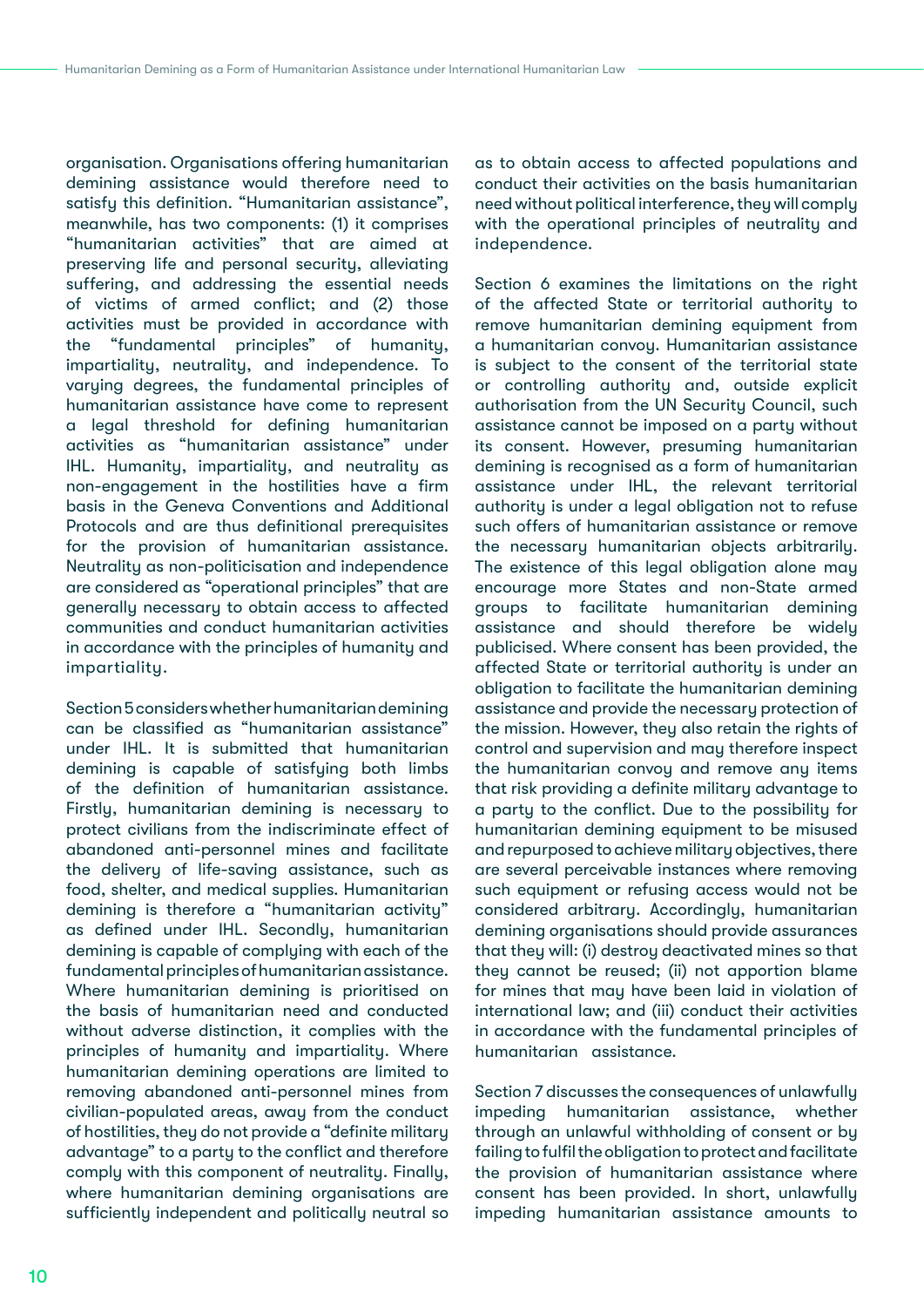an internationally wrongful act and may attract sanctions or countermeasures under international law. In extreme cases, it could independently violate another rule of international law and attract State or individual criminal responsibility. The consequences for the actors seeking to provide humanitarian demining assistance depend on a number of factors. A binding UNSC Resolution authorising cross-border relief overrides the requirement of consent. In all other cases, providing assistance without the consent of the affected State, even if it has been unlawfully withheld, is legally uncertain and may amount to an unlawful interreference in the sovereign affairs of that State. However, such conduct may be excused under the doctrines of countermeasures or necessity.

Section 8 concludes and provides a list of recommendations for organisations seeking to offer humanitarian demining assistance in conflict or post-conflict situations. It is hoped that by classifying humanitarian demining as a form of humanitarian assistance under IHL, it will pressure parties to an armed conflict that are unwilling or unable to deal with the impact of abandoned mines to accept offers of humanitarian demining assistance.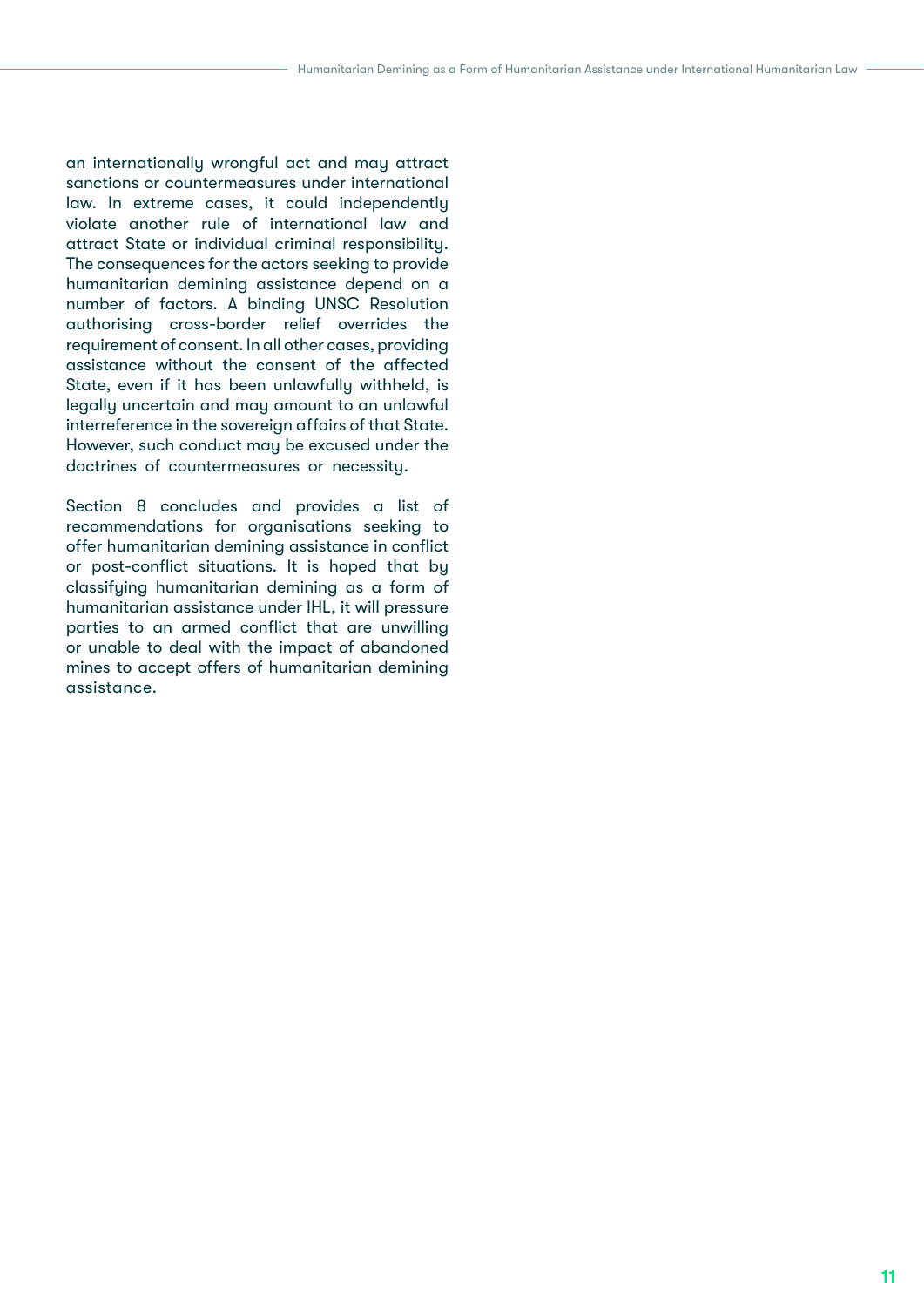# <span id="page-12-0"></span>2. WHAT IS HUMANITARIAN DEMINING?

Demining can be understood as the physical removal or deactivation of mines, ERW, and IEDs. The term "humanitarian demining" refers to demining operations that comply with three fundamental criteria: (1) the operations aims for the complete removal of all mines so as to allow civilians to return to daily life (usually referred to as "mine clearance"); (2) casualties to deminer personnel are not acceptable and safety standards must therefore be adhered to at all times;<sup> $14$ </sup> and (3) the purpose must be humanitarian and cannot be seen as favouring a particular side to the conflict or as engaging in hostilities.<sup>15</sup> The term "humanitarian demining" is therefore used to distinguish such operations from "military demining" or "breeching", which has a fundamentally different mode of operation and purpose. Military demining is designed to clear a path to facilitate the movement of troops or to neutralise a threat, casualties are often accepted as an operational reality, and the purpose is to achieve a military or tactical advantage.16 Military demining is by definition an engagement in the conduct of hostilities.

Humanitarian demining is one of the five pillars of "humanitarian mine action", a concept developed by the UN Mine Action Service (UNMAS) and the Geneva International Centre for Humanitarian Demining (GICHD) to encompass the full spectrum of activities involved in protecting civilians from the effects of mines. This Brief uses the term "humanitarian demining", but it is important to remember that humanitarian demining is a component of and therefore included in any reference to "humanitarian mine action". The five pillars of humanitarian mine action are as follows:

*Mine and unexploded ordnance awareness and risk reduction education*. Commonly referred to as "mine risk education" (MRE), this pillar is essential in reducing the number of civilian casualties in mineaffected areas through education and awareness.

*Minefield survey, mapping, marking, and clearance.*  Commonly referred to as "humanitarian demining" or "humanitarian mine clearance", this pillar refers to the identification and physical removal of mines in compliance with UN safety standards, clearance rates, and humanitarian purposes. Humanitarian demining is usually undertaken as a part of comprehensive and systematic land release.17 **Land Release** is the process of applying all reasonable effort to identify, define, and remove all presence and suspicion of mines and explosive remnants of war through non-technical surveys,<sup>18</sup> technical surveys,<sup>19</sup> marking,<sup>20</sup> and/or clearing.<sup>21</sup> **Mine clearance** is the identification and removal or destruction of all mines and explosive remnants of war hazards from a specified area to a specified depth to ensure the land is safe for land users.

*Victim assistance, including rehabilitation and reintegration.* This pillar aims to address the shortcomings of earlier humanitarian demining missions by mitigating the suffering of mine victims through medical attention, physical rehabilitation and prosthetics, and reintegration into the community.

*Advocacy to stigmatise the use of landmines and support a total ban on anti-personnel landmines.*  This pillar uses advocacy in a variety of forums

<sup>14.</sup> See International Mine Action Standards (IMAS), Standards & Technical Notes, [https://www.mineactionstandards.org/en/](https://www.mineactionstandards.org/en/standards/) [standards/](https://www.mineactionstandards.org/en/standards/).

<sup>15.</sup> UNOCHA - ReliefWeb, Glossary of humanitarian terms (August 2008), www.reliefweb.int/glossaries (hereafter UNOCHA 2008 Glossary), p. 35, "Mine Action".

<sup>16.</sup> Geneva International Centre for Humanitarian Demining (hereafter GICHD), Mine Action: Lessons and Challenges, Geneva (November 2005) [https://www.gichd.org/fileadmin/GICHD](https://www.gichd.org/fileadmin/GICHD-resources/rec-documents/Mine_Action_Lessons_Nov2005.pdf)[resources/rec-documents/Mine\\_Action\\_Lessons\\_Nov2005.pdf](https://www.gichd.org/fileadmin/GICHD-resources/rec-documents/Mine_Action_Lessons_Nov2005.pdf), p. 20.

<sup>17.</sup> IMAS, Standards & Technical Notes, op. cit., "07.11 - Land Release" and "09.60 Underwater Survey and Clearance of Explosive Ordnance".

<sup>18.</sup> IMAS, Standards & Technical Notes, op. cit., "08.10 Non-technical survey".

<sup>19.</sup> IMAS, Standards & Technical Notes, op. cit., "08.20 Technical Survey".

<sup>20.</sup> IMAS, Standards & Technical Notes, op. cit., "08.40 Marking mine and ERW hazards".

<sup>21.</sup> IMAS, Standards & Technical Notes, op. cit., "09.10 Clearance Requirements".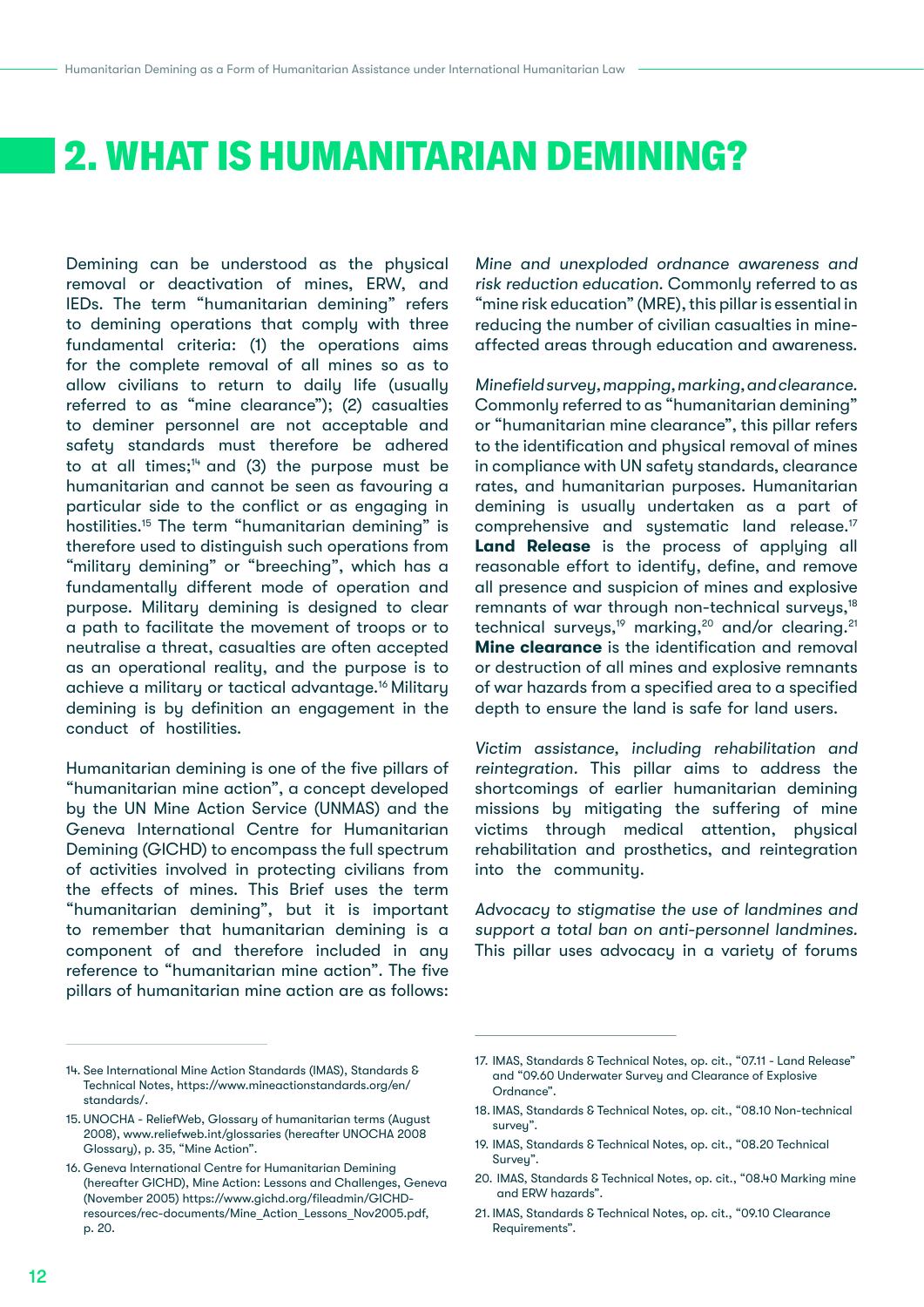<span id="page-13-0"></span>to limit the use of mines, facilitate humanitarian demining operations by gaining the consent of the territorial authority, and to promote a total ban on anti-personnel landmines. When engaging with NSAGs, the GICHD has achieved success in relation to this pillar by encouraging such groups to sign a "Deed of Commitment" not to use antipersonnel mines.

*Stockpile destruction, to ensure that stockpiles of landmines are destroyed.* This pillar aims to promote and facilitate the destruction of stockpiled anti-personnel mines so as to prevent them from being reactivated in conflict situations and to work towards the goal of "a world free from landmines and unexploded ordnance.<sup>22</sup>

# **2.1. A brief history of humanitarian mine action**

The first humanitarian demining mission, entitled "Operation Salam", began in 1989 in Afghanistan to protect civilians and displaced persons from the threat of mines left-over from Russia's military occupation (1979-1989). Despite considerable failures in training and logistical direction given to the deminers, who suffered unacceptably high casualty rates, the "ambitious" UN demining programme was significant because it was "carried-out entirely for the benefit of the local population, not for military expediency".<sup>23</sup> Following the end of the First Gulf War in 1991, the mine-clearance of Kuwait attracted significantly more funding and achieved its objectives within four years. However, 84 deminers were killed and over 200 injured. Contrary to the attitudes of most military demining contingents at the time, such casualty rates were deemed unacceptable for civilian contractors and provided the catalyst for major institutional change in safety standards and procedures for humanitarian demining.24

The GICHD notes that the fundamental flaws of these early demining operations were that they

had not integrated the other essential components of what is now called the five pillars of mine action; namely, mine risk education, survey, victim assistance, stockpile reduction, and other practical issues (predominantly relating to a lack of technical expertise and training on the different types of mines being used, as well as adequate safety equipment and insurance).<sup>25</sup> It equally became clear during these early attempts at humanitarian demining that military techniques and equipment were generally unsuitable. Humanitarian mine action would need to develop into its own specialised field.

Over the course of subsequent operations in Cambodia, Mozambique, and Angola in the early 1990s, humanitarian demining further distinguished itself from its military counterpart. Most militaries had practically abandoned hand-held equipment in favour of mechanical and explosive solutions. In addition to misconceptions and stereotypes about minefields reminiscent of those left-over from the Second World War, this trend in military demining techniques had initially led to misguided funding, research, and development of mechanised demining equipment that simply did not translate to the purpose and standards of humanitarian demining. Following a greater synthesis between the scientific engineering community and the needs of humanitarian deminers, innovation in purpose-built, context-specific machinery has greatly assisted humanitarian demining operations around the world.<sup>26</sup> However, handheld equipment remains essential in humanitarian clearance operations, as most machines are currently ineffective across complex terrains or urban environments.

Towards the end of the 1990s it became clear that a central coordinating body would be necessary to standardise humanitarian demining operations, techniques, and best practices, leading to the creation of UNMAS in 1997 followed by the GICHD in 1998. Both institutions provide a focal point for regulating mine practices and connecting various organisations engaged in humanitarian demining, as well as facilitating and promoting humanitarian mine action research, education, and training. A significant practical milestone was the adoption of the International Mine Action

<sup>22.</sup> UN Inter-Agency Coordination Group on Mine Action, The Strategy of the United Nations on Mine Action 2013-2018 (2012), [https://mineaction.org/sites/default/files/documents/mine\\_](https://mineaction.org/sites/default/files/documents/mine_action_strategy.pdf) [action\\_strategy.pdf](https://mineaction.org/sites/default/files/documents/mine_action_strategy.pdf).

<sup>23.</sup>GICHD, Mine Action: Lessons and Challenges, Geneva (November 2005), [https://www.gichd.org/fileadmin/GICHD-resources/rec](https://www.gichd.org/fileadmin/GICHD-resources/rec-documents/Mine_Action_Lessons_Nov2005.pdf, p. 21)[documents/Mine\\_Action\\_Lessons\\_Nov2005.pdf, p. 21.](https://www.gichd.org/fileadmin/GICHD-resources/rec-documents/Mine_Action_Lessons_Nov2005.pdf, p. 21)

<sup>25.</sup>Ibid, pp. 22-25. 26.Ibid, pp. 28-29.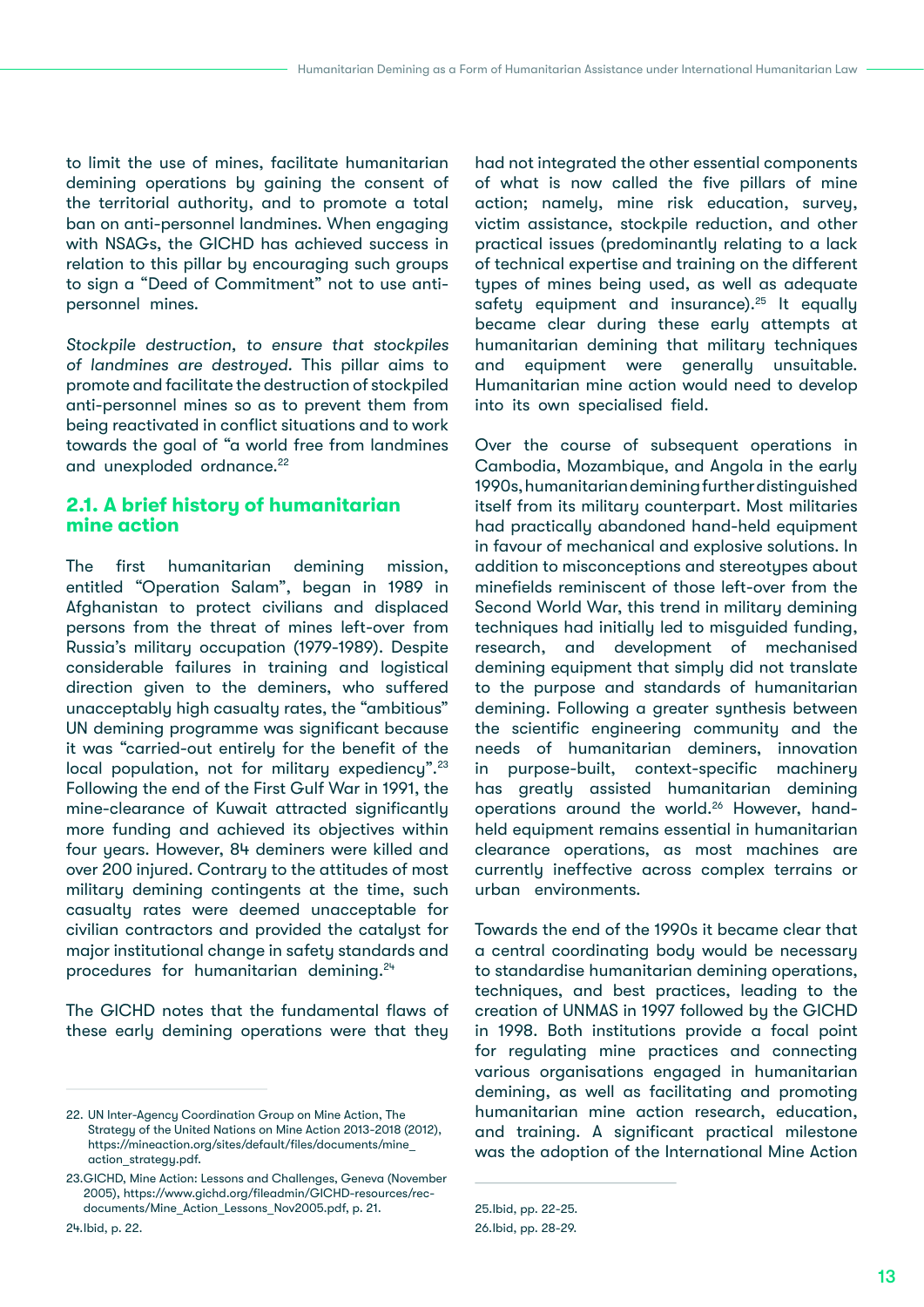<span id="page-14-0"></span>Standards (IMAS) for humanitarian demining to define universal standards for each component of mine action across the five pillars, which, although comprehensive, allows for necessary adaptation to the specific needs of demining operations.<sup>27</sup>

Both institutions promote the five pillars of humanitarian mine action and are therefore involved in advocating States to sign the Antipersonnel Mine Ban Treaty. The GICHD also contributed to a 2006 project by Geneva Call in which it was reported that 35 non-State armed groups had banned anti-personnel mines, 31 of which had signed the Deed of Commitment and a further 14 of which had "allegedly introduced some type of limitations (temporal or applied) to their mine use".28

Finally, it is necessary to consider the role of gender in achieving the five pillars of mine action. The impact of mines was initially considered genderneutral and humanitarian demining operations were perceived as a task reserved for men. More recently, it has been realised that women, men, girls and boys are impacted by landmine contamination in different ways,<sup>29</sup> and that it could be beneficial to mainstream gender diversity and involve women in humanitarian mine action.30 Women have increasingly become essential at several levels of humanitarian mine action,

including demining in the field, risk education, victim assistance, and advocacu. Beyond providing a means of employment and income, the technical, physical, and potentially dangerous characteristics of humanitarian demining has the potential to empower women in various ways and shift the understanding of their capabilities and place in the community.<sup>31</sup>

Humanitarian demining, as one of the five pillars of humanitarian mine action, is therefore a distinct field with the following rules, standards, and definitional boundaries:

Humanitarian demining aims for the complete removal of mines so as to allow civilians to return to daily life (also known as "mine clearance").

Deminer casualties are not accepted and IMAS safety procedures must be adhered to at all times.

Humanitarian demining operations cannot be seen as an engagement in the hostilities.

Humanitarian demining must serve a humanitarian purpose.

### **2.2. Humanitarian demining equipment**

Any equipment that is suited to the purpose of achieving the objectives, standards, and purpose of humanitarian demining can be classified as humanitarian demining equipment. In a postconflict setting, there are likely to be fewer restrictions on the types of equipment used in humanitarian demining operations. Purposebuilt machines, explosives, and robotics could perceivably be included with the consent of the territorial authority in addition to the variety of hand-held devices more commonly used in humanitarian demining. However, where humanitarian demining is taking place during armed conflict, greater limitations apply to ensure that the removal of mines does not amount to an engagement in hostilities. Equipment that could more easily be misused for a military purpose, such as heavy machinery or explosives, is unlikely

<sup>27.</sup> Ibid, p. 33. The Information Management System for Mine Action (IMSAM) was created in 1999 to keep pace with the new generation of mine action programmes. At the request of UNMAS, the system was developed for the GICHD to help programmes coordinate, prioritise and execute their mine action activities.

<sup>28.</sup> Geneva Call & Program for the Study of International Organisations, Armed Non-State Actors and Landmines - Volume II: a global report of NSA mine action, Geneva (November 2006), [http://www.ruig-gian.org/ressources/reusse-gc-ansal](http://www.ruig-gian.org/ressources/reusse-gc-ansal-nov06.pdf?ID=133&FILE=/ressources/reusse-gc-ansa)[nov06.pdf?ID=133&FILE=/ressources/reusse-gc-ansal-nov06.](http://www.ruig-gian.org/ressources/reusse-gc-ansal-nov06.pdf?ID=133&FILE=/ressources/reusse-gc-ansa) [pdf,](http://www.ruig-gian.org/ressources/reusse-gc-ansal-nov06.pdf?ID=133&FILE=/ressources/reusse-gc-ansa) (hereafter Geneva Call 2006 Report) p. 130. For a useful summary of the report's main findings, see: Anki SJÖBERG, "Armed Non-state Actors: Their Contribution to Solving the Landmine Problem", Journal of Mine Action, Vol. 11, Issue 1, article 25 (2007), [https://commons.lib.jmu.edu/cisr-journal/vol11/](https://commons.lib.jmu.edu/cisr-journal/vol11/iss1/25) [iss1/25](https://commons.lib.jmu.edu/cisr-journal/vol11/iss1/25).

<sup>29.</sup>Swiss Campaign to Ban Landmines, Gender and Landmines: from Concept to Practice, Geneva (2008), 108 p. [http://www.gmap.ch/](http://www.gmap.ch/fileadmin/Gender_and_Landmines_from_Concept_to_Practice/SCBL_-_Gender___Landmines) [fileadmin/Gender\\_and\\_Landmines\\_from\\_Concept\\_to\\_Practice/](http://www.gmap.ch/fileadmin/Gender_and_Landmines_from_Concept_to_Practice/SCBL_-_Gender___Landmines) SCBL - Gender Landmines 2008 rev Sep09.pdf, pp. 6-7.

<sup>30.</sup> The Inter-Agency Coordination Group on Mine Action (IACG-MA) has developed guidelines to integrate gender considerations into mine action programmes in 2005. These were reedited in 2010 and most recently in 2019: United Nations Gender Guidelines for Mine Action Programmes, 3rd edition, (2019), [https://mineaction.](https://mineaction.org/en/united-nations-gender-guidelines-mine-action-programmes-0) [org/en/united-nations-gender-guidelines-mine-action](https://mineaction.org/en/united-nations-gender-guidelines-mine-action-programmes-0)[programmes-0](https://mineaction.org/en/united-nations-gender-guidelines-mine-action-programmes-0)

<sup>31.</sup> Franziska EHLERT, Zeila LAULETTA, Nelly SCHLAFEREIT, "Women in Humanitarian Mine Action: Assessing Agency in Families and Communities", Applied Research Seminar Final Report, Graduate Institute of International and Development Studies, Geneva (2016), [http://www.gmap.ch/wp-content/uploads/2016/07/final](http://www.gmap.ch/wp-content/uploads/2016/07/final-report-ARS-2016.pdf)[report-ARS-2016.pdf.](http://www.gmap.ch/wp-content/uploads/2016/07/final-report-ARS-2016.pdf)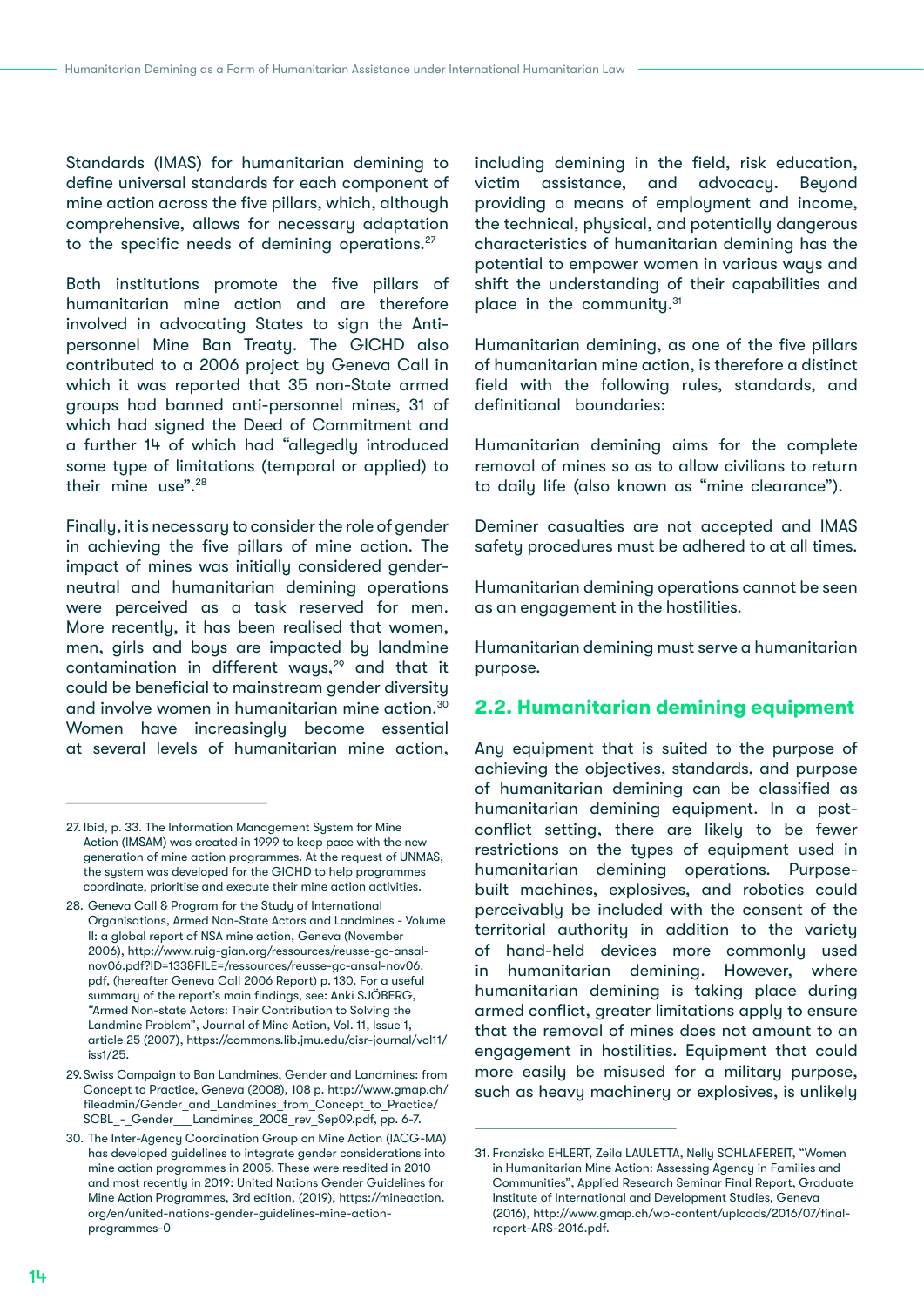to pass checkpoints and could be legitimately removed from humanitarian convous.

Humanitarian demining during armed conflict is limited to areas away from the conduct of hostilities, and this is reflected in the type of equipment used. Humanitarian demining does not use electronic counter measure, fully remote procedures, or security cordons to overcome mines with active command or timed detonation. Rather, sufficient time must be given to allow active sensors and timers to expire.<sup>32</sup> Any remaining mines or IEDs are then considered to be abandoned any may be removed using humanitarian demining equipment and techniques.<sup>33</sup> Both the location and equipment used in humanitarian demining are essential factors in ensuring that the operation is not interpreted as an engagement in the hostilities.

Contrary to the popular conception that demining equipment is readily available for humanitarian demining, the GICHD notes that organisations are often unable to acquire the necessary equipment for the task due to a lack of resources or other obstacles hampering effective delivery.34 It is therefore essential for impartial humanitarian organisations to understand the practical restrictions on humanitarian demining equipment during an armed conflict so that they are able to provide this necessary humanitarian service without having the equipment confiscated or misused. Preliminary research must be conducted to ensure that the demining equipment is appropriate for the particular circumstances and the recipients must receive the necessary training if the equipment is unfamiliar.<sup>35</sup>

Humanitarian demining equipment is all nonmilitary equipment that is used to demine civilianpopulated areas in compliance with the above requirements of humanitarian demining.

During an armed conflict, particular care must be taken to ensure that the equipment used for humanitarian demining does not provide a definite military advantage to a party to the conflict. Heavy machinery and explosive devices are unlikely to be accepted as humanitarian while the conflict is ongoing due to the ease with which they could be misused for a military purpose.

35.Ibid.

<sup>32.</sup>Craig MCINALLY and Hans RISSER (Norwegian People's Aid) "Humanitarian Mine Action and IEDs", Journal of Conventional Weapons Destruction, Vol. 21, Issue 3 (November 2017), pp. 30-34, [https://commons.lib.jmu.edu/cgi/viewcontent.](https://commons.lib.jmu.edu/cgi/viewcontent.cgi?article=2802&context=cisr-journal, p. 3) [cgi?article=2802&context=cisr-journal, p. 3.](https://commons.lib.jmu.edu/cgi/viewcontent.cgi?article=2802&context=cisr-journal, p. 3)

<sup>33.</sup>Ibid.

<sup>34.</sup>GICHD, Mine Action: Lessons and Challenges (2005), op. cit., pp. 34-35.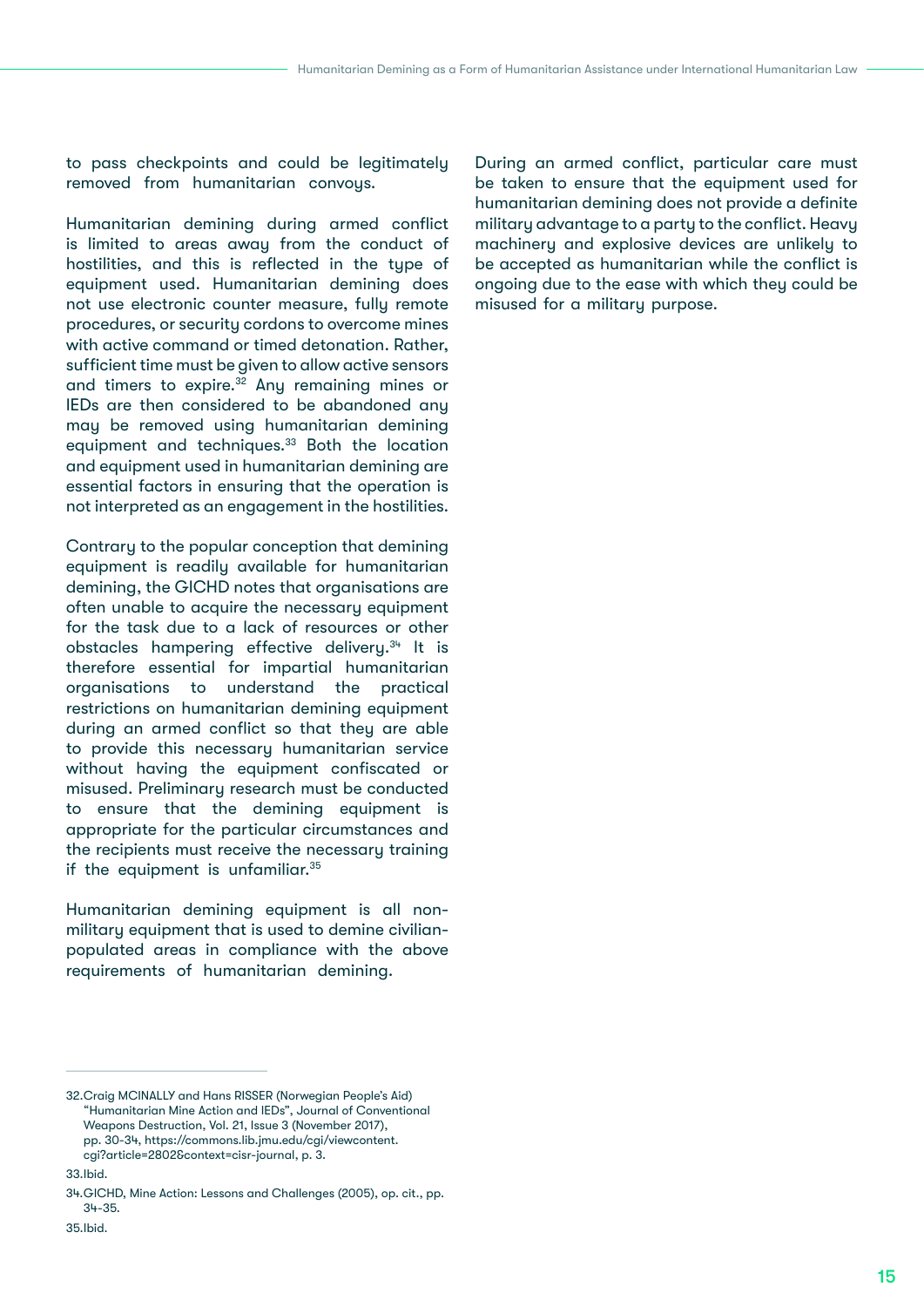# <span id="page-16-0"></span>3. WHO HAS THE PRIMARY RESPONSIBILITY TO CONDUCT HUMANITARIAN DEMINING?

This Section argues that both States and non-State territorial authorities are under an obligation to conduct humanitarian demining in situations where it is necessary to meet the needs of the civilian population under their territorial control. Where an affected State or non-State armed group is unable to fulfil this obligation, it is proposed that they are required to cooperate internationally and not arbitrarily refuse offers of humanitarian assistance, including offers of humanitarian demining assistance. The scope of this obligation is discussed in Sections 5 and 6.

Under general international law, States have the primary responsibility to meet the needs of persons within their territory or under their effective control. This obligation is an essential component of State sovereignty, as expressed in Article 2(4) of the UN Charter, and is reflected in individual State practice, multilateral treaty obligations, and several UN instruments and Resolutions.36 Under the law of Occupation, IHL requires the Occupying State to provide the civilian population under its control with food, medical supplies, and other services essential for their survival.37 The relevant treaty instruments strongly imply that this obligation applies to a State's own civilian population at all times.38 Under IHRL, the obligation to meet the needs of persons under the effective control of the State is the very raison d'être of this body of law and is reflected in each of its core principles and rules.

There is debate on the extent to which these obligations apply to non-State armed groups. Non-State armed groups are clearly bound by the obligation of humane treatment under Common Article 3 and, where applicable, article 4(2) of AP II. The ICRC has argued that "the way in which non-State armed groups exercise control over, and interact with, persons living in territory under their de facto control is inherently linked to the conflict in question" and that therefore IHL applies and "protects persons living in territory under the de facto control of non-State armed groups".39 Moreover, the ICRC's updated Commentary to Common Article 3, applicable to both State and non-State armed groups, states that refusing humanitarian assistance in situations where the civilian population does not have their essential needs provided for will be deemed arbitrary and unlawful.<sup>40</sup> Accordingly, States and, where applicable, non-State armed groups must therefore either fulfil the essential needs of the civilian population or cooperate with international organisations offering assistance. The obligation to allow and facilitate unimpeded humanitarian access to persons in need is applicable to non-State armed groups under customary IHL.<sup>41</sup> With respect to IHRL obligations, there remains debate on their applicability to non-State armed groups. However, both the UN and ICRC have adopted the position that non-State armed groups incur IHRL responsibilities where they exercise effective territorial control.<sup>42</sup> Accordingly, it is reasonable to conclude that both States and non-State

<sup>36.</sup>UNGA Resolution 46/182, Strengthening of the Coordination of humanitarian emergency assistance of the United Nations, A/RES/46/182 (19 December 1991), [https://undocs.org/](https://undocs.org/en/A/RES/46/182 ; UNHCR, Guiding Principles on Internal Displacement, E/CN.4/1998) [en/A/RES/46/182 ; UNHCR, Guiding Principles on Internal](https://undocs.org/en/A/RES/46/182 ; UNHCR, Guiding Principles on Internal Displacement, E/CN.4/1998)  [Displacement, E/CN.4/1998/53/Add.2](https://undocs.org/en/A/RES/46/182 ; UNHCR, Guiding Principles on Internal Displacement, E/CN.4/1998) (11 Feb 1998), [https://](https://documents-dds-ny.un.org/doc/UNDOC/GEN/G98/104/93/PDF/G9810493.pdf?OpenElement) [documents-dds-ny.un.org/doc/UNDOC/GEN/G98/104/93/](https://documents-dds-ny.un.org/doc/UNDOC/GEN/G98/104/93/PDF/G9810493.pdf?OpenElement) [PDF/G9810493.pdf?OpenElement](https://documents-dds-ny.un.org/doc/UNDOC/GEN/G98/104/93/PDF/G9810493.pdf?OpenElement) , para. 4 and Principles 3(1) and 25(1); Swiss Federal Department of Foreign Affairs (Swiss FDFA) – Directorate of International Law, Humanitarian access in situations of armed conflict: handbook on the normative framework, Version 1.0, Bern (2011), [https://www.alnap.org/](https://www.alnap.org/system/files/content/resource/files/main/humanitarian-access-in-situations-of-armed-conflict-handbook-on-the-normative-framework-en.pdf) [system/files/content/resource/files/main/humanitarian-access](https://www.alnap.org/system/files/content/resource/files/main/humanitarian-access-in-situations-of-armed-conflict-handbook-on-the-normative-framework-en.pdf)[in-situations-of-armed-conflict-handbook-on-the-normative](https://www.alnap.org/system/files/content/resource/files/main/humanitarian-access-in-situations-of-armed-conflict-handbook-on-the-normative-framework-en.pdf)[framework-en.pdf,](https://www.alnap.org/system/files/content/resource/files/main/humanitarian-access-in-situations-of-armed-conflict-handbook-on-the-normative-framework-en.pdf) (hereafter Swiss FDFA Handbook) p. 12 ; Dapo AKANDE and Emanuela-Chiara GILLARD, Oxford Guidance on the law relating to humanitarian relief operations in situations of armed conflict, commissioned by UNOCHA (2016), [https://www.](https://www.unocha.org/sites/dms/Documents/Oxford%20Guidance%20pdf.pdf) [unocha.org/sites/dms/Documents/Oxford%20Guidance%20pdf.](https://www.unocha.org/sites/dms/Documents/Oxford%20Guidance%20pdf.pdf) [pdf,](https://www.unocha.org/sites/dms/Documents/Oxford%20Guidance%20pdf.pdf) (hereafter Oxford Guidance), para. 10.

<sup>37.</sup> Arts. 55 of GCIV and 69 of API.

<sup>38.</sup> Oxford Guidance, pp. 12-14.

<sup>39.</sup>ICRC 2019 Report p. 53.

<sup>40.</sup> ICRC, 2017 Commentary on Common Article 3, para 862.

<sup>41.</sup> See the Practice section related to Rule 55 of the ICRC Study on Customary IHL, [https://ihl-databases.icrc.org/customary-ihl/eng/](https://ihl-databases.icrc.org/customary-ihl/eng/docs/v2_rul_rule55) [docs/v2\\_rul\\_rule55](https://ihl-databases.icrc.org/customary-ihl/eng/docs/v2_rul_rule55).

<sup>42.</sup> UNOHCHR, International Legal Protection of Human Rights in Armed Conflict, Geneva and New-York (2011), [https://www.]( https://www.ohchr.org/Documents/Publications/HR_in_armed_conflict.pdf) [ohchr.org/Documents/Publications/HR\\_in\\_armed\\_conflict.]( https://www.ohchr.org/Documents/Publications/HR_in_armed_conflict.pdf) [pdf,]( https://www.ohchr.org/Documents/Publications/HR_in_armed_conflict.pdf) pp. 23-27 ; Annyssa BELLAL, "Human Rights Obligations of Armed Non-State Actors: An Exploration of the Practice of the UN Human Rights Council", Academy in-Brief 7, Geneva Academy (December 2016), [https://www.geneva-academy.](https://www.geneva-academy.ch/joomlatools-files/docman-files/InBrief7_web.pdf) [ch/joomlatools-files/docman-files/InBrief7\\_web.pdf,](https://www.geneva-academy.ch/joomlatools-files/docman-files/InBrief7_web.pdf) pp. 18- 30; ICRC 2019 Report, pp. 52-54; The responsibility for the realisation of certain human rights can extend to "all members of society", see CESCR, General Comment 14, Art. 12: the right to the highest attainable standard of health, E/C.12/2000/4 (11 August 2000), [https://undocs.org/en/E/C.12/2000/4,](https://undocs.org/en/E/C.12/2000/4) para. 42.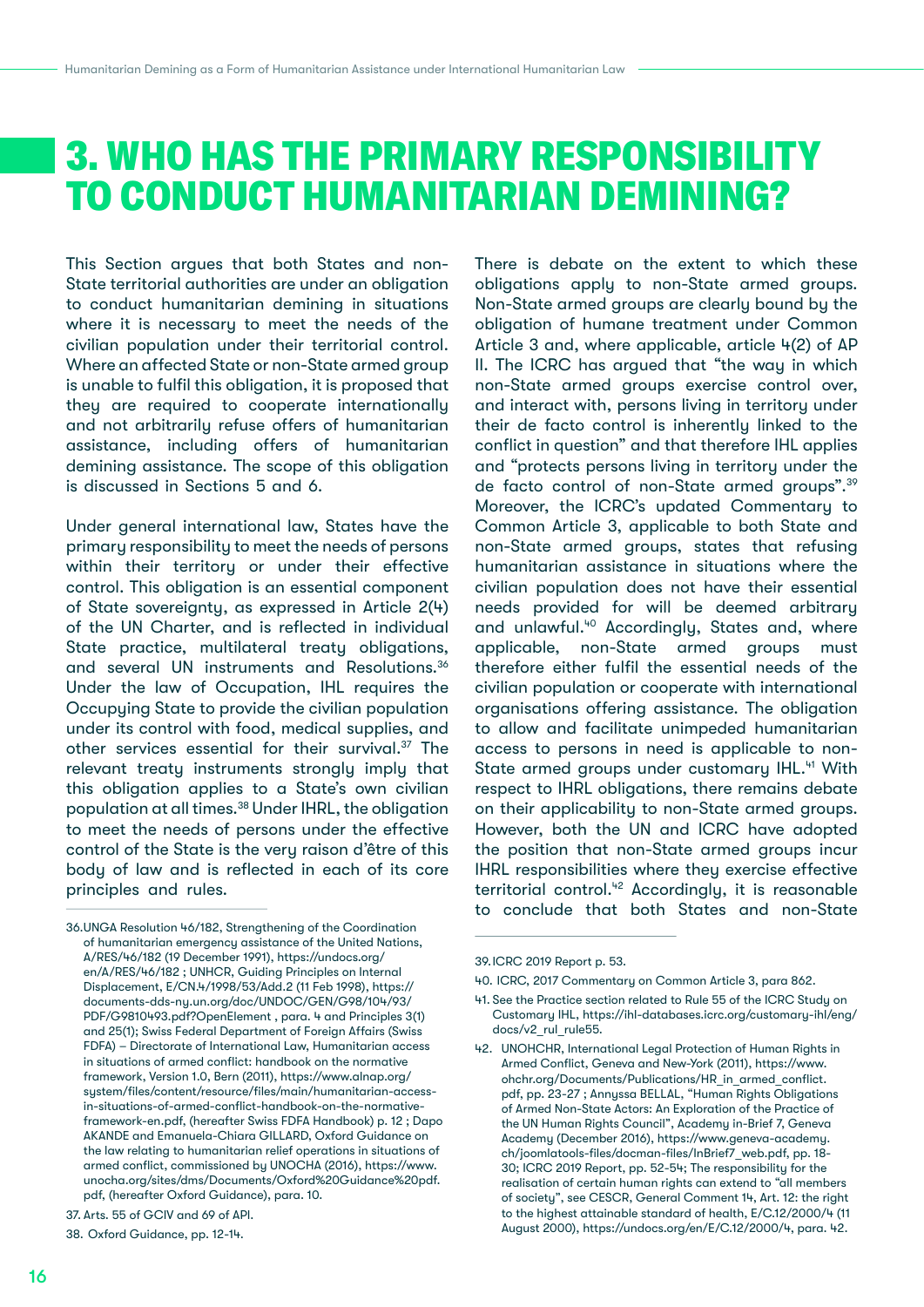<span id="page-17-0"></span>armed groups are under an obligation to meet the essential needs of the civilian populations under their control.

Does this obligation include humanitarian demining? Firstly, as demonstrated below, abandoned anti-personnel mines indiscriminately effect the civilian population and prevent the delivery of essential humanitarian aid, including food, shelter, and medical supplies. In these situations, humanitarian demining is "essential to the survival of the civilian population" and therefore triggers the obligation of the State or territorial authority to fulfil this need under IHL. Secondly, abandoned anti-personnel mines directly threaten, inter alia, the right to life, health, and the rights of the child, thereby triggering the obligation of the State or territorial authority to facilitate humanitarian demining under IHRL. Each of these obligations shall be considered in turn.

## **3.1 The obligation to meet the needs of the civilian population under IHL and its applicability to humanitarian demining**

In order to demonstrate that States and non-State armed groups are obliged to facilitate humanitarian demining under IHL, it is necessary to show that humanitarian demining is essential to the survival of the civilian population. This link is demonstrated by reference to the fact that abandoned antipersonnel mines indiscriminately effect the civilian population and prevent the delivery of essential humanitarian aid.

### 3.1.1 The origin and scope of "supplies essential for the survival of the civilian population"

The concept of supplies "essential for the survival of the civilian population" derives from the law of Occupation in Articles 55 of GC IV and 69 of AP I, and the law triggering the right to offer humanitarian assistance in Articles 70(1) of AP I and 18(2) of AP II.

Article 55 of GC IV states that the **Occupying**  Power has the duty "to the fullest extent of the means available to it … of ensuring the food and medical supplies of the population". Article 69 of AP I provides that, in addition, the Occupying Power must "ensure the provision of clothing, bedding,

means of shelter, other supplies essential to the survival of the civilian population of the occupied territory and objects necessary for religious worship". Article 70(1) of API states that where the Occupying power has failed to fulfil this obligation, humanitarian assistance shall be provided by impartial humanitarian organisations. As noted by Dapo Akande and Emanuela-Chiara Gillard, the fact that States thought it was unnecessary to be reminded of their obligation to maintain their own civilian population during an armed conflict is a clear recognition of the existence of such an obligation.43 Furthermore, the obligation to provide humane treatment to protected persons under Article 27 of GC IV has been interpreted to mean that States are obliged to provide such persons with the basic means for ensuring their survival.<sup>44</sup>

Under the law applicable to NIAC, the obligation of humane treatment is reflected in Common Article 3 and Article 4(1) of AP II and may equally be relied upon to demonstrate that States and non-State armed groups are obliged to meet the needs of the civilian population under their effective control.<sup>45</sup> This interpretation is strengthened by the fact that, under Article 18(2) of AP II, impartial humanitarian assistance shall be undertaken, subject to the consent of the affected State, where the civilian population is inadequately provided with supplies essential for its survival.<sup>46</sup> The Guiding Principles on the Right to Humanitarian Assistance similarly states that the right to humanitarian assistance may be invoked where "the essential humanitarian needs of human beings in an emergency are not being met, so that the abandonment of victims without assistance would constitute a threat to human life or a grave offence to human

<sup>43.</sup>Oxford Guidance, para. 13.

<sup>44.</sup>Ibid, paras. 13-14.

<sup>45.</sup>Oxford Guidance, paras. 14-15 ; ICTY Trial Chamber, Prosecutor v. Delalic, IT-96-21-T (16 November 1998) [https://www.icty.org/x/](https://www.icty.org/x/cases/mucic/tjug/en/981116_judg_en.pdf) [cases/mucic/tjug/en/981116\\_judg\\_en.pdf](https://www.icty.org/x/cases/mucic/tjug/en/981116_judg_en.pdf), para. 543; Swiss FDFA Handbook, p. 26; ICRC, Commentary on the First Geneva Convention: Convention (I) for the Amelioration of the Condition of the Wounded and Sick in Armed Forces in the Field, 2nd edition (2016), [https://ihl-databases.icrc.org/ihl/full/GCI-commentary,](https://ihl-databases.icrc.org/ihl/full/GCI-commentary) (hereafter Commentary of 2016) para. 826: "While the Parties to the conflict are primarily responsible for addressing humanitarian needs, the purpose of this paragraph is to allow impartial humanitarian organisations to supplement the Parties where the latter do not meet their obligations in this regard".

<sup>46.</sup>Article 18(2) of AP II.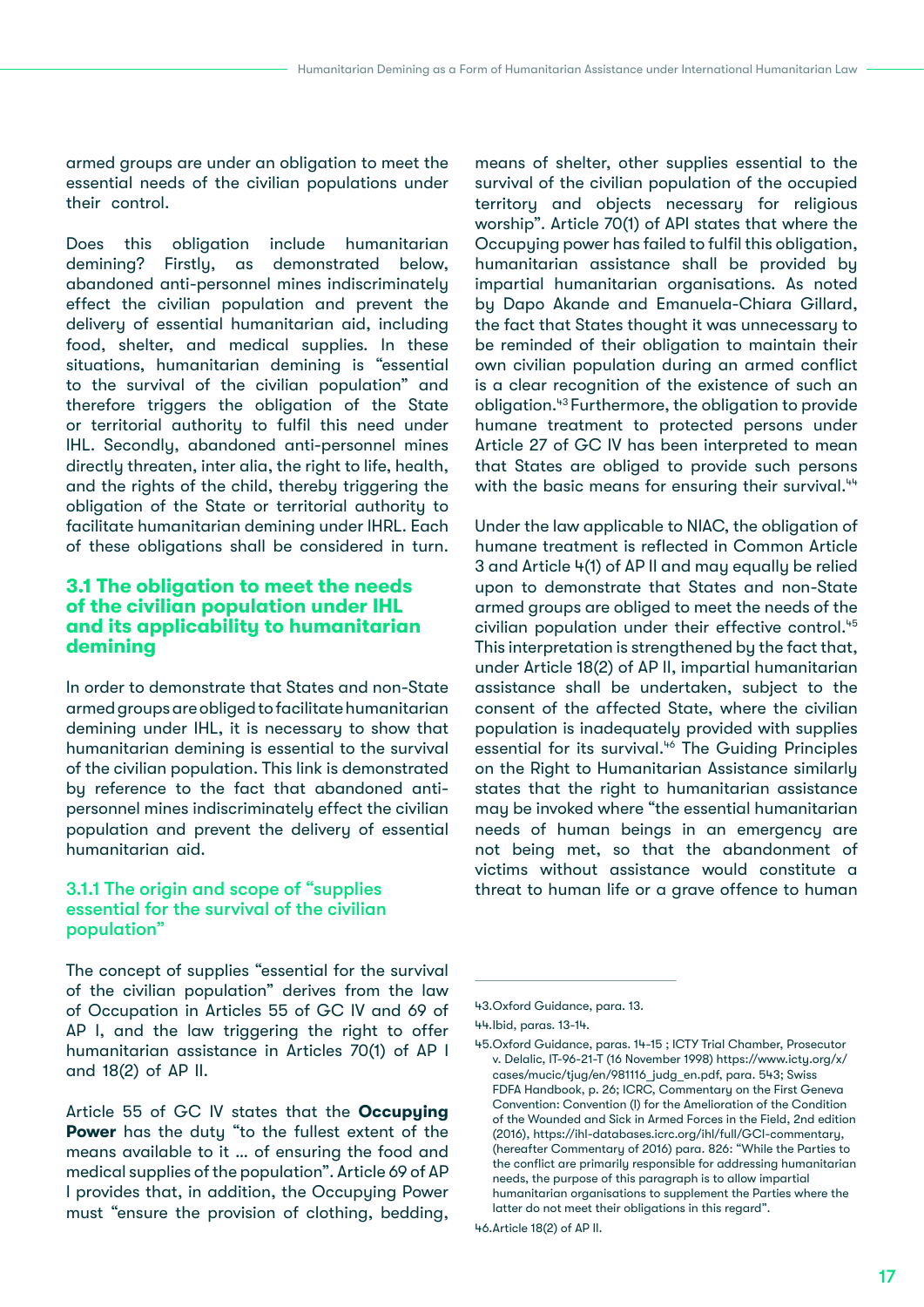dignity".47 The ICRC Study on Customary IHL has concluded that the obligation to allow and facilitate humanitarian assistance to civilians in need is applicable in both international and noninternational armed conflicts.<sup>48</sup>

It may therefore be concluded that IHL obliges both States and non-State armed groups to provide the civilian population under their effective control with objects and services essential for their survival. It is well-accepted that such objects include food, water, clothing, shelter, medical supplies,<sup>49</sup> and potentially secondary networks such as electricity and communication systems.<sup>50</sup> These humanitarian objects are civilian objects and are therefore protected from attack.<sup>51</sup> However, the phrase "other supplies essential for the survival of the civilian population" or "objects indispensable to the survival of the civilian population" is deliberately non-exhaustive and is understood to include any items that are strictly necessary to achieve this purpose.52 Examples have included foodstuffs, agricultural areas, crops, livestock, drinking water installations, and irrigation works.<sup>53</sup> Principle 9 of the Guiding Principles on the right to humanitarian assistance indicates that humanitarian assistance may consist of any material indispensable to the survival of victims.<sup>54</sup> The determination of which objects are essential and whether the civilian population in inadequately supplied is therefore a case by case assessment.55 As demonstrated below, humanitarian demining operations and equipment are essential to the survival of affected civilian communities in armed conflict and should therefore be included within the scope of this legal concept.

#### 3.1.2 Classifying humanitarian demining as essential to the survival of the civilian population

Mines disproportionately affect the civilian population. Between 2015 and 2018, Landmine Monitor recorded 30,560 casualties (defined as death or serious injury) resulting from landmines. Civilians accounted for approximately 80 percent of all victims.56 The ICRC estimates that two thousand individuals, three-quarters of whom are civilians, are injured or killed each month. According to UNICEF, one million individuals have been victims of mines since 1975, one-third of whom are children under the age of fifteen.<sup>57</sup> There are approximately 110 million active mines across 70 countries that directly threaten the life and bodily integrity of civilian populations worldwide in both conflict and post-conflict environments. Significantly, the presence of abandoned anti-personnel mines in densely populated civilian areas is preventing impartial humanitarian organisations or other relevant actors from delivering humanitarian aid essential for the survival of the civilian population, such as food, water, shelter, and medical supplies. The UN General Assembly and Security Council have repeatedly called upon States and/or parties to the conflict to facilitate humanitarian demining in order to enable humanitarian access to affected communities. Bearing in mind that parties to the conflict are under an obligation to meet the essential needs of the civilian population under their control, it is also recalled that denying humanitarian access can amount to a violation of IHL and attract individual criminal responsibility under ICL.

<sup>47.</sup> International Institute of Humanitarian Law, Guiding Principles on the Right to Humanitarian Assistance, San Remo (April 1993), [https://www.peacepalacelibrary.nl/ebooks/files/IIHL4\\_en.pdf.](https://www.peacepalacelibrary.nl/ebooks/files/IIHL4_en.pdf) 48. Rule 55.

<sup>49.</sup>ICRC, Commentary on the First Additional Protocol: Protocol (I) relating to the Protection of Victims of International Armed Conflicts (1987), [https://ihl-databases.icrc.org/applic/ihl/ihl.]( https://ihl-databases.icrc.org/applic/ihl/ihl.nsf/Treaty.xsp?documentId=D9E6B6264D7723C3C12563C D002D6CE4&action=openDocument) [nsf/Treaty.xsp?documentId=D9E6B6264D7723C3C12563C]( https://ihl-databases.icrc.org/applic/ihl/ihl.nsf/Treaty.xsp?documentId=D9E6B6264D7723C3C12563C D002D6CE4&action=openDocument)  [D002D6CE4&action=openDocument]( https://ihl-databases.icrc.org/applic/ihl/ihl.nsf/Treaty.xsp?documentId=D9E6B6264D7723C3C12563C D002D6CE4&action=openDocument), (hereafter Commentary of 1987) p. 655, paras. 2103-2106; Knut DORMANN, "Preparatory Commission for the International Criminal Court: The Elements of War Crimes – Part II: Other Serious Violations of the Laws and Customs Applicable in International and Non-International Armed Conflicts", International Review of the Red Cross, Vol. 83, No. 842 (2001), [https://www.icrc.org/en/doc/assets/files/other/461-488\\_](https://www.icrc.org/en/doc/assets/files/other/461-488_dormann.pdf) [dormann.pdf](https://www.icrc.org/en/doc/assets/files/other/461-488_dormann.pdf), pp. 461, 475-476.

<sup>50.</sup> Nathalie DURHIN, "Protecting civilians in urban areas: A military perspective on the application of international humanitarian law", International Review of the Red Cross, Vol. 98, No. 901 (2016), pp. 177-199, [https://international-review.icrc.org/sites/](https://international-review.icrc.org/sites/default/files/irc_97_901-11.pdf) [default/files/irc\\_97\\_901-11.pdf](https://international-review.icrc.org/sites/default/files/irc_97_901-11.pdf), pp. 177, 180.

<sup>51.</sup> Rule 32 of the ICRC Study on Customary IHL.

<sup>52.</sup> See footnote 49 above.

<sup>53.</sup>ICRC, "Objects indispensable to the survival of the civilian population", How does Law protect in War, [https://casebook.icrc.](https://casebook.icrc.org/) [org/](https://casebook.icrc.org/); See also Art. 69 AP I and ICRC, Commentary of 1987, para. 2780.

<sup>54.</sup>See footnote 47 above.

<sup>55.</sup>Oxford Guidance, para. 19; Art. 70 AP I and ICRC, Commentary of 1987, para. 2794.

<sup>56.</sup>Landmine Monitor 2019 Report, p. 54.

<sup>57.</sup> See "Mines", MSF 2013 Practical Guide.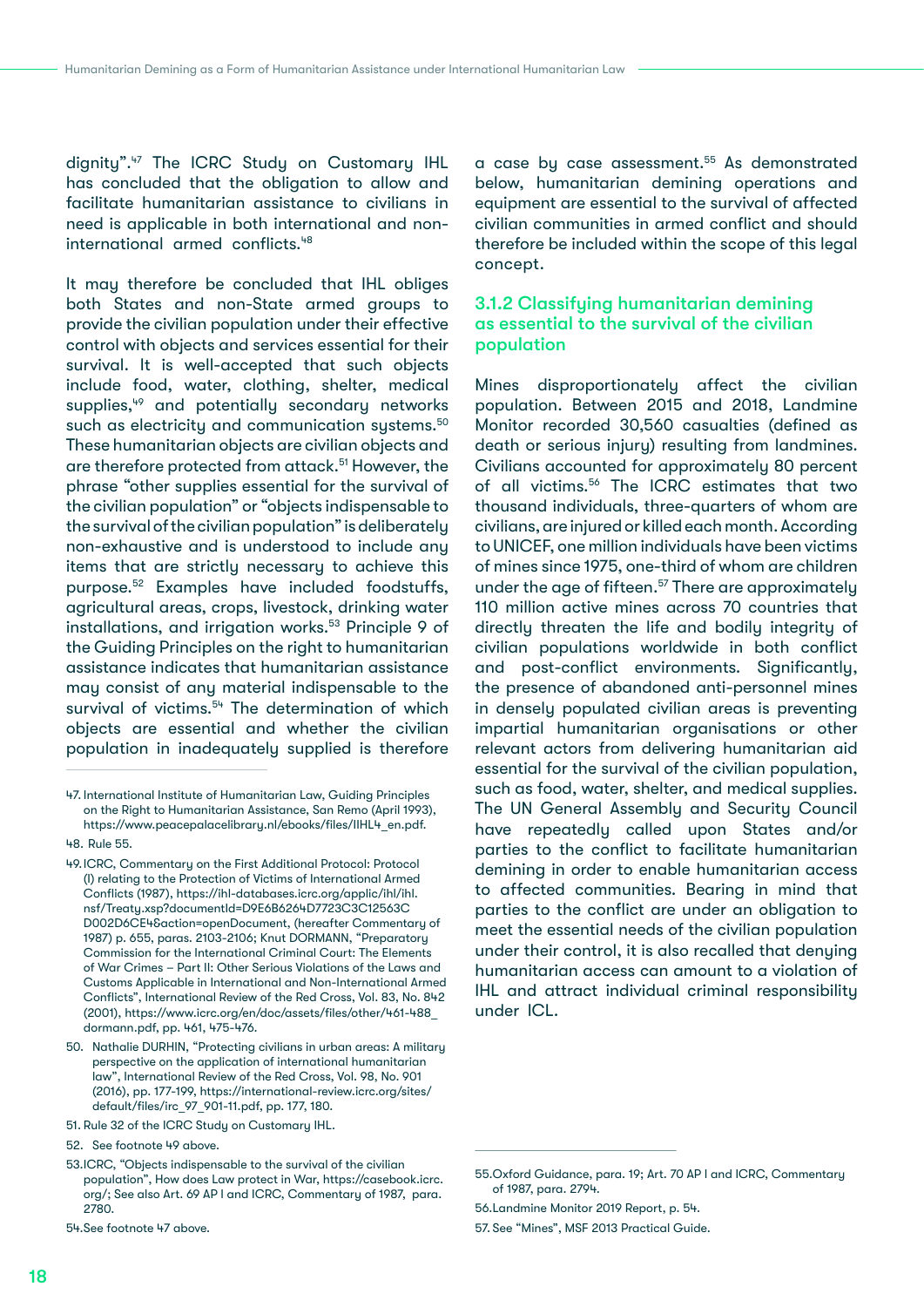Accordingly, it is proposed that humanitarian demining operations and equipment are essential to the survival of the civilian population for the following reasons:

- a. They are an essential means of saving civilian life from the indiscriminate effect of mines in situations where civilians have no choice or practical alternative than to live with the threat of abandoned anti-personnel mines on a daily basis; and
- b. They are an essential pre-requisite to the delivery of the traditional forms of humanitarian assistance, such as food and medical supplies, as relief organisations are unable to obtain access where the threat posed by abandoned anti-personnel mines is too high.

Both of these functions of humanitarian demining are recognised in the practice of the UN and are supported by States, as summarised below. In recognising that parties to the armed conflict exercising territorial control have the primary responsibility to conduct humanitarian demining, it is logical to accept that humanitarian demining operations and equipment are indispensable to the survival of the civilian population and therefore fall within the obligation to fulfil this need under IHL.

#### *3.1.2.1 Practice of the UN General Assembly*

The UN General Assembly has consistently called on States to address the threat that mines pose to the civilian population. Following a series of consecutive Resolutions on "Assistance in Mine Clearance",58 the General Assembly unanimously adopted Resolution 53/26 (1998) on Assistance in Mine Action,<sup>59</sup> in which it affirms "its deep concern at the tremendous humanitarian problem caused by the presence of mines and other unexploded devices that have serious and lasting social and economic consequences for the populations of mine-infested countries and constitute an obstacle to the return of refugees and other displaced persons, to humanitarian aid operations and to reconstruction and economic development, as well as to the restoration of normal social conditions".60

This sentiment is reflected in each subsequent Resolution on Assistance in Mine Action and on the implementation of the Anti-Personnel Mine Ban Treaty.<sup>61</sup> In Resolution 74/80 (2019), the Assembly reaffirms that mine action is an "important and integrated component of the United Nations humanitarian assistance and development activities",<sup>62</sup> and notes with satisfaction "the growing inclusion of mine action in humanitarian appeals".63 Resolution 70/80 (2015) further calls upon States to provide humanitarian demining assistance and technical expertise,<sup>64</sup> and encourages all relevant multilateral, regional, and national programmes to include mine action in their humanitarian assistance activities.<sup>65</sup>

In response to Resolution 70/80 (2015) on Assistance in Mine Action, the Report of the Secretary General confirms the disproportionate impact of mines on civilian populations and expresses particular concern over the rise in IEDs, which it labels as indiscriminate weapons.<sup>66</sup> Based on the 18 countries that provide data to the UN, there was a 40 percent increase in casualties from mines in 2016 compared to 2015, while Landmine Monitor recorded a 75 percent increase in casualties between 2014 and 2015. Although deaths from ERW more than quadrupled during this period due to active conflict in complex environments, $67$  the use of IEDs is largely responsible for this upward trend.68 In its 2019 Report, Land Mine Monitor reported that IEDs accounted for 77.5 percent of all mine-related casualties in 2018.<sup>69</sup> The total number of civilian casualties spiked in 2016 at 9,439 persons (the highest since 1999). Civilians comprise approximately 80 percent of all casualties over the last few years,<sup>70</sup> confirming the indiscriminate and

<sup>58.</sup> UNGA Resolutions 48/7 (1993); 49/215 (1994); 50/82 (1995); 51/149 (1996) and 52/173 (1997).

<sup>59.</sup>UNGA Resolution 53/26, Assistance in Mine Action, A/RES/53/26 (31 December 1998), [https://undocs.org/en/A/RES/53/26.](https://undocs.org/en/A/RES/53/26)

<sup>61.</sup> UNGA Resolutions 53/26 (1998); 54/191 (1999); 55/120 (2000); 56/219 (2001); 57/159 (2002); 58/127 (2003); 60/97 (2005); 61/84 (2006); 62/99 (2007); 63/42 (2008); 64/84 (2009); 65/48 (2010); 66/69 (2011); 67/32 (2012); 68/72 (2013); 69/34 (2014); 70/80 (2015); 71/34 (2016); 72/53 (2017); 73/62 (2018); 74/80 (2019).

<sup>62.</sup>UNGA Resolution 74/80 (2019).

<sup>63.</sup>Ibid, Preamble, p. 2.

<sup>64.</sup>UNGA Resolution 70/80, para. 3.

<sup>65.</sup>Ibid, para. 7.

<sup>66.</sup>UNSC, Comprehensive Approach to Mine Action - Report of the UN Secretary General, S/2018/623 (21 June 2018), [https://undocs.](https://undocs.org/S/2018/623) [org/S/2018/623,](https://undocs.org/S/2018/623) (hereafter UNSG 2018 Report), para. 53.

<sup>67.</sup> Ibid, para. 4.

<sup>68.</sup> Ibid, para. 5.

<sup>69.</sup> Landmine Monitor 2019 Report, p. 59.

<sup>70.</sup>Ibid, p. 58 (In 2018, 71 percent of casualties were civilian; down from 87 percent in 2017 and 78 percent in 2016).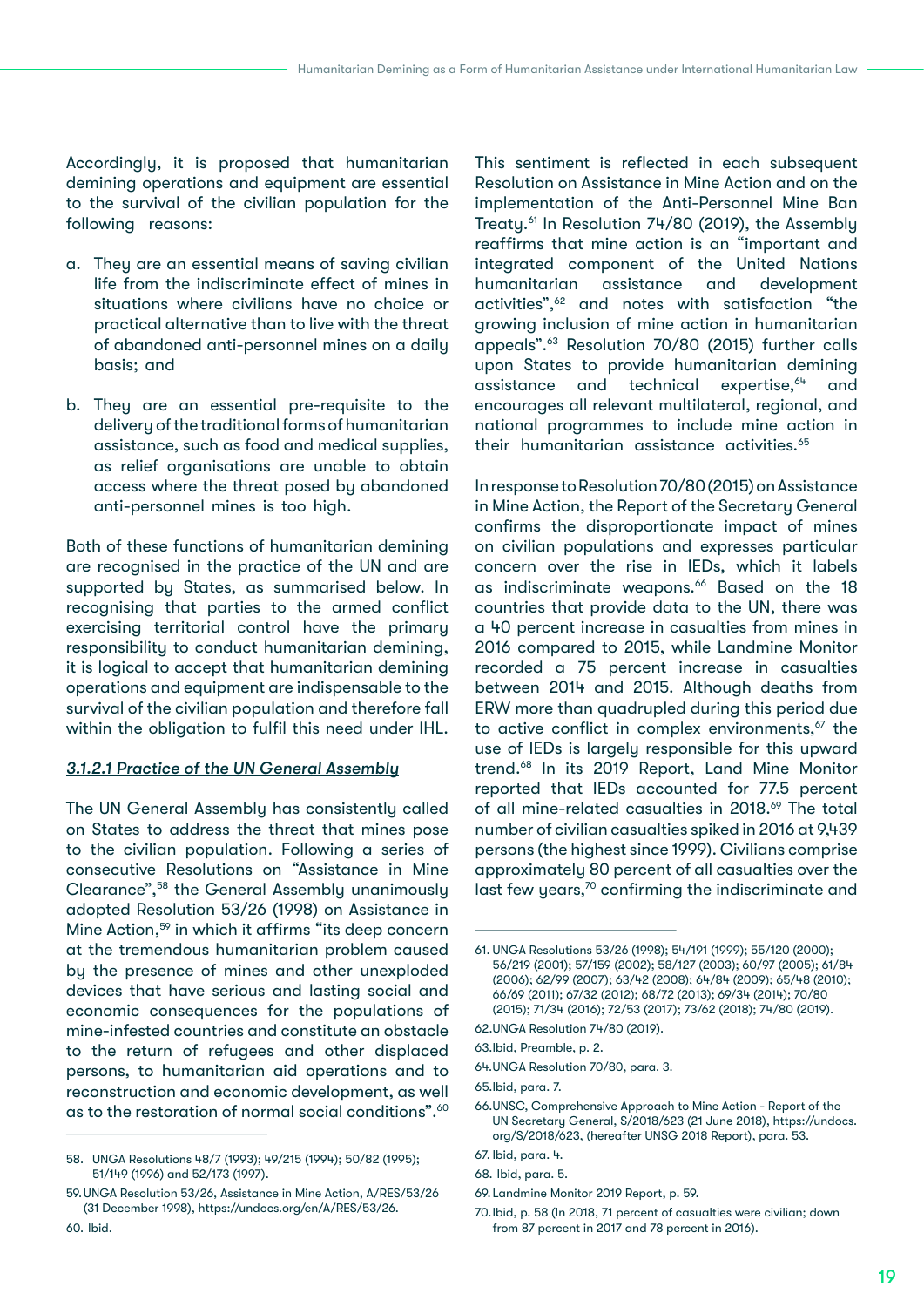disproportionate effects of anti-personnel mines and IEDs.

The Report of the Secretary General equally stresses that humanitarian mine action is "critical to the protection of civilians through the provision of immediate life-saving risk education and clearance activities that limit harm to civilians, enable humanitarian operations and facilitate the return of displaced populations".71 Despite the ongoing humanitarian catastrophe caused by the presence of mines and unexploded remnants of war, notes that "[i]n the first six months of 2016 alone, over 163 sq km of land potentially contaminated with landmines and 22 sq km potentially contaminated with explosive remnants of war were rendered safe through mine action, across the 25 countries and territories where data was available".72 Recognising the importance of clearing mines from essential infrastructure and facilities, the Report states: "Among those 25 countries and territories, the percentage of affected hospitals cleared of landmine and explosive remnant of war contamination increased from 50 per cent in 2014 to 93 per cent at the end of 2016. Furthermore, 89 per cent of affected educational facilities and 70 per cent of affected markets were rendered safe by the end of 2016". The Report highlights that these achievements are "particularly impressive" given the increase in mine-affected infrastructure during the same period in which "hospitals reported to be affected rose from 8 to 169 between 2014 and 2016, and markets reported to be affected rose from 31 to 670" 73

Below is a summary of Secretary General's Report on reducing the threat and socioeconomic impact of mines by country:

• In Afghanistan, 97 sq km of potentially dangerous land was rendered safe as a result of mine action operations, benefitting almost  $170,000$  individuals in affected communities.<sup>74</sup>

73.Ibid, para. 35.

- In Darfur, 315 villages were assessed, destroying over 12,000 ERW and delivering mine risk education to more than 360,000 individuals in the reporting period, facilitating the return of approximately 12,000 internally displaced persons.75
- In the Democratic Republic of the Congo, approximately 70 landmines and more than 50,000 other ERW were destroyed, allowing local communities to access their land and contributing to their socio-economic development.76
- In Iraq, key infrastructure was rendered safe through mine action, including highways and bridges, water stations and sewage plants, health and education facilities, allowing civilians to return home and enabling the safe delivery of humanitarian assistance. 77
- In Libya, despite operational difficulties resulting from ongoing the armed conflict, the UN was able to coordinate risk education, survey, and clearance activities and provide technical advice to national authorities. In Sirte, clearance of Bin Sena Hospital enabled the facility to regain full operational capability and clearance along 200 km of gas pipeline reestablished access to a vital energy source.<sup>78</sup>
- In South Sudan, the United Nations rendered more than 3,200 suspected hazardous areas safe, destroying 1,245 anti-personnel mines, 300 anti-tank mines and almost 50,000 ERW, and enabling access to 270 schools, 40 medical facilities, and 225 water points and boreholes.79
- In Syria, in line with UNSC Resolution 2332, UNMAS carries out activities remotely through partners; a Mine Action Sub-Cluster has been established, common practices have been developed amongst an increasing number of partners and mine action has been integrated into the wider humanitarian response.<sup>80</sup>

- 76.Ibid, para. 42.
- 77. Ibid, para. 44.
- 78.Ibid, para. 45.

<sup>71.</sup> UNGA, Assistance in mine action - Report of the Secretary General, A/72/50 (31 July 2017), [http://www.](http://www.globalprotectioncluster.org/_assets/files/tools_and_guidance/mine_action/20170725_-report-of-the-sg-on-assistance-in-mine-action_approved-by-eosg.en.pdf) [globalprotectioncluster.org/\\_assets/files/tools\\_and\\_guidance/](http://www.globalprotectioncluster.org/_assets/files/tools_and_guidance/mine_action/20170725_-report-of-the-sg-on-assistance-in-mine-action_approved-by-eosg.en.pdf) [mine\\_action/20170725\\_-report-of-the-sg-on-assistance-in-mine](http://www.globalprotectioncluster.org/_assets/files/tools_and_guidance/mine_action/20170725_-report-of-the-sg-on-assistance-in-mine-action_approved-by-eosg.en.pdf)[action\\_approved-by-eosg.en.pdf](http://www.globalprotectioncluster.org/_assets/files/tools_and_guidance/mine_action/20170725_-report-of-the-sg-on-assistance-in-mine-action_approved-by-eosg.en.pdf), (hereafter UNSG 2017 Report), para. 12.

<sup>72.</sup>UNSG 2017 Report, para. 34.

<sup>74.</sup>Ibid, para. 37.

<sup>75.</sup>Ibid, para. 41.

<sup>79.</sup> Ibid, para. 47.

<sup>80.</sup> Ibid, para. 49.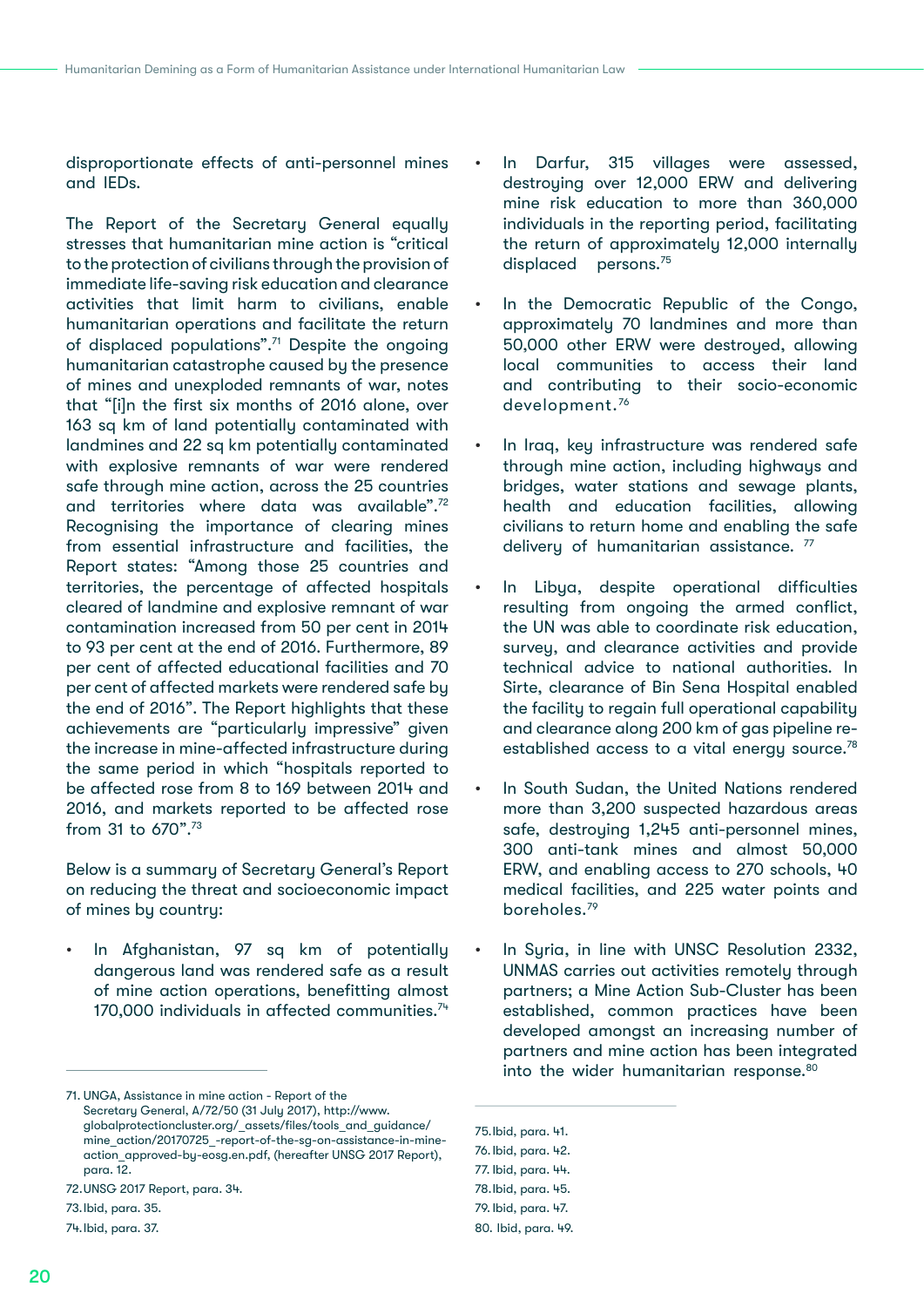The practice of States in unanimously adopting consecutive UN General Assembly Resolutions on humanitarian mine action is a recognition of their obligation to meet the needs of the civilian population by removing the direct threat posed by mines and by facilitating the delivery of humanitarian assistance to affected communities. A demonstrated by both the devastating impact of mines and the response of UNMAS, humanitarian demining operations and equipment are necessary to fulfil this obligation and are therefore essential to the survival of civilian populations affected by abandoned anti-personnel mines.

#### *3.1.2.2 Practice of the UN Security Council*

In its first stand-alone Resolution on mine action, the UN Security Council also recognised the disproportionate impact of mines on the civilian population. Adopted by a unanimous vote in 2017, the Resolution expressed "deep concern about the number of civilians, including children, killed or maimed by landmines, explosive remnants of war and improvised explosive devices, in conflict and post conflict situation".81 The Resolution called upon all parties to armed conflicts to "end immediately and definitively any indiscriminate use of explosive devices in violation of international humanitarian law", as well as to take steps to protect civilian population from the threat through education, rehabilitation and other measures.<sup>82</sup> Significantly, the Resolution "[s]tresses the importance of considering mine action during the earliest stages of planning and programming in peacekeeping operations and special political missions, where appropriate, as well as humanitarian emergency responses".83

Similar sentiments were echoed in the Report of the Secretary General on the implementation of the Security Council's Resolution on Mine Action:

*Landmines, explosive remnants of war and improvised explosive devices are a deadly threat that persists long after conflict has ended and disproportionately affects civilians. Indiscriminate, these weapons do* 

84. UNSG 2018 Report, para. 53.

*not distinguish between the boot of a soldier and the foot of a child. The disadvantage and suffering that they cause must never be underestimated.84*

# **Case Study**

# **Humanitarian demining is essential for the survival of the civilian population in Syria**

The complex and protracted armed conflict in Syria illustrates the extent of the humanitarian impact of mines. Agnès Marcaillou, Director of the United Nations Mine Action Service (UNMAS) on the situation in the Middle East, reported to the Security Council that there are approximately 184 explosive incidents per day in the region, affecting 11.5 million people across 2,563 communities.<sup>85</sup> The data shows that "for each known explosive accident, an average of 1.5 people are killed and two people are physically injured, with approximately one in three survivors suffering the amputation of at least one limb".<sup>86</sup> The presence of mines and IEDs is affecting agriculture, roads, critical civilian infrastructures, schools, health centres, water supply, and electricity plants, impeding humanitarian access, and worsening the socioeconomic crisis facing the civilian population. Ms. Marcaillou stated that the impact is "immediate and devastating", adding that "[i]n Syria, mine action is considered by all stakeholders to be an immediate an essential requirement to respond adequately to humanitarian needs in the country".87 Ms Marcaillou specified that UNMAS activities are predicated on "strict adherence to the humanitarian principles of impartiality, neutrality, independence and humanity".<sup>88</sup>

A few States at the Security Council meeting made noteworthy responses to Ms Marcaillou's Report on UNMAS activities in Syria.

The United Kingdom recorded its expectation

<sup>81.</sup> UNSC Resolution 2365 (2017), Preamble, p. 1, lit. 6.

<sup>82.</sup> Ibid, paras. 2 and 3.

<sup>83.</sup> Ibid, para. 10 (emphasis added).

<sup>85.</sup> UNSC, 8645th Meeting, The Situation in the Middle East, S/ Pv.8645 (24 October 2019), [https://www.securitycouncilreport.](https://www.securitycouncilreport.org/atf/cf/%7B65BFCF9B-6D27-4E9C-8CD3-CF6E4FF96FF9%7D/s_pv_8645.pdf) [org/atf/cf/%7B65BFCF9B-6D27-4E9C-8CD3-](https://www.securitycouncilreport.org/atf/cf/%7B65BFCF9B-6D27-4E9C-8CD3-CF6E4FF96FF9%7D/s_pv_8645.pdf) [CF6E4FF96FF9%7D/s\\_pv\\_8645.pdf,](https://www.securitycouncilreport.org/atf/cf/%7B65BFCF9B-6D27-4E9C-8CD3-CF6E4FF96FF9%7D/s_pv_8645.pdf) pp. 6-8.

<sup>86.</sup> Ibid, p. 6.

<sup>87.</sup> Ibid, p. 6.

<sup>88.</sup> Ibid, p. 8.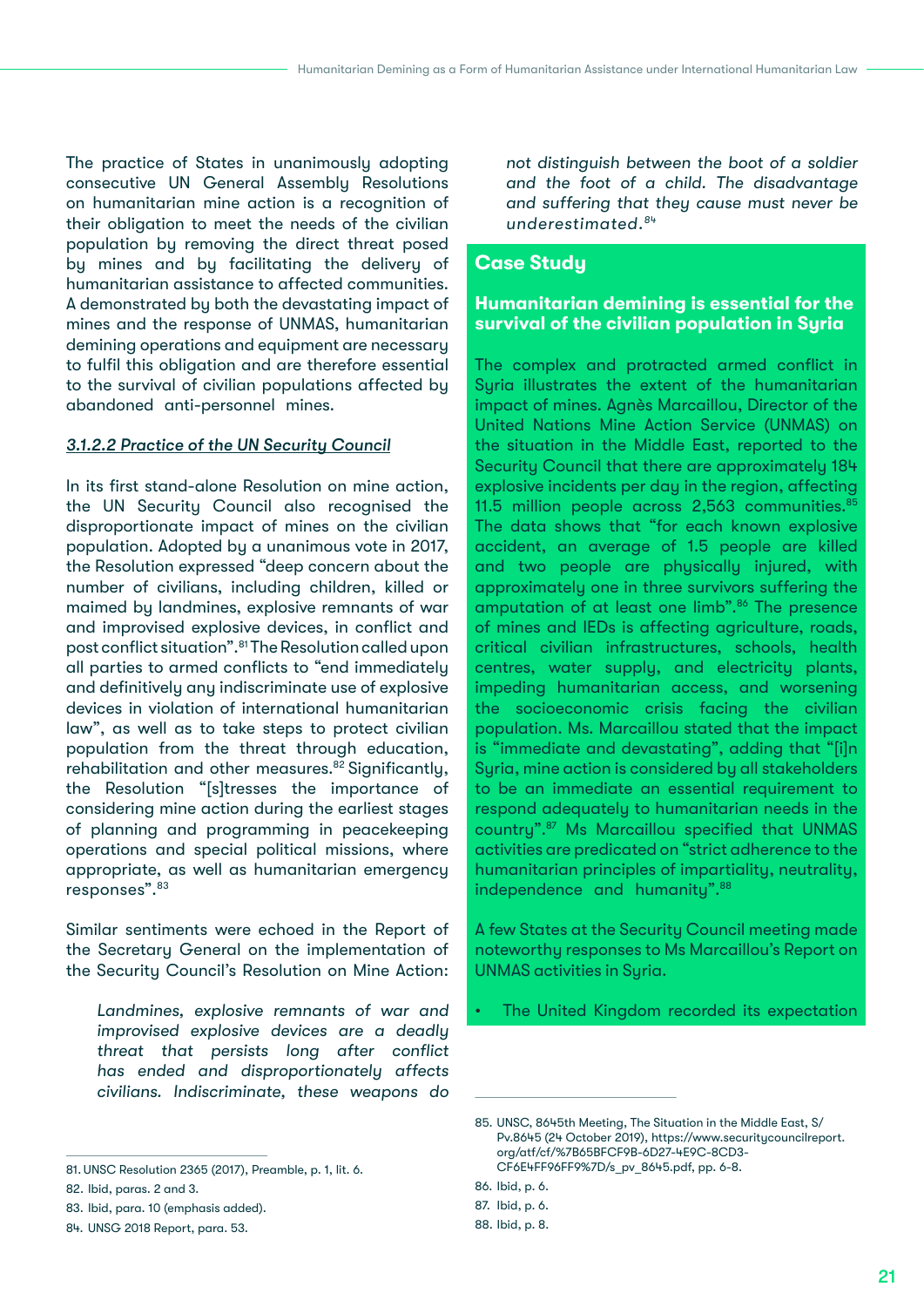that the regime in Syria fully cooperates with UNMAS and allows access.89

- Russia "urge[d] all countries that are genuinely concerned about Syria's humanitarian welfare to join these and other humanitarian efforts, and to deliver humanitarian assistance to all Syrians without discrimination, politicization or preconditions".90
- Syria emphasised its position that demining is a humanitarian, non-political activity.<sup>91</sup>

The UN Secretary General confirmed that mine action is recognised as an "integral part of the humanitarian emergency response in the Syrian Arab Republic, where an estimated 8.2 million people live in areas affected by explosives incidents and 13.1 million need humanitarian aid",92 noting that effective mine action is impeded by the presence of explosive ordnance.<sup>93</sup> A 2019 Report of the Secretary General on the implementation of UNSC Resolutions in Syria notes that access was limited in Raqqah city and east of the Euphrates River in Dayr al-Zawr, including the Hajin enclave, due to the presence of explosive hazard contamination,  $94$  and states that "[a]ll parties must cease any indiscriminate attacks carried out through air strikes, shelling and the use of improvised explosive devices".95

The UN Security Council has issued several Resolutions on situation in Syria relevant to establishing the necessity of humanitarian demining:

• UNSC Resolution 2139 (2014) on the situation in Syria took the unprecedented step of demanding uninhibited, cross-border access of humanitarian relief organisation into Syria,<sup>%</sup> and was renewed and affirmed in each subsequent Resolution on the situation in the Middle-East until Januaru 2020.97

- UNSC Resolutions 2401 (2018) and 2449 (2018) not only reaffirm the obligation to facilitate humanitarian access, they specifically call for "humanitarian mine action to be accelerated as a matter of urgency throughout Syria".<sup>98</sup>
- On 10 January 2020, the UNSC renewed only two of the four cross-border points and reduced the duration of the renewal to six months instead of 12.99

The sheer devastation caused by abandoned anti-personnel mines in Syria, the inability for relief organisations to access civilian populations in need due to the presence of mines, and the response of the international community through the UN, demonstrate that humanitarian demining is essential to the survival of the civilian population in Suria.

UNSC Resolutions have repeatedly called upon parties to the conflict to facilitate humanitarian demining in order to protect civilian populations from the threat of abandoned anti-personnel mines and to enable the delivery of other forms of humanitarian assistance, while noting that States bear the primary responsibility. This practice, in addition to that of the General Assembly, recognises that humanitarian demining is essential to the survival of the civilian population. In Resolution 1261 (1999), the UNSC drew a direct link between humanitarian demining and humanitarian assistance, reaffirming its readiness in armed conflict to "continue to support civilian populations in distress, taking into account the particular needs of children, including … child-focused mine clearance and mine awareness programmes".100

- 92. UNSG 2018 Report, para. 46.
- 93. Ibid, para. 7.

<sup>89.</sup> Ibid, p. 20.

<sup>90.</sup> Ibid, p. 12.

<sup>91.</sup> Ibid, p. 25.

<sup>94.</sup> UNSC, Implementation of Security Council resolutions 2139 (2014), 2165 (2014), 2191 (2014), 2258 (2015), 2332 (2016), 2393 (2017), 2401 (2018) and 2449 (2018) – Report of the Secretary General, S/2019/820 (15 October 2019), https://undocs.org/ en/S/2019/820, (hereafter UNSG 2019 Report), paras. 7, 33.

<sup>95.</sup> Ibid, para. 42.

<sup>96.</sup> UNSC Resolution 2139, S/RES/2139 (22 February 2014).

<sup>97.</sup> UNSC Resolution 2165, S/RES/2165 (14 July 2014); UNSC Resolution 2191, S/RES/2191 (17 December 2014),; UNSC Resolution 2258 (22 December 2015); UNSC Resolution 2332, S/RES/2332 (21 December 2016); UNSC Resolution 2393, S/ RES/2393 (19 December 2017); UNSC Resolution 2401, S/ RES/2401 (24 February 2018); UNSC Resolution 2449, S/ RES/2449 (13 December 2018).

<sup>98.</sup> UNSC Resolution 2401 (2018), para. 11.

<sup>99.</sup> UNSC Resolution 2504, S/RES/2504 (10 January 2020), para 3. See also: UN News, "Security Council beats midnight deadline, renews Syria cross-border aid in contentious vote" (10 January 2020), [https://news.un.org/en/story/2020/01/1055181.](https://news.un.org/en/story/2020/01/1055181)

<sup>100.</sup> UNSC Resolution 1261 (30 August 1999).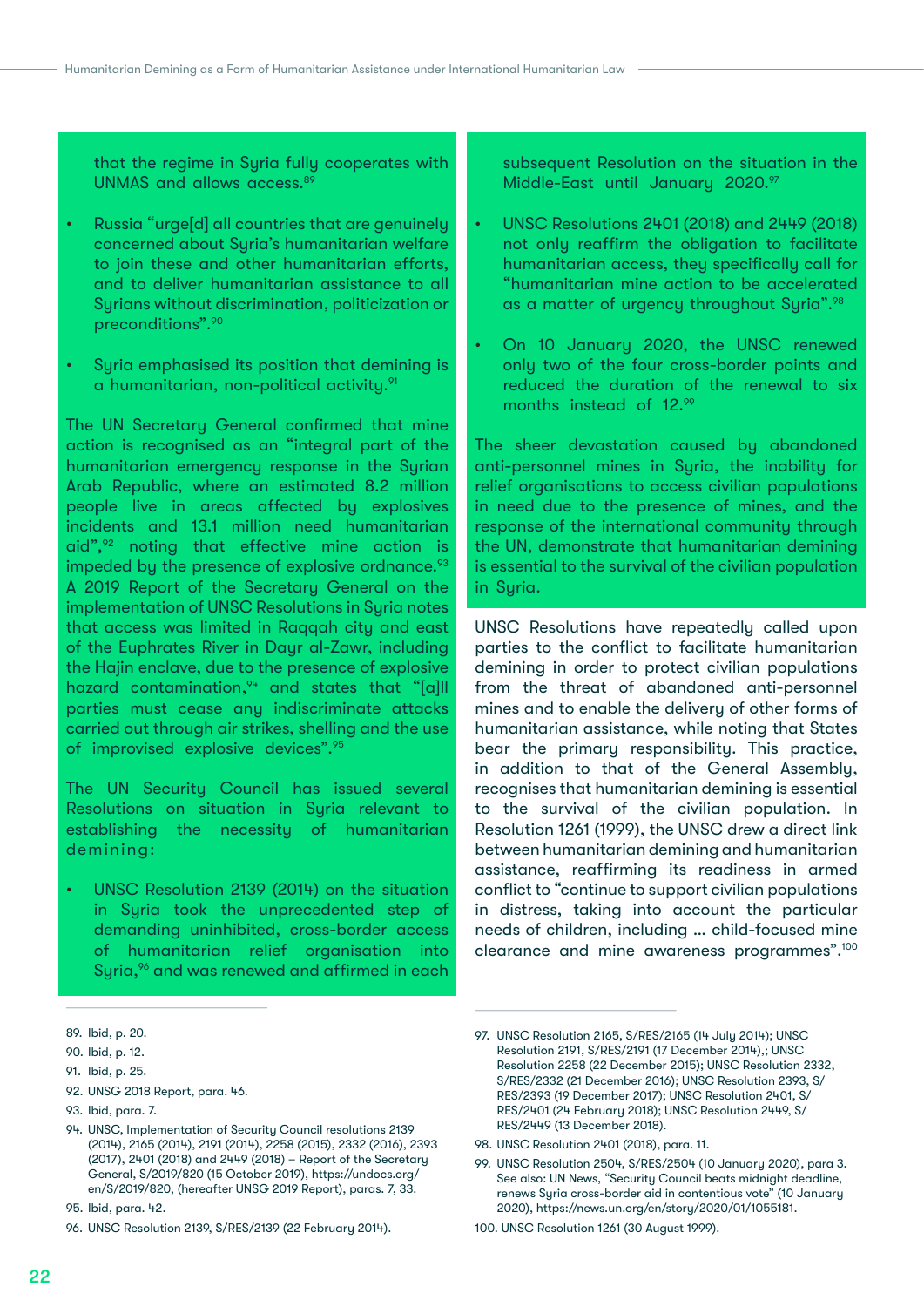#### 3.1.3 IHL rules and treaty obligations related to humanitarian demining

As demonstrated above, the primary responsibility of States to conduct humanitarian demining is contained within the obligation to meet the essential needs of the civilian population under its control. The following IHL rules and treaty provisions related to humanitarian demining strengthen this interpretation.

- Under customary IHL, the party to a conflict that disseminated the mines is legally obliged to facilitate the demining process once the conflict has come to an end.101
- Where a peace agreement is reached between the parties to a conflict, each party must exchange maps indicating where mines are located and must transmit these to the Secretary General of the UN.102
- Each party to a conflict may request technical and material assistance from other States and international organisations in their postconflict demining operations.103
- The 164 States party to the Mine Ban Treaty are under an obligation to "provide assistance for mine clearance and related activities" where they are "in a position to do so".104
- It is expressly prohibited to engage prisoners of war in demining activities.<sup>105</sup>

#### 3.1.4 Specific considerations when applying the obligation to non-State armed groups

Although it is reasonable to conclude that non-State armed groups are responsible for facilitating humanitarian demining to meet the needs of the civilian population under their effective control, there are several practical obstacles in convincing both the armed group and the affected State of the nature and extent of this obligation. The armed

105. Art. 52 of GC III.

group may lack the necessary resources to conduct humanitarian demining while simultaneously harbouring a distrust of international cooperation. The State, meanwhile, may object to placing any such responsibility on the armed group for fear of legitimising its claim to Statehood. It should be noted that these factors are also relevant to obtaining the consent of the State or non-State armed group to receive humanitarian demining assistance and will therefore be revisited in Section 6.

In a 2006, Geneva Call, in collaboration with the Program for the Study of International Organisations and the GICHD, produced a global report on "Armed Non-State Actors and Landmines". The Report "compiles and analyses data on [non-State armed groups'] involvement in the five pillars of mine action (mine ban advocacy, stockpile destruction, mine clearance, mine risk education, and victim assistance), including stakeholders' views on the benefits, difficulties and lessons learned in this regard".106 The Report states that, as of 2006, 35 [non-State armed groups] had banned anti-personnel mines, 31 of which had signed the Deed of Commitment, and that a further 14 had "allegedly introduced some type of limitations (temporal or applied) to their mine use".107

The Report explains that non-State armed groups can be distrustful or suspicious of demining operations, especially where it concerns mines laid by the group themselves.<sup>108</sup> Meanwhile, hostility from the State against which the armed group is fighting often led that State to obstruct the practical aspects of humanitarian demining cooperation with the non-State armed group, such as blocking visas, travel permits, and other technical or bureaucratic interferences that would delay the delivery of equipment. In some cases, the government of the concerned State halted mine action activities entirely.<sup>109</sup> The Report found that some organisations were able to overcome the lack of trust on behalf of States by working with both parties to the conflict in equal measure, or by convincing the State of the humanitarian benefit of mine action.<sup>110</sup>

<sup>101.</sup> Rule 83 of the ICRC Study on Customary IHL.

<sup>102.</sup> Arts. 9 and 10 of Protocol II to the Weapons Convention (While this treaty position is technically only binding on member States, it is considered customary under Rule 83 of the ICRC Study on Customary IHL).

<sup>103.</sup> Arts. 9-11 of Protocol II to the Weapons Convention.

<sup>104.</sup> Art. 6(4) of the Anti-personnel Mine Ban Treaty.

<sup>106.</sup> Geneva Call 2006 Report, Abstract.

<sup>107.</sup> Ibid, p. 130.

<sup>108.</sup> Ibid, p. 32-33.

<sup>109.</sup> Ibid, p. 37.

<sup>110.</sup> Ibid, p. 42-43.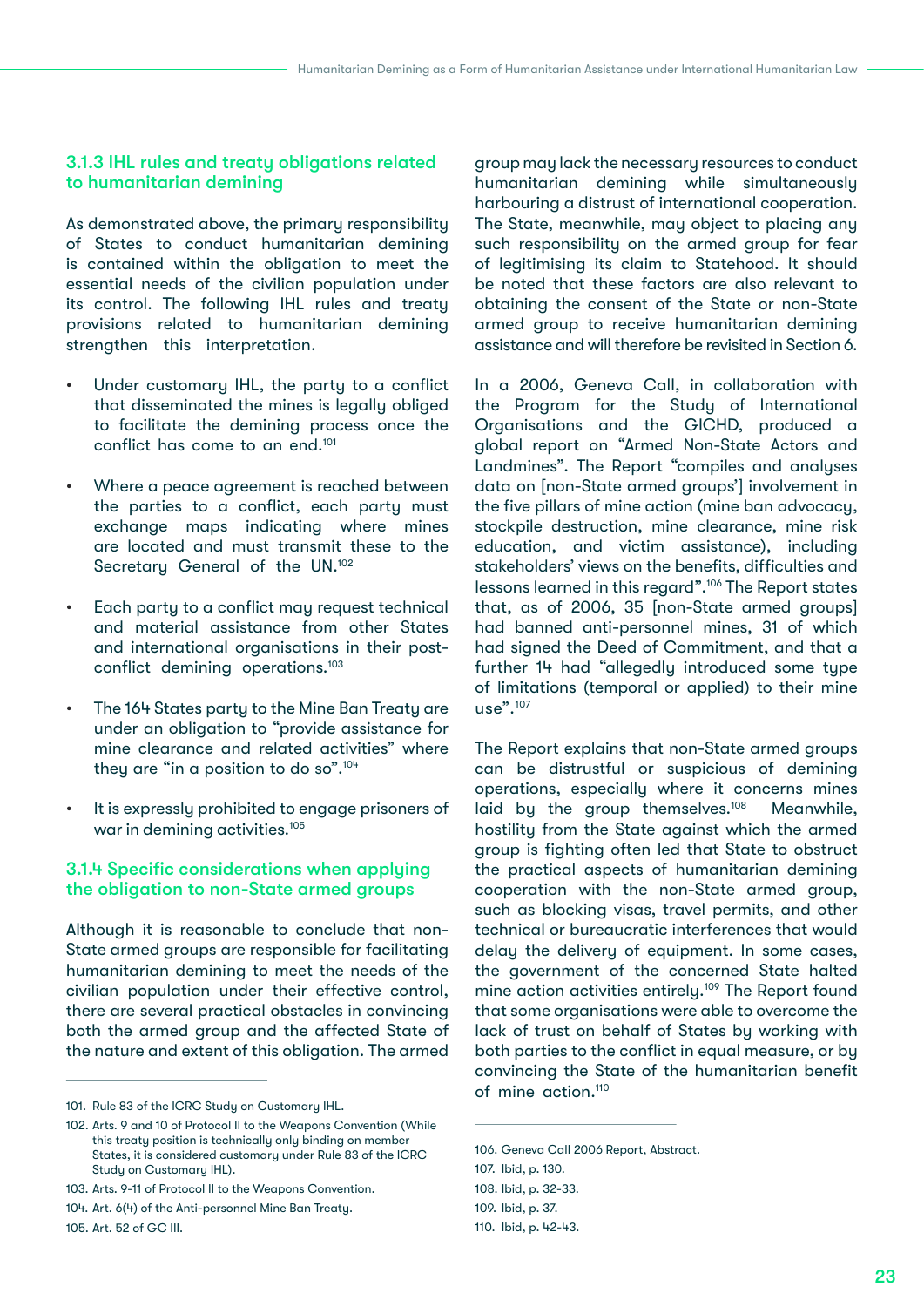<span id="page-24-0"></span>The Report reiterates that States party to the Antipersonnel Mine Ban Treaty are under an obligation to facilitate humanitarian demining within their territorial jurisdiction. It notes that while a State party could justify its failure to fulfil this obligation in situations where it has lost control of part of its territory to a non-State armed group, the State is "bound to make 'good faith' efforts to perform its treaty obligations".111 The Report argues that, under the contemporary state of the law, a non-State armed group may agree to ban anti-personnel landmines to protect the civilian population irrespective of the legal position of the State in which the armed group is controlling territory. The GICHD argues that engagement with non-State armed groups to protect civilian life and facilitate essential humanitarian aid is often necessary even where the consent of the affected State is not forthcoming.

*The Report on Mine Action in the Midst of Internal Conflict*, 112 prepared by Geneva Call as part of a workshop on the International Campaign to Ban Landmines, compiled the following list of considerations for humanitarian organisations undertaking mine action during an ongoing armed conflict:

*The establishment of programs of mine action in situations of ongoing hostilities inevitably presents many difficulties, including: security for mine action staff; questions relating to the utility and cost-effectiveness of the project (in light of possible re-mining of cleared areas); the choice of actor to be placed in charge of the program; the degree of responsibility of the state and whether non-cooperation by a state party to the Mine Ban Treaty may be considered as non-compliance with its treaty obligations; and the political dimension of how cooperation with [a non-State armed group] for purposes of mine action may be construed as granting legitimacy to the [non-State armed group].113*

#### **3.2 The obligation to meet the needs of the civilian population under IHRL and its applicability to humanitarian demining**

IHRL applies at all times, including in times of armed conflict where it complements IHL.<sup>114</sup> The main human rights treaty-bodies have found that **States** have positive obligations to uphold these human rights and meet the basic needs of the civilian population.115 As for **Non-State Armed Groups**, it is still uncertain whether they bear obligations under IHRL. As mentioned above, the position of the UN Office of the High Commissioner for Human Rights (OHCHR), shared by the ICRC, is that non-State actors may incur human rights responsibilities to the extent that they control territory and exercise governmentlike functions.116 It is proposed that parties to the armed conflict exercising territorial control are obliged to facilitate humanitarian demining for the same reasons advanced in the previous section; namely, humanitarian demining is essential to the survival of the civilian population by: (a) protecting civilians from the indiscriminate impact of antipersonnel mines; and (b) ensuring the delivery of other forms of essential humanitarian assistance, such as food, water, and medical supplies.

This subsection will look into civil and political rights, economic, social and cultural rights, and the rights of the child, focusing on some of the human rights which can be impacted by the absence of demining operations in mine-contaminated areas. The rights mentioned below must not be viewed in isolation, but in combination with one another.<sup>117</sup>

- 115. Oxford Guidance, para. 11.
- 116. See footnote 42 above.
- 117. CCPR, General Comment 36, Art. 6: right to life, CCPR/C/GC/36 (2 November 2018), [https://undocs.](https://undocs.org/CCPR/C/GC/36) [org/CCPR/C/GC/36,](https://undocs.org/CCPR/C/GC/36) para. 56 ; CESCR, General Comment 4, Art.11(1): The right to adequate housing, E/1992/23 (13 December 1991), [https://tbinternet.](https://tbinternet.ohchr.org/_layouts/15/treatybodyexternal/Download.aspx?symbolno=INT%2fCESCR%2fGEC) [ohchr.org/\\_layouts/15/treatybodyexternal/Download.](https://tbinternet.ohchr.org/_layouts/15/treatybodyexternal/Download.aspx?symbolno=INT%2fCESCR%2fGEC) [aspx?symbolno=INT%2fCESCR%2fGEC%2f4759&Lang=en,](https://tbinternet.ohchr.org/_layouts/15/treatybodyexternal/Download.aspx?symbolno=INT%2fCESCR%2fGEC) para. 9; on the links between civil and political rights and the rights of the child, see Art. 24 ICCPR; CCPR, General Comment 36 (2018), para. 60; CCPR, General Comment No. 17, Art. 24: Rights of the child, CCPR/C/GC/17 (7 April 1989), [https://tbinternet.](https://tbinternet.ohchr.org/_layouts/15/treatybodyexternal/Download.aspx?symbolno=INT%2fCCPR%2fGEC%) [ohchr.org/\\_layouts/15/treatybodyexternal/Download.](https://tbinternet.ohchr.org/_layouts/15/treatybodyexternal/Download.aspx?symbolno=INT%2fCCPR%2fGEC%) [aspx?symbolno=INT%2fCCPR%2fGEC%2f6623&Lang=en](https://tbinternet.ohchr.org/_layouts/15/treatybodyexternal/Download.aspx?symbolno=INT%2fCCPR%2fGEC%) ; on the links between the right to health and the rights of the child, see CESCR, General Comment 14 (2000), para 22.

<sup>111.</sup> Ibid, p. 135.

<sup>112.</sup> Geneva Call & the Non-State Actors Working Group of the International Campaign to Ban Landmines, Mine Action in the midst of Internal Conflict: A Report on the Workshop Organized by Geneva Call and International Campaign to Ban Landmines Non-State Actor Working Group, Zagreb (27 November 2005), [https://reliefweb.int/sites/reliefweb.int/files/resources/](https://reliefweb.int/sites/reliefweb.int/files/resources/C4248247373A3089C125721B004C0F6C-GenevaCall-Nov2005.pdf) [C4248247373A3089C125721B004C0F6C-GenevaCall-](https://reliefweb.int/sites/reliefweb.int/files/resources/C4248247373A3089C125721B004C0F6C-GenevaCall-Nov2005.pdf)[Nov2005.pdf](https://reliefweb.int/sites/reliefweb.int/files/resources/C4248247373A3089C125721B004C0F6C-GenevaCall-Nov2005.pdf) (hereafter Geneva Call 2005 Report).

<sup>113.</sup> Geneva Call 2006 Report, p. 30 (summarizing findings of the Geneva Call 2005 Report).

<sup>114.</sup> ICJ, Legal Consequences of the Construction of a Wall in the Occupied Palestinian Territory, Advisory Opinion (9 July 2004), ICJ Reports 2004, p. 136, [https://www.icj-cij.org/files/case](https://www.icj-cij.org/files/case-related/131/131-20040709-ADV-01-00-EN.pdf)[related/131/131-20040709-ADV-01-00-EN.pdf](https://www.icj-cij.org/files/case-related/131/131-20040709-ADV-01-00-EN.pdf), para. 106.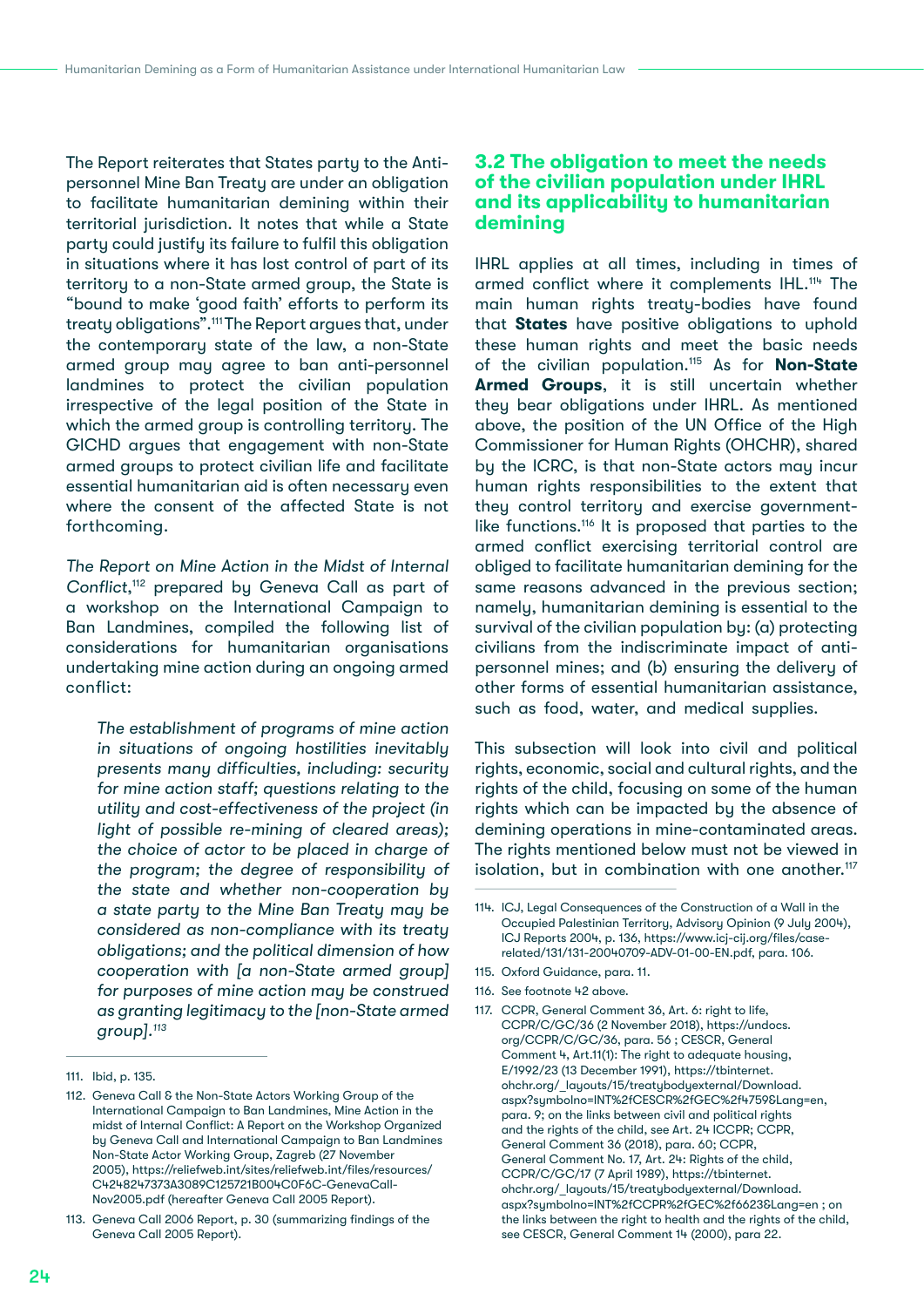The section will not delve into regional human rights instruments, which nevertheless may contain relevant additional protection of fundamental rights, and should be examined by practitioners depending on the context in which they are operating. The obligation to meet the needs of the civilian population is related to the provision of humanitarian assistance, as failure to fulfil this obligation triggers both the right of impartial humanitarian organisation to offer such assistance and the right of affected persons to receive it.<sup>118</sup> Although most IHRL instruments do not refer to humanitarian assistance,<sup>119</sup> it remains regulated by this body of law.120 One must analyse the nature of human rights obligations and the content of each relevant human rights, as developed by the main human rights treaty bodies, to interpret whether a ground for humanitarian assistance can be found therein. In either case, it remains the responsibility of the parties to the armed conflict to meet the needs of the civilian populations on their own or through the facilitation of external humanitarian assistance.

#### 3.2.1 Civil and Political Rights

The rights recognised in the ICCPR<sup>121</sup> impose on States an obligation to respect and ensure that individuals subject to their jurisdiction enjoy these rights without discrimination.<sup>122</sup> According to the Committee on Civil and Political Rights, resulting legal obligations are both negative and positive in nature. The State must not only refrain from violating these fundamental rights, it must also take action to ensure the fulfilment of these rights and protect individuals against violations thereof.123

The **right to life** is enshrined in article 6 of the ICCPR. Listed in article 4(2) of the Covenant, this right is part of the core human rights, from which no derogation is permitted even in situations of armed conflict or other public emergencies threatening the life of the nation.<sup>124</sup> Deprivation of life can be caused by an act or an omission, by the State or by other persons or entities. As state by the Human Rights Committee: "The obligation of States parties to respect and ensure the right to life extends to reasonably foreseeable threats and life-threatening situations that can result in loss of life",125 and "requires States parties to take special measures of protection towards persons in situation of vulnerability whose lives have been placed at particular risk because of specific threats or pre-existing patterns of violence".<sup>126</sup>

The right to life is not absolute in the sense that only arbitrary deprivations of life are prohibited. The notion of "arbitrariness" should not be fully equated with that of "unlawfulness", but understood more broadly to include elements of "inappropriateness, injustice, lack of predictability, and due process of law".127 The Human Rights Committee specifies that the "[u]se of lethal force consistent with international humanitarian law and other applicable international law norms is, in general, not arbitrary. By contrast, practices inconsistent with international humanitarian law, entailing a risk to the lives of civilians and other persons protected by international humanitarian law' would violate the right to life".<sup>128</sup>

Abandoned anti-personnel mines threaten to arbitrarily deprive civilians of their right to life. Deprivations of the right to life will be deemed arbitrary where they are conducted outside of the acceptable legal framework, which requires due process, predictability and appropriateness to achieve a legitimate aim. The fact that the use of landmines against civilians does not serve a legitimate military purpose and is contrary to IHL129 supports this statement. As States Parties

- 126. CCPR, General Comment 36 (2018), para. 23.
- 127. CCPR, General Comment 36 (2018), para. 10-12.
- 128. CCPR, General Comment 36 (2018), para. 64.

<sup>118.</sup> Rule 55 of the ICRC Study on Customary IHL.

<sup>119.</sup> Swiss FDFA Handbook, pp. 29 ff.

<sup>120.</sup> Rebecca BARBER, "Facilitating humanitarian assistance in international humanitarian and human rights law", International Review of the Red Cross, Vol. 91, No. 874 (June 2009), [https://](https://www.icrc.org/en/doc/assets/files/other/irrc-874-barber.pdf, pp. 391-396) [www.icrc.org/en/doc/assets/files/other/irrc-874-barber.pdf, pp.](https://www.icrc.org/en/doc/assets/files/other/irrc-874-barber.pdf, pp. 391-396)  [391-396.](https://www.icrc.org/en/doc/assets/files/other/irrc-874-barber.pdf, pp. 391-396)

<sup>121.</sup> International Covenant on Civil and Political Rights (New-York, 19 December 1966, in force 23 March 1976), UNTS Vol. 999, p. 171,[https://treaties.un.org/Pages/showDetails.](https://treaties.un.org/Pages/showDetails.aspx?objid=0800000280004bf5) [aspx?objid=0800000280004bf5](https://treaties.un.org/Pages/showDetails.aspx?objid=0800000280004bf5) (hereafter ICCPR).

<sup>122.</sup> The non-discrimination aspect is reminded by the Committee when commenting on several human rights: see CCPR, General Comment 36 (2018), para. 61; CCPR, General Comment 27, Art 12: Freedom of Movement, CCPR/C/21/Rev.1/Add.9 (18 October 1999), <https://undocs.org/CCPR/C/21/Rev.1/Add.9, para. 18>.

<sup>123.</sup> Art 2(1) ICCPR; CCPR, General Comment 31, The Nature of the General Legal Obligation Imposed on States Parties to the Covenant, CCPR/C/21/Rev.1/Add. 13 (29 March 2004), [https://](https://undocs.org/CCPR/C/21/Rev.1/Add.13) [undocs.org/CCPR/C/21/Rev.1/Add.13,](https://undocs.org/CCPR/C/21/Rev.1/Add.13) paras. 6-8.

<sup>124.</sup> CCPR, General Comment 36 (2018), paras. 2 and 67.

<sup>125.</sup> CCPR, General Comment 36 (2018), paras. 6 and 7.

<sup>129.</sup> Several provisions of Protocol II to the Weapons Convention impose precautionary measures to be taken when using mines, booby-traps and other explosive devices; Anti-personnel landmines are directly prohibited under the Anti-Personnel Mine Ban Treatu; The use of landmines against civilians violates the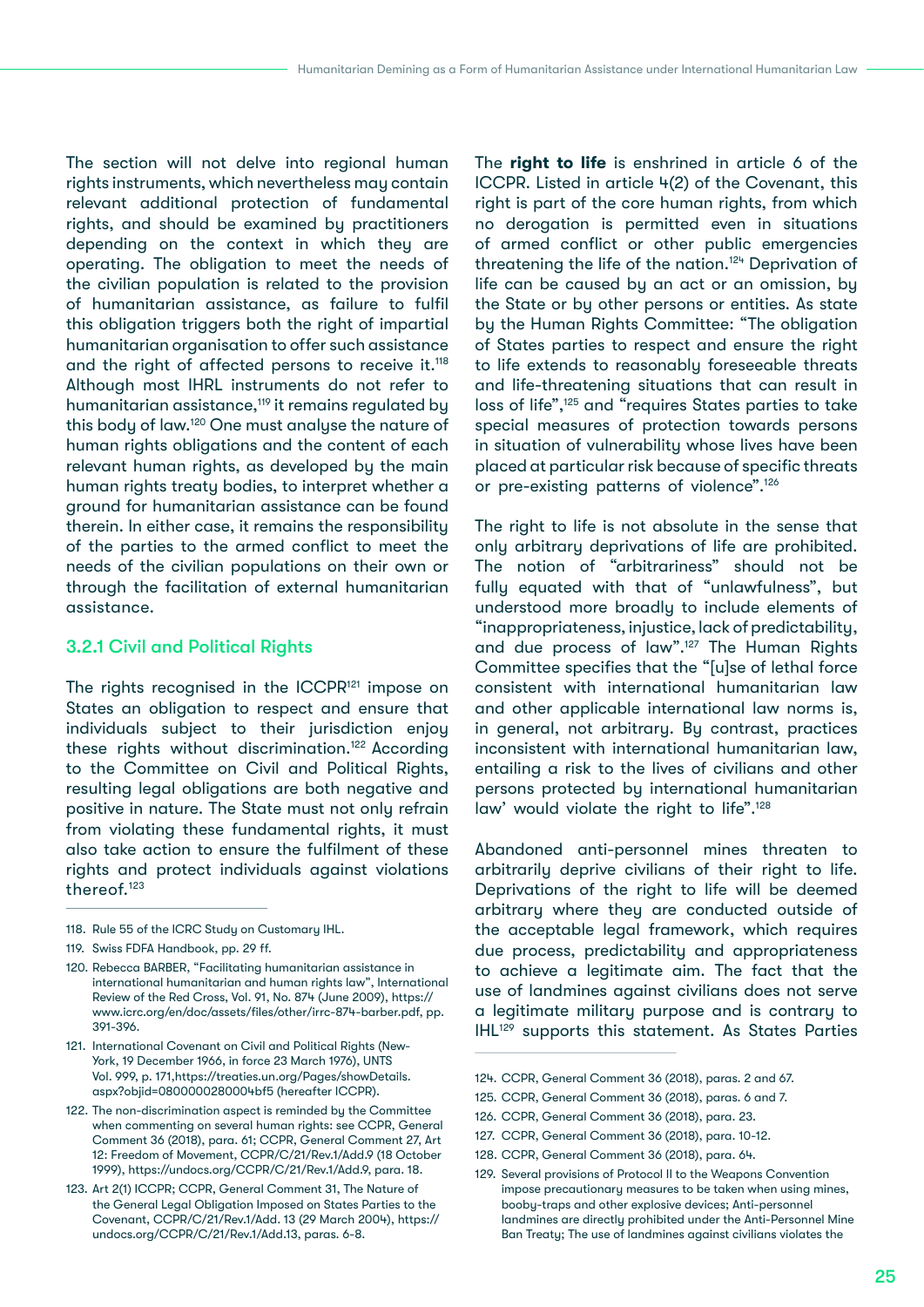(and where applicable non-State armed groups) have an obligation under IHRL to ensure the protection of individuals under their jurisdiction against arbitrary deprivation of life, this obligation should include a duty to engage in or facilitate humanitarian demining. Limiting demining to certain areas in violation of the prohibition on adverse distinction would also violate the right to life.

Article 7(1) of the ICCPR states that "[n]o one shall be subjected to **torture or to cruel, inhuman or degrading treatment** or punishment".130 This right, like the right to life, is non-derogable. The Human Rights Committee purposely does not enumerate or define specifically prohibited acts, in order to cover the widest range of infringements, including those that cause mental rather than physical suffering.131 It is conceivable that a deliberate omission by the State that results in subjecting individuals to life in mine-contaminated areas could amount to psychological suffering of a sufficient nature and intensity to qualify as cruel or inhuman treatment.<sup>132</sup>

**Freedom of movement** is guaranteed under article 12 of the ICCPR. This right, which is considered "an indispensable condition for the development of a person", may be limited in conformity with the principles of necessity and proportionality, and in consistency with other fundamental rights of the person. Restrictions must be provided by law and aimed at protecting national security, public order, public health or morals and the rights and freedom of others.<sup>133</sup>

Civilians living in contaminated areas are de facto limited in their liberty of movement. Armed conflict is a circumstance which could justify a derogation to freedom of movement, but the principles of

necessity and proportionality would still have to be met. Restrictions to the freedom of movement cause by a refusal to demine an area or to grant access for humanitarian demining material would need to be assessed in light of these principles.

#### 3.2.2 Economic, Social and Cultural Rights

The impact of landmine contamination goes beyond civil and political rights: it also impacts the ability of a population to develop, by preventing individuals from enjoying their fundamental economic, social and cultural rights. Even though their nature is different from the rights mentioned above, States have positive obligations to take steps towards the full realization of the human rights in question, including specific obligations to respect, protect and fulfil these rights, without discrimination.<sup>134</sup>

Article 2(1) of the ICESCR<sup>135</sup> also indicates that this obligation takes into consideration the available resources of the State. The Committee for Economic, Social and Cultural Rights states that this consideration refers not only to the resources available internally, but also those available from the international community through international cooperation and assistance. States which are in a position to assist others in this regard are obligated to do so, and States unable to meet their obligations must take steps individually and through international assistance and cooperation, especially economic and technical, towards the full realization of the rights recognized in the Covenant.<sup>136</sup>

principle of distinction; See Rules 1 and 81 of the ICRC Study on Customary IHL.

<sup>130.</sup> The prohibition of torture is also enshrined in article 2 of the CAT, and article 37(a) of the CRC.

<sup>131.</sup> Art 4(2) of the ICCPR ; CCPR, General Comment 20, Article 7 - Prohibition of Torture, or Other Cruel, Inhuman or Degrading Treatment or Punishment (10 March 1992), [https://tbinternet.](https://tbinternet.ohchr.org/_layouts/15/treatybodyexternal/Download.aspx?symbolno=INT%2fCCPR%2fGEC%) [ohchr.org/\\_layouts/15/treatybodyexternal/Download.](https://tbinternet.ohchr.org/_layouts/15/treatybodyexternal/Download.aspx?symbolno=INT%2fCCPR%2fGEC%) [aspx?symbolno=INT%2fCCPR%2fGEC%2f6621&Lang=en,](https://tbinternet.ohchr.org/_layouts/15/treatybodyexternal/Download.aspx?symbolno=INT%2fCCPR%2fGEC%) paras. 3-5; David WEISSBRODT, Cheryl HEILMAN, "Defining Torture and Cruel, Inhuman, and Degrading Treatment", Law & Inequality, Vol. 29 No. 343 (2011), https://scholarship.law.umn. edu/faculty\_articles/366, pp. 352-353.

<sup>132.</sup> Ibid, pp. 377-388.

<sup>133.</sup> CCPR, General Comment 27 (1999), paras. 1-2 and 11-18.

<sup>134.</sup> See Arts. 2(1), 2(2) and article 3 of ICESCR; CESCR, General Comment 14 (2000), paras. 18, 30, 33 and 52; CESCR, General Comment 15, Arts. 11 and 12: The Right to Water, E/C.12/2002/11 (20 January 2003), [https://www.undocs.](https://www.undocs.org/e/c.12/2002/11) [org/e/c.12/2002/11,](https://www.undocs.org/e/c.12/2002/11) paras. 13-16, 23 and 37.

<sup>135.</sup> International Covenant on Economic, Social and Cultural Rights (New York, 16 December 1966, in force 3 January 1976), UNTS Vol. 993, p. 3, [https://treaties.un.org/Pages/showDetails.](https://treaties.un.org/Pages/showDetails.aspx?objid=080000028002b6ed) [aspx?objid=080000028002b6ed](https://treaties.un.org/Pages/showDetails.aspx?objid=080000028002b6ed) (hereafter ICESCR).

<sup>136.</sup> CESCR, General Comment 3, Art. 2(1): The Nature of States Parties' Obligations, E/1991/23 (14 December 1990), [https://tbinternet.ohchr.](https://tbinternet.ohchr.org/_layouts/15/treatybodyexternal/Download.aspx?symbolno=INT%2fCESCR%2fGEC) [org/\\_layouts/15/treatybodyexternal/Download.](https://tbinternet.ohchr.org/_layouts/15/treatybodyexternal/Download.aspx?symbolno=INT%2fCESCR%2fGEC) [aspx?symbolno=INT%2fCESCR%2fGEC%2f4758&Lang=en](https://tbinternet.ohchr.org/_layouts/15/treatybodyexternal/Download.aspx?symbolno=INT%2fCESCR%2fGEC), paras. 13-14; CESCR, General Comment 14 (2000), para. 40; CESCR, General Comment 23, Art. 7: The right to just and favourable conditions of work, E/C.12/GC/23 (7 April 2016), [https://undocs.org/E/C.12/GC/23,](https://undocs.org/E/C.12/GC/23) para. 67; CESCR, General Comment 13, Art. 13: The Right to Education, E/C.12/1999/10 (8 December 1999), [https://undocs.org/E/C.12/1999/10,](https://undocs.org/E/C.12/1999/10) para. 56.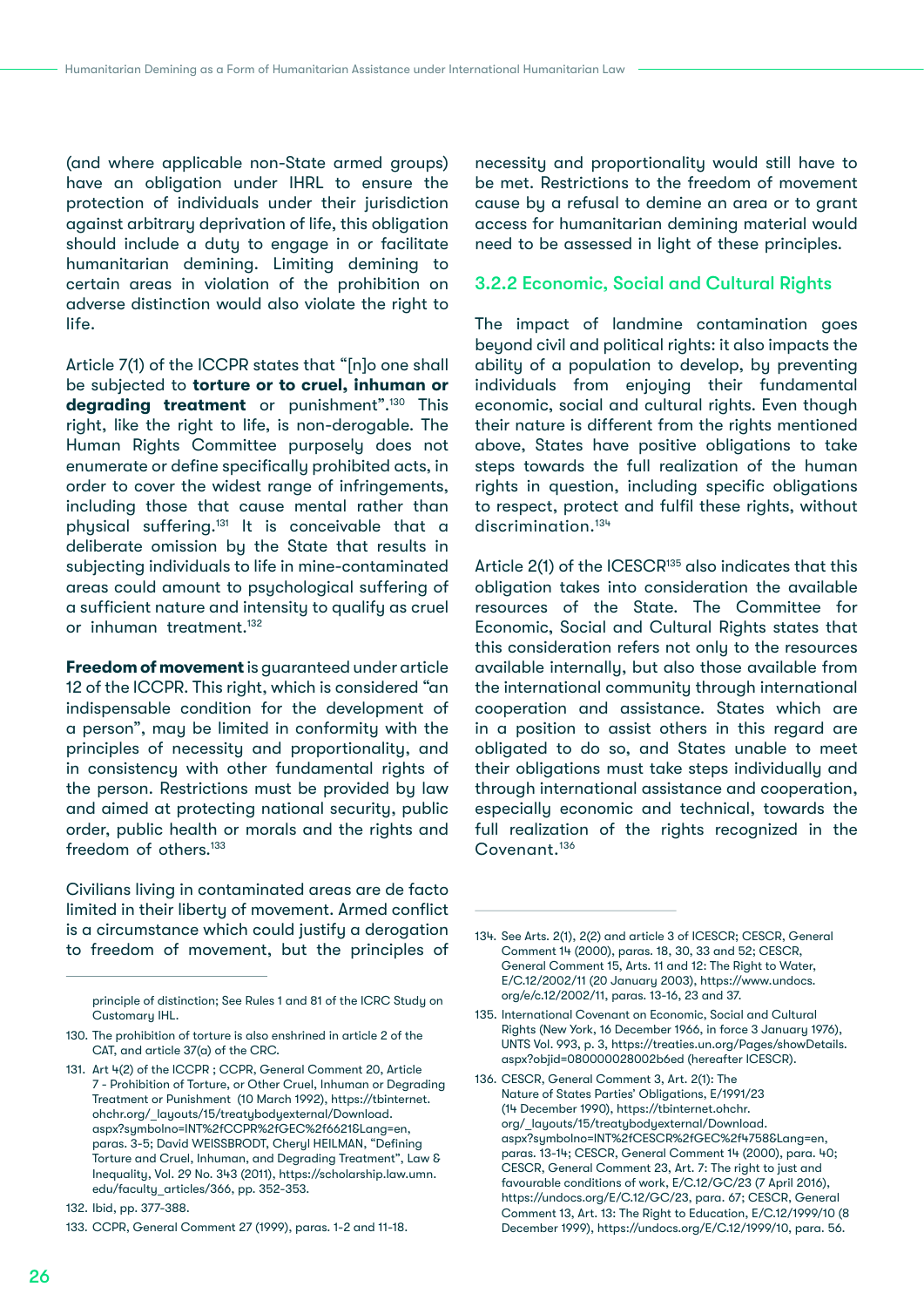If limitations to these rights occur, they "must be in accordance with the law, including international human rights standards, compatible with the nature of the rights protected by the Covenant, in the interest of legitimate aims pursued, and strictly necessary for the promotion of the general welfare in a democratic society".<sup>137</sup>

The **right to health**138 must be understood as "a right to the enjoyment of a variety of facilities, goods, services and conditions necessary for the realization of the highest attainable standard of health".139 Taking into consideration the phenomenon of armed conflict, $140$  the right extends to the underlying determinants of health, including healthy occupational and environmental conditions.141 It includes the provision of disaster relief and humanitarian assistance in emergency situations.<sup>142</sup>

The **right to water**<sup>143</sup> requires that water be physically accessible, which includes safety while accessing water and sanitation facilities.<sup>144</sup> The special threat to this right posed by armed conflict was apparent to the Committee, which imposes on States parties a duty to refrain from "limiting access to, or destroying, water services and infrastructure as a punitive measure, for example, during armed conflicts in violation of international humanitarian law".145 Moreover, in such cases, "the right to water embraces those obligations by which States parties are bound under international humanitarian law. This includes protection of objects indispensable for survival of the civilian population, including drinking water installations and supplies and irrigation works, protection of the natural environment against widespread, long-term and severe damage and ensuring that civilians, internees and prisoners have access to adequate water".146

139. CESCR, General Comment 14 (2000), para. 9.

142. Ibid, para. 16.

- 145. Ibid, para. 21.
- 146. Ibid, para. 22.

The **right to adequate housing** "should be seen as the right to live somewhere in security, peace and dignity".147 Forced displacement due to armed conflict (due for instance to the impossibility to return to or to rebuild one's house) may amount to forced evictions, which are prima facie incompatible with the right to adequate housing.<sup>148</sup>

The right to decent work includes the right to safe working conditions,<sup>149</sup> which may be violated due to mine contamination. The right to education requires that education institutions be safely reachable for both students and teaching staff,<sup>150</sup> requiring that the path be free from unexploded devices. Demining can also be linked to the right to **take part in cultural life** and the obligation of States to take steps towards the conservation of culture.151

Where the above mentioned economic, social and cultural rights cannot be enjoyed because of

151. Art. 15 of the ICESCR; Demining is sometimes a precondition to reconstructing or reenabling access to world heritage sites. Examples include:

<sup>137.</sup> See Art. 4 of the ICESCR and CESCR, General Comment 14 (2000), para. 29.

<sup>138.</sup> Art. 12 of the ICESCR.

<sup>140.</sup> Ibid, paras. 10 and 34; Common Article 3; Art. 75(2)(a) of AP I; Art. 4(a) of AP II.

<sup>141.</sup> CESCR, General Comment 14 (2000), para. 11.

<sup>143.</sup> Inferred from Arts. 11 and 12 of the ICESCR.

<sup>144.</sup> CESCR, General Comment 15 (2003), paras. 2, 12 and 37.

<sup>147.</sup> Art. 11(1) of the ICESCR; CESCR, General Comment 4 (1991), paras. 1 and 7.

<sup>148.</sup> CESCR, General Comment 7, Art. 11(1): The right to adequate housing – forced evictions, E/1998/22 (20 May 1997), [https://tbinternet.ohchr.](https://tbinternet.ohchr.org/_layouts/15/treatybodyexternal/Download.aspx?symbolno=INT%2fCESCR%2fGEC) [org/\\_layouts/15/treatybodyexternal/Download.](https://tbinternet.ohchr.org/_layouts/15/treatybodyexternal/Download.aspx?symbolno=INT%2fCESCR%2fGEC) [aspx?symbolno=INT%2fCESCR%2fGEC%2f6430&Lang=en](https://tbinternet.ohchr.org/_layouts/15/treatybodyexternal/Download.aspx?symbolno=INT%2fCESCR%2fGEC), paras. 5-6.

<sup>149.</sup> Arts. 6 and 7 of the ICESCR ; CESCR, General Comment 18, Art. 6: The Right to Work, E/C.12/GC/18 (24 November 2005), [https://undocs.org/E/C.12/GC/18,](https://undocs.org/E/C.12/GC/18) paras. 7 and 12; and CESCR, General Comment 23 (2016), paras. 25-30.

<sup>150.</sup> CESCR, General Comment 13 (1999), paras. 6, 27 and 31-37.

<sup>-</sup> Al-Nouri Mosque in Mosul: UNESCO News, "UNESCO team in Iraq met in Mosul with the Director, Northern Regional Center for Explosives, the Director of Mines and Explosives Section (Ministry of Defense), and with representatives from the Department of Antiquities (SBAH)" (9 September 2019), [https://](https://en.unesco.org/news/unesco-team-iraq-met-mosul-director-northern-regional-center-explosives-d) [en.unesco.org/news/unesco-team-iraq-met-mosul-director](https://en.unesco.org/news/unesco-team-iraq-met-mosul-director-northern-regional-center-explosives-d)[northern-regional-center-explosives-director-mines-and](https://en.unesco.org/news/unesco-team-iraq-met-mosul-director-northern-regional-center-explosives-d) ; - Palmyra in Syria: UNESCO Media Services, "UNESCO experts take preliminary stock of destruction in World Heritage site of Palmyra" (27 April 2016) [http://www.unesco.org/new/en/media](http://www.unesco.org/new/en/media-services/single-view/news/unesco_experts_take_preliminary_stock_o)services/single-view/news/unesco\_experts\_take\_preliminary stock of destruction in worl/ : "The participants had to examine damages to the Temple of Bel from a distance, as the edifice is still inaccessible and demining operations have not been completed";

<sup>-</sup> Preah Villar Temple in Cambodia: Ernest Z. BOWER, "Southeast Asia from the Corner of 18 and K" (2 February 2011), Centre for Strategic International Studies, [https://www.csis.org/](https://www.csis.org/analysis/special-edition-%E2%80%93-2010-year-review) [analysis/special-edition-%E2%80%93-2010-year-review](https://www.csis.org/analysis/special-edition-%E2%80%93-2010-year-review) ; - The Bamyan Valley in Afghanistan: Kern HENDRICKS, "Meet the Afghan Women Taking Their Country Back—One Land Mine at a Time" (8 October 2019), Foreign Policy, [https://](https://foreignpolicy.com/2019/10/08/afghanistan-all-women-landmine-clearing-team-provides-jobs-and-) [foreignpolicy.com/2019/10/08/afghanistan-all-women](https://foreignpolicy.com/2019/10/08/afghanistan-all-women-landmine-clearing-team-provides-jobs-and-)[landmine-clearing-team-provides-jobs-and-hope/](https://foreignpolicy.com/2019/10/08/afghanistan-all-women-landmine-clearing-team-provides-jobs-and-).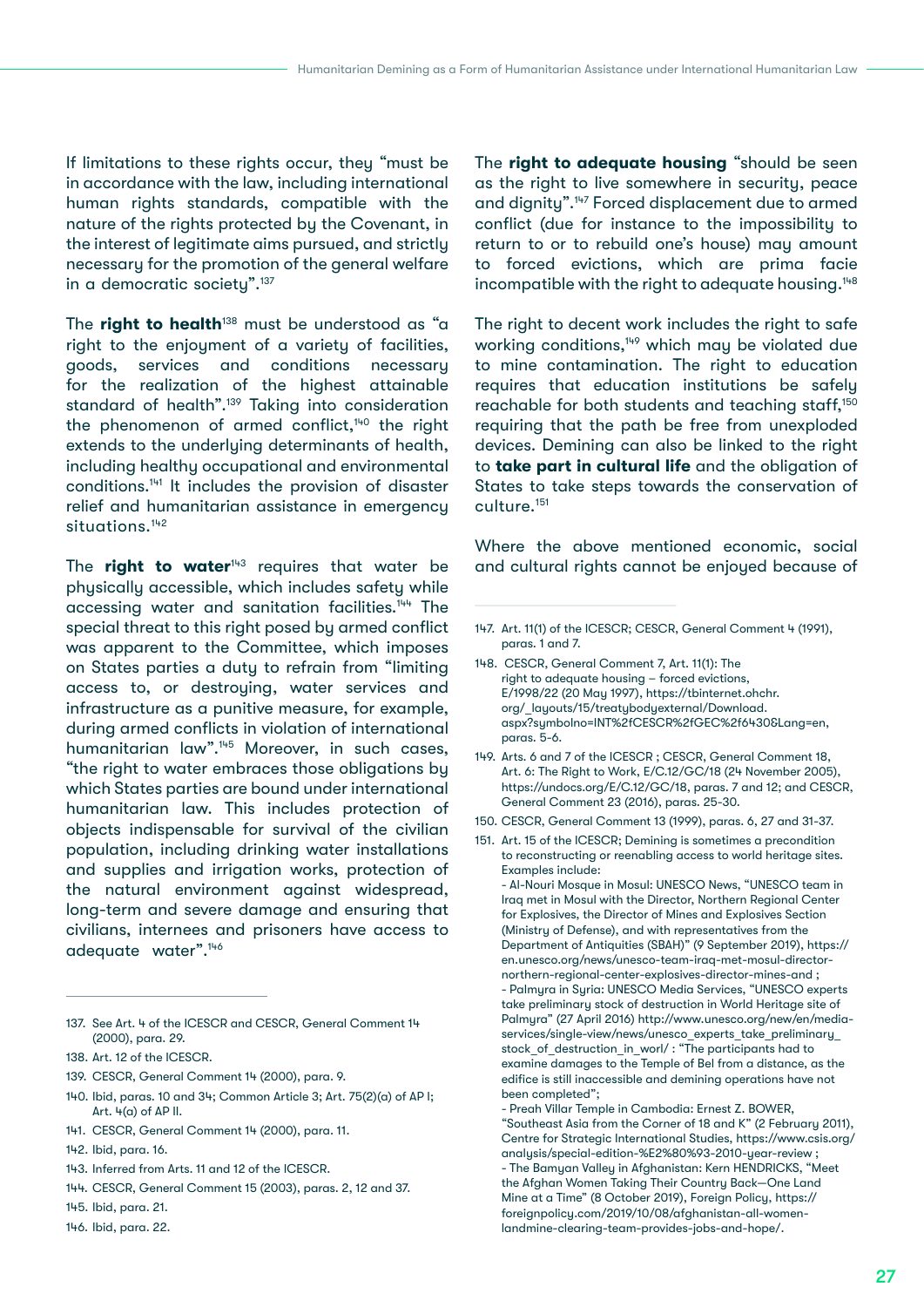landmine contamination which the State cannot address, it can be argued that there is a duty of the State to resort to international assistance to facilitate humanitarian demining.

# 3.2.3 Rights of the Child

The Convention on the Rights of the Child (CRC)<sup>152</sup> guarantees a number of fundamental rights to all children without discrimination of any kind.153 The Convention contains civil and political rights as well as economic, social and cultural rights. With respect to the latter, it is expressly stated that States shall take measures to implement them "to the maximum extent of their available resources and, where needed, within the framework of international cooperation".154 The Committee for the Rights of the child emphasises the need to ensure these fundamental rights to children and adolescents,155 and stresses that they are exposed to greater threat context of armed conflict, requiring additional efforts on the part of the responsible State.

- In all matters pertaining to the child, its best interest must be the primary consideration. According to the Committee on the Rights of the Child, this assessment should notably include consideration of the child's safety, protection from injury and armed conflict.<sup>156</sup>
- Under article 6 of the CRC, States Parties recognize that every child has the inherent right to life and commit to ensure to the maximum extent possible the survival and development of the child.

- 155. CRC, General Comment 20, The implementation of the rights of the child during adolescence, CRC/C/GC/20 (6 December 2016), [https://undocs.org/en/CRC/C/GC/20,](https://undocs.org/en/CRC/C/GC/20) paras. 17, 79, 80 and 89; CRC General Comment 4 (2003), para. 38.
- 156. Art 3 of the CRC ; CRC, General Comment 14, Art. 3(1): The right of the child to have his or her best interests taken as a primary consideration, CRC/C/GC/14 (29 May 2013), [https://](https://undocs.org/en/CRC/C/GC/14, p. 9) [undocs.org/en/CRC/C/GC/14, p. 9](https://undocs.org/en/CRC/C/GC/14, p. 9).
- Article 19 of the CRC contains the obligation to protect children from all forms of violence or injury. The Committee for the Rights of the Child adds that international cooperation may be needed to address cross-border child protection issues.157
- Under article 27(1), "States Parties recognize the right of every child to a standard of living adequate for the child's physical, mental, spiritual, moral and social development".
- Article 24 of the CRC contains the right of the child to highest attainable standard of health, which can be affected by a variety of factors, including armed conflict.158 States should prioritize the fulfilment of all obligations under this provision, among which taking appropriate measures to diminish infant and child mortality "even in the context of political or economic crisis or emergency situations".159
- Article 38 of the CRC contains a specific obligations for States to "to respect and to ensure respect for rules of international humanitarian law applicable (…) which are relevant to the child" and "[i]n accordance with their obligations under international humanitarian law to protect the civilian population in armed conflicts, States Parties shall take all feasible measures to ensure protection and care of children who are affected by an armed conflict".160

The direct link between children's rights and humanitarian demining is specifically mentioned by the Committee for the Rights of the Child in several of its General Comments:

• Children's **right to play and leisure** is central in their life and development and play a therapeutic and rehabilitative role.<sup>161</sup>

- 160. Arts. 38(1) and 38(4) of the CRC.
- 161. Art 31 of the CRC ; CRC, General Comment 17, Art. 31: The Right of the child to rest, leisure, play, recreational activities, cultural life and the arts, CRC/C/GC/17 (17 April 2013), [https://undocs.](https://undocs.org/en/CRC/C/GC/17) [org/en/CRC/C/GC/17,](https://undocs.org/en/CRC/C/GC/17) pp. 2 and 9.

<sup>152.</sup> Convention on the Rights of the Child (New York, 20 November1989, in force 2 September 1990), UNTS Vol. 1577, p. 3, [https://treaties.un.org/Pages/showDetails.](https://treaties.un.org/Pages/showDetails.aspx?objid=08000002800007fe&clang=_en) [aspx?objid=08000002800007fe&clang=\\_en](https://treaties.un.org/Pages/showDetails.aspx?objid=08000002800007fe&clang=_en) (hereafter CRC).

<sup>153.</sup> Art. 2 of the CRC.

<sup>154.</sup> Art. 4 of the CRC ; with respect to the right to health, see Art. 24(4) of the CRC and CRC, General Comment 5, General measures of implementation of the Convention on the Rights of the Child, CRC/GC/2003/5 (27 November 2003), [https://](https://undocs.org/CRC/GC/2003/5) [undocs.org/CRC/GC/2003/5,](https://undocs.org/CRC/GC/2003/5) paras. 60-64.

<sup>157.</sup> CRC, General Comment 13, The right of the child to freedom from all forms of violence, CRC/C/GC/13 (18 April 2011), [https://](https://undocs.org/en/CRC/C/GC/13) [undocs.org/en/CRC/C/GC/13,](https://undocs.org/en/CRC/C/GC/13) para. 76.

<sup>158.</sup> CRC, General Comment 15, Art. 24: The right of the child to the enjoyment of the highest attainable standard of health, CRC/C/GC/15 (17 April 2013), [https://undocs.org/en/CRC/C/](https://undocs.org/en/CRC/C/GC/15) [GC/15,](https://undocs.org/en/CRC/C/GC/15) p. 2.

<sup>159.</sup> Ibid, p. 9.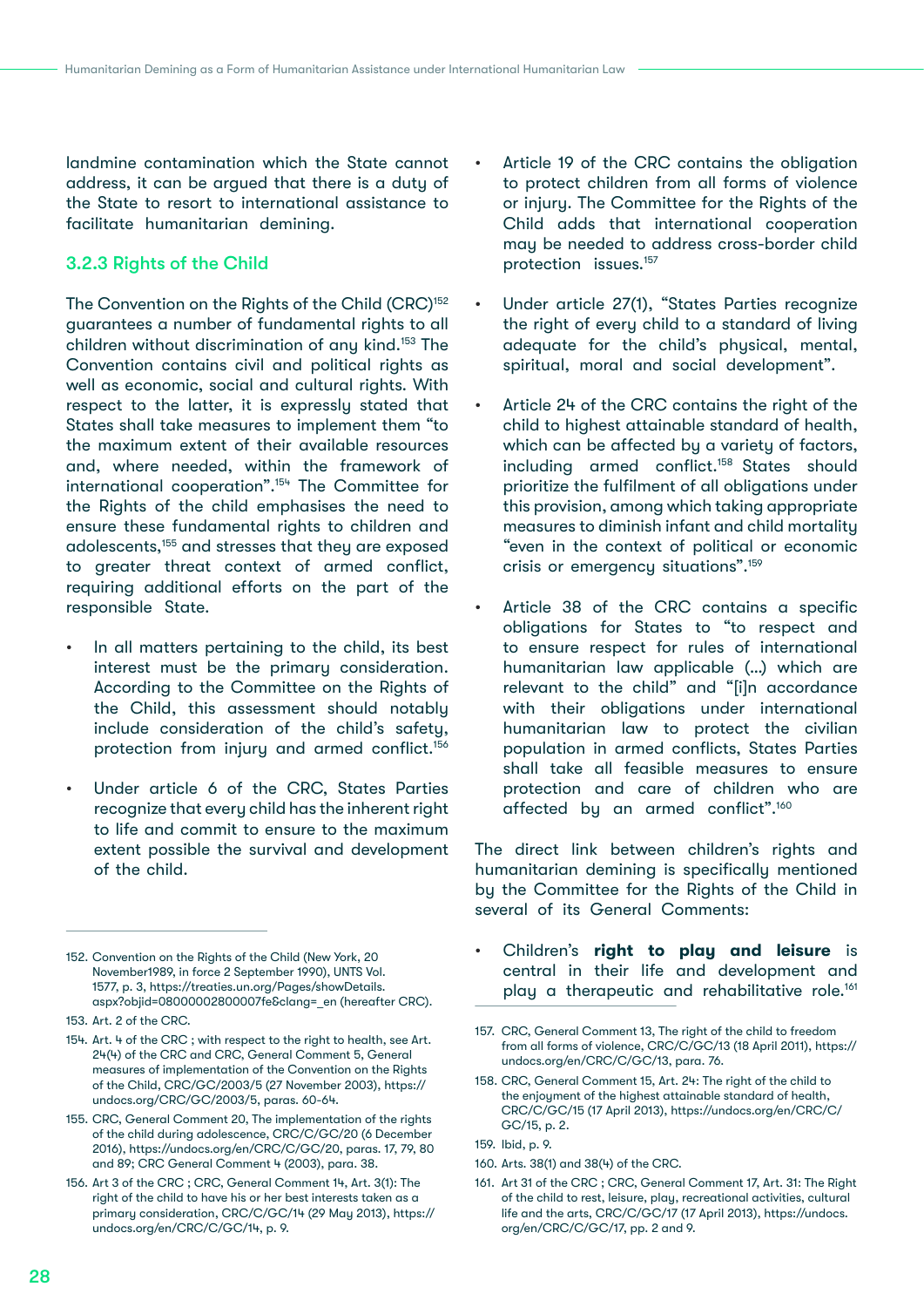One of the main challenges to these rights is an unsafe environment, such as one contaminated by ERWs, to which children a particularly exposed due to their curiosity and playfulness.162 Among the active measures that should be taken to restore and protect the rights under article 31 in post-conflict and disaster situations, the Committee states: "[i] n areas where landmines pose a threat to the safety of children, investment must be made to ensure the complete clearing of landmines and cluster-bombs from all affected areas".163 It encourages international cooperation through the active engagement of UN agencies as well as international and national NGOs.164

Concerned by the **disabilities** which may result from armed conflict, and incidentally lead to discrimination of disabled children,165 the Committee notes that States affected by armed conflict during which landmines were laid, the location of which is not always known, face a particular challenge. International cooperation, including among State Parties and with UN agencies, is required to educate adults and children to the dangers of landmines and keep them away from said dangers, to locate remaining ERWs and to strengthen mine clearance activities, with a view to removing all ERWs and preventing further deaths and injuries.<sup>166</sup> While several human rights can be linked to the issue of mine-contamination, it appears that the rights of the child are most obviously and directly affected, as children comprise one-third of all landmine victims.

Parties to the armed conflict have the primary responsibility to uphold the above human rights of persons under their effective control. A State unable to meet its specific obligations in this respect is under obligation to resort to international assistance. All States have a duty to engage in international cooperation in order to achieve respect for international human rights law.167 Given

the impact that mine contamination has on the abovementioned fundamental rights of a person, it is the State's primary responsibility under IHRL to ensure respect for these rights by demining the area or seeking international assistance to do so. Where non-State armed groups control territory to the exclusion of the affected State and prevent it from effectively fulfilling its obligation to facilitate humanitarian demining, this responsibility is incurred by the armed group.

#### 3.2.4 Specific considerations when applying the obligation to non-State armed groups

As previously mentioned, there is debate on whether, or the extent to which, non-State armed groups incur IHRL obligations. Unlike IHL, which explicitly regulates the reciprocal relationship between States and non-State armed groups and, where applicable, must apply equally to all parties to the conflict under the "equality of belligerents" principle, IHRL treaties explicitly govern the responsibilities of States vis-à-vis the civilian population and do not mention non-State entities. However, in situations where non-State armed groups are responsible for governing civilians living under their territorial control, organisations such as the ICRC and inter-governmental bodies such as the UN have called for IHRL obligations to be extended to non-State groups to avoid a legal gap in the protection of civilians, whether in times of active conflict or during a lull in hostilities. IHL's regulation of non-State armed groups vis-à-vis the civilian population under their effective control is limited to humane treatment, judicial guarantees, and protection from a host of offences that would violate the obligation of humane treatment, such as torture, collective punishment, murder, pillage, slavery, and outrages upon personal dignity. Although the concept of "humane treatment" is broad and may be considered as a base-line protection for all persons under the effective control of a party to the conflict, it does not always provide the requisite specificity for protecting a person's fundamental human rights under the control of a non-State armed group. Imposing IHRL obligations

165. CRC, General Comment 9, The rights of children with disabilities, CRC/C/GC/9 (27 February 2007), [https://undocs.](https://undocs.org/CRC/C/GC/9) [org/CRC/C/GC/9](https://undocs.org/CRC/C/GC/9), paras. 8-10.

<sup>162.</sup> CRC, General Comment 17 (2013), p. 6.

<sup>163.</sup> CRC, General Comment 17 (2013), p. 10.

<sup>164.</sup> CRC, General Comment 17 (2013), p. 12.

<sup>166.</sup> Ibid, paras. 23 and 55.

<sup>167.</sup> Oxford Guidance, para. 128; Arts. 55 and 56 of the UN Charter.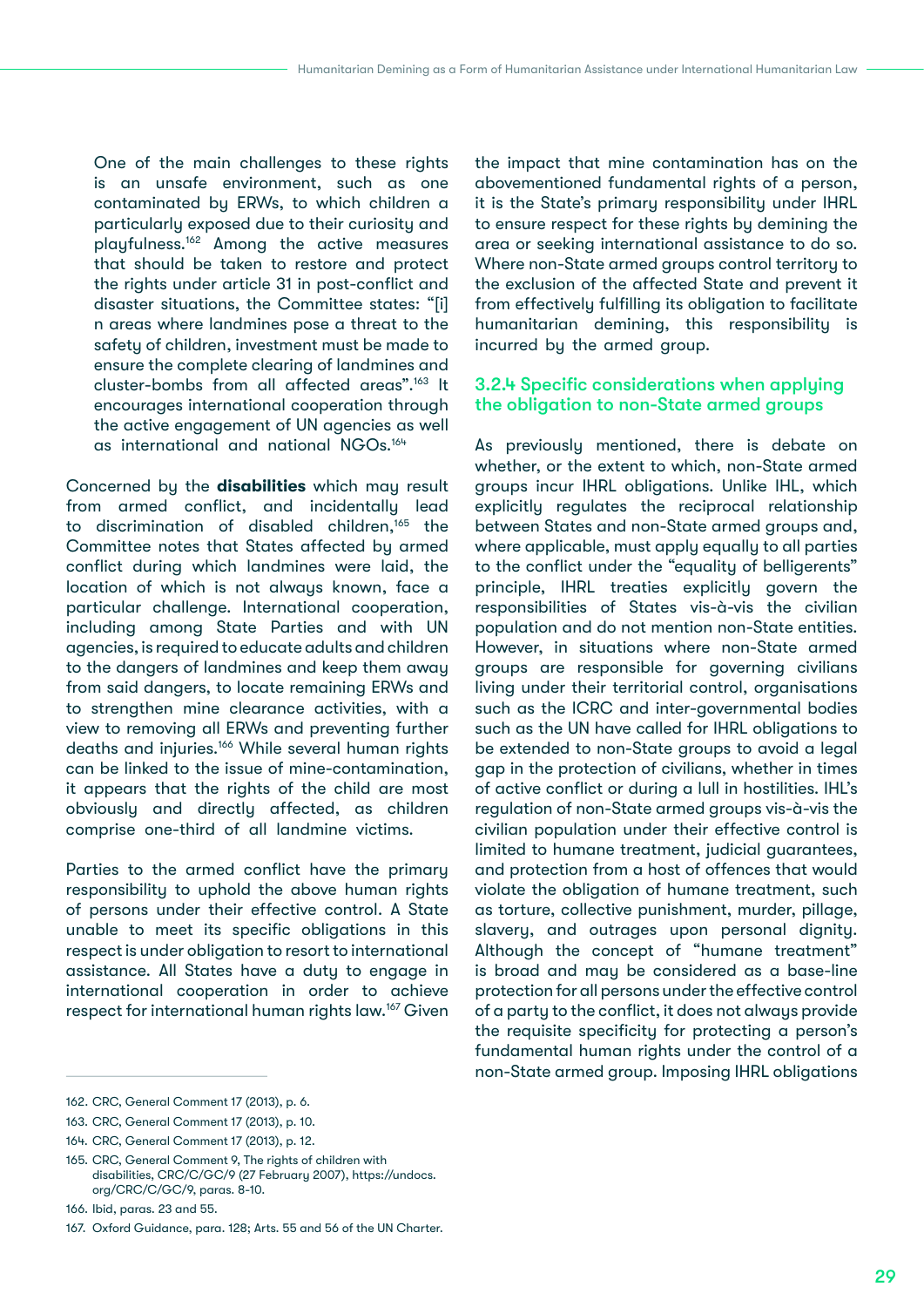<span id="page-30-0"></span>on non-State armed groups controlling territory is arguably a necessary means of overcoming this gap.168

However, due limited resources, it is unlikely that non-State armed groups incur IHRL obligations to the same extent as States or face the same consequences for breach, particularly regarding the more technical provisions. The obligations on non-State groups must therefore be reasonably appropriate and adapted to the specific circumstances, but without losing the essence of the obligation or subjecting the recipients to inadequate human rights protection.

In the context of humanitarian demining, non-State armed groups are unlikely to have the necessary technical capacity or resources and may therefore be required to seek external assistance to fulfil their obligations under both IHL and IHRL. As previously identified, obtaining the trust of the non-State armed group and the cooperation of the affected State will be essential in ensuring that both parties to the conflict are able to discharge their responsibility to meet the needs of the civilian population and facilitate humanitarian demining.

# **3.3 Summary**

This section has argued that States have the primary responsibility to meet the needs of the civilian populations under their effective control, but that, practically, this obligation may also be incurred by non-State armed groups that exercise government-like functions in the territory under their control. In situations where the presence of abandoned anti-personnel mines threatens the right to life of civilians due to their indiscriminate effect and prevents the delivery of essential humanitarian aid, it is submitted that this responsibility includes an obligation to facilitate humanitarian demining under both IHL and IHRL.

Under IHL, parties to the armed conflict are obliged to provide "supplies essential to the survival of the civilian population" living

under their territorial control. In the situations identified above, humanitarian demining is essential to the survival of the civilian population and must therefore be facilitated by the State or non-State armed group.

Under IHRL, parties to the armed conflict are required to ensure that persons under their territorial control are protected from arbitrary deprivations of the right to life and cruel, inhuman, or degrading treatment and provided with human rights essential for their survival. Where the presence of abandoned antipersonnel mines seriously infringes upon these rights, States and non-State armed groups are obliged to facilitate humanitarian demining.

As we shall see in the next Section, where parties to the armed conflict have failed to fulfil this obligation, impartial humanitarian organisations are entitled to offer humanitarian assistance and the State or non-State armed group is under an obligation not to arbitrarily refuse. Subject to certain restrictions, humanitarian demining can be classified as a form of humanitarian assistance (Section 5) and may therefore benefit from these legal regulations on the provision of humanitarian assistance (Section 6).

<sup>168.</sup> ICRC, Report on IHL and the challenges of contemporary armed conflicts: Recommitting to protection in armed conflict on the 70th anniversary of the Geneva Conventions (22 November 2019), [https://shop.icrc.org/international-humanitarian](https://shop.icrc.org/international-humanitarian-law-and-the-challenges-of-contemporary-armed-confli)[law-and-the-challenges-of-contemporary-armed-conflicts](https://shop.icrc.org/international-humanitarian-law-and-the-challenges-of-contemporary-armed-confli)[recommitting-to-protection-in-armed-conflict-on-the-70th](https://shop.icrc.org/international-humanitarian-law-and-the-challenges-of-contemporary-armed-confli)[anniversary-of-the-geneva-conventions-3122.html](https://shop.icrc.org/international-humanitarian-law-and-the-challenges-of-contemporary-armed-confli) (Hereafter ICRC 2019 Report) pp. 52-54.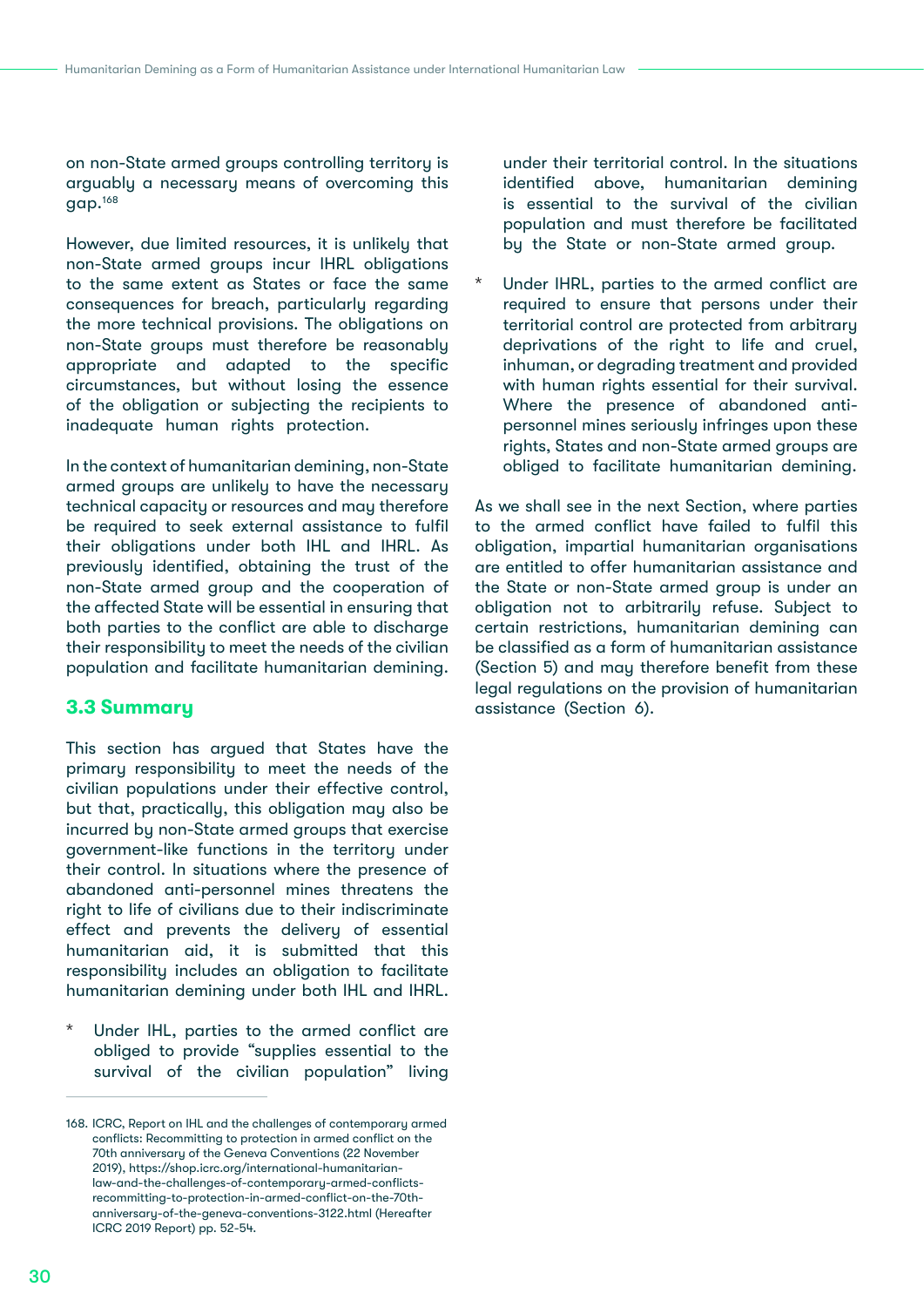# <span id="page-31-0"></span>4. WHO IS ENTITLED TO OFFER HUMANITARIAN DEMINING ASSISTANCE WHEN THE CONCERNED PARTY TO THE ARMED CONFLICT FAILS TO MEET THE NEEDS OF THE CIVILIAN POPULATION?

Under IHL, where a party to the armed conflict has failed to provide supplies and services essential to the survival of the civilian population under its control, impartial humanitarian organisations are entitled to offer humanitarian assistance. To this end, this Section provides the following conclusions:

- 1. The right of impartial humanitarian organisations to offer humanitarian assistance is triggered where the civilian population is inadequately provided with the means essential for their survival.
- 2. "Impartial humanitarian organisations" are defined as entities whose mission is to prevent and/or alleviate suffering in armed conflict and who are capable of acting effectively and are worthy of trust due to the humanitarian and impartial nature of the organisation.
- 3. "Humanitarian assistance" is defined as activities aimed at preserving life and personal security, alleviating suffering, and addressing the essential needs of victims of armed conflict that are provided in accordance with the fundamental principles of humanity, impartiality, neutrality, and independence (the "fundamental principles" of humanitarian assistance).

## **4.1 Triggering the right of impartial humanitarian organisations to offer humanitarian assistance**

The right of impartial humanitarian organisations to offer humanitarian assistance is triggered where the party to the armed conflict has failed to provide supplies and services essential to the survival of the civilian population. This rule is derived from law of Occupation in Articles 55 of GC IV and 69 of AP I, and the law regulating the provision of humanitarian assistance in Articles 70(1) of AP I and 18(2) of AP II. The Guiding Principles on the Right to Humanitarian Assistance similarly states that the right to humanitarian assistance may be invoked where the "essential humanitarian needs of human beings in an emergency are not being met, so that the abandonment of victims without assistance would constitute a threat to human life or a grave offence to human dignity".<sup>169</sup> Moreover, the ICRC's Customary IHL Study has concluded that the obligation to allow and facilitate humanitarian assistance to civilians in need is applicable in both international and noninternational armed conflicts and the content of these rights and obligations is essentially the same in both typologies.

Providing the offer of humanitarian assistance comes from an impartial humanitarian organisation that operates without adverse distinction, it shall not be regarded as interference in the armed conflict or as an unfriendly act<sup>170</sup> This rule is consistent with general public international law, which provides that exclusively humanitarian assistance is not be considered as unlawful foreign intervention in domestic affairs.171 Most IHRL instruments do not explicitly refer to the right to offer humanitarian assistance,172 although some General Comments of human rights treaty-bodies refer to the need

172. Swiss FDFA Handbook, pp. 29 ff.

<sup>169.</sup> Principle 3(a) of the Guiding Principles on the Right to Humanitarian Assistance.

<sup>170.</sup> Ibid, Principle 5.

<sup>171.</sup> UNGA Resolution 46/182 (1991) ; ICJ, Military and Paramilitary Activities in and against Nicaragua (Nicaragua v. United States of America), Jurisdiction and Admissibility, Judgment (26 November 1984), I.C.J. Reports 1984, p. 392, (hereafter "ICJ Nicaragua judgment") paras. 97 and 242.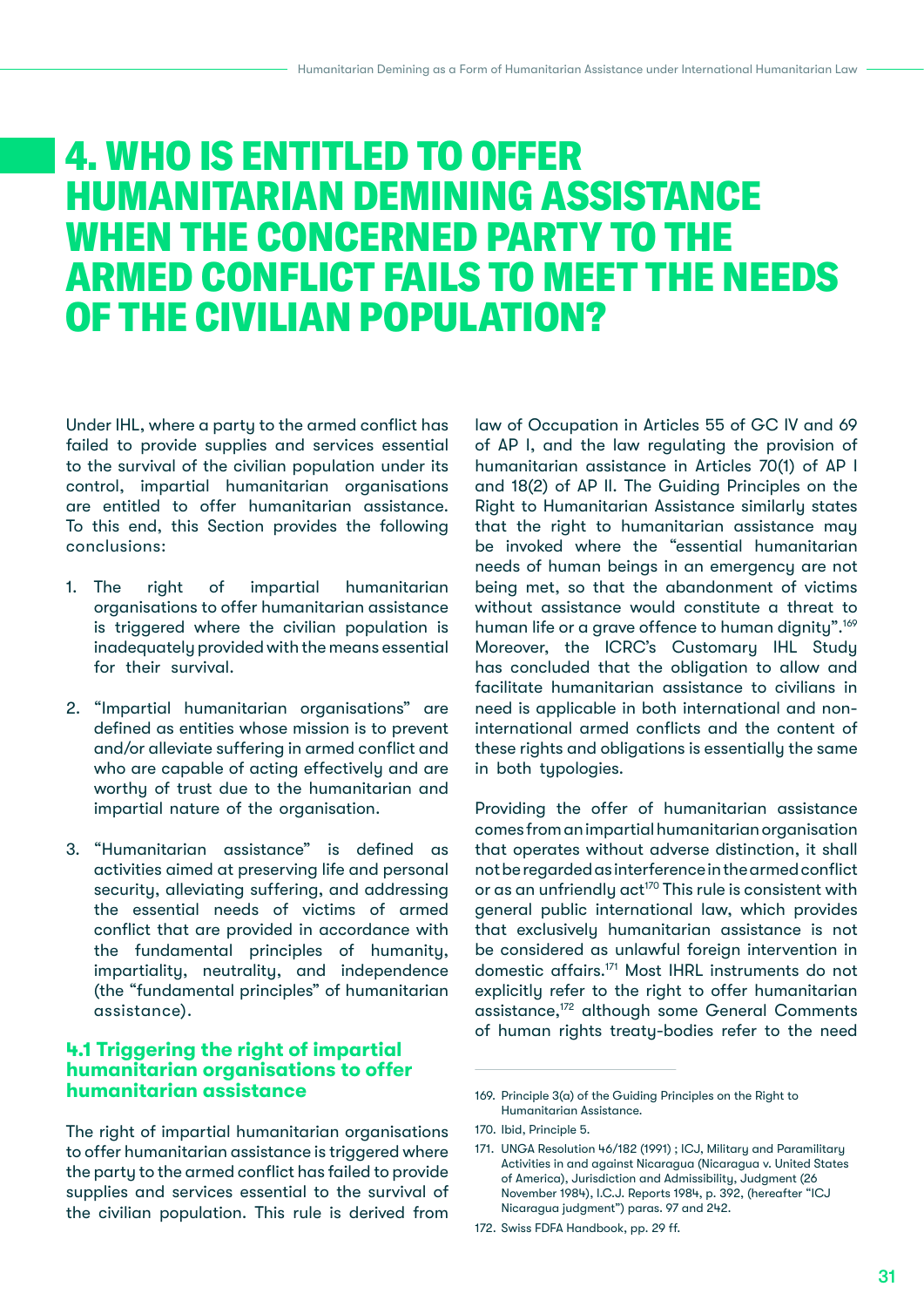<span id="page-32-0"></span>for international cooperation to achieve human rights.173 Offers of humanitarian assistance have no implication on the international legal status of the recipient of the offer, $174$  and the services offer may include humanitarian activities, $175$  protection, $176$ and various forms of relief and/or assistance.177 The beneficiaries of these services include all victims of conflicts.178

## **4.2 Defining "impartial humanitarian organisations" under IHL**

As a general rule, the **ICRC** or **any impartial humanitarian organisation** may, subject to the consent of the Parties to the conflict concerned, undertake humanitarian activities for the protection and relief of civilian persons.<sup>179</sup> The organisation itself, as well as its activities, must be humanitarian and impartial.<sup>180</sup>

The ICRC defines impartial humanitarian organisations as "[e]ntities with a mission to prevent and/or alleviate human suffering in armed conflicts".181 Also referred to in IHL as **"impartial humanitarian bodies"**, 182 impartial humanitarian organisations can take various forms. "Relief societies" are humanitarian organisations recognised by the government of the State in which they operate and enjoy special status under domestic law. This category mainly refers to the National Societies of the Red Cross or Red Crescent. Non-Governmental Organisations (NGOs), sometimes referred to as Civil Society Organisations (CSOs),<sup>183</sup> can also undertake humanitarian relief. Inter-governmental Organisations (IOs), such as the United Nations, also conduct humanitarian operations through

- 175. ICRC, Commentary of 2016, paras. 807-813.
- 176. ICRC, Commentary of 2016, paras. 814-818.
- 177. ICRC, Commentary of 2016, paras. 819-821.

- 179. Art. 10 of GC IV.
- 180. ICRC, ICRC, Commentary on the Fourth Geneva Convention: Convention (IV) relative to the Protection of Civilian Persons in Time of War (1958), (hereafter Commentary of 1958), pp. 93-94.
- 181. ICRC, "Humanitarian Organisations", How does Law protect in War, [https://casebook.icrc.org/.](https://casebook.icrc.org/)

182. Art 70(1) of AP I.

some of their programmes. Particularly relevant to humanitarian demining is UNMAS, which often conducts is operations alongside UN peacekeeping forces mandated by the UN Security Council.<sup>184</sup> Finally, the ICRC is a humanitarian organisation with a special status and mandate given to it by the international community in the Geneva Conventions and their Additional Protocols.

Under law of Occupation, relief schemes shall be undertaken by **neutral States**, or by **impartial humanitarian organisations**, defined as "any institution capable of acting effectively and worthy of trust (…) provided the assistance is not used for political propaganda", such as the **ICRC**. 185 The right to supervise the distribution of the assistance may be delegated to a neutral power (third state), the ICRC or any other impartial humanitarian organisation. Such organisations "must not only offer proof of being impartial, but must also have available the necessary qualified staff and material resources".186

Under Common Article 3(2), applicable in NIAC, an **impartial humanitarian body, such as the ICRC,** may offer its services. To qualify as an impartial humanitarian body:

- there is no requirement that the activities of the organisation are limited to humanitarian ones in other contexts where it operates;
- a minimum structure is required (not merely a gathering of individuals);
- "the fact that money is involved can by no means be considered as depriving the organization or its activities of their humanitarian character", but actors working for profit do not qualify;
- impartiality is required and refers to operating solely based on needs, giving priority to the most urgent cases of distress, and without making any adverse distinction; and

<sup>173.</sup> See section 3.2 above.

<sup>174.</sup> ICRC, Commentary of 2016, para. 805.

<sup>178.</sup> ICRC, Commentary of 2016, para. 824.

<sup>183.</sup> ICRC, "Non-Governmental Organisations", How does Law protect in War, <https://casebook.icrc.org/>.

<sup>184.</sup> Malcolm N. SHAW, International Law, 6th edition, Cambridge University Press, 2008, pp. 1224-1225.

<sup>185.</sup> Art. 59(2) of GC IV; ICRC, Commentary of 1958, p. 321.

<sup>186.</sup> Art. 61 of GC IV; ICRC, Commentary of 1958, p. 326.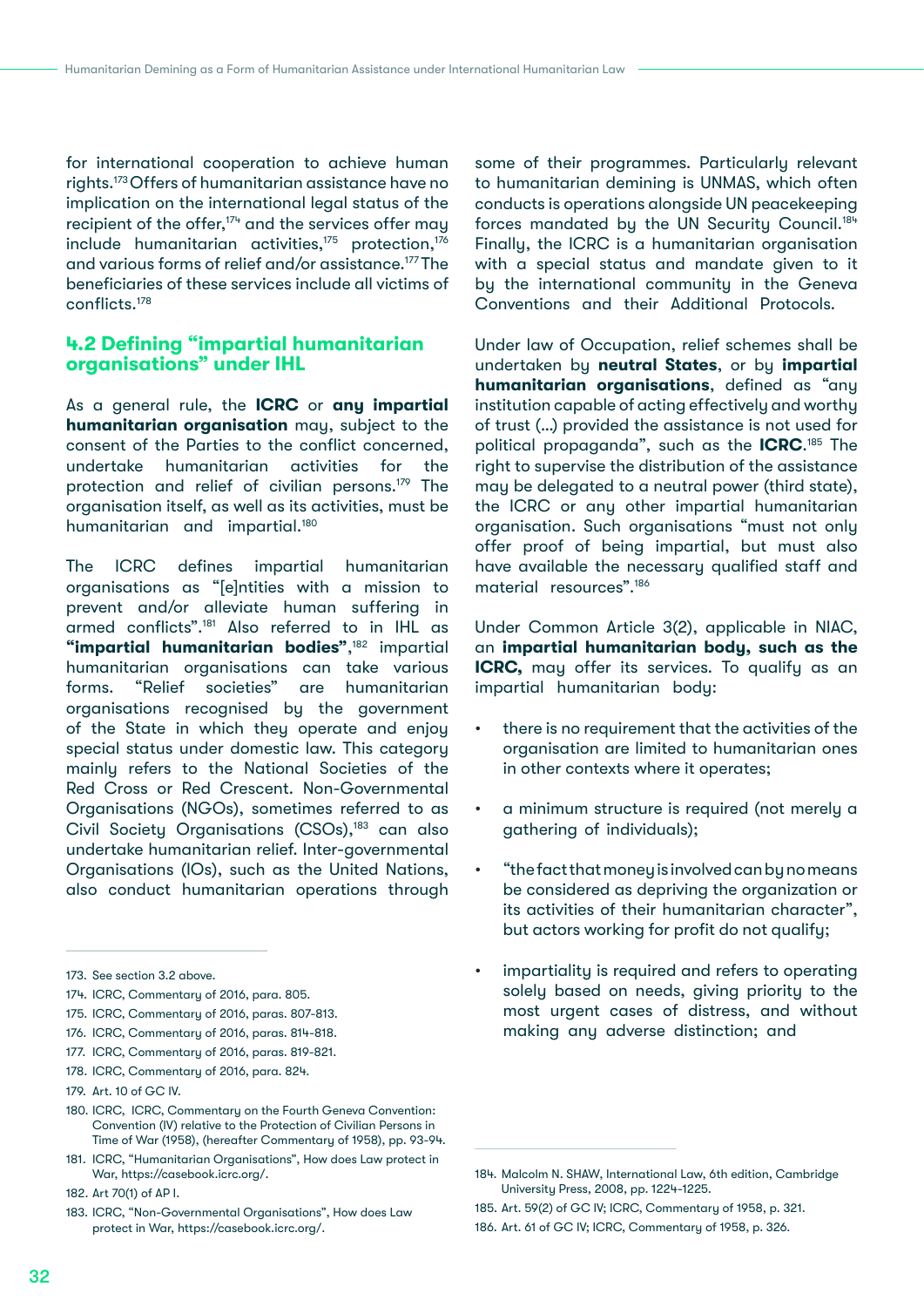<span id="page-33-0"></span>• neutrality in the sense of the organisation's identity is not legally required but may be necessary from an operational perspective.187 Neutrality in the sense of conducting operations in a manner that does not provide a definite military advantage to a party to the conflict is definitional prerequisite for humanitarian assistance, as discussed in subsection 4.3 and Section 5.

Under AP II, applicable in NIAC, relief societies located in the territory of the State party (such as National Societies) may offer their services.<sup>188</sup> and in addition other relief action for the civilian population may be undertaken by the ICRC or any other impartial humanitarian organisation.189

Notwithstanding differences in the specificity of treaty instruments regulating humanitarian assistance in international versus non-international armed conflicts, the definition and scope of an "impartial humanitarian organisation" and its personnel are essentially the same. Humanitarian organisations, as well as their activities, must be humanitarian and impartial in character,<sup>190</sup> and priorities must be given to categories of persons entitled to special protection.<sup>191</sup> Parties to the conflict have a duty to ensure the safety of impartial humanitarian relief organisations operating in their territory under their effective control and to facilitate access to all persons in need.192

Where it is established that the needs of the civilian population are not met,<sup>193</sup> and offers of services are made by humanitarian organisations which respect the principles of humanitarian assistance,194 consent to the humanitarian operation should be given by the authority in control of the territory where the aid is meant to be delivered.195 In that case, said authority has the obligation to allow and facilitate humanitarian access. **Humanitarian access** refers to:

- 194. See section 5 below.
- 195. See section 6.1 below.
- access by humanitarian actors to people in need of assistance and protection; and
- access by those in need to the goods and services essential for the survival of the civilian population when conducted in a manner consistent with the fundamental principles of humanitarian assistance.

Landmine contaminations can effectively preclude humanitarian access.196 Therefore, in addition to being a form of humanitarian assistance, humanitarian demining is a prerequisite to delivering the common forms of assistance, such as food and medical supplies, and must be considered as an aspect of humanitarian access.

### **4.3 Defining "humanitarian assistance" under IHL**

As a legal concept, humanitarian assistance in the context of armed conflict has two fundamental components. Firstly, it comprises "humanitarian activities" that are aimed at preserving life and personal security, alleviating suffering, and addressing the essential needs of victims of armed conflict. Secondly, humanitarian assistance presupposes adherence to the "fundamental principles humanitarian assistance"; namely, humanity, impartiality, neutrality, and independence.197 The fundamental principles, "while not sharing the status of legal norms in their entirety",<sup>198</sup> have come to represent a quasi-legal standard for defining humanitarian activities as "humanitarian assistance" under IHL, as will be discussed in section 5.

#### 4.3.1 Humanitarian activities

IHL recognises that civilians affected by armed conflict are entitled to receive humanitarian assistance and specifies the conditions under which such assistance may be offered, accepted

<sup>187.</sup> Common Article 3; ICRC, Commentary of 2016, paras. 788-799. 188. Art 18(1) of AP II.

<sup>189.</sup> Art 18(2) of AP II; ICRC, Commentary of 1987, para. 4879.

<sup>190.</sup> ICRC, Commentary of 1987, paras. 2798-2804 and 2811-2812.

<sup>191.</sup> ICRC, Commentary of 1987, paras. 2813-2822.

<sup>192.</sup> See footnotes 12-13 above; Art. 17 of GC IV.

<sup>193.</sup> See section 3.1.1 above.

<sup>196.</sup> UNSC, 8645th Meeting, op. cit., p.7.

<sup>197.</sup> Erin A. WEIR, "Conflict and Compromise: UN Integrated Missions and the Humanitarian Imperative", KAIPTC Monograph, No. 4, Accra (June 2006), [https://www.kaiptc.org/wp-content/](https://www.kaiptc.org/wp-content/uploads/2017/03/New%20folder/WeirE.-2006-Conflict-and-Compromise-U) [uploads/2017/03/New%20folder/WeirE.-2006-Conflict-and-](https://www.kaiptc.org/wp-content/uploads/2017/03/New%20folder/WeirE.-2006-Conflict-and-Compromise-U)[Compromise-UN-Integrated-Missions-and-Humanitarian-](https://www.kaiptc.org/wp-content/uploads/2017/03/New%20folder/WeirE.-2006-Conflict-and-Compromise-U)[Imperative.pdf,](https://www.kaiptc.org/wp-content/uploads/2017/03/New%20folder/WeirE.-2006-Conflict-and-Compromise-U) p. 16.

<sup>198.</sup> ICRC, Professional Standards for Protection Work, 3rd edition (20 March 2018), [https://www.icrc.org/en/publication/0999](https://www.icrc.org/en/publication/0999-professional-standards-protection-work-carried-out-humanita) [professional-standards-protection-work-carried-out](https://www.icrc.org/en/publication/0999-professional-standards-protection-work-carried-out-humanita)[humanitarian-and-human-rights](https://www.icrc.org/en/publication/0999-professional-standards-protection-work-carried-out-humanita), p. 80.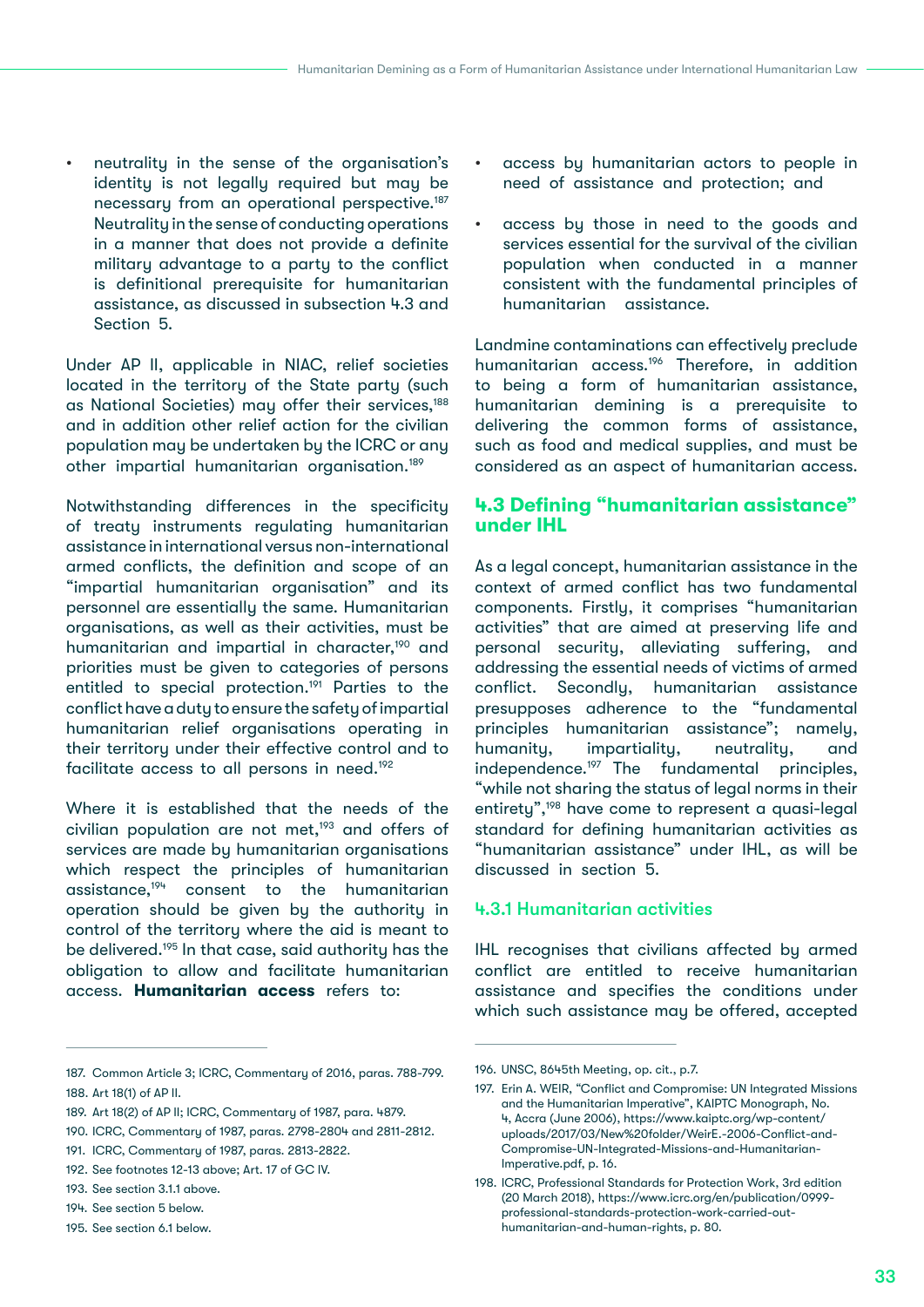or denied, and delivered. The definition of "humanitarian activities" will depend on the needs of the affected population, but it is clear that, at a minimum, all goods and services necessary for the survival and immediate wellbeing of persons affected by armed conflict are included within the concept of humanitarian activities under IHL. The United Nations Office for the Coordination of Humanitarian Affairs (UNOCHA) defines assistance as "[a]id provided to address the physical, material and legal needs of persons of concern".199 The Swiss Federal Department of Foreign Affairs (Swiss FDFA) adds that humanitarian aid and humanitarian relief are to be considered synonyms of humanitarian assistance, and refer to "activities and resources that seek to provide only goods and services essential for meeting the basic needs of persons in situations of armed conflict".200 The ICRC defines humanitarian activities as being "all those aimed at preserving life and security or seeking to restore or maintain the mental and physical well-being of victims of armed conflict".201 Furthermore, the ICRC official policy states that humanitarian activities includes those "that seek to make individuals more secure and to limit the threats they face, by reducing their vulnerability and/or their exposure to risks, particularly those arising from armed hostilities or acts of violence".202 These definitions of humanitarian activities logically include humanitarian demining.

A **humanitarian operation** is an operation to provide humanitarian assistance. UNOCHA defines humanitarian operations as those "conducted to relieve human suffering, especially in circumstances where responsible authorities in the area are unable or unwilling to provide adequate service support to civilian populations".<sup>203</sup> Authors have more recently defined humanitarian relief operations as "operations to provide food, water, medical supplies, clothing, bedding, means of shelter, heating fuel, and other supplies and related services essential for the survival of the civilian population, as well as objects necessary for religious worship".204 A humanitarian convoy should be understood as "a group of vehicles (…) travelling together"205 in order to deliver humanitarian assistance, as part of a humanitarian operation.

As previously discussed, humanitarian demining is an essential means of protecting civilians from the indiscriminate effect of abandoned mines and of alleviating the suffering of affected communities by clearing an area for the safe delivery of other essential forms of humanitarian aid, such as food, water, and medical supplies. Humanitarian demining equipment is therefore an essential component of humanitarian convoys destined for mine-contaminated areas. Indeed, any activity that satisfies the concept of "supplies essential to the survival of the civilian population", as discussed in Section 3.1, is by definition a "humanitarian activity" under IHL. Humanitarian demining equipment and operations therefore satisfy the first limb of the definition of humanitarian assistance under IHL.

### 4.3.2 The fundamental principles of humanitarian assistance

The fundamental principles of humanitarian assistance are defined in the following terms:

**• Humanity** requires that human suffering be addressed wherever it is found, with particular attention to the most vulnerable in the population, such as children, women and the elderly. The dignity and rights of all victims must be respected and protected.206 This is a reminder that the "purpose of humanitarian

<sup>199.</sup> UNOCHA 2008 Glossary, p. 10.

<sup>200.</sup>Swiss FDFA Handbook, p. 10.

<sup>201.</sup> ICRC, Report on International Humanitarian Law and the Challenges of Contemporary Armed Conflict (October 2015), 32nd Conference of the Red Cross and Red Crescent (8-10 December 2015), [https://www.icrc.org/en/document/](https://www.icrc.org/en/document/international-humanitarian-law-and-challenges-contemporary-armed-co) [international-humanitarian-law-and-challenges-contemporary](https://www.icrc.org/en/document/international-humanitarian-law-and-challenges-contemporary-armed-co)[armed-conflicts](https://www.icrc.org/en/document/international-humanitarian-law-and-challenges-contemporary-armed-co) (hereafter 2015 Challenges Report), p. 29.

<sup>202.</sup>ICRC, "ICRC Protection Policy: Institutional Policy," International Review of the Red Cross Vol. 90, No. 871 (2008), p. 752.

<sup>203.</sup>UNOCHA 2008 Glossary, p. 30.

<sup>204.</sup>Oxford Guidance, para. 5; see also Emanuela-Chiara GILLARD, "The Law regulating cross-border relief operations", International Review of the Red Cross, Vol. 95, No. 890 (2013), pp. 351–382, [https://international-review.icrc.org/sites/default/](https://international-review.icrc.org/sites/default/files/irrc-890-gillard_1.pdf) [files/irrc-890-gillard\\_1.pdf,](https://international-review.icrc.org/sites/default/files/irrc-890-gillard_1.pdf) p. 352.

<sup>205.</sup>Collins Dictionary, "Convoy", [https://www.collinsdictionary.](https://www.collinsdictionary.com/dictionary/english/convoy) [com/dictionary/english/convoy](https://www.collinsdictionary.com/dictionary/english/convoy).

<sup>206.</sup>European Civil Protection and Humanitarian Aid Operations (ECHO), Humanitarian Principles, (last updated 12 July 2019), [https://ec.europa.eu/echo/who/humanitarian-aid-and-civil](https://ec.europa.eu/echo/who/humanitarian-aid-and-civil-protection/humanitarian-principles_en)[protection/humanitarian-principles\\_en](https://ec.europa.eu/echo/who/humanitarian-aid-and-civil-protection/humanitarian-principles_en).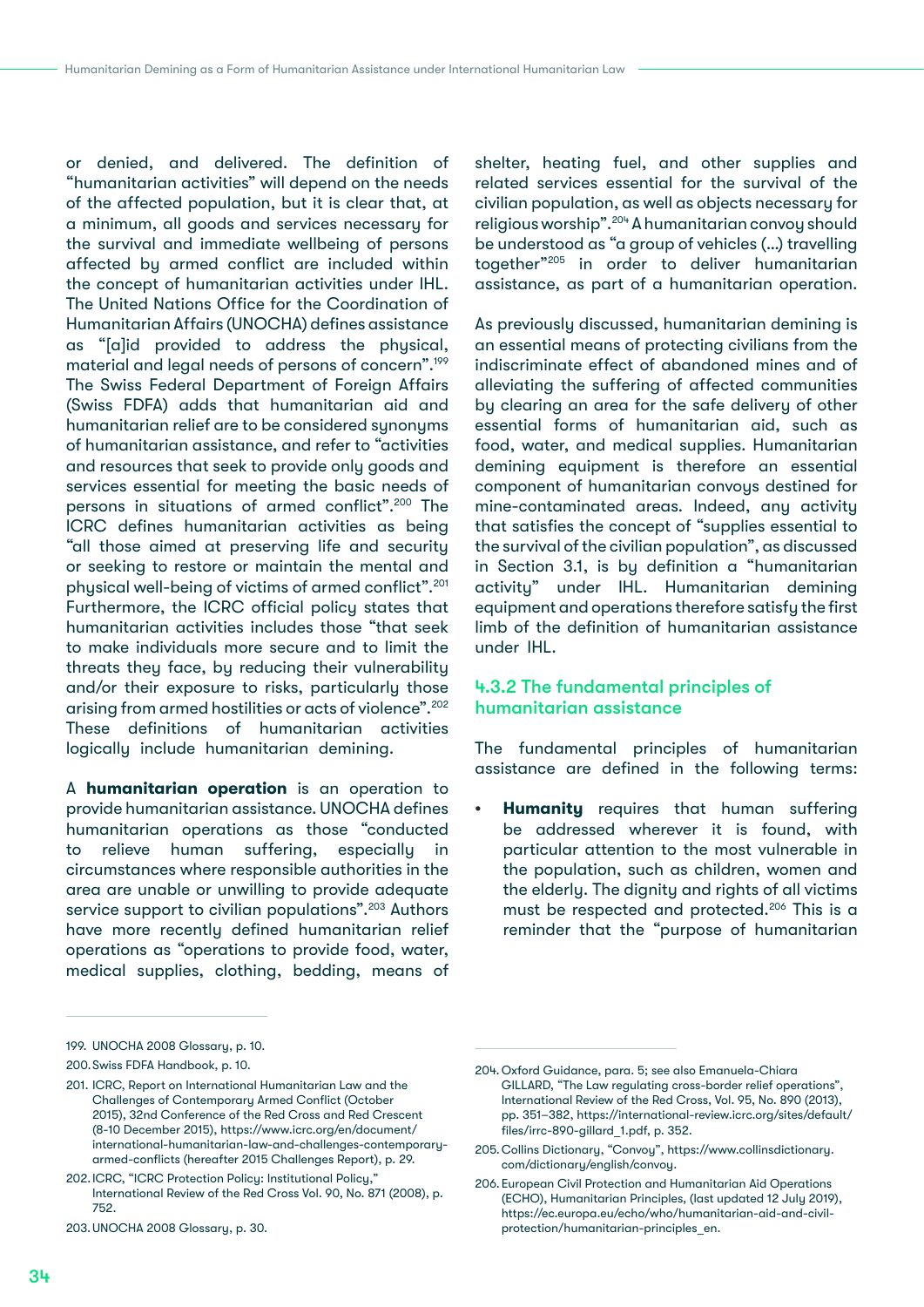action is to protect life and health and ensure respect for human beings".207

- Under the principle of **impartiality**, "humanitarian action must be carried out on the basis of need alone, giving priority to the most urgent cases of distress and making no distinctions on the basis of nationality, race, gender, religious belief, class or political opinions".208 This prohibition of discrimination is often referred to in IHL provisions as the prohibition of any "adverse distinction".209 Relief of the suffering must be guided solely by needs and priority must be given to the most urgent cases of distress.210 This however "does not preclude particularly vulnerable categories of people from receiving preferential treatment, including for example, children and expectant or nursing mothers".<sup>211</sup>
- According to the principle of **neutrality**, humanitarian assistance must be provided without engaging in hostilities or taking sides in controversies of a political, religious or ideological nature.<sup>212</sup> Neutrality means that humanitarian aid must not favour any side in an armed conflict or other dispute.<sup>213</sup>
- Finally, **independence** dictates that humanitarian action be "autonomous from the political, economic, military or other objectives that different stakeholders may hold in areas where humanitarian action is being implemented".214 The ICRC defines its independence as "resistance to any pressure from outsiders – whether they are donors, international bodies, governments or armed groups – that would affect the ICRC's ability to

respond effectively to humanitarian needs, in accordance with its fundamental principles".215

#### 4.3.3 The legal status of the fundamental principles of humanitarian assistance

The fundamental principles of humanitarian assistance have come to represent a quasilegal threshold for defining humanitarian activities provided to victims of armed conflict as "humanitarian assistance" under IHL. The principles of humanity and impartiality are expressly mandated in the text of the Geneva Conventions and Additional Protocols and thus constitute a definitional prerequisite for the concept of humanitarian assistance. Neutrality in the sense of not-engaging in the hostilities and avoiding providing a definite military advantage to a party to the conflict is equally non-negotiable, the violation of which would constitute an unlawful interference in the sovereign affairs of affected the State, provide that State with a legitimate reason to refuse the assistance under IHL, and place the perpetrator at risk of reprisal. Neutrality and independence in the sense of non-political affiliation and control are generally considered "operational" principles that are not legally required in the definition of humanitarian assistance per se, but which are often essential in obtaining the trust of the relevant territorial authority to gain access and to ensure operational compliance with the principles of humanity and impartiality.

#### *4.3.3.1 Basis in the Geneva Conventions and Additional Protocols*

#### **Humanity and impartiality**

The Geneva Conventions and Additional Protocols explicitly limit the provision of humanitarian assistance to neutral States and humanitarian organisations operating in accordance with the principles of **humanity** and **impartiality**. Under the law of international armed conflict, Article 9 of GCs I, II, and III and Article 10 of GC IV state that the Conventions are without prejudice to the "humanitarian activities" that an "impartial humanitarian organisation" may undertake to provide relief to the victims of armed conflict. Article 59 of GC IV obliges an Occupying Power to consent to relief schemes undertaken by

<sup>207.</sup> UNOCHA, "What are humanitarian principles?" OCHA on message: Humanitarian Principles, (June 2012), [https://www.unocha.org/sites/dms/Documents/OOM](https://www.unocha.org/sites/dms/Documents/OOM-humanitarianprinciples_eng_June12.pdf)[humanitarianprinciples\\_eng\\_June12.pdf.](https://www.unocha.org/sites/dms/Documents/OOM-humanitarianprinciples_eng_June12.pdf)

<sup>208.</sup>Ibid.

<sup>209.</sup> UNOCHA 2008 Glossary, p. 30.

<sup>210.</sup> UNOCHA 2008 Glossary, pp. 30-31; ICRC, Glossary – Terms used in IHL (January 2009), [https://www.icrc.org/en/doc/what](https://www.icrc.org/en/doc/what-we-do/building-respect-ihl/education-outreach/ehl/ehl-other-languag)[we-do/building-respect-ihl/education-outreach/ehl/ehl-other](https://www.icrc.org/en/doc/what-we-do/building-respect-ihl/education-outreach/ehl/ehl-other-languag)[language-versions/ehl-english-glossary.pdf](https://www.icrc.org/en/doc/what-we-do/building-respect-ihl/education-outreach/ehl/ehl-other-languag) (hereafter ICRC 2009 Glossary), p. 8 ; ECHO, Humanitarian Principles, ibid.

<sup>211.</sup> Oxford Guidance, para. 8.

<sup>212.</sup> UNOCHA, "What are humanitarian principles?" op. cit.

<sup>213.</sup> ECHO, Humanitarian Principles, op. cit.

<sup>214.</sup> UNOCHA, "What are humanitarian principles?" op. cit.; ECHO, Humanitarian Principles, op. cit. 215. ICRC 2009 Glossary, p. 8.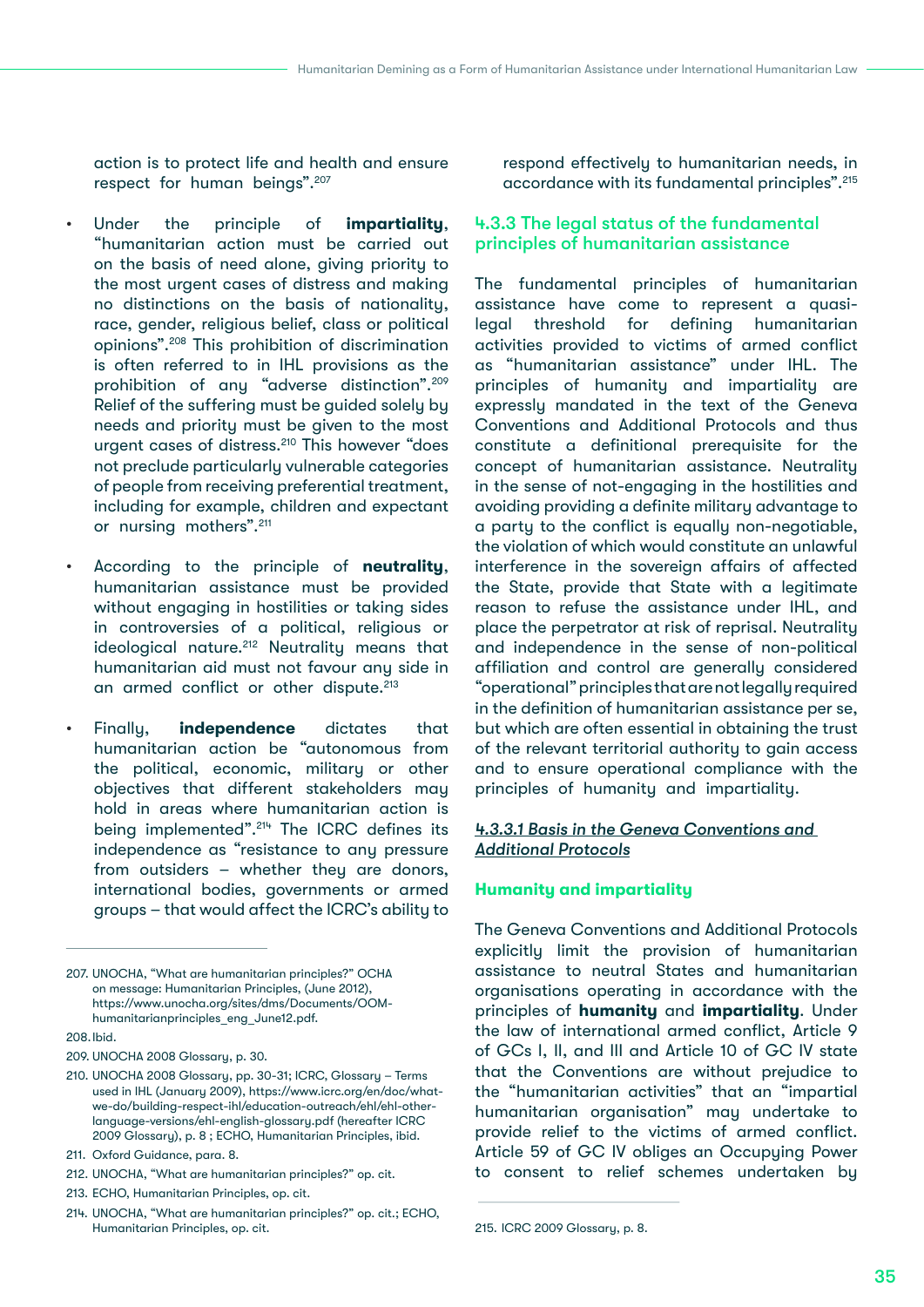"impartial humanitarian organisations" and must "facilitate them by all means at its disposal". Article 70(1) of AP I requires "relief actions which are humanitarian and impartial in character and conducted without any adverse distinction". Under the law of NIAC, Common Article 3 to the Geneva Conventions limits the right to offer humanitarian assistance to "an impartial humanitarian body" and Article 18(2) of AP II requires "relief actions for the civilian population which are of an exclusively humanitarian and impartial nature and which are conducted without any adverse distinction". The ICRC Customary IHL Study determines that the rules relating to the provision of humanitarian assistance under IAC are equally applicable in NIAC.

#### **Neutrality and independence**

While **neutrality** is not explicitly mentioned in the texts of the Geneva Conventions or Additional Protocols, it is implied as a precondition to impartiality and humanity. This is demonstrated in the Commentary to Article 59 of Geneva Convention IV, which states that "only those States which are neutral … are capable of providing guarantees of impartiality". The Commentary goes on to explain that the term "impartial humanitarian organisation" is wide enough to cover any institution or organisation "capable of acting effectively and worthy of trust", noting that the ICRC is explicitly mentioned because its "impartiality is assured". The implication from this text is that a humanitarian organisation that is not neutral, i.e. one who seeks to advantage a particular side to the conflict, is not "worthy of trust" and is therefore equally as incapable of providing guarantees of impartiality as a non-neutral State. An organisation that uses its position to influence the outcome of the conflict is also failing to comply with the obligation of humanity, which requires the provision of assistance to be motivated solely by humanitarian need.

The principle of **neutrality** is also implied in Article 23(c) of GC IV, which states that the obligation to permit free passage of humanitarian goods only applies if the party to the conflict "is satisfied that there are no reasons for fearing … that a military advantage may accrue to the military efforts

or economy of the enemy".216 Accordingly, nonneutral humanitarian assistance, i.e. assistance that would provide a definite military advantage, may be legitimately refused by the affected State or territorial authority. As stated by Hugo Slim and Miriam Bradley, "Article 23 of the Fourth Geneva Convention states clearly that aid can be withheld if there is evidence that through this aid a definite military advantage may accrue to the military efforts or economy of the enemy".<sup>217</sup> Collinson and Elhawary have likewise stated that despite the lack explicit reference to neutrality, it is inferred from the fact that "authorities may refuse humanitarian action if it interferes with a military strategy or aids the other side of the conflict".218 Meanwhile, humanitarian organisations that do comply with the fundamental principles of humanitarian assistance are "entitled to insist on access to populations in need".219

The principle of **neutrality** is also implied in the obligation under Article 18(2) of AP II for relief societies to undertake relief actions of an "exclusively humanitarian and impartial nature which are conducted without any adverse distinction". The commonly-accepted definition of "exclusively humanitarian" assistance is assistance that is determined solely on the basis of humanitarian need and is, in particular, not motivated by political, military, or religious factors. Neutrality, meanwhile, is defined as the obligation to provide assistance "without engaging in hostilities or taking sides in controversies of a political, religious or ideological nature". "Exclusively humanitarian aid" and "neutral humanitarian aid" are therefore synonymous concepts.

<sup>216.</sup> Art. 23(c) of GC IV.

<sup>217.</sup> Hugo SLIM and Miriam BRADLEY, Principled Humanitarian Action and Ethical Tensions in Multi-Mandate Organizations, commissioned by World Vision (March 2013), [https://](https://interagencystandingcommittee.org/system/files/legacy_files/Slim,%20WV%20Multi-Mandate%20Ethi) [interagencystandingcommittee.org/system/files/legacy\\_files/](https://interagencystandingcommittee.org/system/files/legacy_files/Slim,%20WV%20Multi-Mandate%20Ethi) [Slim,%20WV%20Multi-Mandate%20Ethics%20FinalDraft.pdf,](https://interagencystandingcommittee.org/system/files/legacy_files/Slim,%20WV%20Multi-Mandate%20Ethi) p. 13.

<sup>218.</sup> Sarah COLLINSON and Samir ELHAWARY, "Humanitarian Space: A Review of Trends and Issues", Humanitarian Policy Group Report, No. 32, HPG-ODI, London (2012), http://www. odi.org.uk/resources/docs/7643.pdf cited in Ingrid MACDONALD and Angela VALENZA, Tools for the Job: Supporting Principled Humanitarian Action, commissioned by NRC and HPG-ODI (October 2012), [https://www.nrc.no/globalassets/pdf/reports/](https://www.nrc.no/globalassets/pdf/reports/tools-for-the-job---supporting-principled-humanitarian-a) [tools-for-the-job---supporting-principled-humanitarian-action.](https://www.nrc.no/globalassets/pdf/reports/tools-for-the-job---supporting-principled-humanitarian-a) [pdf,](https://www.nrc.no/globalassets/pdf/reports/tools-for-the-job---supporting-principled-humanitarian-a) p. 4.

<sup>219.</sup> Nicholas LEADER, "The Politics of Principle: The Principles of Humanitarian Action in Practice", Humanitarian Policy Group Report, No. 2, HPG-ODI, London, (March 2000), [https://www.](https://www.odi.org/sites/odi.org.uk/files/odi-assets/publications-opinion-files/311.pdf) [odi.org/sites/odi.org.uk/files/odi-assets/publications-opinion](https://www.odi.org/sites/odi.org.uk/files/odi-assets/publications-opinion-files/311.pdf)[files/311.pdf,](https://www.odi.org/sites/odi.org.uk/files/odi-assets/publications-opinion-files/311.pdf) p. 14.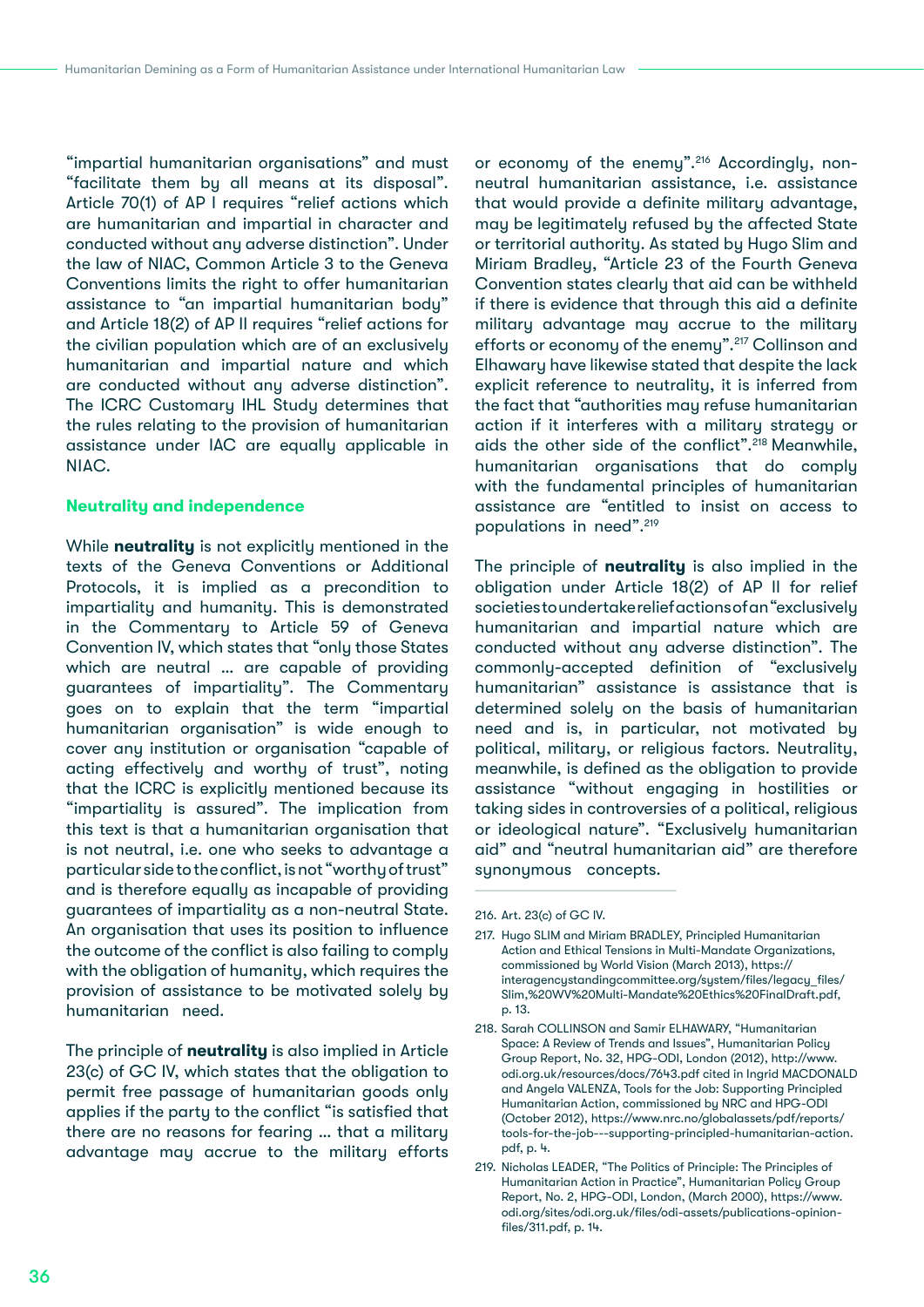The fact that there are distinct legal consequences for complying, or failing to comply, with the fundamental principles of humanitarian assistance demonstrates that the concepts of humanity, impartiality, and neutrality "clearly exist in international law"220 and carry independent legal weight. The principle of **independence**, meanwhile, is understood as an operational prerequisite to ensure compliance with the principles of humanity, impartiality, and neutrality, especially during multi-mandated UN peacekeeping missions in complex emergencies.

## *4.3.3.2 Endorsement by the international community*

The importance of the fundamental principles is affirmed in several official documents, resolutions, and reports of intergovernmental institutions and humanitarian NGOs, demonstrating their acceptance by the international community. The Annex to UN General Assembly Resolution 46/182 (1991) states that humanitarian assistance must be provided in accordance with humanity, impartiality, and neutrality. General Assembly Resolution 58/114 added "independence" as a fourth principle in what is now referred to within the UN system as the "principles of humanitarian assistance" or "guiding principles of humanitarian assistance". As stated by UNOCHA, "UN intergovernmental bodies have a practice to reiterate key language of previous decisions to highlight their importance",<sup>221</sup> and the obligation to adhere to the principles of humanity, impartiality, neutrality, and independence has been systematically reaffirmed in all relevant subsequent General Assembly Resolutions.<sup>222</sup> The Security Council has consistently "recalled", "reaffirmed" and "demanded" respect for the guiding principles of humanitarian assistance across 46 Resolutions between 2015 and 2020.<sup>223</sup> Individual States have also continued to stress that humanitarian assistance must adhere to

the principles, $224$  and while the majority of States focused discussion on the obligation to ensure unhindered humanitarian access,<sup>225</sup> failure to comply with these principles has at times been cited as a reason that would justify restricting access.226

The following organisations have also adopted the fundamental principles of humanitarian assistance:

- The UNOCHA Guidelines on the Use of Military and Civil Defence Assets to Support United Nations Humanitarian Activities in Complex Emergencies states that "[h]umanitarian assistance must be provided in accordance with the basic humanitarian principles of humanity, impartiality and neutrality".<sup>227</sup>
- The European Consensus on Humanitarian Aid states that "[t]he EU is firmly committed to upholding and promoting the fundamental

- 224. See for example: UN Meetings Coverage, "General Assembly Adopts 4 Resolutions Aimed at Strengthening Coordination of Humanitarian, Disaster Relief Assistance" (14 December 2018), <https://www.un.org/press/en/2018/ga12106.doc.htm>.
- 225. UNSC, Department of Political Affairs Security Council Affairs Division Security Council Practices and Charter Research Branch, "29. Protection of civilians in armed conflict", Repertoire of the Practice of the Security Council, 18th Supplement (2012-2013), [https://www.un.org/en/sc/repertoire/2012-2013/](https://www.un.org/en/sc/repertoire/2012-2013/Part%20I/Thematic%20issues/2012-2013_POC.pdf) [Part%20I/Thematic%20issues/2012-2013\\_POC.pdf](https://www.un.org/en/sc/repertoire/2012-2013/Part%20I/Thematic%20issues/2012-2013_POC.pdf), p. 5.

227. UNOCHA, Guidelines On The Use of Military and Civil Defence Assets To Support United Nations Humanitarian Activities in Complex Emergencies (March 2003, Revision 1 2006), [https://](https://www.unocha.org/sites/unocha/files/01.%20MCDA%20Guidelines%20March%2003%20Rev1%20Jan06.pdf) [www.unocha.org/sites/unocha/files/01.%20MCDA%20](https://www.unocha.org/sites/unocha/files/01.%20MCDA%20Guidelines%20March%2003%20Rev1%20Jan06.pdf) [Guidelines%20March%2003%20Rev1%20Jan06.pdf,](https://www.unocha.org/sites/unocha/files/01.%20MCDA%20Guidelines%20March%2003%20Rev1%20Jan06.pdf) p.3.

<sup>220.</sup>Ibid.

<sup>221.</sup> UNOCHA, Compilation of United Nations Resolutions on Humanitarian Assistance: Selective Resolutions of the General Assembly, Economic and Social Council and Security Council Resolutions and Decisions, (2009) Policy and Study Series, [https://www.un.org/ruleoflaw/files/Compliation\\_OCHA\\_](https://www.un.org/ruleoflaw/files/Compliation_OCHA_Humanitarian_Resolutions_2009.pdf) [Humanitarian\\_Resolutions\\_2009.pdf,](https://www.un.org/ruleoflaw/files/Compliation_OCHA_Humanitarian_Resolutions_2009.pdf) p. 2.

<sup>222.</sup>Ibid.

<sup>223.</sup> UNSC Resolutions: 2504 (2020); 2502, S/RES/2502 (19 December 2019); 2499, S/RES/2499 (15 November 2019); 2497, S/RES/2497 (14 November 2019); 2469, S/RES/2469 (14 May

<sup>2019); 2463,</sup> S/RES/2463 (29 March 2019); 2459, S/RES/2459 (15 March 2019); 2449, S/RES/2449 (13 December 2018); 2445, S/ RES/2445 (15 November 2018); 2429, S/RES/2429 (13 July 2018); 2416, S/RES/2416 (15 May 2018); 2409, S/RES/2409 (27 March 2018); 2406, S/RES/2406 (15 March 2018); 2393, S/RES/2393 (19 December 2017); 2387, S/RES/2387 (15 November 2017); 2386, S/RES.2386 (15 November 2017); 2363, S/RES/2363 (29 June 2017); 2352, S/RES/2352 (15 May 2017); 2348, S/RES/2348 (31 March 2017); 2340, S/RES/ 2340 (8 February 2017); 2332, S/ RES/2332 (21 December 2016); 2328, S/RES 2328 (19 December 2016); 2327, S/RES/2327 (16 December 2016); 2318, S/RES/2318 (15 November 2016); 2301, S/RES/2301 (26 July 2016); 2296, S/ RES/2296 (29 June 2016); 2290, S/RES/2290 (31 May 2016); 2287, S/RES/2287 (12 May 2016); 2277, S/RES/2277 (30 March 2016); 2265, S/RES/2265 (10 February 2016); 2259, S/RES/2259 (23 December 2015); 2258, S/RES/2258 (22 December 2015); 2252, S/RES/2252 (15 December 2015); 2251, S/RES/2252 (15 December 2015); 2241, S/RES/2241 (9 October 2015); 2238, S/RES/2238 (10 September 2015); 2230, S/RES/2230 (14 July 2015); 2228, S/RES/2228 (29 June 2015); 2223, S/RES/2223 (28 May 2015); 2217, S/RES/2217 (28 April 2015); 2213, S/RES/2213 (27 March 2015); 2211, S/RES/2211 (26 March 2015); 2206, S/ RES/2206 (3 March 2015); 2205, S/RES/2205 (26 February 2015); 2200, S/RES/2200 (12 February 2015).

<sup>226.</sup> Ibid (statement by the Representative of Pakistan), p. 3.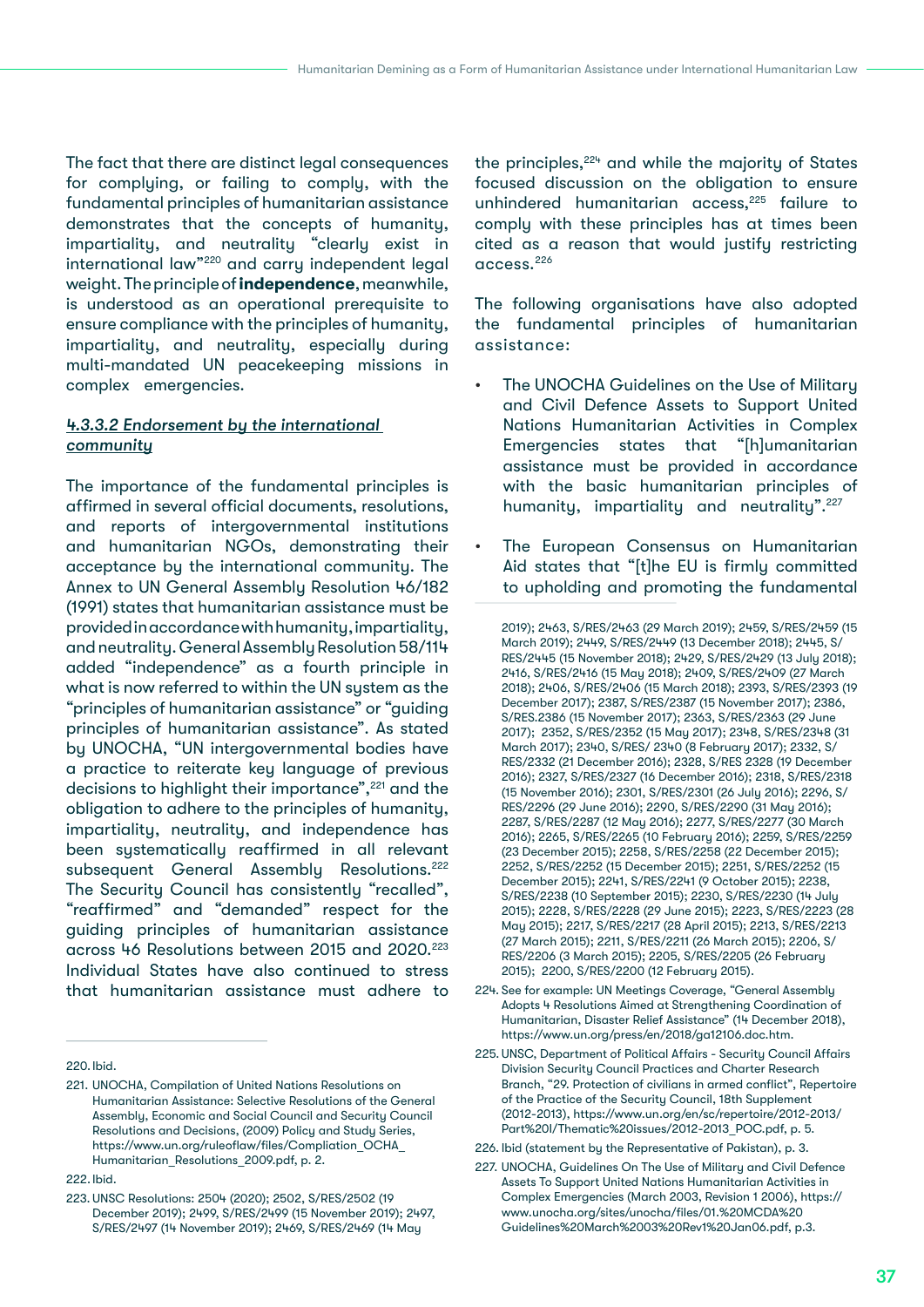humanitarian principles of humanity, neutrality, impartiality and independence".<sup>228</sup>

- United Nations Humanitarian Civil-Military Coordination (UN-CMCoord). <sup>229</sup>
- UN High Commissioner for Refugees has stated that "[i]n all situations, it is essential for the humanitarian organizations to maintain the strictly non-political, neutral and impartial nature of their mandates".<sup>230</sup>
- The Mohonk Criteria for Humanitarian Assistance in Complex Emergencies.<sup>231</sup>
- Guiding Principles on the Right to Humanitarian Assistance, adopted by the Council of the International Institute of Humanitarian Law at its session in April 1993.
- Multiple International NGOs that have undertaken the Core Humanitarian Standard certification, which upholds the fundamental principles.<sup>232</sup>
- The Oxford Guidance does not explicitly cite the principle of neutrality, but states that humanitarian assistance must be "exclusively humanitarian" and "must not constitute an interference in the armed conflict or in the internal affairs of the parties to the conflict".233 As discussed, this statement is synonymous

with the definition of neutrality in the context of humanitarian assistance.

The fundamental principles of humanitarian assistance are essential for the practical purpose of gaining trust and ensuring access to victims of armed conflict; as stated by former UN-Secretary General Ban-Ki Moon "we must be steadfast in our resolve that only impartial, neutral and independent humanitarian action will allow us to access people in need, wherever they are".<sup>234</sup> In addition to their importance as operational tools, the fundamental principles have also come to represent a quasi-legal threshold for the definition humanitarian assistance in armed conflict.<sup>235</sup>

## **4.4 Summary**

In situations where the essential needs of the civilian population are inadequately provided for, IHL authorises impartial humanitarian organisations and neutral third-party States to offer humanitarian assistance. This Section has defined the concepts of "impartial humanitarian organisation" and "humanitarian assistance" under IHL. Impartial humanitarian organisations are those whose internal structure and activities are premised on the principles of humanity and impartiality, delivering essential services to those in need without adverse discrimination. Humanitarian assistance, meanwhile, comprises two essential components. Firstly, it concerns activities aimed at preserving life and personal security, alleviating suffering, and addressing the essential needs of victims of armed conflict. Secondly, it presupposes adherence to the fundamental principles of humanity, impartiality, neutrality, and independence. To varying degrees, these fundamental principles represent a legal threshold for defining humanitarian activities as "humanitarian assistance" under IHL.

<sup>228.</sup>ECHO, "The European Consensus on Humanitarian Aid – The Humanitarian Challenge", Joint Statement by the Council and the Representatives of the Governments of the member States meeting within the Council, the European Parliament and the European Commission, (2008), [https://ec.europa.eu/echo/files/](https://ec.europa.eu/echo/files/media/publications/consensus_en.pdf) [media/publications/consensus\\_en.pdf](https://ec.europa.eu/echo/files/media/publications/consensus_en.pdf), p. 10.

<sup>229.</sup> UN-CMCoord, Field Handbook, Version 2.0 (2018), [https://](https://www.cimic-coe.org/wp-content/uploads/2019/01/E-Version-UNCMCoord-Field-Handbook-2.0-2018-1.p) [www.cimic-coe.org/wp-content/uploads/2019/01/E-Version-](https://www.cimic-coe.org/wp-content/uploads/2019/01/E-Version-UNCMCoord-Field-Handbook-2.0-2018-1.p)[UNCMCoord-Field-Handbook-2.0-2018-1.pdf,](https://www.cimic-coe.org/wp-content/uploads/2019/01/E-Version-UNCMCoord-Field-Handbook-2.0-2018-1.p) pp. 16, 98-99.

<sup>230.</sup>UNHCR, "The Role of Humanitarian Action in Peacekeeping' – Keynote Address by Mrs. Sadako Ogata, United Nations High Commissioner for Refugees, at the 24th Annual Vienna Seminar", Vienna (5 July 1994) [https://www.unhcr.org/en-au/](https://www.unhcr.org/en-au/admin/hcspeeches/3ae68faa18/role-humanitarian-action-peacekeeping-keynot) [admin/hcspeeches/3ae68faa18/role-humanitarian-action](https://www.unhcr.org/en-au/admin/hcspeeches/3ae68faa18/role-humanitarian-action-peacekeeping-keynot)[peacekeeping-keynote-address-mrs-sadako-ogata.html.](https://www.unhcr.org/en-au/admin/hcspeeches/3ae68faa18/role-humanitarian-action-peacekeeping-keynot)

<sup>231.</sup> Jon M. EBERSOLE, "Mohonk criteria for humanitarian assistance in complex emergences", Disaster Prevention and Management (1995), Vol. 4 No. 3, pp. 14-24, [https://doi.](https://doi.org/10.1108/09653569510088032) [org/10.1108/09653569510088032.](https://doi.org/10.1108/09653569510088032)

<sup>232.</sup> Core Humanitarian Standard on Quality and Accountability (2014), CHS Alliance, Group URD and the Sphere Project, [https://corehumanitarianstandard.org/files/files/Core%20](https://corehumanitarianstandard.org/files/files/Core%20Humanitarian%20Standard%20-%20English.pdf) [Humanitarian%20Standard%20-%20English.pdf](https://corehumanitarianstandard.org/files/files/Core%20Humanitarian%20Standard%20-%20English.pdf), p. 8. The list of NGOs can be found here: [https://www.chsalliance.org/about/](https://www.chsalliance.org/about/our-members/) [our-members/.](https://www.chsalliance.org/about/our-members/)

<sup>233.</sup> Oxford Guidance, para. 8.

<sup>234.</sup> United Nations Secretary-General Ban Ki-moon (22 September 2016) [https://news.un.org/en/story/2016/09/540112-ban](https://news.un.org/en/story/2016/09/540112-ban-calls-global-leaders-take-forward-goals-world-humani)[calls-global-leaders-take-forward-goals-world-humanitarian](https://news.un.org/en/story/2016/09/540112-ban-calls-global-leaders-take-forward-goals-world-humani)[summit](https://news.un.org/en/story/2016/09/540112-ban-calls-global-leaders-take-forward-goals-world-humani).

<sup>235.</sup> Jeremie LABBE and Pascale DAUDIN, "Applying the humanitarian principles: Reflecting on the experience of the International Committee of the Red Cross", International Review of the Red Cross (2015), Vol. 97, No. 897/898, pp. 183–210, [https://international-review.icrc.org/sites/default/files/irc\\_97\\_1-](https://international-review.icrc.org/sites/default/files/irc_97_1-2-8.pdf) [2-8.pdf,](https://international-review.icrc.org/sites/default/files/irc_97_1-2-8.pdf) p. 188 ("Humanitarian action is acceptable if it is limited to providing assistance and protection to the victims of conflicts – the essence of the principle of humanity – and "must not be affected by any political or military consideration").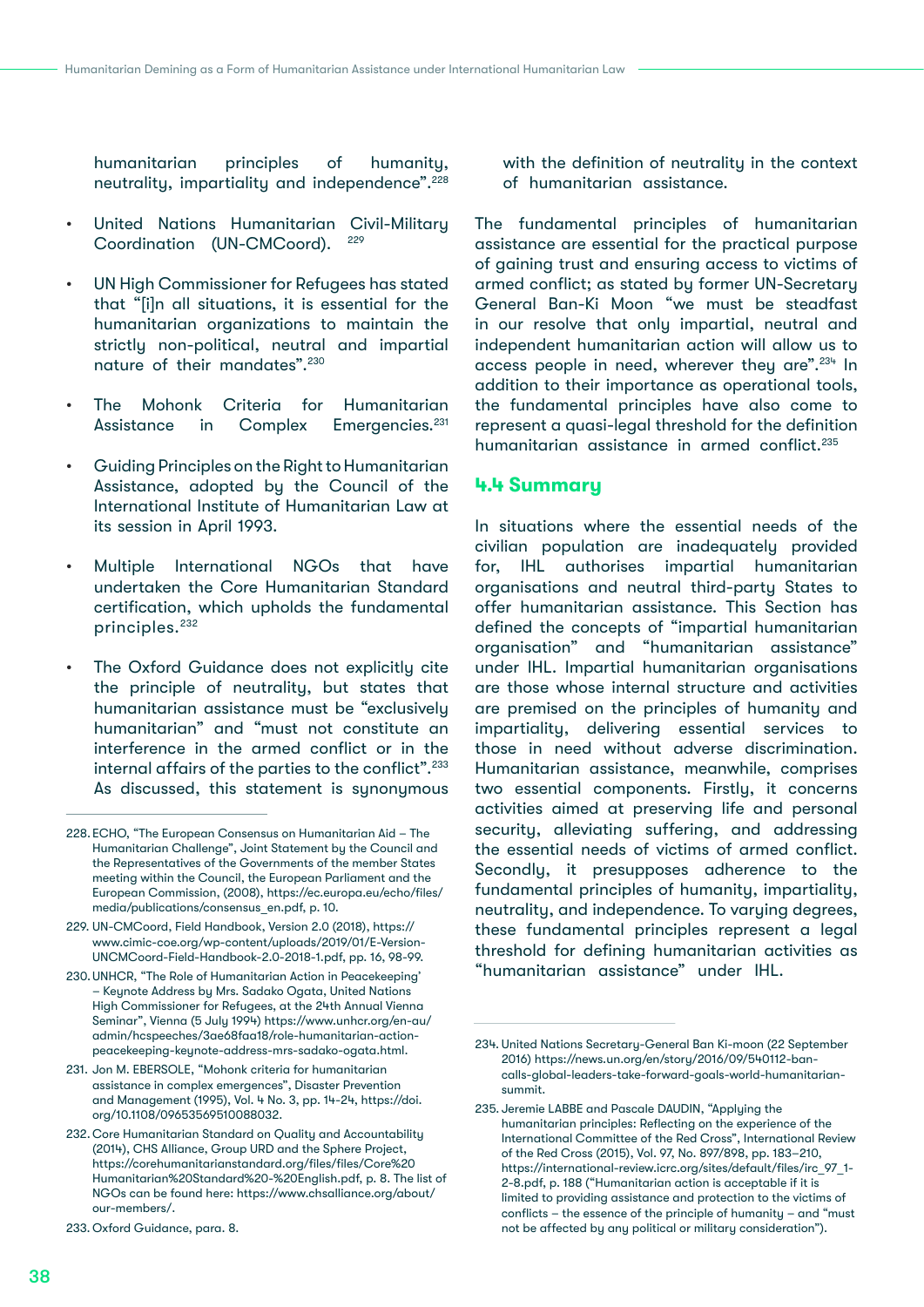# 5. CAN HUMANITARIAN DEMINING BE CLASSIFIED AS "HUMANITARIAN ASSISTANCE" UNDER IHL?

It has already been explained that, in certain contexts, humanitarian demining equipment and services should be classified as "supplies essential to the survival of the civilian population". By definition, humanitarian demining is therefore a "humanitarian activity" and satisfies the first limb of the definition of "humanitarian assistance" under IHL.

This section considers humanitarian demining against each of the fundamental principles of humanity, impartiality, neutrality, and independence. Subject to several constraints on the means and mode of operation, it is proposed that humanitarian demining can be compliant with each of these principles for the following reasons:236

- 1. Humanitarian demining is a response to the disproportionate impact of mines on the civilian population. It is necessary to protect civilians from mines and facilitate the delivery of other forms of essential humanitarian aid, such as food, water, shelter, and medical supplies. Humanitarian demining is therefore compliant with the principle of humanity.
- 2. Where humanitarian demining is executed solely on the basis of humanitarian need without adverse discrimination on the basis of nationality, race, gender, religious belief, class or political opinion, it is compliant with the principle of impartiality.
- 3. The principle of neutrality has two components. Firstly, humanitarian assistance must not constitute an engagement in the hostilities by providing a definite military advantage to a party to the conflict. Humanitarian demining

presents an inherent risk to this principle given the relationship with mines and military objectives. However, it is submitted that where humanitarian demining is aimed at removing abandoned anti-personnel mines from civilianpopulated areas, its sole purpose is to protect civilians from their indiscriminate effect and facilitate essential aid, and therefore cannot be seen to provide or deprive a party to the conflict of a definite military advantage. Secondly, neutrality means that humanitarian demining should not be politicised. While neutrality as non-politicisation is predominantly an operational tool to obtain the consent of a party to the conflict, it is often necessary to comply with the principles of humanity and impartiality. Any political influence over humanitarian demining operations must not conflict with the obligations of humanity and impartiality.

4. The principle of independence requires decision-making autonomy from the political, economic, military or other objectives of different stakeholders operating in the region. While adherence to the principle of independence in one of degree, especially in complex multi-mandated missions involving UN peacekeeping forces, it generally operates as a precondition for compliance with the other fundamental principles of humanitarian assistance. Humanitarian demining organisations must exercise sufficient decision-making independence to enable them to respond solely on the basis of need, without adverse distinction, free from undue political influence.

## **5.1 Humanity**

The principle of **humanity** requires that human suffering be addressed wherever it is found, with particular attention to the most vulnerable in the population, such as children. Where humanitarian demining is directed at populations most in

<sup>236.</sup> The UN Secretary General has stated that "[e]ffective mine action, driven by needs and centred on people, is grounded in, and promotes and protects, international human rights law and international humanitarian law. The normative frameworks governing mine action promote victim assistance and the inclusion and participation of survivors in all aspects of life". See UNSG 2017 Report, para. 14.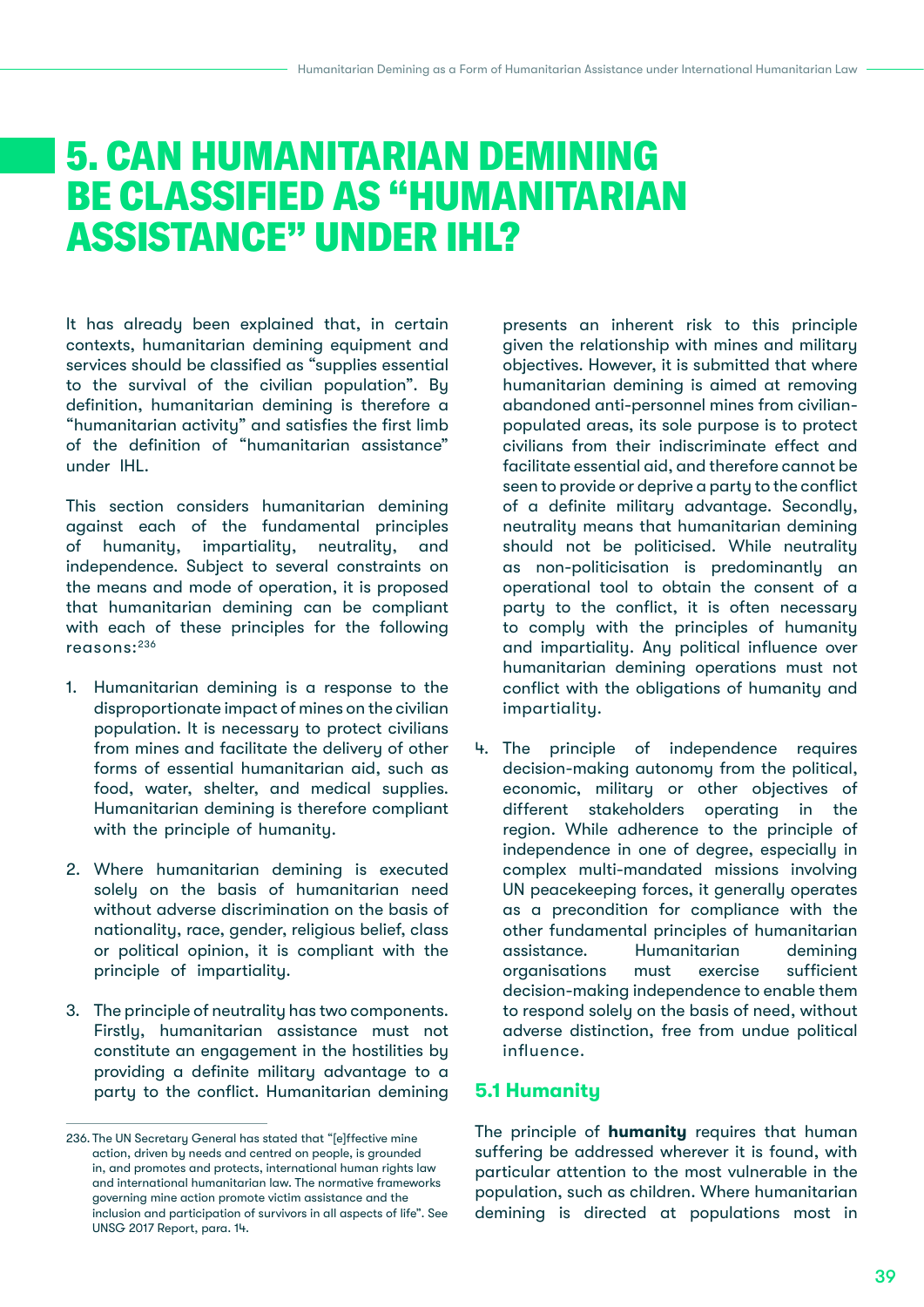need, as determined by appropriate surveying in accordance with the five pillars of humanitarian mine action, it complies with the principle of humanity. The evidence relied upon in Section 3.1 to demonstrate that humanitarian demining is "essential to the survival of the civilian population" is equally relevant in showing that humanitarian demining is prima facie compliant with the principle of humanity; its sole purpose is to respond to the humanitarian needs of affected populations by protecting them from the indiscriminate effects of abandoned anti-personnel mines and clearing access for the delivery of other forms of essential humanitarian aid. The fact that children are disproportionately affected by mines and that mine clearance is a prerequisite for accessing other forms of aid justifies its prioritisation in accordance with the principle of humanity.

It should be noted that the principle of humanity is not violated where an impartial humanitarian organisation is unable to access those persons in greatest need due to external factors outside its control. Where the affected State or territorial authority has denied access, an impartial humanitarian organisation should still continue to negotiate in order to deliver those supplies and services to those in need. However, it would run contrary to purpose and practicality of IHL if that organisation were precluded from prioritising those communities with the greatest need to which they could actually obtain access and deliver lifesaving humanitarian assistance.

## **5.2 Impartiality**

Where humanitarian demining is executed solely on the basis of humanitarian need without adverse discrimination on the basis of nationality, race, gender, religious belief, class or political opinion, it is compliant with the principle of impartiality. There is nothing inherent to humanitarian demining that would prevent compliance with the principle of impartiality. If the relevant organisation conducts appropriate survey techniques to ensure that humanitarian demining is directed at those population with the greatest need and is committed to delivering its services without adverse distinction, humanitarian demining will satisfy the principles of humanity and impartiality.

However, impartiality is often the result of the commitment that the organisation has to the

principles of neutrality and independence. Where an organisation has taken steps to ensure that its activities will not provide a definite military advantage, and has obtained access by demonstrating its commitment to alleviating human suffering to the exclusion of political goals and its operational independence from any political entity, that organisation will generally have the necessary capacity and trust of the affected State or territorial authority to conducts its services in accordance with the principle of impartiality. Accordingly, when considering the principles of neutrality and independence, even where their nature is more operational than legally-proscribed, it is worth taking into account whether compliance with these principles is in fact necessary to ensure compliance with impartiality – remembering that impartiality is a prerequisite to the legal definition of humanitarian assistance.

## **5.3 Neutrality**

The principle of neutrality imposes two criteria for the provisions of humanitarian assistance:<sup>237</sup>

- 1. Humanitarian assistance must not amount to an engagement in the hostilities by providing a definite military advantage to a party to the conflict (neutrality as the obligation not to provide a definite military advantage); and
- 2. Humanitarian assistance must be exclusively humanitarian and should not engage in controversies of a political, religious, or ideological nature (neutrality as nonpoliticisation).

Neutrality as the obligation not to provide a definite military advantage has a firm basis in

<sup>237.</sup> Daniel THURER, "Dunant's Pyramid: Thoughts on the 'Humanitarian Space'", International Review of the Red Cross, Vol. 89, No. 865 (March 2007), [https://international-review.](https://international-review.icrc.org/sites/default/files/irrc-865-3.pdf) [icrc.org/sites/default/files/irrc-865-3.pdf,](https://international-review.icrc.org/sites/default/files/irrc-865-3.pdf) p. 58 ("The principle of neutrality imposes two obligations on neutral parties: (i) maintaining a distance from the hostilities, that is abstaining from actions that would help or hinder one party or the other; and (ii) taking no part in political, racial, religious or ideological controversy".) See also: Humanitarian Practice Network, Humanitarian Exchange, No. 25, HPG-ODI, London (December 2003), [https://odihpn.org/wp-content/uploads/2003/12/](https://odihpn.org/wp-content/uploads/2003/12/humanitarianexchange025.pdf) [humanitarianexchange025.pdf,](https://odihpn.org/wp-content/uploads/2003/12/humanitarianexchange025.pdf) p. 1 (In fact notes three components of neutrality in humanitarian assistance; (i) the public position adopted by the organisation, (ii) the actual effect on the parties to the conflict, and (iii) the perceptions of the organisation's neutrality. However, the first and third can be taken together).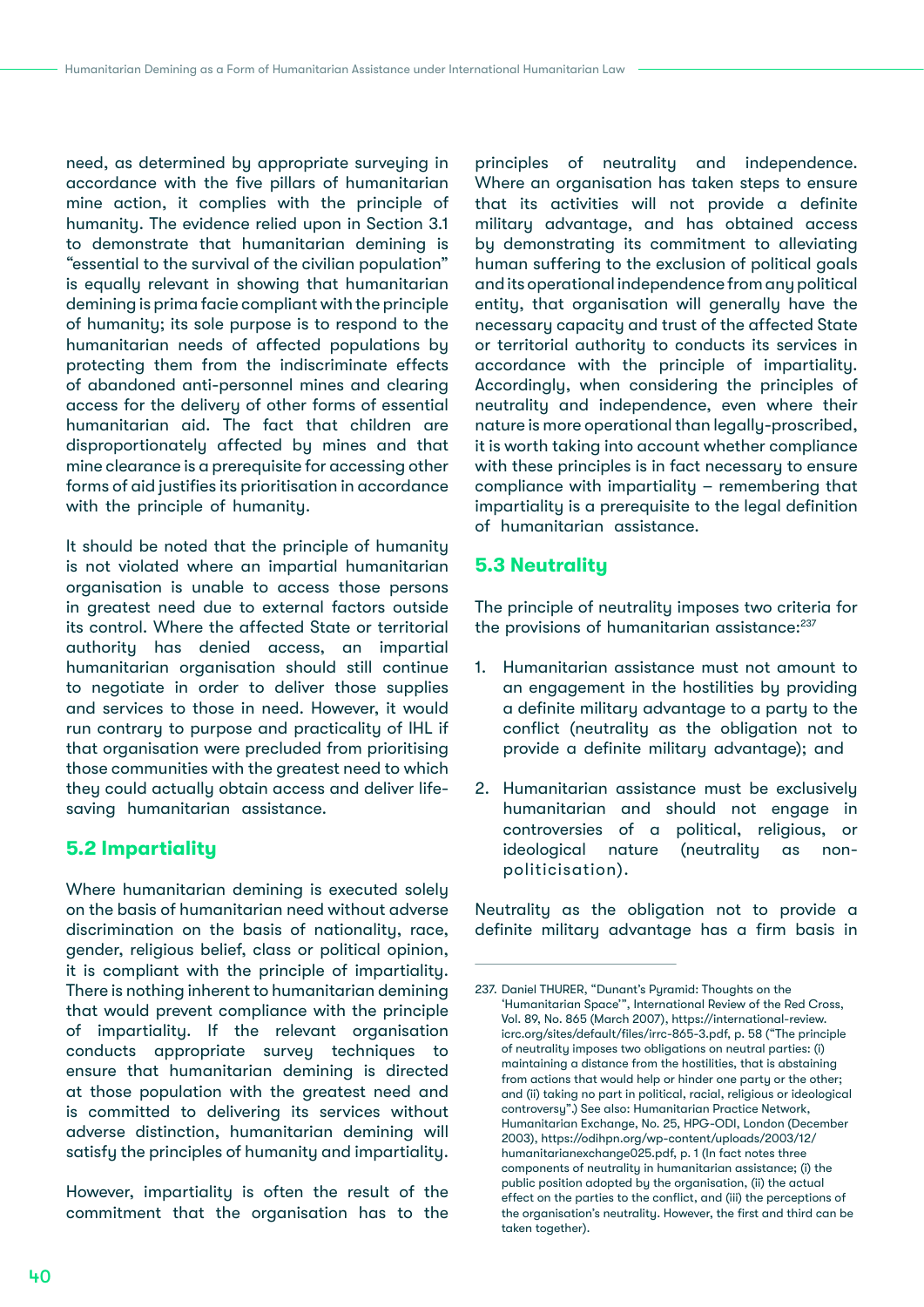IHL and can be understood as a prerequisite for defining humanitarian activities as "humanitarian assistance" under this body of law.238 Where an organisation purporting to deliver humanitarian assistance is providing a definite military advantage to a party to the conflict, it gives the affected State or territorial authority a legitimate reason to refuse or suspend assistance programs and can amount to a hostile act or an unlawful interference in the sovereign affairs of the State.

Neutrality as non-politicisation is predominantly an operational tool to help ensure compliance with the fundamental principles of humanity and impartiality and obtain the consent of the State or territorial authority to access to affected populations. While humanitarian aid should be non-political, it is often impossible for it to be completely separated from concurrent political objectives or the perception of bias, particularly during complex emergencies involving multimandated UN agencies. Accordingly, politicisation does not necessarily mean that the organisation is not impartial or incapable of delivering humanitarian assistance under IHL.

However, if politicisation negatively impacts on an organisation's commitment to humanity and impartiality, its activities are unlikely to qualify as "humanitarian assistance" under IHL.

Finally, neutrality in post-conflict situations assumes lesser importance as there are no longer opposing parties to the conflict and no risk of providing a military advantage. However, non-politicisation remains an important means of ensuring compliance with the principles of humanity and impartiality.

## 5.3.1 Neutrality as the obligation not to provide a definite military advantage

IHL explicitly provides for the obligation not to provide a definite military advantage in the delivery of humanitarian assistance. Article 23(c) of GC IV states that the obligation to permit free passage of humanitarian goods only applies if the party to the conflict "is satisfied that there are no reasons for fearing … that a military advantage may accrue to the military efforts or economy of the enemy".<sup>239</sup> Article 70(1) of AP I states that "relief actions which are humanitarian and impartial in character and conducted without any adverse distinction … shall not be regarded as interference in the armed conflict or as unfriendly acts". This provision demonstrates that the scope of "humanitarian assistance" under IHL excludes conduct that would provide a definite military advantage to a party to the conflict, as such conduct would, by definition, amount to an interference in the conflict and an unfriendly act. Similarly, Article 3(2) of AP II states that "[n]othing in this Protocol shall be invoked as a justification for intervening, directly or indirectly, for any reason whatever, in the armed conflict or in the internal or external affairs of the High Contracting Party in the territory of which that conflict occurs". Impartial humanitarian organisations delivering humanitarian assistance in accordance with Article 18(2) of AP II are therefore prohibited from providing a definite military advantage to a party to the conflict, as such conduct would, again, clearly amount to an intervention in the conflict.

It is important to note that humanitarian assistance will invariably provide some benefit to a party to the conflict.<sup>240</sup> The obligation of neutrality is limited to the prohibition on providing a definite military advantage. When applied to humanitarian demining, indirect benefits, such as improved political standing or relations with the civilian population, are not sufficient to violate the neutrality principle. Rather, the obligation of neutrality is to ensure that humanitarian demining operations and equipment do not enable the effective movement of troops for combat, deprive a party to the conflict of a legitimate means of targeting the enemy, or otherwise provide assistance that is likely to lead to a definite military advantage. Contrary to the implication of some authors,241 humanitarian demining is essential

<sup>238.</sup>Denise PLATTNER, "ICRC Neutrality and Neutrality in Humanitarian Assistance", International Review of the Red Cross (1996), No. 311, [https://www.icrc.org/en/doc/](https://www.icrc.org/en/doc/resources/documents/article/other/57jn2z.htm) [resources/documents/article/other/57jn2z.htm](https://www.icrc.org/en/doc/resources/documents/article/other/57jn2z.htm), stating: "Neutral assistance is assistance whose validity is grounded in international humanitarian law. …Moreover, neutrality is regarded as a principle of humanitarian law, which implies inter alia that 'humanitarian assistance is never interference in a conflict.'"

<sup>239.</sup> Art. 23(c) of GC IV.

<sup>240.</sup>ICRC, Commentary of 1958, p. 182. 241. Robert KEELEY, "Improvised Explosive Devices (IED): A

Humanitarian Mine Action Perspective", Journal of Conventional Weapons Destruction, Vol. 21, Issue 1, art. 3 (2017), [https://](https://commons.lib.jmu.edu/cisr-journal/vol21/iss1/3) [commons.lib.jmu.edu/cisr-journal/vol21/iss1/3](https://commons.lib.jmu.edu/cisr-journal/vol21/iss1/3).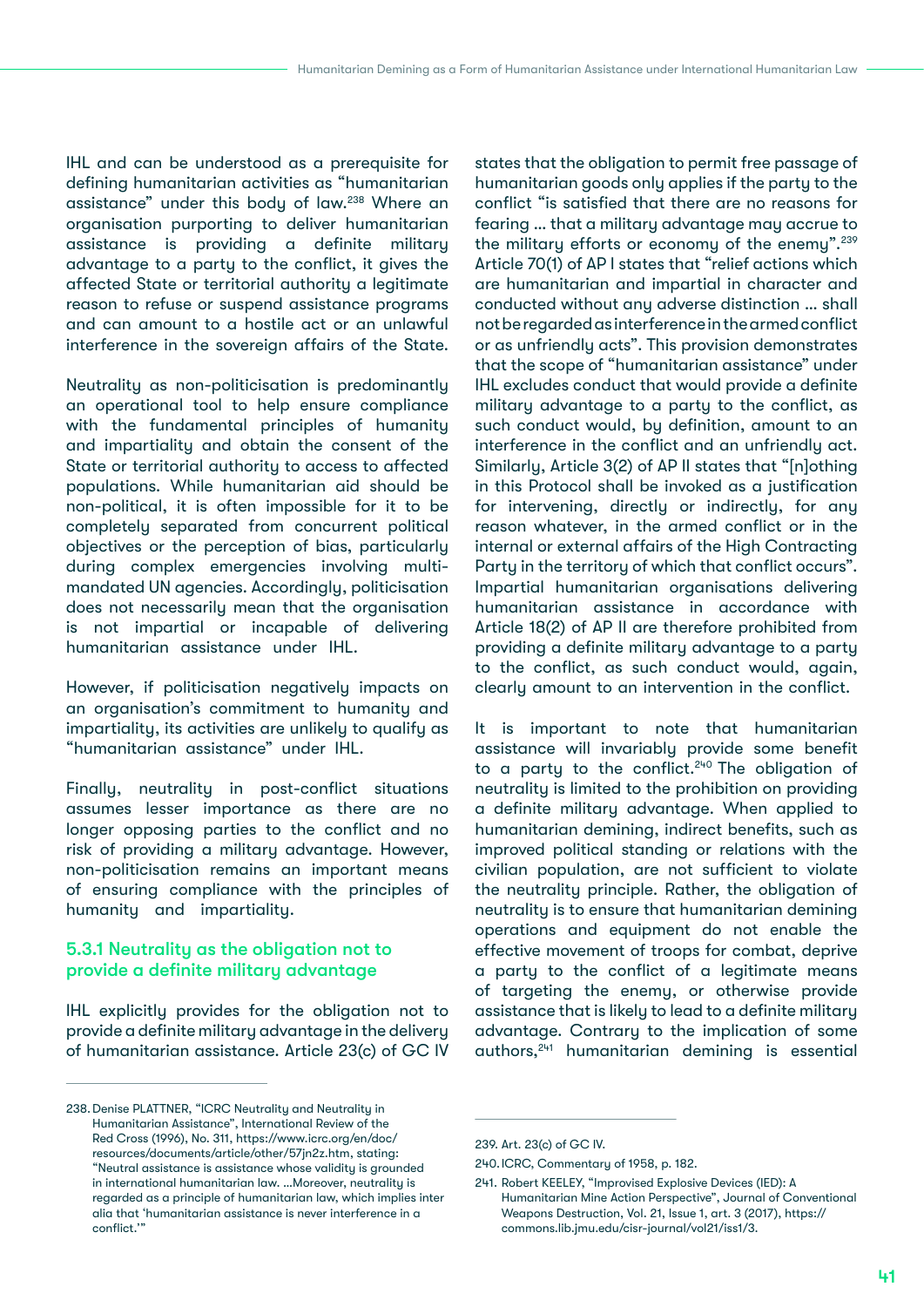during an armed conflict to protect civilians from the indiscriminate effect of mines and to facilitate other essential humanitarian aid.<sup>242</sup>

However, it is accepted that, due to the nexus between demining activities and military objectives, humanitarian demining poses a special risk to the principle of neutrality.<sup> $243$ </sup> The party to the conflict that is facilitating the demining operation could use humanitarian demining to further its military objectives and deprive the opposing side of a definite military advantage. However, it is submitted that where humanitarian demining organisations limit their activities to the removal of abandoned anti-personnel mines from civilian-populated areas, away from the conduct of hostilities, they do not provide a definite military advantage. Three, mutually reinforcing arguments are presented in support of this conclusion:

- 1. It can be argued that since the mines are "abandoned" and no longer serving a military purpose, their removal does not provide a "definite military advantage" to the party on whose territory the mines are removed or deprive such an advantage from the party who laid the mines.
- 2. Moreover, it can be argued that where the presence of such mines can only have an "indiscriminate effect on civilians" their removal, whether with the assistance of the humanitarian community or not, does not provide a military advantage as it is simply a means of complying with that State's obligation under customary IHL to limit the indiscriminate effects of mines.
- 3. Finally, and in addition, where abandoned mines will have an indiscriminate effect or have been laid in a deliberate attempt to target

civilians, their removal is not to be considered as an engagement in hostilities or as providing a definite military advantage. The UN Security Council has stated that action taken to prevent a violation of IHL's core rules, such as the prohibitions on attacking on civilians or obstructing humanitarian aid, shall not be regarded as an interference in the conflict or a violation of the principle of neutrality.

Each of these arguments is premised on the requirement that humanitarian demining organisations limit their activities to areas where anti-personnel mines have been abandoned in civilian-populated areas, away from the conduct of hostilities, so as to ensure that their removal is not providing a military advantage to a party to the conflict.

### *5.3.1.1 Abandoned anti-personnel mines in civilian-populated areas away from the conduct of hostilities do not serve a military objective*

It will be recalled that humanitarian demining, as a legal concept, is distinct from military demining in several important ways. Most significantly, humanitarian demining must serve a humanitarian, non-military purpose. In the context of armed conflict, it is designed to protect civilian life from the indiscriminate effects of mines, improve civilian well-being, and facilitate the delivery of essential humanitarian aid, such as food, water, and medical supplies. Humanitarian demining does not tolerate casualties and requires the removal of all mines so as to ensure that the area is safe for civilians. It is therefore painstakingly slow and impossible to conduct in areas of active hostilities where the threats to deminer personnel would be unacceptably high. Demining areas of active hostilities so as to facilitate the movement of troops or protect military personnel is fundamentally at odds with the definition and purpose of humanitarian demining and would require equipment and training that is not possessed by humanitarian deminer personnel. As stated by one commentator, humanitarian demining operations "are neither intended nor equipped to deploy full security cordons or engage defensively".<sup>244</sup>

<sup>242.</sup> The necessity of humanitarian demining during the conflict was recognised in the UNSG 2018 Report, para. 54. (For example, humanitarian demining was essential during the conflict in Afghanistan: see GICHD, Mine Action: Lessons and Challenges (2005), op. cit., p. 210); and in Ukraine : Henrique GARBINO, "Ukraine's Newly Adopted Mine Action Law: What Does This Mean for HMA Programs?" Journal of Conventional Weapons Destruction, Vol. 23, Issue 1, art. 7 (April 2019), [https://commons.](https://commons.lib.jmu.edu/cisr-journal/vol23/iss1/7) [lib.jmu.edu/cisr-journal/vol23/iss1/7,](https://commons.lib.jmu.edu/cisr-journal/vol23/iss1/7) pp. 13, 19).

<sup>243.</sup> Leader (2000), p. 41. (Noting that capacity-building risks violating the principle of neutrality where it improves the capacity of that party to continue participating in the armed conflict. Demining poses a special risk in this regard, as the relevant party would be able to operate free from mines and also increases technical expertise in demining).

<sup>244.</sup> Craig MCINALLY and Hans RISSER (Norwegian People's Aid) "Humanitarian Mine Action and IEDs", Journal of Conventional Weapons Destruction, Vol. 21, Issue 3 (November 2017), pp. 30-34, [https://commons.lib.jmu.edu/cgi/viewcontent.](https://commons.lib.jmu.edu/cgi/viewcontent.cgi?article=2802&context=cisr-journal) [cgi?article=2802&context=cisr-journal](https://commons.lib.jmu.edu/cgi/viewcontent.cgi?article=2802&context=cisr-journal), p. 32. See also: James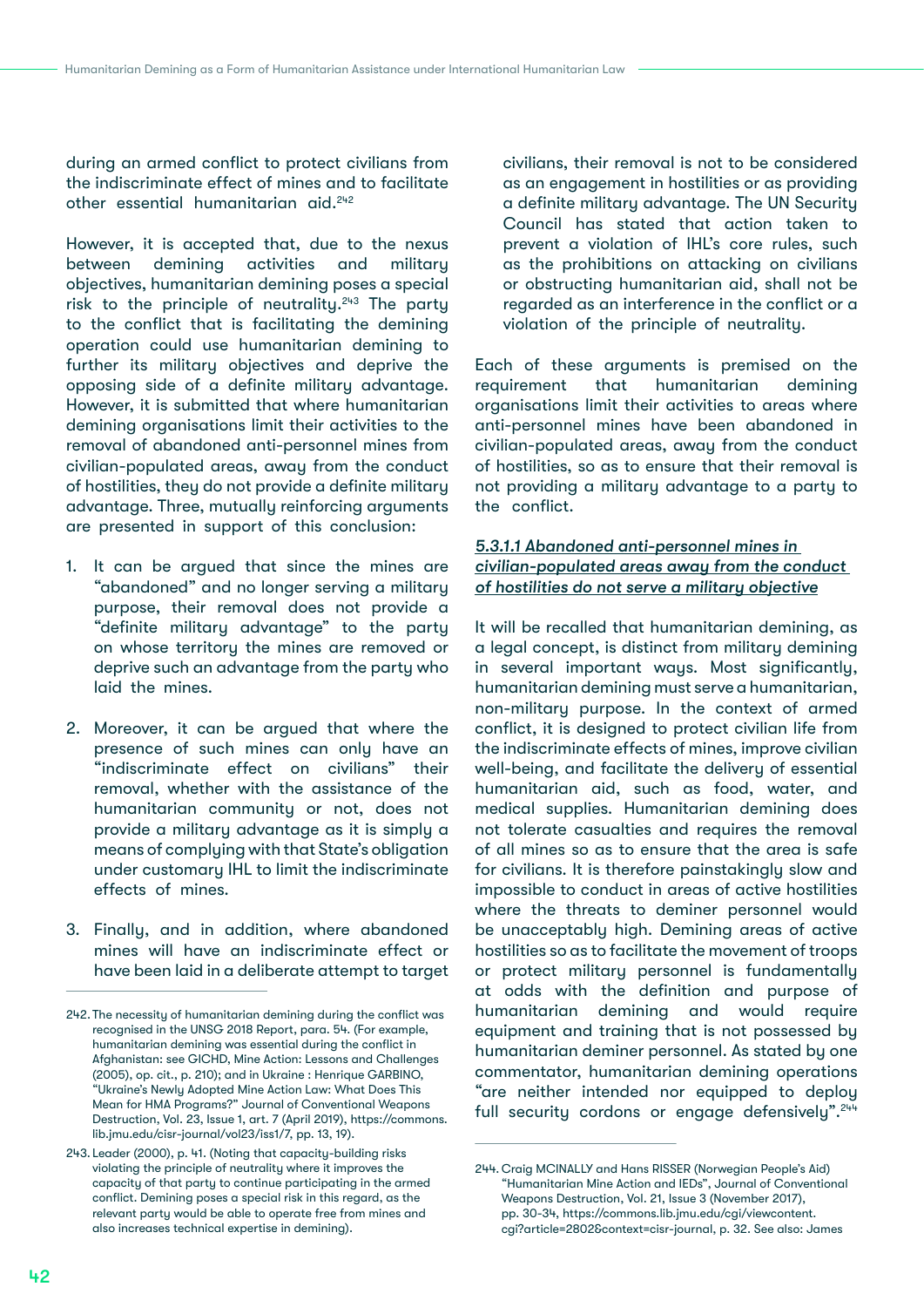Accordingly, the obligation not to provide a definite military advantage to a party to the conflict is already contained within the definition and inherent limitations of humanitarian demining as a legal concept. Furthermore, many of these factors will be implemented by practical necessity, as the safety of humanitarian deminer personnel will require that operations are conducted away from the conduct of hostilities.

Nevertheless, it is worth reiterating these essential components of humanitarian demining when examining it as a form of humanitarian assistance in compliance with the principle of neutrality. Humanitarian demining organisations must ensure that the mines are abandoned; that is, they are no longer an active means of targeting the opposing armed force.<sup>245</sup> This consideration will invariably be one of fact and degree. Where civilians have returned or are attempting to resume ordinary life and there is no longer a military presence or likelihood of a return to active hostilities in the particular area, it is likely that the mines may be considered "abandoned" and their removal as serving a humanitarian, non-military purpose.

## *5.3.1.2 Removing abandoned anti-personnel mines from civilian-populated areas is necessary to comply with the obligation to limit the indiscriminate effect of mines*

All parties to an armed conflict are under an obligation not to use indiscriminate weapons or launch indiscriminate attacks.246 Specific to the legal regulation of mines, all parties to a conflict are under an obligation to limit their indiscriminate effects.<sup>247</sup> The obligation to limit the indiscriminate effects of mines is codified in *Protocol II to the 1980 Convention on Conventional Weapons*, which currently has 125 States party. According to

Rule 81 of the ICRC's Customary IHL Study, this obligation is applicable in both international and non-international armed conflicts. State practice supports this conclusion.

In addition to codifying the prohibition on the indiscriminate use of all mines,248 *Protocol II to the Weapons Conventions* prohibits the use of anti-personnel mines that are not detectable;<sup>249</sup> prohibits the use of non-self-destructing and nonself-deactivating mines outside fenced, monitored and marked areas;250 obliges parties to the conflict to remove mines under their control, without delay after the cessation of active hostilities;<sup>251</sup> and requires parties to take all feasible precautions to protect civilians from the effects of these weapons.252 In 1993, *Protocol II* was amended to extend its scope to NIACs, a move the ICRC labelled "not controversial".253 The amended Protocol II currently counts 106 States Parties. Moreover, the UN General Assembly and Security Council have consistently expressed concern at the humanitarian impact of mines and called upon States to protect civilians and facilitate humanitarian access, irrespective of the whether the conflict is classified as international or noninternational.<sup>254</sup>

Of particular significance is the fact that 164 States have ratified the Anti-Personnel Mine Ban Treaty, recognising the indiscriminate and disproportionate effect that anti-personnel mines have on civilians. States party to the Anti-Personnel Mine Ban Treaty are obliged: never under any circumstances to use anti-personnel mines and to ensure that no one uses them in its territory;<sup>255</sup> never under any circumstances to "develop, produce, otherwise acquire, stockpile, retain or transfer to anyone, directly or indirectly, anti-personnel mines;"256 to destroy all stockpiled anti-personnel mines under their control within

TREVELYAN, "Research Challenges", in Maki K. Habib (ed), Humanitarian Demining, Intech Open (2008), [https://www.](https://www.intechopen.com/books/humanitarian_demining/) [intechopen.com/books/humanitarian\\_demining/.](https://www.intechopen.com/books/humanitarian_demining/)

<sup>245.</sup>It should be noted that an active mine intended for and still with the reasonable potential of targeting the opposing armed force is distinct from the use of mines to indiscriminately target anyone who may be opposed to the party to the conflict who laid the mines. For example, ISIS' claim that the "enemy" is anyone who has not subscribed to its particular ideology is not legitimate under IHL.

<sup>246.</sup>Rules 71 and 11 of the ICRC Study on Customary IHL.

<sup>247.</sup> Rule 81, ibid.

<sup>248.</sup>Art. 3(8) of Protocol II to the Weapons Convention.

<sup>249.</sup> Art. 4 of Protocol II to the Weapons Convention.

<sup>250.</sup>Arts. 5 and 6 of Protocol II to the Weapons Convention.

<sup>251.</sup> Art. 10 of Protocol II to the Weapons Convention.

<sup>252.</sup>Art. 3(10) of Protocol II to the Weapons Convention.

<sup>253.</sup> Rule 81 of the ICRC Study on Customary IHL.

<sup>254.</sup> Previously noted UNGA and UNSC Resolutions on mine action.

<sup>255.</sup> Art. 1(1)a of the Anti-Personnel Mine Ban Treaty.

<sup>256.</sup> Art. 1(1)b of the Anti-Personnel Mine Ban Treaty.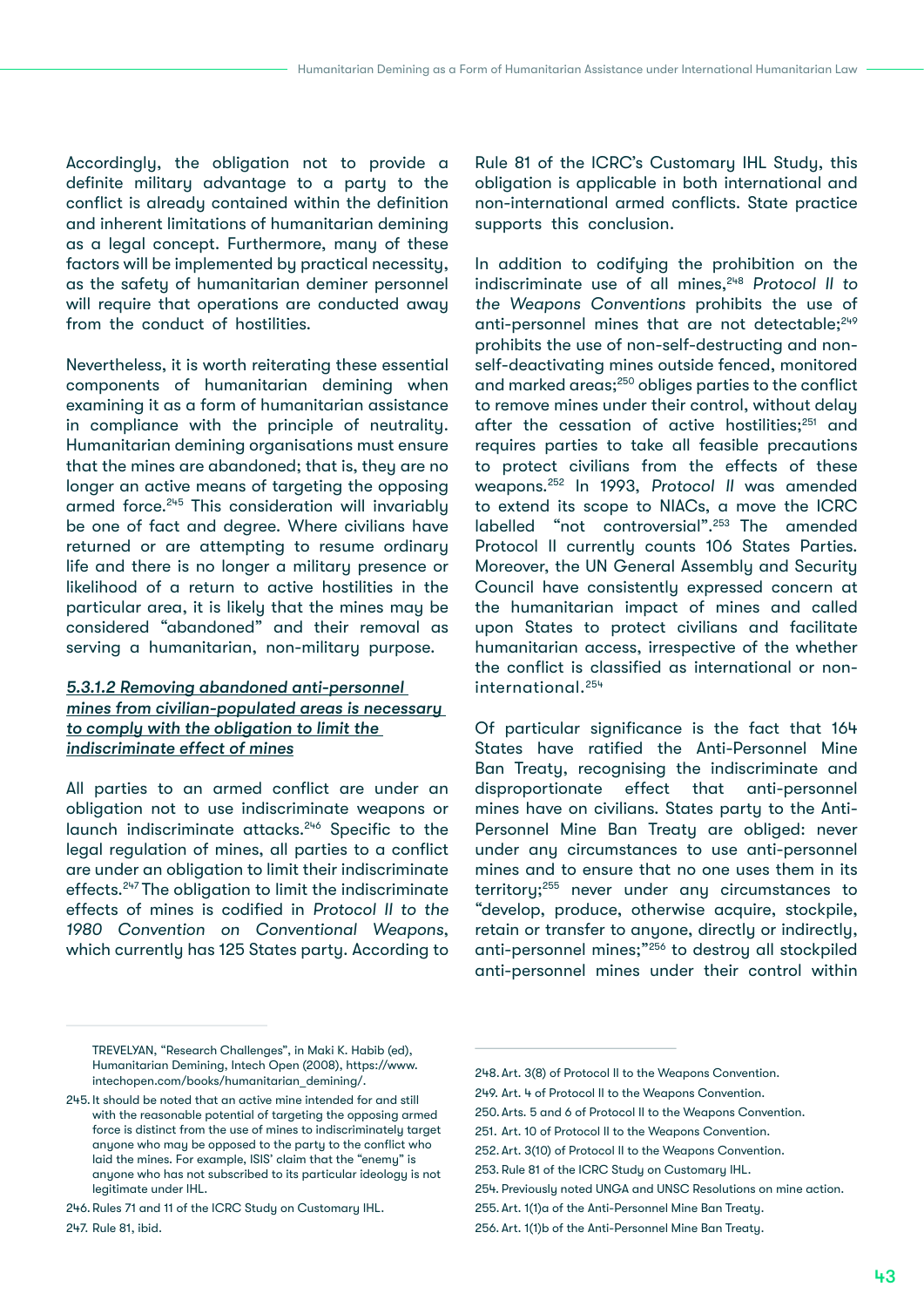4 years;257 and to clear all mined areas within 10  $uears.<sup>258</sup>$ 

Due to the contrary State practice of certain non-member States, it cannot be said that antipersonnel mines are prohibited under customary international law. However, non-member States accept the obligation to limit their indiscriminate effects and seem to acknowledge the necessity of an absolute prohibition at some point in the future. In the Final Declaration adopted by consensus at the Second Review Conference, States party to the *Convention on Certain Conventional Weapons* "solemnly declare[d] … their conviction that all States should strive towards the goal of the eventual elimination of anti-personnel landmines globally".259 The ICRC also notes that States party to the *Ottawa Convention* on Anti-Personnel Mines adopted a Declaration calling upon States still using or possessing anti-personnel landmines to 'cease now'.260 Together, this practice indicates the emergence of a customary norm prohibiting anti-personnel mines and serves as further proof that States: (a) recognise the indiscriminate and often disproportionate effect of anti-personnel mines on civilians; (b) are obligated to limit their discriminatory effects; and (c) are prohibited from using mines in an indiscriminate manner. As confirmed by the UN Security Council in unanimously adopting Resolution 2365 on Mine Action, parties to armed conflict are obliged to "end immediately and definitively any indiscriminate use of explosive devices in violation of international humanitarian law".261

Irrespective of whether the mines were laid in violation of IHL or not, the ongoing presence of unmarked, abandoned anti-personnel mines and IEDs in civilian-populated areas, outside the conduct of active hostilities, renders the effect of such weapons indiscriminate. The removal of anti-personnel mines in this context is therefore a necessary means of complying with obligation

under customary IHL to limit the indiscriminate effect of mines. Compliance with this obligation cannot be viewed as providing a definite military advantage to the party from whose territory the mines are removed; rather, it is to protect civilians from the indiscriminate effect of mines and facilitate essential humanitarian aid. Removing mines in this context therefore complies with the principle of neutrality.

## *5.3.1.3 Taking action to prevent a violation of IHL's core rules does not constitute and engagement in hostilities or provide a definite military advantage*

In addition to the arguments presented above, it is submitted that actions taken to protect civilians from a violation of IHL that do not involve the use of force, such as removing indiscriminate anti-personnel mines or booby traps, cannot be interpreted as providing a definite military advantage to a party to the conflict. The reason is that such conduct does not deprive a party to the conflict of a lawful military objective and therefore does not provide an unfair advantage to the opposing side.

The practice of the UN Security Council supports this conclusion. Despite the terminological inconsistency with which the UN has applied the concepts of "neutrality" and "impartiality", <sup>262</sup> its position with respect to its peacekeeping forces is that action taken to protect civilians from serious violations of IHL and IHRL, when applied equally to all parties to the conflict, is consistent with its obligations of impartiality and neutrality.<sup>263</sup> As stated in the Report of the panel on United Nations Peace Operations (the "Brahimi report") in 2000, "[i]mpartiality for the United Nations must mean adherence to the principles of the Charter and to

<sup>257.</sup> Art. 4 of the Anti-Personnel Mine Ban Treaty.

<sup>258.</sup>Art. 5(1) of the Anti-Personnel Mine Ban Treaty. 259. Rule 81 of the ICRC Study on Customary IHL. 260.Ibid.

<sup>261.</sup> UNSC Resolution 2365 (30 June 2017), para.2.

<sup>262.</sup> For example, see: Trevelyan (2008), op. cit.; Hikaru YAMASHITA, "'Impartial' Use of Force in United Nations Peacekeeping", International Peacekeeping, Vol.15, No.5 (November 2008), pp.615–630, [https://is.muni.cz/el/fss/podzim2016/EUP420/](https://is.muni.cz/el/fss/podzim2016/EUP420/um/03__Impartial__Use_of_Force_in_United_Nations_Peaceke) um/03 Impartial Use of Force in United Nations [Peacekeeping.pdf](https://is.muni.cz/el/fss/podzim2016/EUP420/um/03__Impartial__Use_of_Force_in_United_Nations_Peaceke).

<sup>263.</sup> Winrich KUHNE, "From Peacekeeping to Postconflict Peacebuilding", in Luc REYCHLER and Thania PAFFENHOLTZ (eds), Peacebuilding; A Field Guide, London (2001), pp. 376-389, cited by A.M. JOHANNES, "Neutrality and Impartiality of the United Nations Peacekeeping Operations", (12 June 2007), [http://amjohannes.wikidot.com/neutrality-and-impartiality-of](http://amjohannes.wikidot.com/neutrality-and-impartiality-of-the-united-nations-peacekeepi)[the-united-nations-peacekeepi](http://amjohannes.wikidot.com/neutrality-and-impartiality-of-the-united-nations-peacekeepi). ("For example, in cases where the UN operation is using force against one side of the conflict in order to prevent mass murder, rape, ethnic cleansing or genocide, it is regarded as not acting impartially, but as simply acting according to the mandate").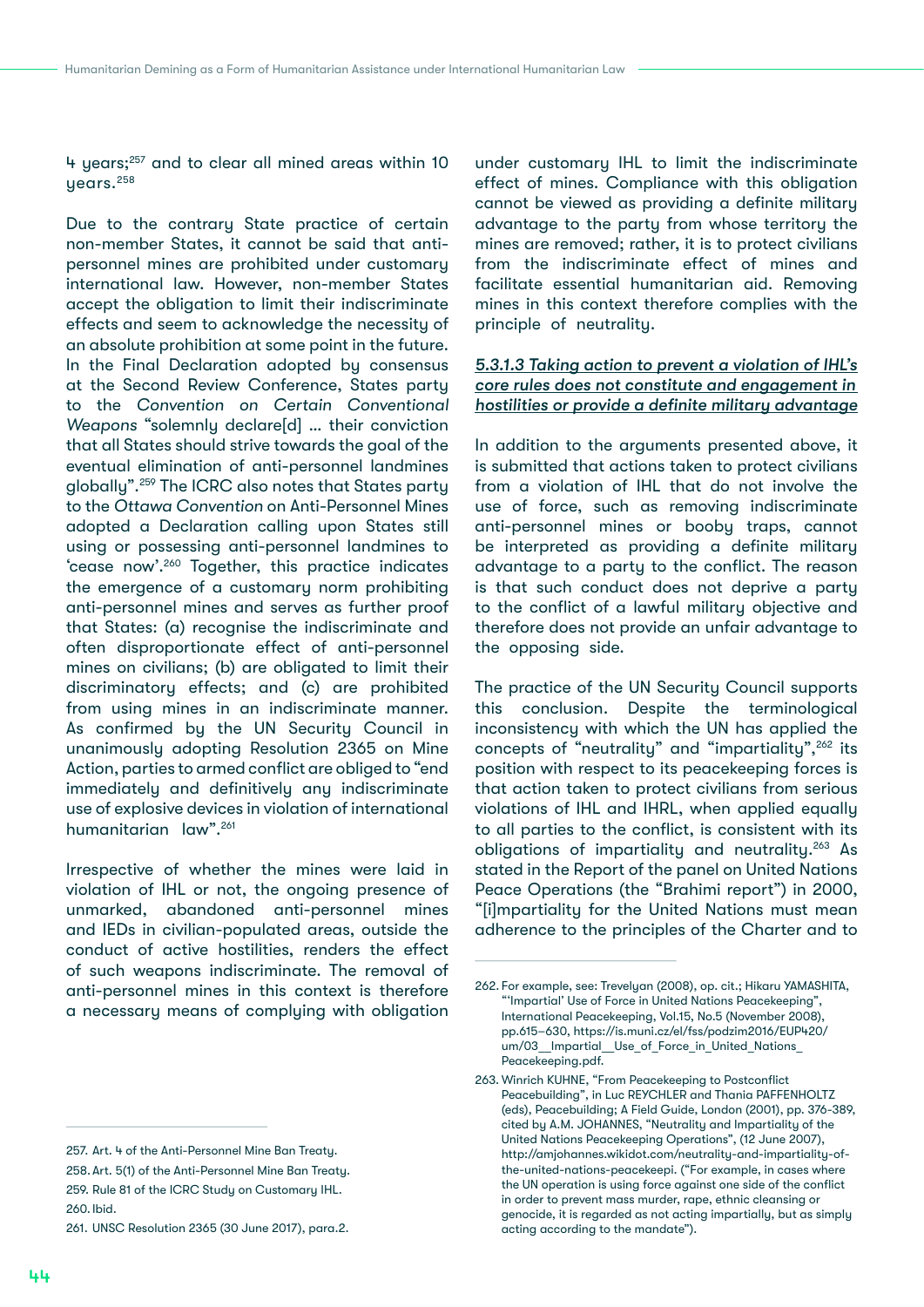the objectives of a mandate that is rooted in those Charter principles", explaining that the UN must take action to prevent violations of international law.264 Parties that have consented to the presence of UN peacekeepers are understood to have consented to the UN's role in suppressing serious violations of international law. As stated by one commentator:

*In several recent instances the UN Security Council has authoritatively confirmed the absolute impermissibility of certain activities of parties to the conflict. They include ethnic cleansing, genocide, attacks on civilians and the denial of humanitarian assistance and medical aid. Insistence on compliance with these requirements, even through the use of force, can never be an unneutral or partial act.265*

The author uses the example of the conflict in the former-Yugoslavia in which the express military strategy of the Bosnian-Serbs was to commit ethnic cleansing against the civilian population. Despite acknowledging that the Security Council undermined its neutrality and impartiality in other ways, he argues that its willingness to protect the core rules of IHL against all possible violators meant that it was not acting partially, while suppressing the policy of ethnic cleaning "was not depriving the Bosnian Serbs of a lawful means of warfare" and therefore could not be described as "unneutral".266

It should be noted that the dominant position is that any peace *enforcement* action taken by the Security Council is incapable of being regarded as truly neutral and that, under IHL, any direct engagement in the conduct of hostilities will render UN forces party to the conflict. Accordingly, using force to protect civilians from IHL violations does not comply with the principle of neutrality and cannot be considered a form of humanitarian assistance. However, the practice of the UN with regards to protecting civilians from serious violations of IHL demonstrates that such conduct cannot be viewed as depriving a party of a definite military advantage, as that would legitimise a military objective that is inherently unlawful, such as directing attacks against civilians. Removing indiscriminate mines and booby traps therefore does not deprive a party of a definite military advantage, as such weapons are equally unlawful under IHL. Providing the removal of abandoned anti-personnel mines is conducted without force or coercion, it may be considered a form of humanitarian assistance in compliance with the principle of neutrality.

Although there is no precise definition under IHL, 267 an indiscriminate weapon may be defined as: (a) a weapon that is incapable of being targeted at a military objective; or (b) a weapon whose effects cannot be limited as required by international humanitarian law.268 The indiscriminate effects of certain anti-personnel mines and IEDs cannot be limited so as to comply with IHL. Although the term "IED" technically refers to how the weapons is made rather than its inherent effects, the conversion of ordinary civilian objects into victim-activated IEDs (such as plastic bottles or other household items) that are designed to be left in civilian environments may be classified as an indiscriminate weapon because its effects cannot be limited as required by IHL.<sup>269</sup> Reports from both the Secretary General to the UN General Assembly and Security Council have labelled IEDs as indiscriminate.270 Disguising an IED as a civilian object and leaving it in a civilian-populated area could also amount to a violation of the principle of distinction by intentionally targeting civilians or a violation of the customary prohibition on booby-traps "likely to attract civilians".271 Indeed, the International Mine Action Standards (IMAS) define a booby-trap as "[a]n explosive or non-explosive device, or other

<sup>264.</sup> UNGA, Report of the Panel on United Nations Peace Operations, A/55/305 (21 August 2000),<https://undocs.org/A/55/305> (hereafter Brahimi Report), p. 9, para. 50.

<sup>265.</sup> Marc WELLER, "The Relativity of Humanitarian Neutrality and Impartiality", The Journal of Humanitarian Assistance (1998), [https://sites.tufts.edu/jha/archives/119.](https://sites.tufts.edu/jha/archives/119)

<sup>266.</sup> Ibid. See also: UNGA, Report of the Secretary General pursuant to General Assembly Resolution 53/35 - The Fall of Srebrenica, A/54/549 (15 November 1999), [https://www.](https://www.securitycouncilreport.org/atf/cf/%7B65BFCF9B-6D27-4E9C-8CD3-CF6E4FF96FF9%7D/a_549_1999.p) [securitycouncilreport.org/atf/cf/%7B65BFCF9B-6D27-](https://www.securitycouncilreport.org/atf/cf/%7B65BFCF9B-6D27-4E9C-8CD3-CF6E4FF96FF9%7D/a_549_1999.p) [4E9C-8CD3-CF6E4FF96FF9%7D/a\\_549\\_1999.pdf](https://www.securitycouncilreport.org/atf/cf/%7B65BFCF9B-6D27-4E9C-8CD3-CF6E4FF96FF9%7D/a_549_1999.p), p. 38-39 (Noting that the mandate of UN Peacekeeping forces includes humanitarian protection).

<sup>267.</sup> Note discussion on Rule 71 of the ICRC Study on Customary IHL, regarding military manuals, submissions to the ICJ in the Nuclear Weapons Case, etc.

<sup>268.</sup> Based on Art. 51(4)(c) of AP I, which is considered part of the definition of an indiscriminate attack in Rule 12 of the ICRC's Study on Customary IHL.

<sup>269.</sup> Ibid.

<sup>270.</sup> UNSG 2017 Report, para. 12; UNSG 2018 Report, para. 53.

<sup>271.</sup> Rule 80 ICRC Study on Customary IHL.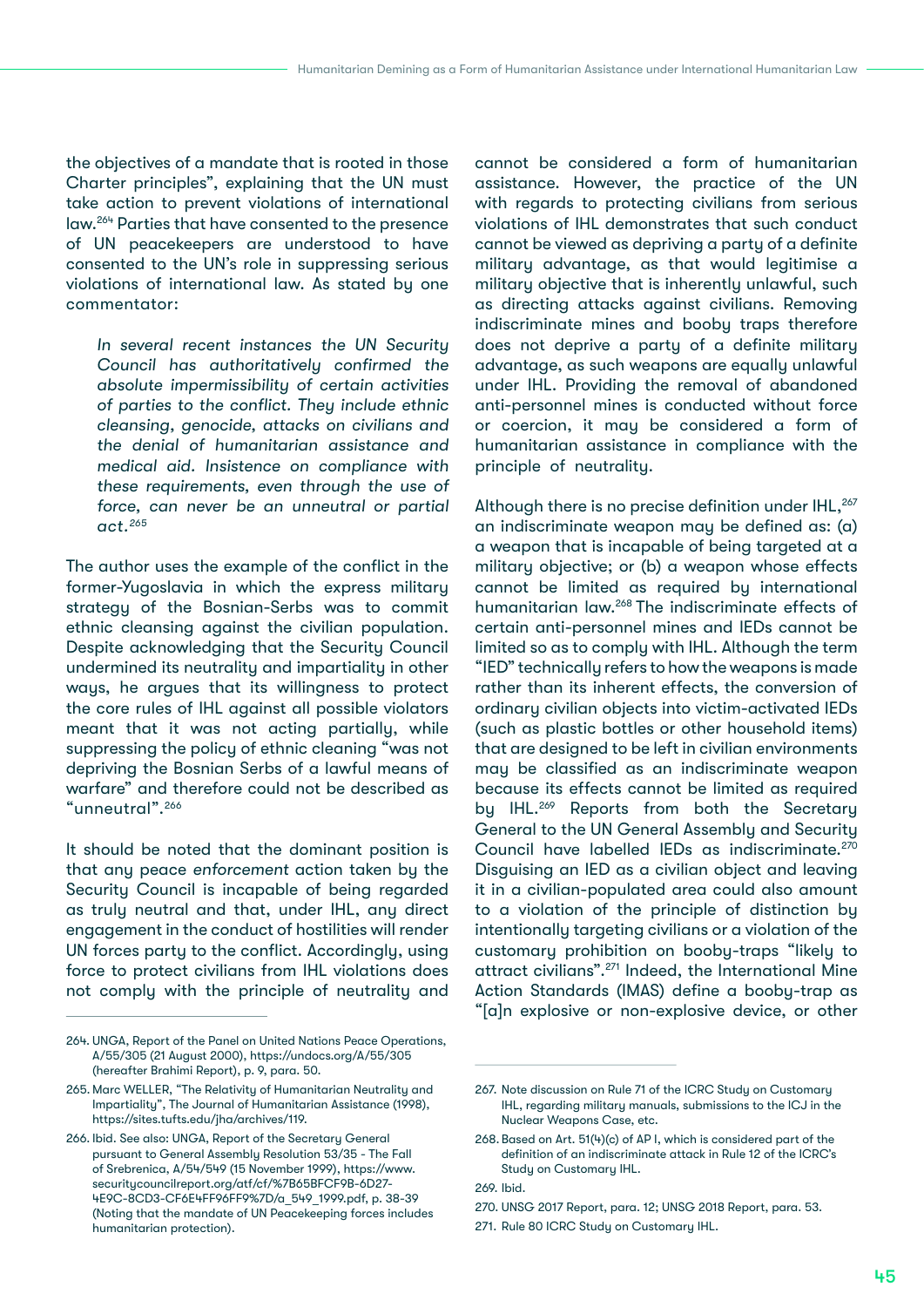material, deliberately placed to cause casualties when an apparently harmless object is disturbed or a normally safe act is performed".<sup>272</sup>

Similarly, it could be argued that all unmarked and abandoned anti-personnel mines and IEDs in civilian-populated areas outside the conduct of hostilities have become indiscriminate weapons, given that there is no longer any means for the party who laid the mine to limit their effects on civilians. In such contexts, removing ani-personnel mines and IEDs does not deprive a party to the conflict of a lawful military objective and therefore cannot be understood as providing or depriving a party of a definite military advantage. Contrary to the opinion of some authors who have argued, for example, that removing indiscriminate mines left by ISIS in Afghanistan would provide a "political advantage" and therefore violate the principle of neutrality, $273$  it is submitted that any such advantage is incidental and does not amount to a "definite military advantage" under IHL. Humanitarian demining in this context is a means of protecting civilians from violations of IHL's core rules and is therefore compliant with the principle of neutrality.

#### 5.3.2 Neutrality as non-politicisation

This subsection considers some of the factors relevant to political neutrality and the extent to which they may affect humanitarian demining operations. The classical position is that aid should be distinct from developmental goals or any other activity that is seeking to achieve a political solution. However, this distinction is not always realistic in practice, especially where humanitarian assistance (including demining) is coordinated by the UN, which is an inherently political institution. Humanitarian demining conducted by UNMAS should therefore be considered humanitarian assistance under IHL despite political affiliation with the UN and its broader development goals, providing UNMAS is able to comply with the principles of humanity and impartiality by prioritising its services on the basis of humanitarian need without adverse distinction. The ability of UNMAS to fulfil this requirement and not have its priorities subsumed by conflicting political mandates is also central to the fundamental principle of operational independence, which is discussed in the next subsection.

#### *5.3.2.1 Political neutrality to obtain access*

Neutrality in terms of the non-politicisation of humanitarian assistance is predominantly an operational principle that is necessary to obtain the consent of the affected State or territorial authority to access persons in need. Offers of humanitarian assistance that are perceived as a form of political interference in the sovereign affairs of the State or as a means of providing an unwanted political solution to the conflict are unlikely to be accepted. Political neutrality is therefore often necessary to gain humanitarian access to affected populations and fulfil the underlying purpose of humanitarian assistance. As stated by the UN Hight Commissioner for Refugees, Mrs. Sadako Ogata: "Neutrality means more than being even handed, it means being independent from political goals and considerations. This is the essence of what I would call "humanitarian space". The pursuit of humanitarian space requires negotiations to obtain consent".274

Perceived lack of neutrality can result in restrictions on the movement of relief organisations. The Council of Europe estimates that from 2012 to 2018 more than 60 countries have either passed or drafted laws restricting the activities of civil society organisations.<sup>275</sup> Whether a humanitarian organisation's political motivations or affiliations result in the denial of entry will depend on the circumstances of the particular case, but it should be recalled that purpose of humanitarian assistance is not to achieve political change or condemn violence; it is to save lives and protect human dignity. As stated by one commentator, humanitarian organisations "should not make any pronouncement on whether a war is just or unjust, as this would undermine their ability to access

<sup>274.</sup> UNHCR, Keynote Address by Mrs. Sadako Ogata (1994), op. cit.

<sup>272.</sup> IMAS, Standards & Technical Notes, op. cit. "Glossary of mine action terms, definitions and abbreviations", p. 9, 3.25. 275. Council of Europe, Commissioner for Human Rights, "The

<sup>273.</sup> Keeley (2017), p. 4 ("[A]n NGO that clears active IEDs is effectively taking part in the wider counterinsurgency").

Shrinking Space for Human Rights Organisations" Human Rights Comments, Strasbourg (4 April 2017), [http://www.coe.](http://www.coe.int/en/web/commissioner/-/the-shrinking-space-for-human-rightsorganisations) [int/en/web/commissioner/-/the-shrinking-space-for-human](http://www.coe.int/en/web/commissioner/-/the-shrinking-space-for-human-rightsorganisations)[rightsorganisations.](http://www.coe.int/en/web/commissioner/-/the-shrinking-space-for-human-rightsorganisations)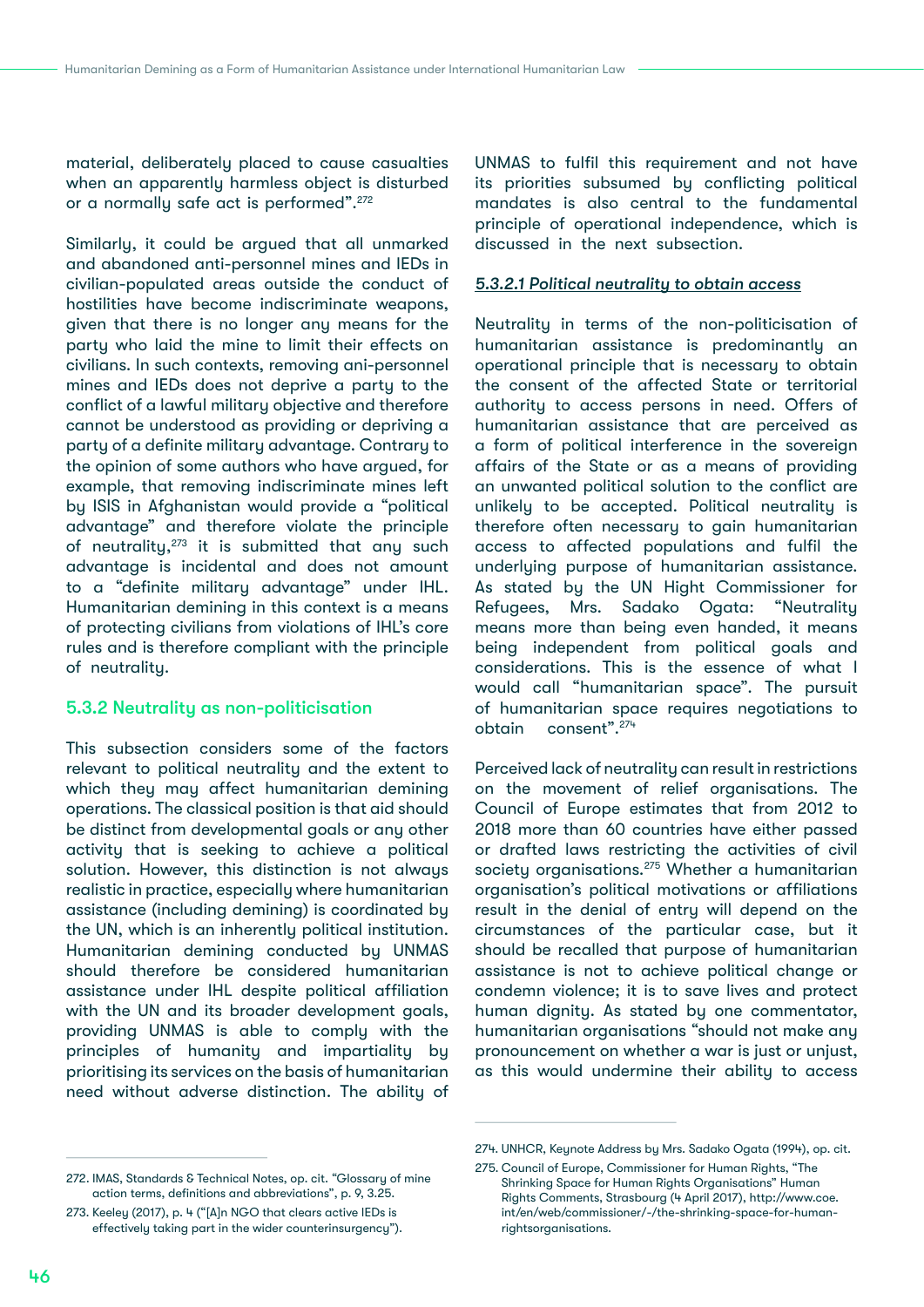vulnerable groups and address needs … [n]eutrality is not an end in itself; it is a means of fulfilling the humanitarian imperative".276

With respect to humanitarian demining, it has been suggested that demining services should be offered to both parties to the conflict, usually during a ceasefire or period of relative stability, so as to demonstrate political neutrality and obtain safe access to affected communities.<sup>277</sup>

## *5.3.2.2 Political neutrality to comply with the principles of humanity and impartiality*

Once access is granted, political neutrality is often necessary to ensure compliance with the other fundamental principles of humanity and impartiality.278 In other words, if the political motivations or affiliations of an impartial humanitarian organisation result in aid being delivered to areas most likely to support a particular political solution rather than on the basis of humanitarian need, it will have violated the principles of humanity and impartiality and cannot be classified as humanitarian assistance under IHL. The principle of political neutrality is therefore one of fact and degree. Humanitarian organisations must ensure that any political or developmental motivations are subservient to humanitarian principles, not the other way around.

The issue of political affiliation has arisen with respect to the localisation of humanitarian aid. While placing power in the hands of local actors has led to improved humanitarian access and is generally encouraged,<sup>279</sup> humanitarian organisations must ensure that they are not prioritising their own connections with local actors over other communities that might be in greater objective need of assistance.<sup>280</sup>

280.Ibid. See also: Ed SCHENKENBERG, "The Challenges of

Apart from the issue of subsuming humanitarian assistance within the political/military objectives of UN peacekeeping, which is discussed below, the main source of tension with the politicisation of humanitarian aid is the tendency to conflate humanitarian assistance with developmental assistance and structural change, as well as the human rights tradition of making public condemnations.281 The classical position is therefore that humanitarian assistance is distinct from development or any other activity that is seeking to achieve a political solution. However, this distinction is not always realistic in practice, especially where humanitarian assistance is coordinated or supported by the UN, which is an inherently political institution. Political neutrality is therefore an operational principle that must be adapted to the particular context. Providing that any association with political or development goals does not impact upon the organisations commitment to delivering aid on the basis of humanitarian need without adverse distinction, it may still be classified as humanitarian assistance under IHL.

With respect to humanitarian demining conducted by UNMAS in collaboration with other UN agencies in the context of armed conflict, special care must be taken to ensure that prioritisation of demining services is based on humanitarian need and not on broader political or development goals.

#### *5.3.2.3 Political neutrality and UN peacekeeping forces*

The single most challenging test to the political neutrality of humanitarian assistance is association and collaboration with UN peacekeeping forces or militaries. The ICRC notes that in the earlier stages of what is now referred to as "traditional peacekeeping", the UN emphasised consent, cooperation and the non-use of force, except in self-defence. These missions tended to include "monitoring or supervising cease-fire or armistice agreements in the context of international armed conflicts, observing frontier lines, acting as a buffer between belligerents and assisting in troop withdrawals, monitoring or even running

<sup>276.</sup> Antonio DONINI, "Between a Rock and a Hard Place: Integration or Independence of Humanitarian Action?" International Review of the Red Cross, Vol. 93, No. 881 (2011), [https://www.icrc.org/](https://www.icrc.org/en/doc/assets/files/review/2011/irrc-881-donini.pdf) [en/doc/assets/files/review/2011/irrc-881-donini.pdf](https://www.icrc.org/en/doc/assets/files/review/2011/irrc-881-donini.pdf), p. 155.

<sup>277.</sup> UNHCR, Handbook for the Military on Humanitarian Operations (January 1995), [https://www.unhcr.org/en-au/publications/](https://www.unhcr.org/en-au/publications/legal/3d5122884/unhcr-handbook-military-humanitarian-operat) [legal/3d5122884/unhcr-handbook-military-humanitarian](https://www.unhcr.org/en-au/publications/legal/3d5122884/unhcr-handbook-military-humanitarian-operat)[operations.html](https://www.unhcr.org/en-au/publications/legal/3d5122884/unhcr-handbook-military-humanitarian-operat), Chapter 5.3.

<sup>278.</sup> Hugo SLIM, Humanitarian Ethics. A Guide to the Morality of Aid in War and Disaster, London: Hurst & Co. (2015), [https://www.](https://www.tandfonline.com/doi/pdf/10.1080/09557571.2016.1271189) [tandfonline.com/doi/pdf/10.1080/09557571.2016.1271189](https://www.tandfonline.com/doi/pdf/10.1080/09557571.2016.1271189), p. 65.

<sup>279.</sup> World Humanitarian Summit, Charter for Change: Localisation of Humanitarian Aid (July 2015, revised February 2019) [https://](https://charter4change.org/) [charter4change.org/.](https://charter4change.org/)

Localised Aid in Armed Conflict", MSF Emergency Gap Series 03 (1 November 2016), file:///C:/Users/IHL-Legal%20 Advisor/Downloads/msf-egs03-the-challenges-of-localisedhumanitarian-aid-in-armed-conflict-.pdf.

<sup>281.</sup> Leader (2000), p. 7.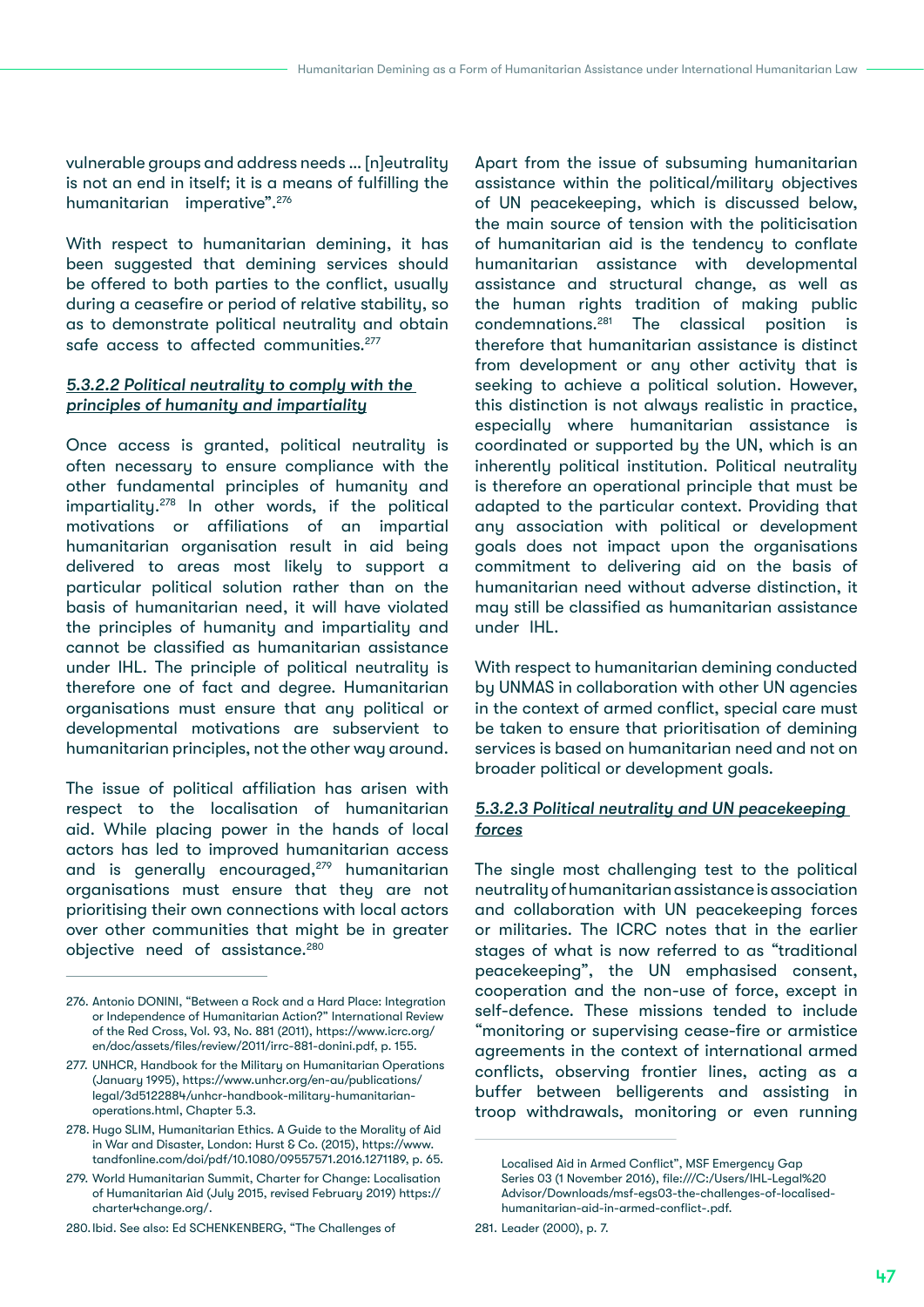elections" and were largely welcomed by the ICRC as "distinct from and complementary to humanitarian activities".282 However, contemporary peacekeeping operations have tended to blur the line between humanitarian assistance and political objectives, and between the concepts of peace keeping and peace enforcement. Peacekeepers are at times directly involved in the provision of humanitarian aid and their mandates may simultaneously include a licence to use force to ensure that it is delivered.

In situations where aid is being delivered without the consent of the State or territorial authority, or where security has otherwise deteriorated to the point where humanitarian organisations are at risk, collaboration with protective UN peacekeeping forces or militaries is sometimes viewed as a practical necessity.283 Militaries provide certain resources and unique capabilities that can assist in delivering humanitarian aid, such as "specialised airlift capacities, maritime resources, reconnaissance and intelligence capacities, the ability to rapidly arrange effective communications networks, and the technology to deal with nuclear, biological and chemical threats".<sup>284</sup> Moreover, they can provide physical and psychological security to humanitarian personnel.285

However, military collaboration carries inherent risks to the mission and to the lives of both humanitarian and military personnel and should only be viewed as a last resort.286 As noted in the UNHCR's Handbook for the Military on Humanitarian Organisations, "[a]ggressors tend not to differentiate between convoys and their escorts, and may therefore target unarmed humanitarian workers".287 In an independent Study commissioned by the UN

Integration Steering Group, humanitarian actors identified association with certain political entities or the "politicisation of assistance" as the primary cause of attacks, which was confirmed by analysts as one of multiple causes of violence directed at humanitarian personnel.<sup>288</sup>

Beyond the inherent risks of direct collaboration with militaries, mere association with UN peacekeeping forces can undermine the actual or perceived political neutrality of the humanitarian assistance and negatively impact upon the organisation's compliance with the principles of humanity and impartiality.<sup>289</sup> Association has caused local populations to perceive humanitarian assistance as conditional upon their acceptance of a UN-led peace-building initiative or political solution.<sup>290</sup> While perceptions of neutrality are impossible to fully control, especially given the realities of working in collaboration with UN and the difficulty in explaining the separation of particular mandates,<sup>291</sup> associations with UN peacekeeping has also led to actual compromises of political neutrality of humanitarian assistance. Several NGOs and UN aid workers have claimed that the UN's policy of integration has "subjugated humanitarian prerogatives to broader political goals".292 Commentators have argued that this process has caused humanitarian organisations to have their "sphere of responsibility to be defined by political and security considerations rather than by the acuteness of need and the humanitarian imperative to save and protect lives".<sup>293</sup>

For organisations providing humanitarian assistance, both obtaining access and maintaining effective compliance with the principles of humanity and impartiality on the ground require

<sup>282.</sup>Cornelio SOMMARUGA, "Humanitarian action and peacekeeping operations", Keynote address by the President of the ICRC at the Conference on Humanitarian Action and Peacekeeping Operations, Singapore (February 1997) International Review of the Red Cross, No. 317 (April 1997) [https://www.icrc.](https://www.icrc.org/en/doc/resources/documents/article/other/57jnj7.htm) [org/en/doc/resources/documents/article/other/57jnj7.htm.](https://www.icrc.org/en/doc/resources/documents/article/other/57jnj7.htm)

<sup>283.</sup> Ibid.

<sup>284.</sup> OECD, Civilian and Military Means of Providing and Supporting Humanitarian Assistance During Conflict: A Comparative Analysis, DCD/DAC(97)19 (September 1997), [http://www.oecd.](http://www.oecd.org/officialdocuments/publicdisplaydocumentpdf/?cote=DCD/DAC(97)19&docLanguage=En) [org/officialdocuments/publicdisplaydocumentpdf/?cote=DCD/](http://www.oecd.org/officialdocuments/publicdisplaydocumentpdf/?cote=DCD/DAC(97)19&docLanguage=En) [DAC\(97\)19&docLanguage=En,](http://www.oecd.org/officialdocuments/publicdisplaydocumentpdf/?cote=DCD/DAC(97)19&docLanguage=En) para. 4.

<sup>285.</sup>UNHCR, Handbook for the Military (1995), Chapter 6.2.

<sup>286.</sup>OECD (1997), op. cit., para. 77.

<sup>287.</sup> UNHCR, Handbook for the Military (1995).

<sup>288.</sup>Victoria METCALFE, Alison GIFFEN and Samir ELHAWARY, "UN Integration and Humanitarian Space: An Independent Study Commissioned by the UN Integration Steering Group", A Report of the Humanitarian Policy Group – Overseas Development Institute (December 2011), [https://www.unocha.org/sites/](https://www.unocha.org/sites/unocha/files/dms/Documents/FINAL%20Integration%20humanitarian%20space%2) [unocha/files/dms/Documents/FINAL%20Integration%20](https://www.unocha.org/sites/unocha/files/dms/Documents/FINAL%20Integration%20humanitarian%20space%2) [humanitarian%20space%20study%20Dec11.pdf](https://www.unocha.org/sites/unocha/files/dms/Documents/FINAL%20Integration%20humanitarian%20space%2), p. 26.

<sup>289.</sup> OECD (1997), op. cit.

<sup>290.</sup>UNHCR, Handbook for the Military (1995), Chapter 5.1.

<sup>291.</sup> UNOCHA News and Updates, "Humanitarian Issues: Integrating peacekeeping and humanitarian work – how to make it work?" (10 January 2012), [https://www.unocha.org/](https://www.unocha.org/story/humanitarian-issues-integrating-peacekeeping-and-humanitarian-work-%E2%) [story/humanitarian-issues-integrating-peacekeeping-and](https://www.unocha.org/story/humanitarian-issues-integrating-peacekeeping-and-humanitarian-work-%E2%)[humanitarian-work-%E2%80%93-how-make-it-work](https://www.unocha.org/story/humanitarian-issues-integrating-peacekeeping-and-humanitarian-work-%E2%).

<sup>292.</sup> Ibid.

<sup>293.</sup>Donini (2011), op. cit., p. 155.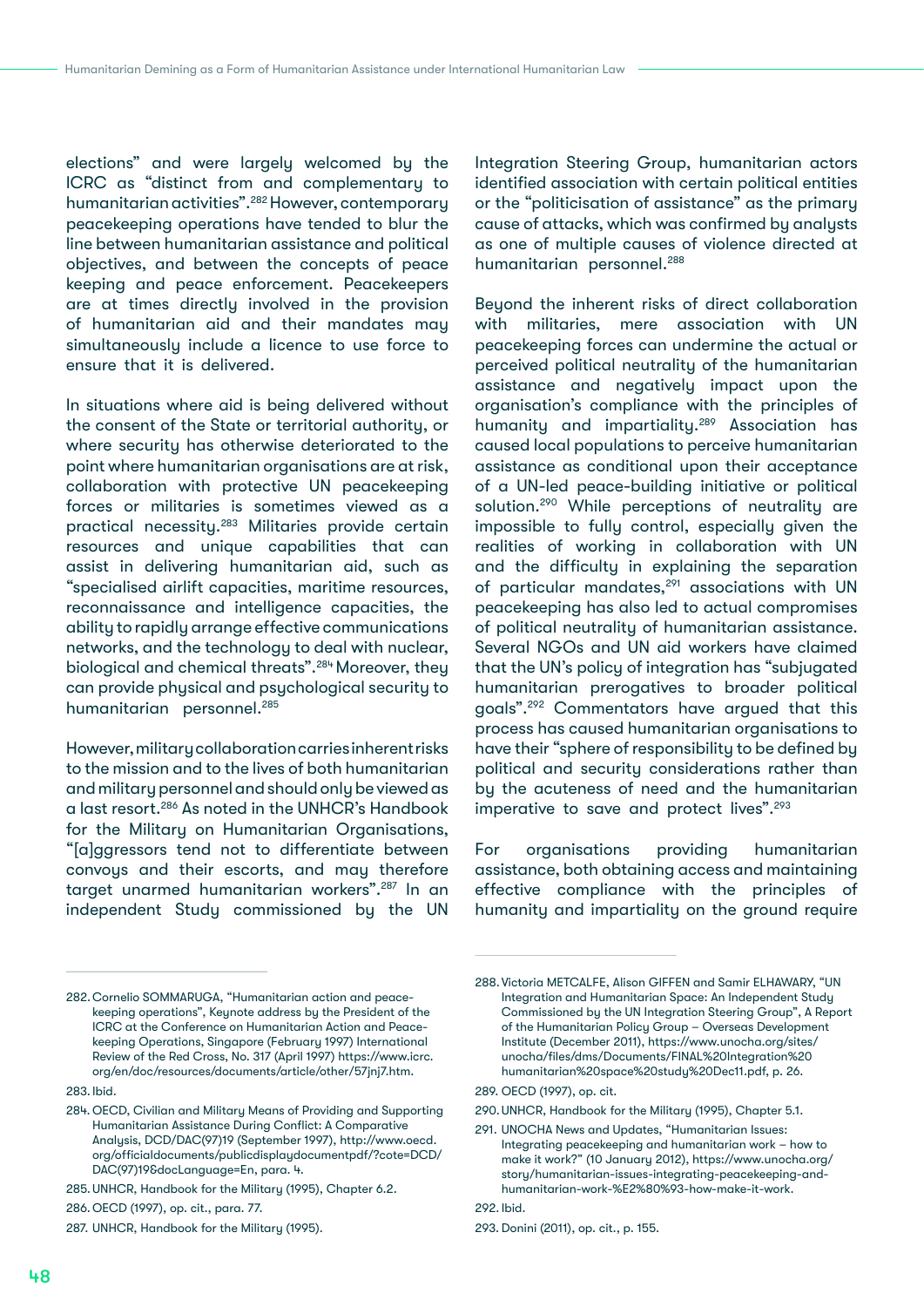a certain degree of political neutrality. Where humanitarian assistance is perceived as political interreference, access is likely to be refused. Where humanitarian priorities are subsumed by broader political or development goals, it is likely to lead to a violation of the principles of humanity or impartiality. It is therefore not surprising that a 2011 study conducted commissioned by the UN Office for the Coordination of Humanitarian Affairs (UNOCHA) concluded that "the most successful humanitarian agencies in highly insecure environments are those that prioritise acceptance by all relevant stakeholders, including the population, through sustained humanitarian dialogue and *strict respect of the humanitarian principles of impartiality, independence, and neutrality.*<sup>294</sup>

UNMAS often conducts humanitarian demining alongside UN peacekeeping operations. Perceptions of compromised political neutrality may at times be unavoidable. What becomes critical is that UNMAS has sufficient operational independence so that it can prioritise its activities on the basis of humanitarian need in accordance with the fundamental principles of humanity and impartiality. Its activities, if properly defined as humanitarian assistance and benefiting from IHL's regulation, must not be subordinate to the broader political or development goals of the UN.

## 5.3.3 Neutrality and post-conflict humanitarian demining

Finally, it is worth reiterating that humanitarian demining often takes place in a post-conflict context where it is easier to establish compliance with the principle of neutrality. While post-conflict humanitarian demining operations must still ensure that they do not take sides in controversies of a political, religious or ideological nature, there are no longer opposing military factions for whom demining might provide a military advantage. In the post-conflict context, humanitarian demining operations may even collaborate with militaries to achieve their humanitarian objectives. However, a post-conflict context may still be politically volatile and a defeated party to the conflict may still be in a position to carry out isolated attacks, as was the case when Iraa defeated ISIS on its territoru on 10 December 2017 but the latter continued to use 'pop-up tactics' and killings that disrupted humanitarian demining operations.<sup>295</sup> Special care must always be taken to ensure the safety of humanitarian deminers and in certain post-conflict political environments it may be inappropriate for humanitarian demining operations to act in collaboration with militaries.

IHL may still regulate humanitarian assistance in post-conflict situations, as certain rights and obligations under IHL continue after the end of the conflict. For example, Article 2(2) of Additional Protocol II continues to protect persons whose liberty has been restricted for reasons relating to the conflict. The ICRC's updated Commentary on Article 3 states that, "[t]he guarantees of common Article 3 – binding State and non-State Parties alike – can be of vital importance for the victims of a non-international armed conflict even after the conflict as such has come to an end".296 And further: "Persons protected under common Article 3, even after the end of a non-international armed conflict, continue to benefit from the article's protection as long as, in consequence of the armed conflict, they are in a situation for which common Article 3 provides protection".297 Specific to the provision of humanitarian assistance, the Commission of Experts convened by the ICRC in 1962 to study the question of humanitarian aid to victims of internal conflicts concluded that, following the end of armed conflict, the provisions of Common Article 3 "remain applicable to situations arising from the conflict and to the participants in that conflict".<sup>298</sup>

297. ICRC, Commentary of 2017, para. 523.

<sup>294.</sup> Jérémie LABBÉ and Arthur BOUTELLIS, "Peace Operations by Proxy: Implications for Humanitarian Action of UN Peacekeeping Partnerships with Non-UN Security Forces", International Review of the Red Cross, Vol. 95, No. 891/892 (2013), pp. 539–559, [https://international-review.icrc.org/sites/default/files/irrc-891-](https://international-review.icrc.org/sites/default/files/irrc-891-892-labbe-boutellis.pdf) [892-labbe-boutellis.pdf,](https://international-review.icrc.org/sites/default/files/irrc-891-892-labbe-boutellis.pdf) p. 552.

<sup>295.</sup> Pehr LODHAMMAR, "How Iraq Is Changing What We Do: Measuring Clearance in Urban Environments", Journal of Conventional Weapons Destruction, Vol. 22, Issue 2, art. 5 (August 2018), [https://commons.lib.jmu.edu/cisr-journal/vol22/](https://commons.lib.jmu.edu/cisr-journal/vol22/iss2/5) [iss2/5.](https://commons.lib.jmu.edu/cisr-journal/vol22/iss2/5)

<sup>296.</sup> ICRC, Commentary on the Second Geneva Convention: Convention (II) for the Amelioration of the Condition of the Wounded, Sick and Shipwrecked Members of Armed Forces at Sea, 2nd edition (2017), [https://ihl-databases.icrc.org/ihl/](https://ihl-databases.icrc.org/ihl/full/GCII-commentary) [full/GCII-commentary](https://ihl-databases.icrc.org/ihl/full/GCII-commentary) (hereafter ICRC Commentary of 2017), para. 522; David P. FORSYTHE, "International Humanitarian Assistance: The Role of the Red Cross", Buffalo Journal of International Law, Vol. 3, No. 2 (1997), [https://digitalcommons.](https://digitalcommons.law.buffalo.edu/bjil/vol3/iss2/1, pp. 235-260) [law.buffalo.edu/bjil/vol3/iss2/1, pp. 235–260.](https://digitalcommons.law.buffalo.edu/bjil/vol3/iss2/1, pp. 235-260)

<sup>298.</sup> ICRC, "Report on Humanitarian aid to the victims of internal conflicts. Meeting of a Commission of Experts in Geneva, 25–30 October 1962", International Review of the Red Cross, Vol. 3, No. 23 (February 1963), pp. 79-91, [https://www.loc.gov/rr/frd/](https://www.loc.gov/rr/frd/Military_Law/pdf/RC_Feb-1963.pdf) [Military\\_Law/pdf/RC\\_Feb-1963.pdf](https://www.loc.gov/rr/frd/Military_Law/pdf/RC_Feb-1963.pdf).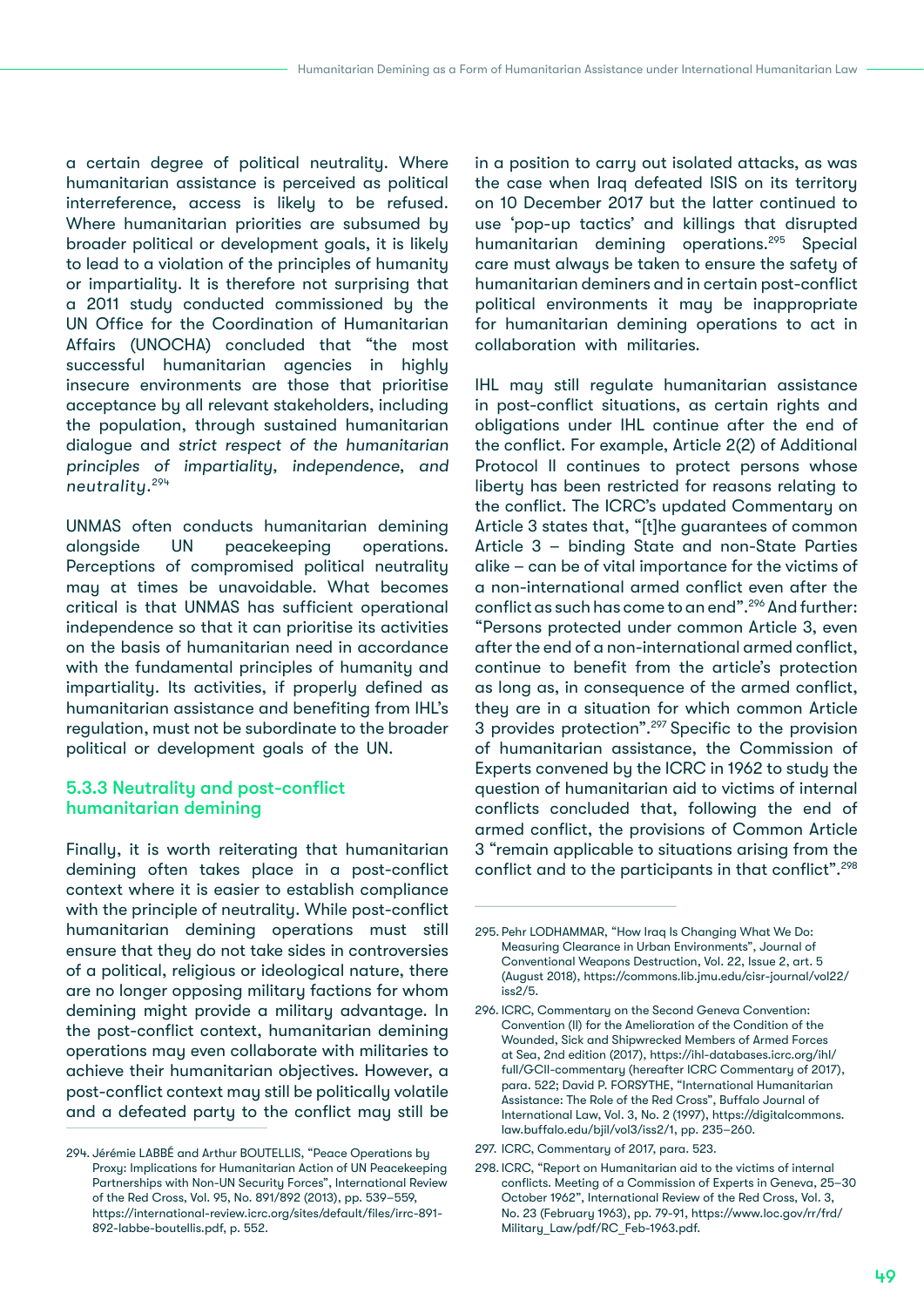It is clear that the humanitarian crises caused by mines constitute "situations arising from the conflict". It is therefore reasonable to conclude that humanitarian demining operations can still be regulated by IHL in post-conflict situations. Such operations must comply with the principles of humanity, neutrality, impartiality, and independence. However, neutrality will be easier to establish in the post-conflict context.

## **5.4 Independence**

The principle of independence dictates that humanitarian action be "autonomous from the political, economic, military or other objectives that different stakeholders may hold in areas where humanitarian action is being implemented".<sup>299</sup> The ICRC defines its independence as "resistance to any pressure from outsiders – whether they are donors, international bodies, governments or armed groups – that would affect the ICRC's ability to respond effectively to humanitarian needs, in accordance with its fundamental principles".300 Independence is therefore not an end in and of itself, but is rather an operational principle that is, to varying degrees, necessary to ensure that humanitarian assistance is prioritised on the basis of humanitarian need and is not subjugated to the political or developmental goals of other actors.

With respect to humanitarian demining, it is essential to ensure that humanitarian demining organisation have the requisite decision-making independence to direct their activities to those communities with greatest need. If humanitarian demining is to be classified as a form of humanitarian assistance under IHL applicable in armed conflict, it cannot be dictated on the basis of political strategy or long-term development goals. For UNMAS, the greatest challenge to its independence is the UN's policy of structural integration. There is no escaping the reality that UNMAS will work with and alongside UN peacekeeping forces and other UN actors under shared administrative direction. UNMAS must have sufficient operational independence to deliver its services to those communities most affected by abandoned anti-personnel mines without adverse distinction or politically-motivated selectivity. In other words, it must be able to act in accordance with the principles of humanity and impartiality.<sup>301</sup>

UN integration is a strategic policy to coordinate multi-mandated UN missions in conflict and post-conflict situations involving peacekeeping operations. The Secretary General has confirmed that integration "should take full account of humanitarian principles, protect humanitarian space and facilitate effective humanitarian coordination with all humanitarian actors",302 and, according to the UNOCHA, "humanitarian activities are largely understood to fall outside the scope of integration".<sup>303</sup> However, the independent study commissioned by the UN Integration Steering Group found that "[m]any NGOs are opposed to UN integration on principle, arguing that integration arrangements blur the distinction between humanitarian, military and political action, subordinate humanitarian priorities to political prerogatives and therefore place humanitarian action at significant risk.304 Indeed, integration has caused some NGOs, such and Médecins Sans Frontiers, to officially distance themselves from the UN.305 In Afghanistan, the Agency Coordinating Body for Afghan Relief and Development rejected a request to participate in a joint strategy with UNOCHA on the basis that it "is not an independent organisation since it is part of an integrated mission" and may therefore jeopardise negotiations to obtain humanitarian access.306 The problems that integration poses to humanitarian access and the fulfillment of the fundamental principles of humanitarian assistance are particularly pronounced. As stated by one commentator:

*[In Afghanistan], The UN Humanitarian Coordinator also acts as Deputy Special Representative of the Secretary-General* 

306.Metcalfe, Giffen and Elhawary (2011), op. cit., p. 30.

<sup>299.</sup> UNOCHA, "What are humanitarian principles?" op. cit.; ECHO, Humanitarian Principles, op. cit. 300.ICRC, 2009 Glossary.

<sup>301.</sup> Sommaruga (1997), op. cit. ("[P]olitical efforts at conflict resolution and the requisite military support must be clearly separated from humanitarian action, which cannot be subordinated to the political aims of peace-keeping operations").

<sup>302.</sup>UN Secretary General, Decision 2008/24 – Integration, Meeting of the Policy Committee (26 June 2008), [http://www.](http://www.unicefinemergencies.com/downloads/eresource/docs/UN%20Integrated%20Presences/7526.pdf) [unicefinemergencies.com/downloads/eresource/docs/UN%20](http://www.unicefinemergencies.com/downloads/eresource/docs/UN%20Integrated%20Presences/7526.pdf) [Integrated%20Presences/7526.pdf.](http://www.unicefinemergencies.com/downloads/eresource/docs/UN%20Integrated%20Presences/7526.pdf)

<sup>303.</sup>UNOCHA Themes, "UN Integration", [https://www.unocha.org/](https://www.unocha.org/themes/un-integration) [themes/un-integration](https://www.unocha.org/themes/un-integration).

<sup>304.</sup> Metcalfe, Giffen and Elhawary (2011), op. cit., p. 1.

<sup>305.</sup>Donini (2011), op. cit., pp. 156-157.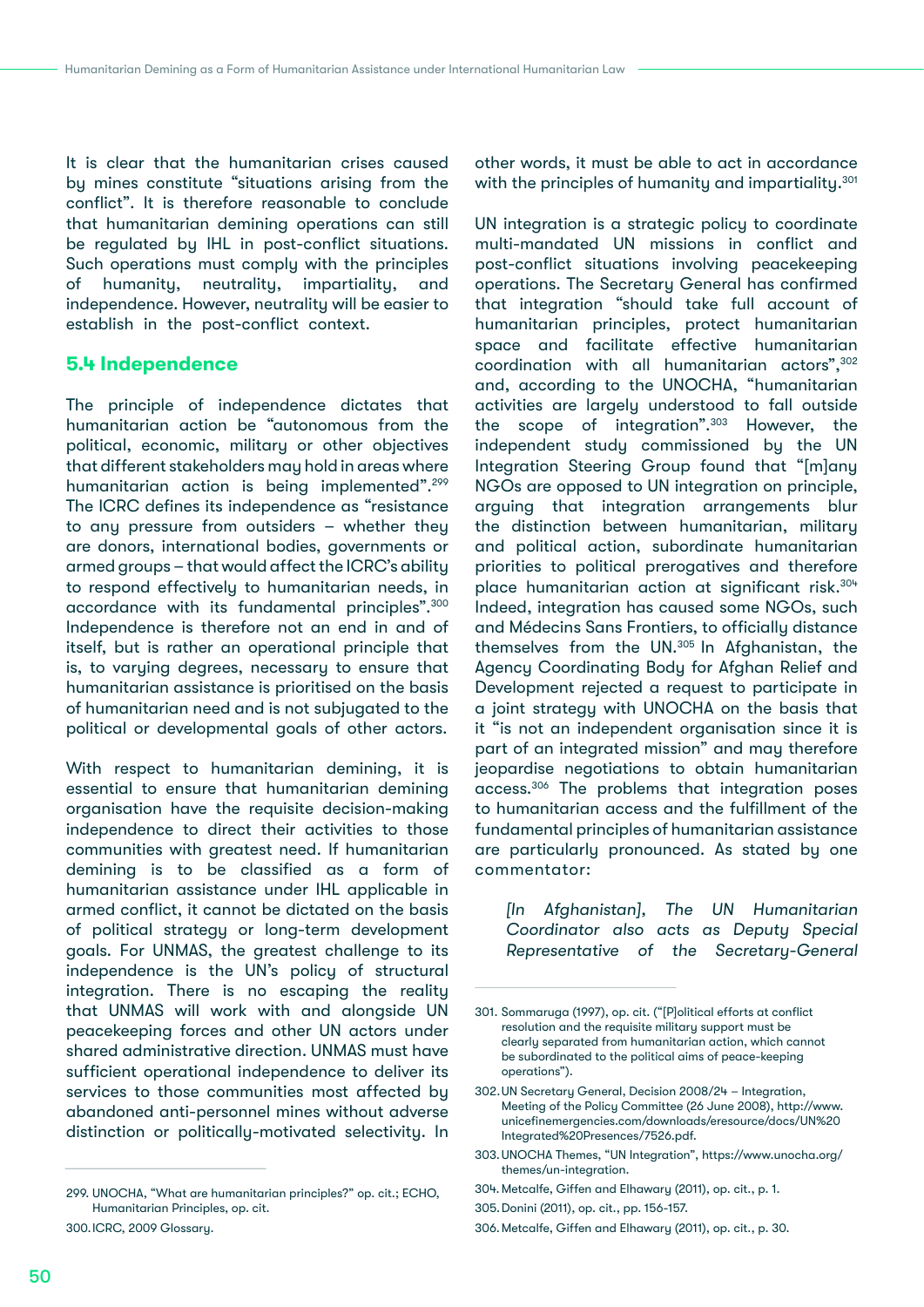*(DSRSG) in charge of assistance and as UN Resident Coordinator. This conflation underscores the consequences of integration from a humanitarian perspective: it is difficult, if not impossible, for the same person to be an advocate for humanitarian principles and impartial humanitarian action and at the same time act as the main interlocutor on reconstruction and development issues with the government and the Coalition forces.307*

The risk that integrations poses to humanitarian assistance is even more apparent where it concerns peacekeeping forces that have been authorised to use force. Such was the case in the Ivory Coast, where the senior humanitarian official reported to the same person that is in charge of UN peacekeeping forces with a mandate to use all means necessary.308 Meanwhile, NGOs in Somalia have similarly warned that they will be "forced to curtail strategic and operational engagement with UN humanitarian agencies on access if the UN proceeds with structural integration".309

Contrary to the position of humanitarian personnel, the SRSGs, DSRSG/RC/HCs and DSRSGs (political) interviewed by the UN Integration Steering Group emphasised the advantages of integration, arguing that their combined role enables them to influence internal mission plans and external actors to prioritise humanitarian aid.310 Either way, as stated by the Emergency Relief Coordinator, Valerie Amos, "Integration is a UN-mandated policy ... [w]ithdrawing from [it] is not an option.<sup>311</sup> Accordingly, for UN humanitarian aid organisations seeking to comply with the fundamental principles of humanitarian assistance, such as UNMAS, it is more important to focus on how they can retain sufficient operational independence in conflict environments under UN integration so as to maintain their exclusively humanitarian character. As stated by Cornelio Sommaruga, then-President of the International Committee of the Red Cross, "[w]

ithout ignoring the importance of achieving greater overall coherence in operations conducted at different levels in conflict situations, humanitarian agencies must maintain their total independence of decision and action, while consulting closely with peace-keeping forces at every phase and at every level, in a spirit of complementarity". 312

To achieve the requisite independence of humanitarian actors, the OCHA's structural relationships within an integrated UN presence policy devises three modalities of structural integration depending on the context: (1) complete physical separation of UNOCHA and the Humanitarian Coordinator from the structure of the UN peacekeeping or political mission ('two feet out'); (2) complete structural integration ('two feet in'); and (3) a default option with a separate UNOCHA presence but integration of the Humanitarian Coordinator within the UN mission ('one foot in, one foot out'). $313$  In the context of an ongoing armed conflict, particularly where UN presence is opposed or where the security situation is otherwise unstable, it will generally be necessary to adopt a "two feet out" approach so as to ensure maximum operational independence for humanitarian actors within the UN.314 While doubt has been expressed as to the extent to which this policy would actually affect perceptions on the ground,<sup>315</sup> it at least recognises the importance of independence for humanitarian actors during complex emergencies. The UNOCHA Policy Instruction states that during "two feet out" operations, Humanitarian Coordinators within the UN system should be structurally independent from the SRSGs.316 This decision is consistent with multiple recommendations that had been made to the UN Secretary General to protect

<sup>307.</sup> Donini (2011), op. cit., p. 152.

<sup>308.</sup>Anna JEFFERYS and Toby PORTER, "Ivory Coast is a case of too much UN coordination", Alert Net (26 November 2004), [http://](http://www.globalpolicy.org/ngos/aid/2004/1126ivorycoast.html) [www.globalpolicy.org/ngos/aid/2004/1126ivorycoast.html](http://www.globalpolicy.org/ngos/aid/2004/1126ivorycoast.html).

<sup>309.</sup> Metcalfe, Giffen and Elhawary (2011), op. cit., p. 30.

<sup>310.</sup> Ibid, p. 18.

<sup>311.</sup> UNOCHA News and Updates, "Humanitarian Issues: Integrating peacekeeping and humanitarian work – how to make it work?" (10 January 2012), [https://www.unocha.org/](https://www.unocha.org/story/humanitarian-issues-integrating-peacekeeping-and-humanitarian-work-%E2%) [story/humanitarian-issues-integrating-peacekeeping-and](https://www.unocha.org/story/humanitarian-issues-integrating-peacekeeping-and-humanitarian-work-%E2%)[humanitarian-work-%E2%80%93-how-make-it-work.](https://www.unocha.org/story/humanitarian-issues-integrating-peacekeeping-and-humanitarian-work-%E2%)

<sup>312.</sup> Ibid.

<sup>313.</sup> UNOCHA Policy Instruction, "OCHA's structural relationships within an integrated UN presence", (1 May 2009), [https://www.](https://www.humanitarianresponse.info/sites/www.humanitarianresponse.info/files/documents/files/OCHA) [humanitarianresponse.info/sites/www.humanitarianresponse.](https://www.humanitarianresponse.info/sites/www.humanitarianresponse.info/files/documents/files/OCHA) [info/files/documents/files/OCHA%E2%80%99s%20](https://www.humanitarianresponse.info/sites/www.humanitarianresponse.info/files/documents/files/OCHA) [Structural%20Relationships%20Within%20An%20](https://www.humanitarianresponse.info/sites/www.humanitarianresponse.info/files/documents/files/OCHA) [Integrated%20UN%20Presence.pdf.](https://www.humanitarianresponse.info/sites/www.humanitarianresponse.info/files/documents/files/OCHA)

<sup>314.</sup> Ibid, pp. 12-13.

<sup>315.</sup> Metcalfe, Giffen and Elhawary (2011), op. cit., pp. 33-34.

<sup>316.</sup> UNOCHA Policy Instruction, p. 12, para. 6.2.2.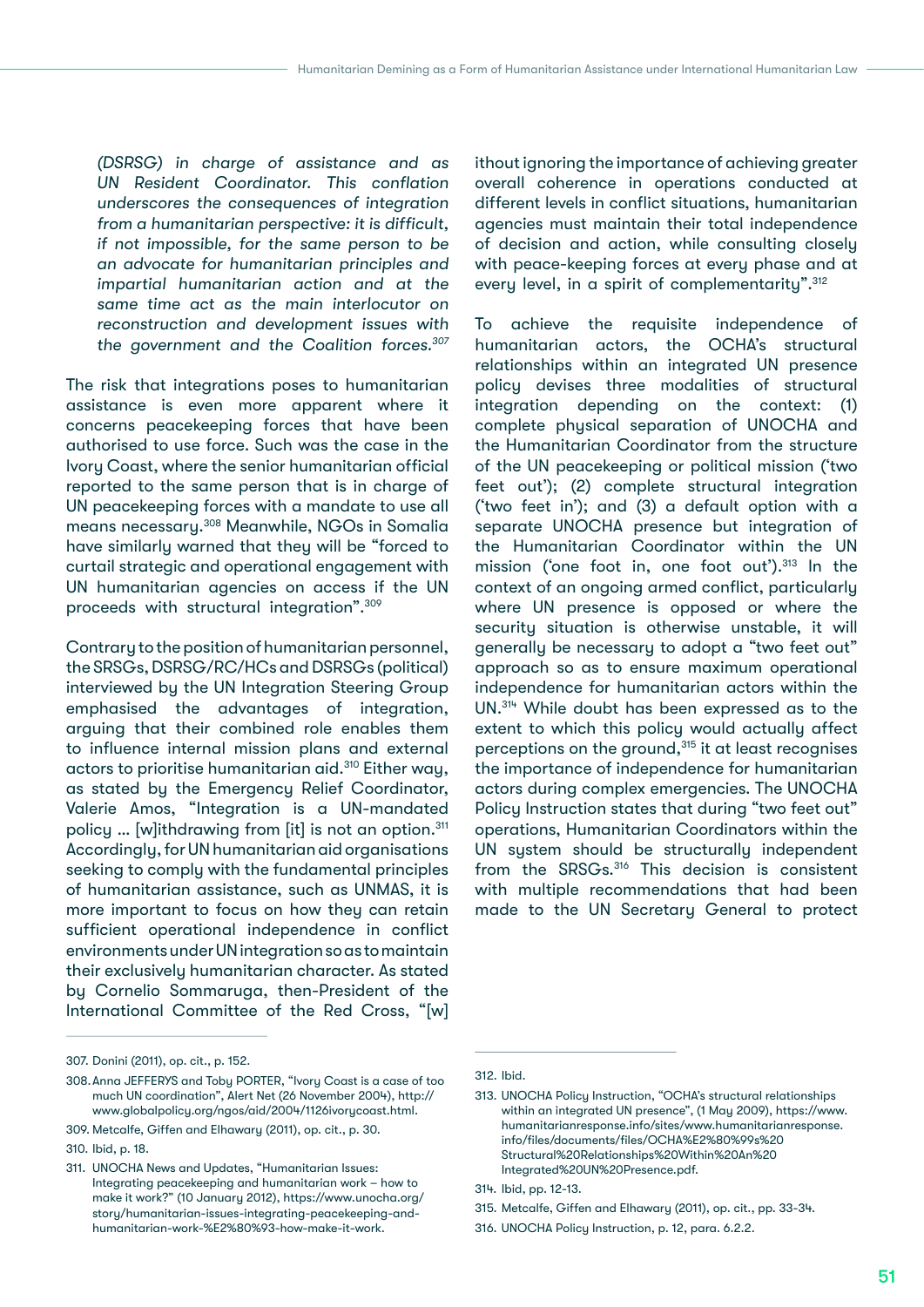the independence of humanitarian action under integration during complex emergencies.<sup>317</sup>

When applied to humanitarian demining operations conducted by UNMAS, the same principles of structural independence apply. It is essential that decision-makers within the organisation have sufficient operational independence so as to deliver their services on the basis of humanitarian need without being subjected to the political, strategic, or military considerations of other UN actors. This degree of independence is a prerequisite for humanitarian assistance providers to fulfil their obligations of humanity and impartiality.

#### **5.5 Summary**

This section has considered whether humanitarian demining can be classified as a form of humanitarian assistance under IHL. Firstly, it is apparent that humanitarian demining is a "humanitarian activity" on the basis that it is an essential means of protecting the civilian population from the indiscriminate effects of mines and is essential to their survival by clearing a path for the delivery of essential aid, such as food and medical supplies. Secondly, it has been shown that, subject to several important restraints in the means and mode of operation, humanitarian demining can be conducted in a manner compliant with the fundamental principles of humanitarian aid: humanity, impartiality, neutrality, and independence.

Humanitarian demining complies with the principles of humanity and impartiality where it is conducted on the basis of humanitarian need without adverse distinction. It complies with the principle of neutrality where it is limited

to clearing abandoned anti-personnel mines in civilian-populated areas, away from the conduct of hostilities, so as to ensure that it does not inadvertently provide a definite military advantage to a party to the conflict. It further complies with the principle of political neutrality where it takes measures to ensure that any political affiliation does not interfere with the commitment to the principles of humanity and impartiality. Finally, humanitarian demining complies with the principle of independence where it can exercise sufficient decision-making autonomy so as to deliver its services on the basis of humanitarian need without being subjugated by the political or development goals of other actors.

<sup>317.</sup> United Nations (2000) Guidance on the relations between Representatives of the Secretary General, Resident Coordinators and Humanitarian Coordinators. New York, United Nations, [https://unsdg.un.org/sites/default/files/1057-](https://unsdg.un.org/sites/default/files/1057-Guidance_Notes_on_Relations_between_SRSG__RCs_and_HCs_) [Guidance\\_Notes\\_on\\_Relations\\_between\\_SRSG\\_\\_RCs\\_](https://unsdg.un.org/sites/default/files/1057-Guidance_Notes_on_Relations_between_SRSG__RCs_and_HCs_) and HCs - Guidance Notes on Relatio1.pdf; Inter Agency Standing Committee, United Nations (1996) Respect for humanitarian mandates in conflict situations, United Nations, New York [https://interagencystandingcommittee.org/system/](https://interagencystandingcommittee.org/system/files/legacy_files/respect_for_h_mandates.doc.pdf) [files/legacy\\_files/respect\\_for\\_h\\_mandates.doc.pdf;](https://interagencystandingcommittee.org/system/files/legacy_files/respect_for_h_mandates.doc.pdf) Joanna MACRAE and Nicholas LEADER, "Shifting Sands: The Search for 'Coherence' Between Political and Humanitarian Responses to Complex Emergencies", Humanitarian Policy Group Report, No. 8, HPG-ODI, London (2000), [https://www.odi.org/sites/odi.org.](https://www.odi.org/sites/odi.org.uk/files/odi-assets/publications-opinion-files/299.pdf) [uk/files/odi-assets/publications-opinion-files/299.pdf](https://www.odi.org/sites/odi.org.uk/files/odi-assets/publications-opinion-files/299.pdf), p. 6.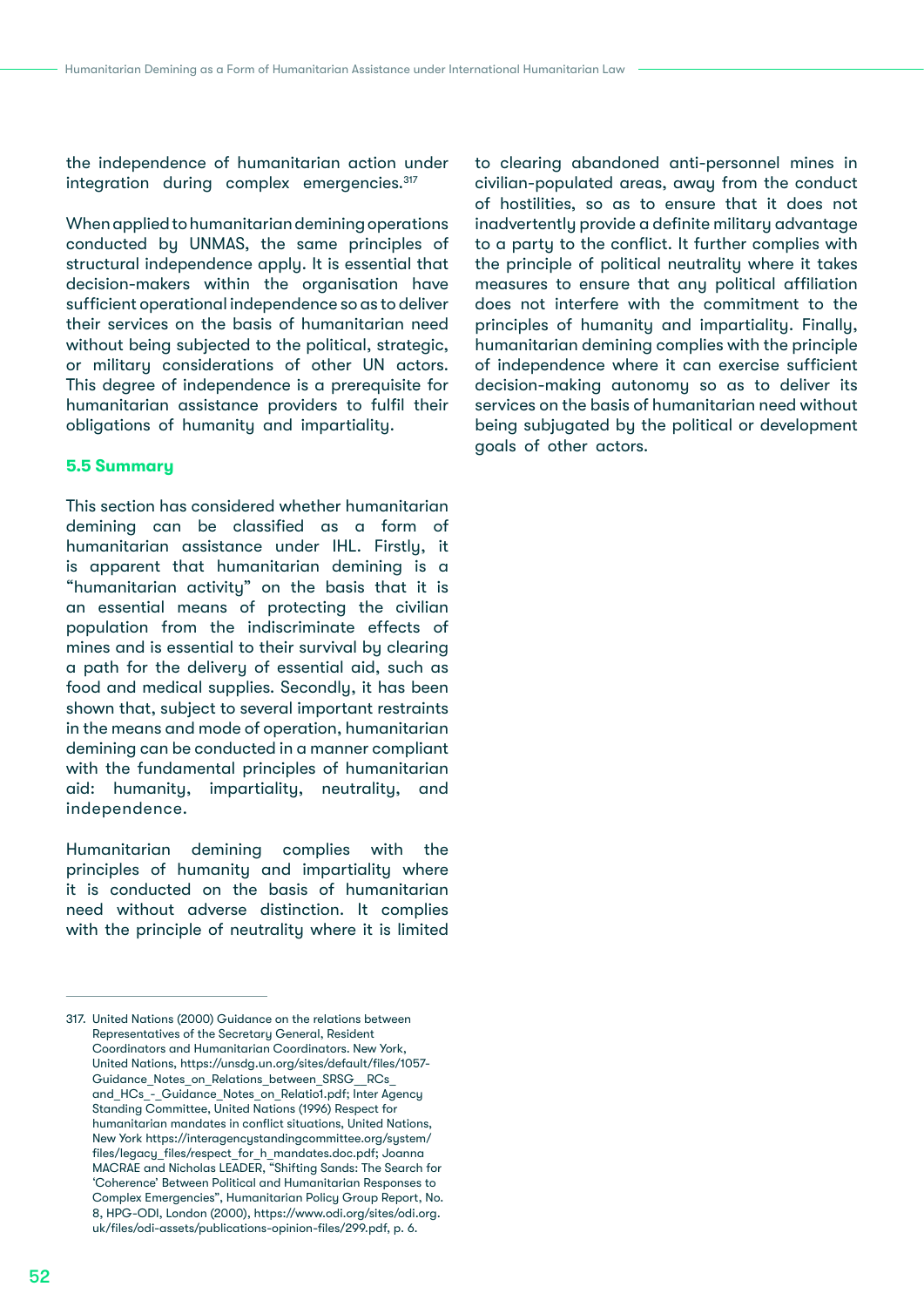## 6. CAN HUMANITARIAN DEMINING EQUIPMENT BE REMOVED FROM A HUMANITARIAN CONVOY?

So far, it has been proposed that: (1) the State or territorial authority has the primary responsibility to meet the needs of the civilian population under their effective control, which includes humanitarian demining in certain contexts; (2) where the State or territorial authority is unable to engage in humanitarian demining and the civilian population is inadequately provided for, impartial humanitarian organisations are entitled to offer humanitarian assistance; (3) providing it complies with the fundamental principles of humanity, impartiality, neutrality, and independence, humanitarian demining can be classified as a form of humanitarian assistance and may therefore be offered to a party to the armed conflict in situations where the civilian population under its control is inadequately provided for.

This Section considers whether the affected State is entitled to refuse the offer of humanitarian demining assistance or simply remove the necessary demining equipment from the humanitarian convoy. In short, the provision of humanitarian assistance is subject to the consent of the affected State, meaning that the State may refuse offers of assistance. Even where consent to humanitarian assistance is granted, the affected State retains the right to supervise and control the humanitarian mission, and may therefore remove demining equipment on the basis that it deems it to be unfit for a humanitarian purpose or because it poses a risk of providing a definite military advantage to the enemy. Accordingly, an affected party to the armed conflict may refuse humanitarian demining assistance or remove the necessary equipment.

However, there are several qualifications and exceptions to this rule which may, under certain circumstances, pressure the State into providing its consent to avoid violating international law, or authorise the delivery of humanitarian assistance without the consent of the State. To this end, the following rules and principles of international law are considered in this Section:

- 1. The general rule is that the provision of humanitarian assistance is subject to the consent of the affected State;
- 2. There are two exceptions to this general rule. Firstly, under the law of Occupation, the Occupying Power is legally obligated to provide its consent to offers of humanitarian assistance to impartial humanitarian organisations where the civilian population under its control is inadequately provided for. Secondly, the UN Security Council can issue a binding resolution overriding the requirement of consent altogether.
- 3. In all other situations, consent is required. However, the affected State is under an obligation not to arbitrarily withhold its consent to humanitarian assistance. Applied to humanitarian demining, a State's decision to withhold its consent will not be arbitrary where it is able and willingness to respond to the threat of mines itself, where it has received sufficient assistance elsewhere, or where the offer of assistance is not in compliance with the fundamental principles. Outside of these scenarios, the withholding of consent may be deemed arbitrary and must be determined on a case-by-case basis.
- 4. To obtain the consent of the affected State or territorial authority, humanitarian demining organisations should make assurances that: (a) they will destroy deactivated mines so they cannot be reused; (b) they will not seek to apportion blame for mines that may have been laid in violation of international law; and (c) they will operate in accordance with the fundamental principles of humanitarian assistance.
- 5. Finally, where consent is provided, the affected State is under an obligation to allow and facilitate unimpeded access to humanitarian demining operations, while retaining the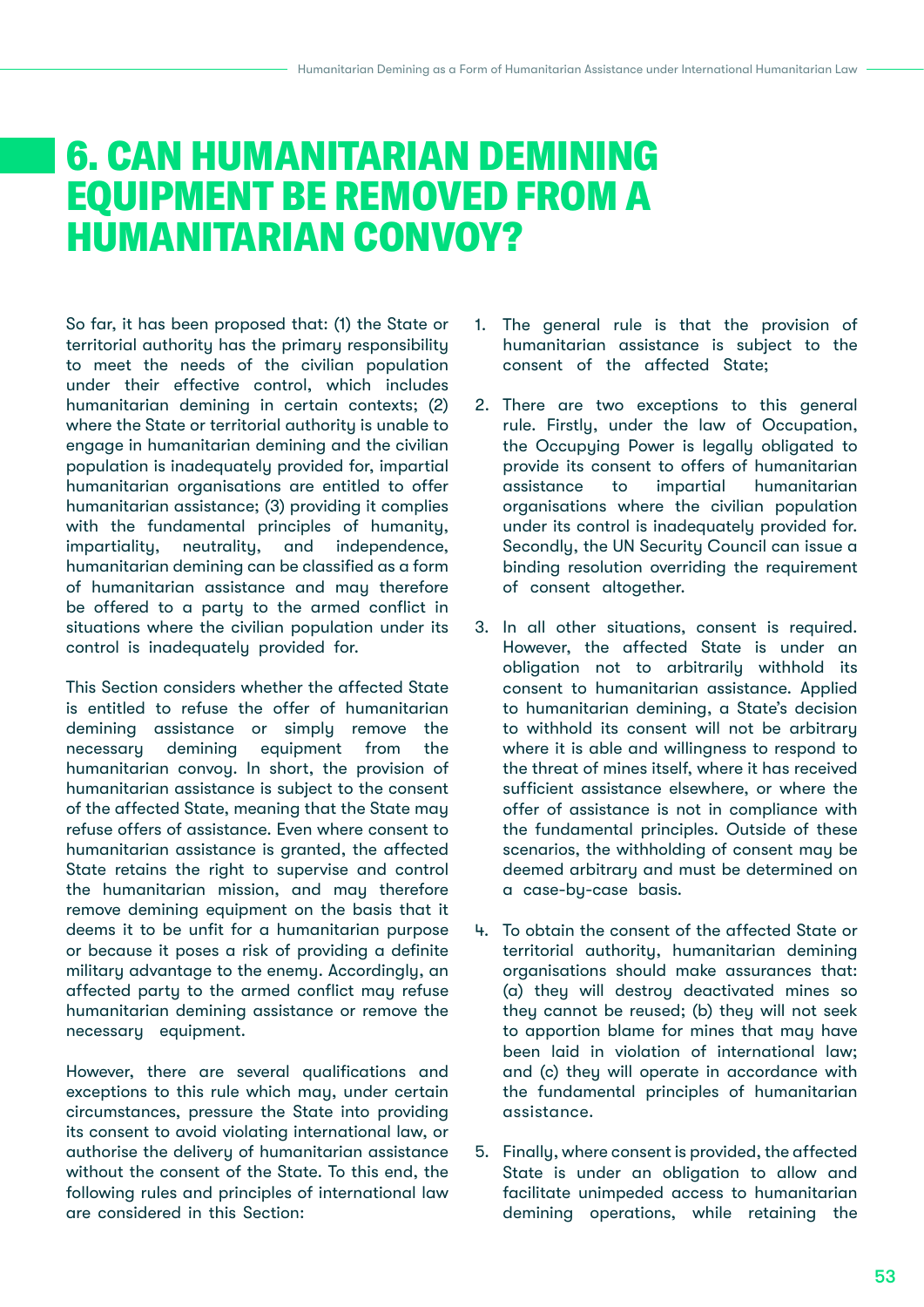rights of control and supervision. When these rights are effectively communicated, most humanitarian demining equipment should pass inspection.

## **6.1 The requirement of consent**

As a general rule, it can be said that offers of humanitarian relief operations must be consented to before they can be carried out. The present section will provide the legal bases for the requirement of consent, and specify which actor's consent should be sought and in which case. The following subsection (6.2) will examine the exceptions to the requirement of consent.

Obtaining consent of the State on which humanitarian assistance is to be delivered is a natural consequence of the principle of sovereignty.<sup>318</sup> The necessity of such consent can also be derived from the fact that States are the main duty-bearers with respect to ensuring the enjoyment of international human rights by persons under their jurisdiction.319

Under IHL applicable in IAC, the consent of the "parties concerned" is required before relief action may be undertaken. According to the ICRC, "[t] hree types of Party may be concerned: those from whose territory an action is undertaken or from which relief has been sent, those through whose territory relief consignments pass, and those receiving relief".320 The consent of party to which the humanitarian operation will be delivered is always required. The consent of other States Party to the conflict is only required if the convoy must pass on the territory under the effective control of these States.<sup>321</sup>

As for the consent of non-belligerent States in whose territory the operations are initiated or transit, it is not clear to what extent it must also be sought. Article 23(2) of GC IV, which lists cases where consent by each High Contracting Party (i.e. not merely belligerent parties) may be withheld, was reformed by article 70 of API and should be considered obsolete.322 The latter

provision does not directly refer to the consent of non-belligerent Parties. There is a debate about whether such States are under a total obligation to consent to humanitarian relief operation or if they have latitude to withhold consent as long as they do so in a non-arbitrary manner.<sup>323</sup> In any case, all non-belligerent States have a duty to promote compliance with IHL by parties to an armed conflict,324 including in relation to the delivery of humanitarian assistance.<sup>325</sup>

Under the law of Occupation, the Occupying Power has no latitude to withhold consent. Rather, it "shall agree to relief schemes" destined to civilians finding themselves in the occupied territory. Nonbelligerent States in whose territory the operations are initiated or transit, must permit free passage of relief consignments destined for the civilian population in an occupied territory, and like the occupying power, may not withhold consent to such passage.<sup>326</sup>

Under IHL applicable in NIAC, *Common Article 3*(2) contains the right of an impartial humanitarian body to offer its services, which indicates that Parties to the conflict have the possibility to withhold consent.<sup>327</sup> Article 18(2) of AP II also says that actions may be undertaken subject to the consent of the High Contracting Party concerned, which is commonly understood as referring to the affected State.328

<sup>318.</sup> Art. 2(1) of the UN Charter.

<sup>319.</sup> Arts. 2(1) of the ICCPR and 2(1) of the ICESCR and section 3.2 above.

<sup>320.</sup> Art 70(1) of AP I; ICRC, Commentary of 1987, para. 2806.

<sup>321.</sup> Oxford Guidance, para. 23.

<sup>322.</sup> ICRC, Commentary of 1987, para. 2851.

<sup>323.</sup> Oxford Guidance, paras. 99-105 and 108-119.

<sup>324.</sup> Oxford Guidance, para. 129; Common Article 1; Art. 1 of AP I. 325. Art. 70(5) of AP I.

<sup>326.</sup> Art. 59(3) of GC IV; Oxford Guidance, para. 98.

<sup>327.</sup> ICRC, Commentary of 2016, paras. 827-831.

<sup>328.</sup> Several scholars have argued that the affected State is only "concerned" where the relief must pass through the territory under their control, and that where it can be delivered to the territory controlled by the armed group directly, the consent of the affected State is not required. See: Michael BOTHE, "Relief Actions: The position of the Recipient State", in Frits Kalshoven (ed.), Assisting the Victims of Armed Conflicts and Other Disasters- Papers Delivered at the International Conference on Humanitarian Assistance in Armed Conflict, The Hague (1988), p.94; Nishat NISHAT, "The Right of Initiative of the ICRC and Other Impartial Bodies", in Andrew Clapham, Paola Gaeta and Marco Sassòli (eds), The 1949 Geneva Conventions: A Commentary, Oxford University Press (2015), p. 502, para. 25; Cedric RYNGAER, "Humanitarian Assistance and the Conundrum of Consent: A Legal Perspective", Amsterdam Law Forum ,Vol. 5, No. 2 (2013), [https://papers.ssrn.com/sol3/](https://papers.ssrn.com/sol3/papers.cfm?abstract_id=2293349) [papers.cfm?abstract\\_id=2293349,](https://papers.ssrn.com/sol3/papers.cfm?abstract_id=2293349) p. 17; Emilie KUIJT, "Legal Challenges in the Provision of Humanitarian Assistance: The Case of Non-International Armed Conflicts", in Terry Gill (ed), Yearbook of International Humanitarian Law, Asser Press, Vol. 17 (2014), p. 145.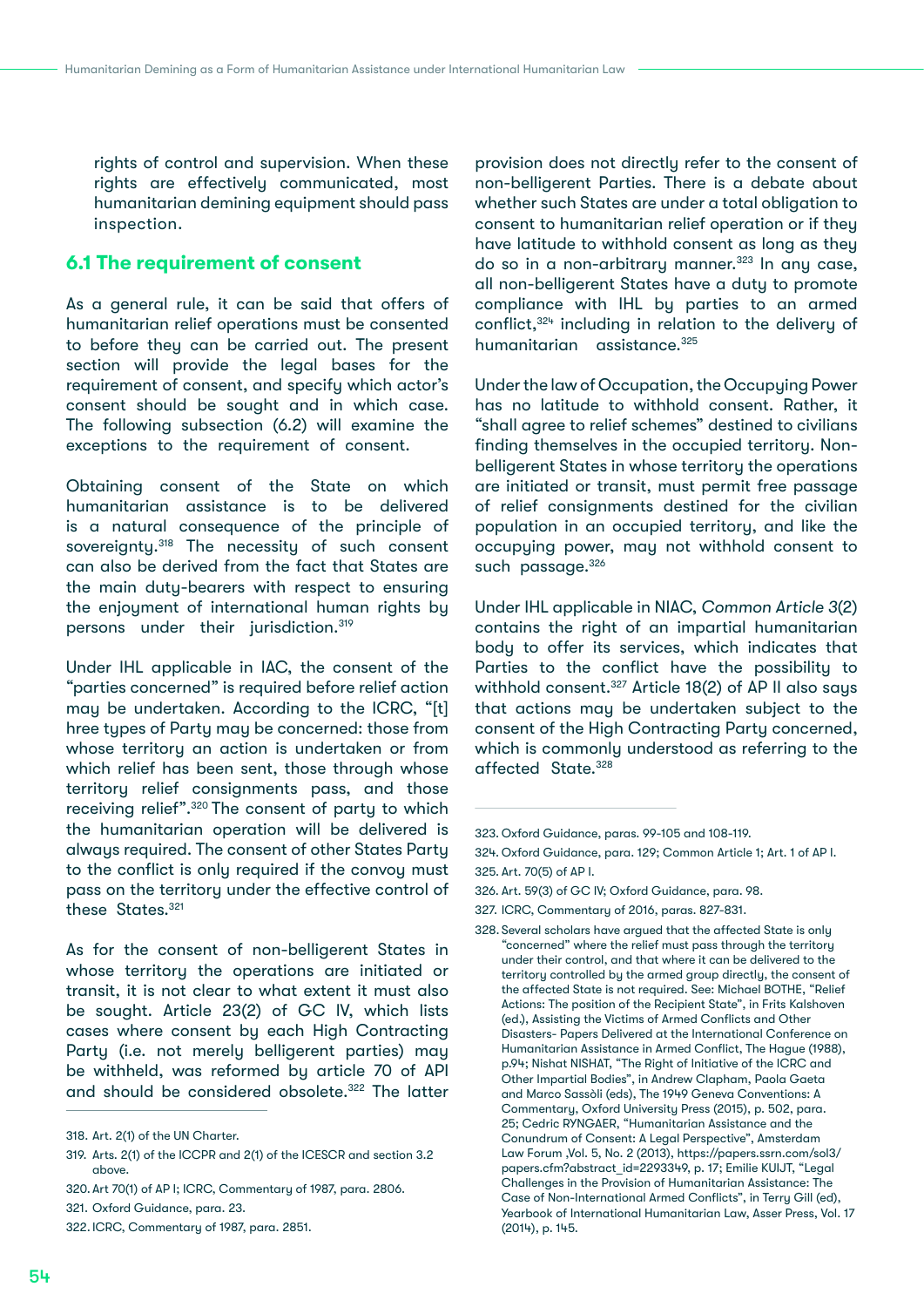The following question arises: if the population in need can be reached without passing through areas under the control of the territorial State, but only by passing through areas under control by non-State territorial authority, can the consent of the latter suffice? Support for this solution can be found in the premise that IHL grants obligations also to non-State actors and that territorial control should be the decisive criterion from a humanitarian perspective.<sup>329</sup> However, the mainstream perspective, as supported by the ICRC, is that the consent of the affected State is always required as a condition of sovereignty. 330 A possible compromise has been put forward by Emanuela-Chiara Gillard, suggesting that the sovereign State's consent is always required, but that the circumstance that the State is not in control of the territory where the humanitarian assistance is to be delivered reduces the State's latitude to withhold consent to the operation, without such denial being considered arbitrary. 331

*Common article 3*(2) and article 18(2) of APII do not address the position of non-belligerent States. This gives the latter the freedom to regulate, under domestic law, the initiation from - or transit through – their territory of humanitarian relief operations. This regulation should not be in violation of other international legal obligations.332

## **6.2 Exceptions to the requirement of consent**

There are two instances in which the consent of the concerned State is not required: (1) an Occupying Power may not refuse access of humanitarian assistance destined for the civilian population

332.Oxford Guidance, paras. 106-107.

under its control; and (2) a UNSC Resolution may override the requirement of consent.

Within a State, the authority responsible for providing consent is a matter of domestic law and is not regulated under international law. It will most frequently be through a decision of an organ of the Executive branch of Government. The form in which such consent must be given is not regulated either, but it cannot automatically and in all circumstances be concluded that silence or acquiescence by the Government amounts to consent.333

## 6.2.1 Occupation

Pursuant to article 59 of GC IV, an Occupying Power "shall agree to relief schemes" if the population of the occupied territory is inadequately supplied. This is without prejudice to the right to prescribe technical arrangements, which we will discuss under section 6.5 below.

#### 6.2.2 UNSC binding resolutions

The UN Security Council, acting under Chapter VII of the UN Charter, has the power to impose obligations to grant humanitarian access to humanitarian relief operations, regardless of the consent of the affected State(s). This power was exercised for the first time in Resolution 2139 (2014) in which the Council demanded the parties to the conflict in Syria allow humanitarian relief operations, removing the requirement of consent.334 Previous UNSC Resolution on humanitarian assistance required parties to the conflict to create the necessary security conditions to facilitate humanitarian action. Resolution 2139 (2014) on Syria was the first to use obligatory language on cross-border humanitarian access.335

*6.2.2.1 UNSC Resolutions creating the security conditions to allow for the safe passage of humanitarian relief or urging parties to the conflict to grant their consent*

In 1991, in response to the Iraqi government's repression of the civilian population in the Kurdishpopulated areas in the North of the country, the

<sup>329.</sup> Francoise BOUCHET-SAULNIER, "Consent to humanitarian access: An obligation triggered by territorial control, not States' rights", International Review of the Red Cross, Vol. 96, No. 893 (2014), pp. 207–217, [https://international-review.icrc.](https://international-review.icrc.org/sites/default/files/irrc-893-bouchet-saulnier.pdf) [org/sites/default/files/irrc-893-bouchet-saulnier.pdf](https://international-review.icrc.org/sites/default/files/irrc-893-bouchet-saulnier.pdf); Michael BOTHE, Karl Josef PARTSCH and Waldemar A. SOLF, "Part IV: Civilian Population", New Rules for Victims of Armed Conflicts: Commentary on the Two 1977 Protocols Additional to the Geneva Conventions of 1949, Brill/Nijhoff, 2nd edition, Vol. 1 (2013), pp. 767-802.

<sup>330.</sup>ICRC, "ICRC Q&A and Lexicon on Humanitarian Assistance" (June 2014) [https://www.icrc.org/en/doc/assets/files/2014/icrc](https://www.icrc.org/en/doc/assets/files/2014/icrc-q-and-a-lexison-on-humanitarian-access-06-2014.pd)[q-and-a-lexison-on-humanitarian-access-06-2014.pdf](https://www.icrc.org/en/doc/assets/files/2014/icrc-q-and-a-lexison-on-humanitarian-access-06-2014.pd), p. 10. See also: Oxford Guidance, paras. 25-31.

<sup>331.</sup> Gillard (2013), op. cit., pp. 366-367; On arbitrary withholding of consent, see section 6.3 below.

<sup>333.</sup> Oxford Guidance, paras. 37-41.

<sup>334.</sup> Oxford Guidance, para. 36.

<sup>335.</sup> UNSC Resolution 2139 S/RES/2139 (22 February 2014), para. 6.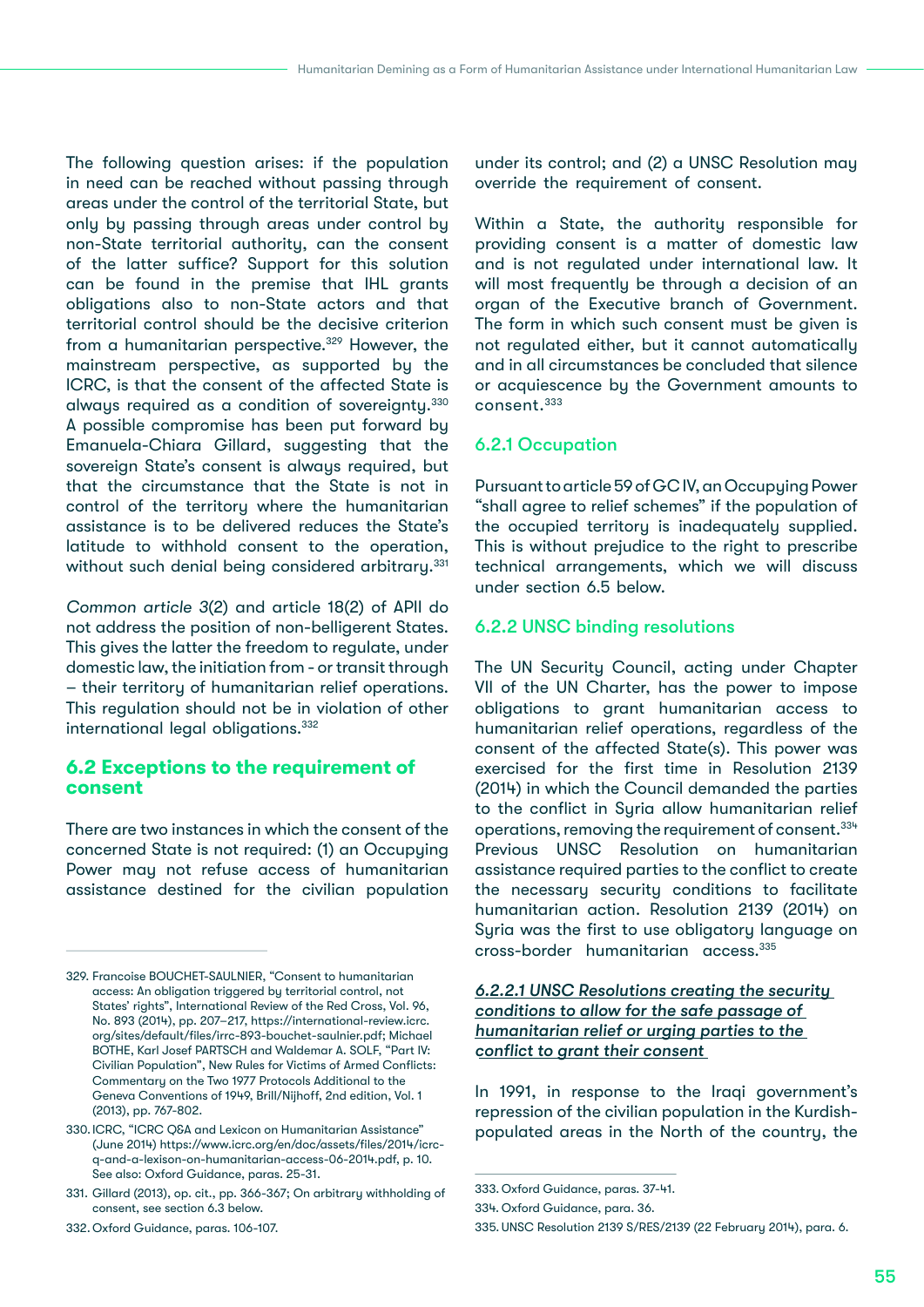UN Security Council adopted Resolution 668, in which it insisted that Iraq allow immediate access by international humanitarian organisations to all those in need of assistance in all parts of Iraq and appealed to all member states and all humanitarian organisations to contribute to humanitarian relief efforts. Despite the fact that this was initially done without Iraq's consent, the precedential value of this Resolution is limited in terms of overriding consent of the territorial authority. Firstly, it was not adopter under Chapter VII of the UN Charter. Secondly, the United States-led multinational force that was subsequently created took effective control over the concerned territory. Thirdly, the UN and Iraq finally signed a Memorandum of Understanding governing the UN's activities in the North.336

In a series of successive resolutions in 1992, the Security Council demanded that conditions be created which would allow for the delivery of humanitarian aid in Bosnia and Herzegovina, calling on all States to take all necessary measures to facilitate such delivery, and acting under Chapter VII. In this case however, the territorial authority (Bosnia and Herzegovina) consented to the delivery of humanitarian assistance, which was impeded by another belligerent party.<sup>337</sup>

In 1992, the Security Council authorised member states to establish an operation "to use all necessary means to establish as soon as possible a secure environment for humanitarian relief operations in Somalia". In this context, the Resolution, adopted under Chapter VII, authorised the use of force to allow humanitarian access. This was done by the establishment of a United States-led multi-national force. However, one cannot yet speak of forcing a State to consent to humanitarian access, as at the time Somalia was considered as not having an effective government.<sup>338</sup>

336. UNSC Resolution 688, S/RES/688 (5 April 1991), paras. 3 and 6; Gillard (2013), op. cit., p. 380.

In 2019, examples such as the Central African Republic,339 Sudan and South Sudan,340 the Democratic Republic of the Congo, 341 and Mali, 342 the UN Security Council demanded that all parties allow and facilitate the delivery of humanitarian assistance. The UNSC thereby demands parties to the conflict to give their consent to humanitarian relief operations.

#### *6.2.2.2 UNSC Resolutions on humanitarian access to Syria*

On 2 October 2013, a Presidential Statement was issued by the UNSC which addressed in detail the delivery of humanitarian assistance on Syrian territory.343 This was followed by Resolution 2139, which without invoking Chapter VII demanded that all parties allow for the delivery of humanitarian assistance, including across conflict lines and across borders.344 Deeply concerned by the continued withholding of consent, which it qualified as arbitrary, the UNSC went further in an unprecedented manner in Resolution 2165 by deciding to authorize humanitarian organisations to use routes across conflict lines and listed four border crossing points, in addition to existing routes, which could be used to deliver humanitarian aid with mere notification of the Syrian authorities. In parallel, the UNSC established a monitoring mechanism to confirm the humanitarian nature of relief consignments and to supervise the control they received from Syrian customs authorities.<sup>345</sup> For the listed crossing points, the Syrian Government's consent is therefore overridden.

This unprecedented system, obliging Syrian authorities to allow humanitarian access, was successively renewed.<sup>346</sup> In line with those

<sup>337.</sup> UNSC Resolution 752, S/RES/752 (15 May 1992, para. 8; UNSC Resolution 757, S/RES/757 (30 May 1992), para. 17; UNSC Resolution 770, S/RES/770 (13 August 1992), para. 2; UNSC Resolution 781, S/RES/781 (9 October 1992), para. 1; Gillard (2013), op. cit., p. 379.

<sup>338.</sup>UNSC Resolution 794, S/RES/794 (3 December 1992), para. 10; Gillard (2013), op. cit., p. 37-380.

<sup>339.</sup> UNSC Resolution 2499, S/RES/2499 (15 November 2019), para. 49.

<sup>340.</sup>UNSC Resolution 2497, S/RES/2497 (14 November 2019), para 23.

<sup>341.</sup> UNSC Resolution 2463, S/RES/2463 (29 March 2019), para 36.

<sup>342.</sup>UNSC Resolution 2480, S/RES/2480 (28 June 2019), para. 54.

<sup>343.</sup>UNSC, Statement by the President of the Security Council, S/PRST/2013/15 (2 October 2013), [https://undocs.org/](https://undocs.org/pdf?symbol=en/S/PRST/2013/15; Gillard (2013), op. cit.) [pdf?symbol=en/S/PRST/2013/15; Gillard \(2013\), op. cit.,](https://undocs.org/pdf?symbol=en/S/PRST/2013/15; Gillard (2013), op. cit.) p. 380- 381.

<sup>344.</sup> UNSC Resolution 2139 (2014), paras. 4-6.

<sup>345.</sup>UNSC Resolution 2165 (2014), Preamble, p. 2., paras. 2-3.

<sup>346.</sup>UNSC Resolution 2191 (2015) para. 2; UNSC Resolution 2258 (2015), para. 2; UNSC Resolution 2332 (2016), para 2; UNSC Resolution 2393 (2017), para 2; UNSC Resolution 2449 (2018), para. 3.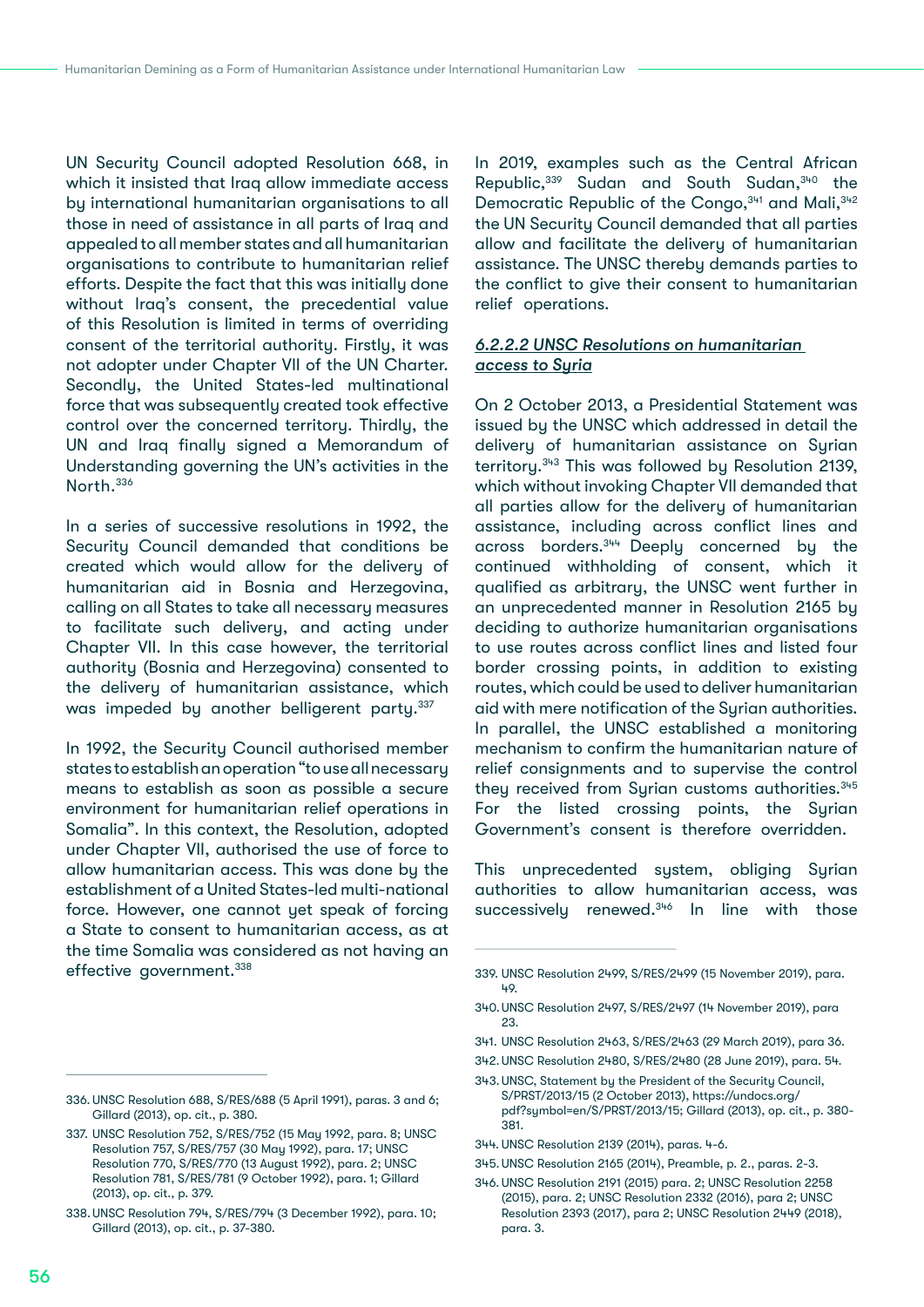resolutions, the United Nations notified the Syrian authorities in advance of each shipment, including its contents, its destination and the number of beneficiaries expected to be reached.

It is worth recalling that Resolution 2449, which renews the mechanism overriding consent of the territorial authority, expressly calls for "humanitarian mine action to be accelerated as a matter of urgency throughout Syria",<sup>347</sup> thereby linking humanitarian assistance with humanitarian demining.

The effects of the Resolution 2449 were to expire on 10 January 2020. After a heated exchange at the Security Council, 348 the system was only partially renewed. Only two of the four previous border crossings were listed, for a period of six months (instead of one year). The re-authorization for the use of crossing points in al-Ramtha (Jordan) and Al Yarubiyah (Iraq) was denied.

Practically, the partial renewal means that for all the borders not included in Resolution 2449 providing humanitarian assistance must be conducted with the consent of the recipient and host governments. But for the two-remaining crossing-points (Bab al-Salam and Bab al-Hawa in Turkey), the State of Syria will still only be notified, and no consent will be sought for the next six months. If in the future the system is not renewed, the situation will "shift back" to being governed by the requirement of consent, which, as discussed below, may not be arbitrarily withheld.

## **6.3 The obligation not to arbitrarily withhold consent**

In the case of Occupation, consent must be provided. There is no latitude for the Occupying Power to consider offers of humanitarian assistance from impartial humanitarian organisations where the civilian population is inadequately provided for; it is legally obliged to give its consent. In the case of UNSC authorisation, consent is *not legally required*. A binding UNSC Resolution demanding cross-border relief overrides the requirement of consent altogether.

In all other cases, the consent of the affected state is *legally required*. However, the affected State is under an obligation not to arbitrarily withhold its consent.

Two pre-conditions must be met before exploring the arbitrariness of the withholding of consent: (1) the civilian population must be inadequately supplied; and (2) offers of services must have been made by actors capable of carrying out relief operations that are exclusively humanitarian, impartial, and conducted without adverse distinction.

## 6.3.1 Origin and scope of the obligation not to arbitrarily withhold consent

Provided that these conditions are met, the possibility to withhold consent is not left entirely to the discretion of the State: consent to a humanitarian relief operation cannot be refused on arbitrary grounds.<sup>349</sup> This is shown by the drafting history of article 70 of AP I and article 18 of AP II. Despite the concern to protect national sovereignty, it was stated that the right to withhold consent "did not imply that the Parties concerned had absolute and unlimited freedom to reduce their agreement to relief actions. A Party refusing its agreement must do so for valid reasons, not for arbitrary or capricious ones".350 Outside IHL treaty provisions, the principle that consent to external humanitarian assistance cannot be arbitrarily withheld is found in several international law instruments.351

Consent is considered to be arbitrarily withheld in three cases. Firstly, withholding consent is arbitrary where it results in the violation of another international legal obligation.352 For example,

<sup>347.</sup> UNSC Resolution 2449 (2018), Preamble, p. 4.

<sup>348.</sup>UN News, "Security Council beats midnight deadline, renews Syria cross-border aid in contentious vote" (10 January 2020), <https://news.un.org/en/story/2020/01/1055181>.

<sup>349.</sup> Principle 25 of the Guiding Principles on Internal Displacement (1998); Oxford Guidance, paras. 43 ff.

<sup>350.</sup>ICRC, Commentary of 1987, para. 2805; Oxford Guidance, para. 46.

<sup>351.</sup> Principle 25(2) of the Guiding Principles on Internal Displacement; Institute of International Law, Resolution on Humanitarian Assistance, Bruges Session (2 September 2003)<https://www.ifrc.org/Docs/idrl/I318EN.pdf> ("VIII : Duty of affected states not arbitrarily to reject bona fide offer of humanitarian assistance); International Law Commission, Draft Articles on the Protection of Persons in the Event of Disasters (2016), [https://legal.un.org/ilc/texts/instruments/english/](https://legal.un.org/ilc/texts/instruments/english/draft_articles/6_3_2016.pdf) [draft\\_articles/6\\_3\\_2016.pdf](https://legal.un.org/ilc/texts/instruments/english/draft_articles/6_3_2016.pdf) (Art. 13(2): "Consent to external assistance shall not be withheld arbitrarily").

<sup>352.</sup>Oxford Guidance, paras 50-51.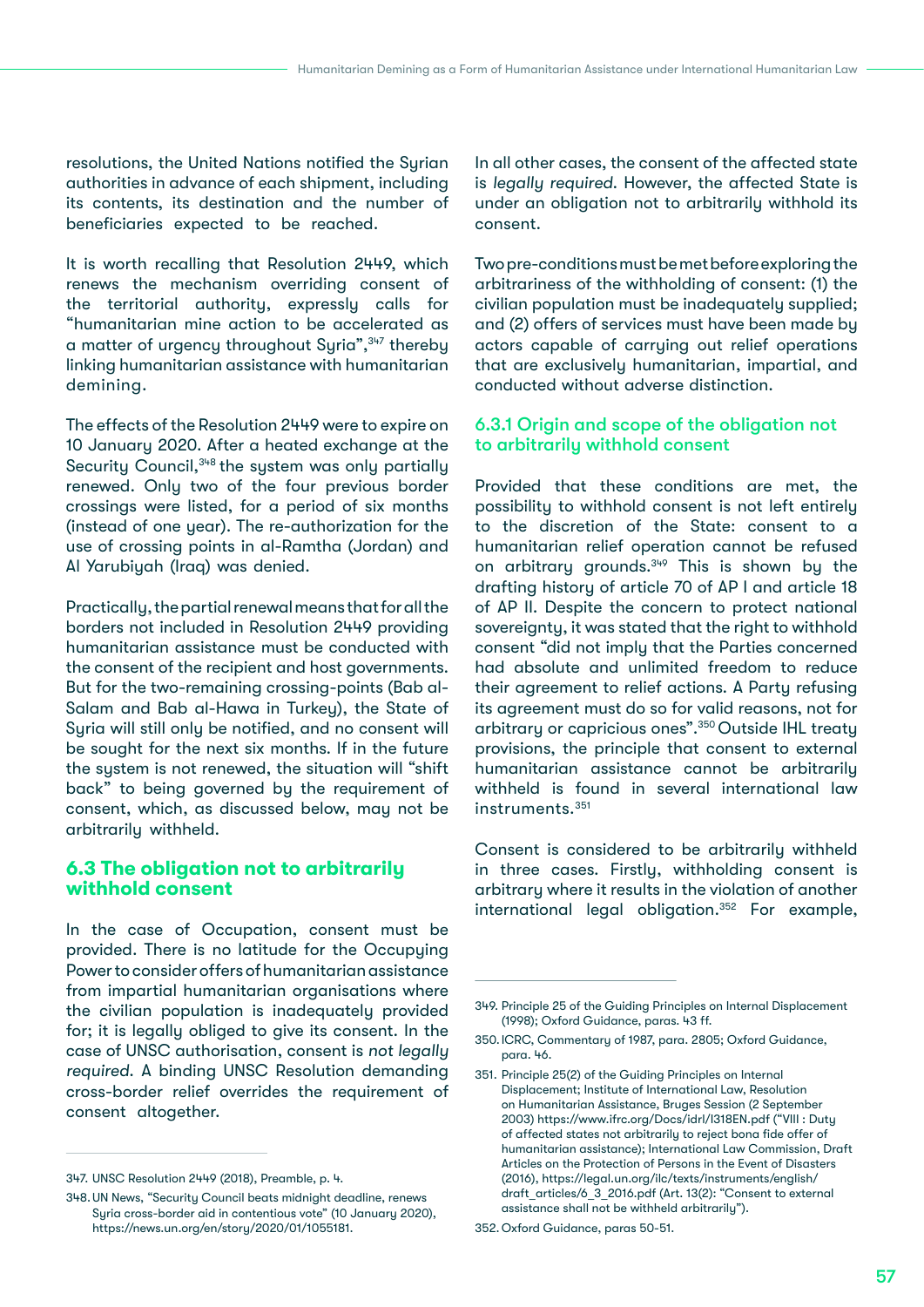under IHL, the starvation of civilians as a method of warfare is prohibited.353 Withholding consent to humanitarian assistance to cause or contribute to starvation therefore violates this prohibition and would be arbitrary. A discriminatory approach to the granting of consent to humanitarian access could amount to a violation of the prohibition of adverse distinction in applying  $IHL$ ,  $354$  or of the obligation to facilitate the collection of wounded and sick, including of the adverse party.355 Under IHRL, the right to life or to essential health are obligations of the State which could also be violated if that State denies access to humanitarian relief.356 Secondly, withholding of consent would be arbitrary if it violates the principles of proportionality and necessity.357 This means that even if consent is withheld for an apparently valid reason (e.g. military necessity and the need not to impede a military operation): "it will nonetheless be arbitrary if it exceeds what is necessary in the circumstances, and thus is disproportionate. Limitations in terms of time, duration, location, and affected goods and services must not go beyond what is necessary to achieve the legitimate aim". 358 Lastly, arbitrary denial of consent may occur if the withholding is unreasonable, unjust, unpredictable or inappropriate.<sup>359</sup> Examples include the failure to give reasons for withholding of consent,<sup>360</sup> or refusal which is based on adverse distinction or otherwise unreasonable in the circumstances.<sup>361</sup>

Consent is considered not to have been arbitrarily withheld in the following circumstances: (1) the affected State is itself willing and able to respond; (2) it has received sufficient assistance elsewhere; or (3) the offer is not extended in accordance with the principles of humanity, impartiality, or neutrality.362

## 6.3.2 Applying the obligation not to arbitrarily withhold consent to humanitarian demining

Determining whether the withholding of consent to humanitarian demining operations or equipment is arbitrary must be done on a case-by-case basis. The nexus between demining and military objectives means that there are foreseeable circumstances in which it would not be arbitrary to refuse humanitarian demining assistance, due to the possibility certain demining equipment could be misused by the opposing armed force to create a military advantage or otherwise interfere with the military objectives of the concerned State. However, military necessity will not be considered valid grounds to refuse offers of humanitarian assistance in their entirety, $363$  as arrangement can be made to limit and direct the assistance as appropriate. Moreover, as discussed below, the ICRC maintains that refusing offers of humanitarian assistance where the civilian population is inadequately provided for is arbitrary.364

#### *6.3.2.1 Prima facie examples of arbitrary refusals*

The ICRC's updated Commentary to Common Article 3 states that:

*[R]efusal may be considered arbitrary if it entails a violation of the Party's obligations under humanitarian law or other fields of international law, such as applicable human* 

<sup>353.</sup> Arts. 54 of AP I in IAC and 14 of AP II in NIAC; ICRC, Commentary of 1987, para. 2808; ICRC, Commentary of 2016, para. 834. In addition to being a violation of IHL, withholding of consent to humanitarian assistance that amounts to intentionally using starvation of civilians as a method of warfare is a war crime in IAC under Art. 8(2)(b)(xxv) of the Rome Statute and in NIAC under Art. 8(2)(e)(xix) of the Rome Statute.

<sup>354.</sup> Common Article 3; Art. 16 of GC III; Art. 13 o GC IV; Arts. 9(1), 69(1), 70(1) and 75(1) of AP I; Arts. 2(1) and 4(1), of AP II; Rule 88 of the ICRC Study on Customary IHL.

<sup>355.</sup>Common Article 3; Art. 15(1) of GC I; Art. 18(1) of GC II; Art. 16(2) of GC IV; Art. 10 of AP I; Art. 8 of AP II; Rule 109 of the ICRC Study on Customary IHL and its commentary: "This includes permitting humanitarian organizations to assist in their search and collection. Practice shows that the ICRC in particular has engaged in the evacuation of the wounded and sick. It is clear that in practice humanitarian organizations will need permission from the party in control of a certain area to carry out such activities, but such permission must not be denied arbitrarily  $(...)$ ".

<sup>356.</sup>Oxford Guidance, para. 51.

<sup>357.</sup> Oxford Guidance, para. 52.

<sup>358.</sup>Oxford Guidance, para. 52; See also Gillard (2013), op. cit., p. 362.

<sup>359.</sup> Oxford Guidance, paras. 53-54.

<sup>360.</sup>Ibid.

<sup>361.</sup> ICRC, Commentary of 2016, paras. 837.

<sup>362.</sup> International Law Commission, Eduardo VALENCIA-OSPINA, Special Rapporteur, Fourth Report on the Protection of Persons in the Event of Disasters, A/CN.4/643 (11 May 2011), [https://](https://undocs.org/en/A/CN.4/643) [undocs.org/en/A/CN.4/643,](https://undocs.org/en/A/CN.4/643) paras. 51-77 (Commentary to Draft Article 11, which subsequently became Draft Article 13 "Consent of the affected State to external assistance" of the Draft Articles on the Protection of Persons in the Event of Disasters). See also: Matias THOMSEN, "The Obligation not to Arbitrarily Refuse International Disaster Relief: A Question of Sovereignty", The Melbourne Journal of International Law, Vol. 16, No. 2 (2015), [https://law.unimelb.edu.au/\\_\\_data/assets/](https://law.unimelb.edu.au/__data/assets/pdf_file/0008/1687787/Thomsen.pdf) [pdf\\_file/0008/1687787/Thomsen.pdf](https://law.unimelb.edu.au/__data/assets/pdf_file/0008/1687787/Thomsen.pdf), p. 22.

<sup>363.</sup> ICRC, Commentary of 2017, para. 865.

<sup>364.</sup> Ibid, paras. 862-863.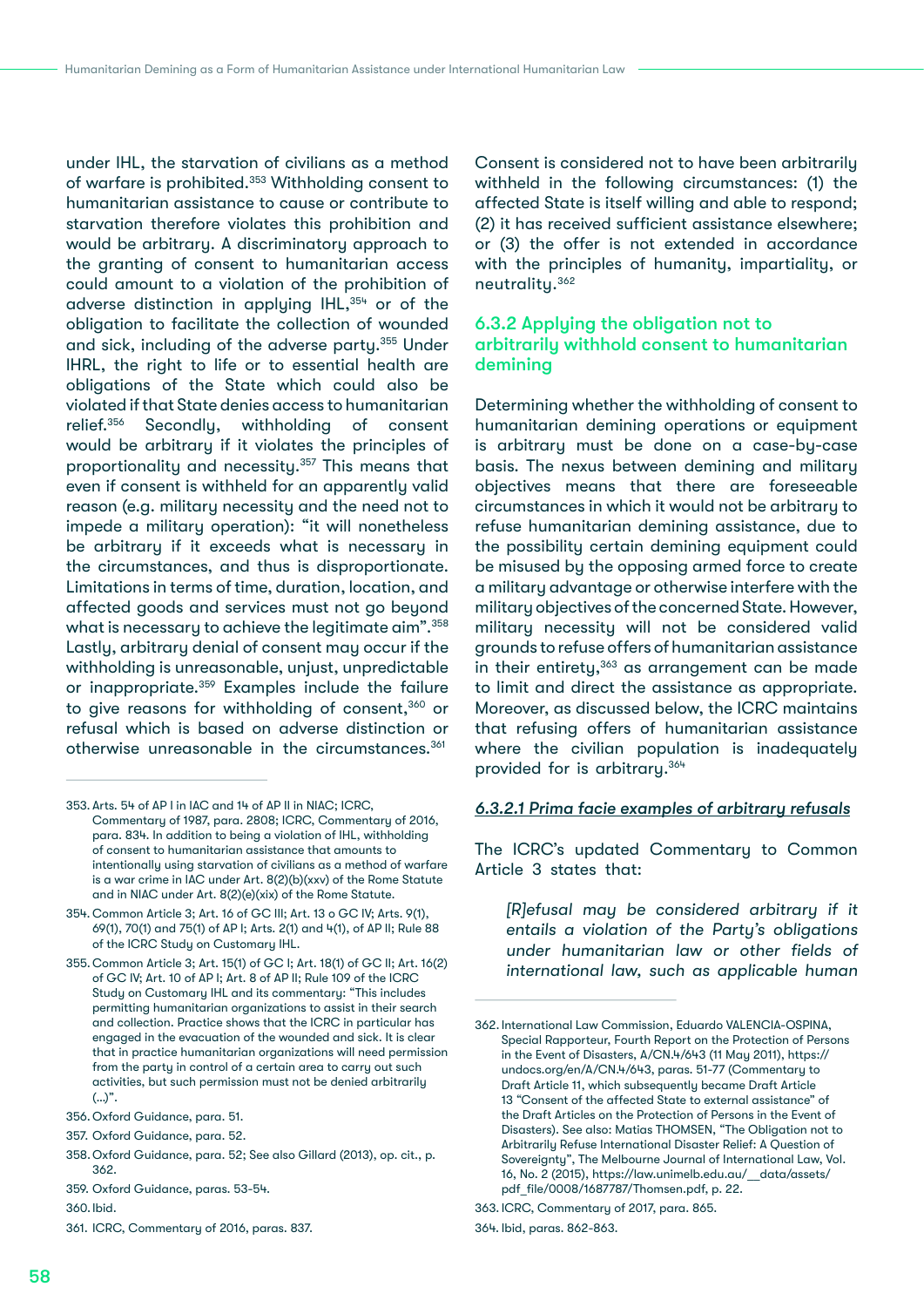*rights law. This will be the case, for example, when the Party concerned is unable or unwilling to provide humanitarian assistance to the persons affected by the armed conflict, and even more so if their basic needs enabling them to live in dignity are not met.365*

The Commentary goes on to state that "[n]o valid reasons to refuse such an offer exist … when the Party to which the offer of services is made is not able to address the humanitarian needs itself".366 Accordingly, if the civilian population is subjected to the indiscriminate effect of anti-personnel mines and, as a result, is unable to receive essential humanitarian aid, refusing humanitarian demining assistance would be considered arbitrary. However, where the offer is not extended in accordance with the fundamental principles of humanitarian assistance, as discussed in Section 5, the affected State or territorial authority is entitled to refuse. Accordingly, the rule espoused by the ICRC applies to all valid (humanitarian, impartial, and neutral) offers of humanitarian assistance under the rules of IHL.

Refusing humanitarian demining assistance could also independently violate other international legal obligations. In situations where humanitarian demining assistance is rejected in order to marginalise a particular group in society it would violate the prohibition on adverse distinction. In extreme circumstances, this could amount to a deliberate attempt to subject the affected population to cruel or inhuman treatment, starvation, or other inhumane acts as part of a widespread attack, each of which would violate international law and therefore be considered arbitrary.

Withholding consent will be arbitrary where it is "unreasonable, unjust, unpredictable or inappropriate",<sup>367</sup> which must be determined on a case-by-case basis. For example, where assistance is refused solely to maintain public perceptions of competency despite objective humanitarian need, or to avoid legitimising a non-State armed group in situations where humanitarian demining is necessary in the territory under that group's

control, it would be deemed arbitrary under international law.368

Even where the basis of the decision to withhold consent is justified, for example to keep external actors away from the conduct of hostilities or to prevent demining equipment from being misused by the enemy, it may not be necessary or proportionate to refuse all humanitarian demining assistance in its entirety. For example, the affected State could limit operations to areas away from the conduct of hostilities and subject them to strict supervision and control so as to ensure that the equipment is not misappropriated.

## *6.3.2.2 Where the affected State is itself able and willing to respond*

If the affected State is able and willing to respond to the threat of abandoned anti-personnel mines on its territory by limiting their indiscriminate effect and clearing a path for the delivery of essential humanitarian aid, refusing offers of humanitarian demining assistance will not be deemed arbitrary. An affected State's assessment of its own capacity to respond to the threat of abandoned antipersonnel mines should be "prima facie accepted so that the burden of proof lies with the assisting actor to prove otherwise".369 However, the following objective criteria will be necessary to determine whether the affected State has ability and willingness to engage in humanitarian demining as a matter of fact.

Firstly, if the affected State publicly admits that it is unable or unwilling to sufficiently respond to the impact of abandoned anti-personnel mines, there is a distinct possibility that refusing humanitarian demining assistance will be considered arbitrary. If the offer is provided in accordance with the fundamental principles of humanitarian assistance and the affected State has either failed to provide reasons for its refusal or cites "mere arbitrary or capricious" reasons, such as those noted above relating to perceptions of political competence or national pride, it is likely that the refusal is arbitrary and in violation of international law.

366. Ibid, para. 863.

<sup>368.</sup>Dapo AKANDE and Emanuela-Chiara GILLARD, "Arbitrary Withholding of Consent to Humanitarian Relief Operations in Armed Conflict", International law Studies, US Naval War College, Vol. 92 (2016), pp. 483-511, [https://digital-commons.](https://digital-commons.usnwc.edu/cgi/viewcontent.cgi?article=1696&context=ils) [usnwc.edu/cgi/viewcontent.cgi?article=1696&context=ils,](https://digital-commons.usnwc.edu/cgi/viewcontent.cgi?article=1696&context=ils) p. 500.

<sup>369.</sup> Thomsen (2015), p. 23.

<sup>365.</sup> Ibid, para. 862.

<sup>367.</sup> Oxford Guidance, paras. 53-54.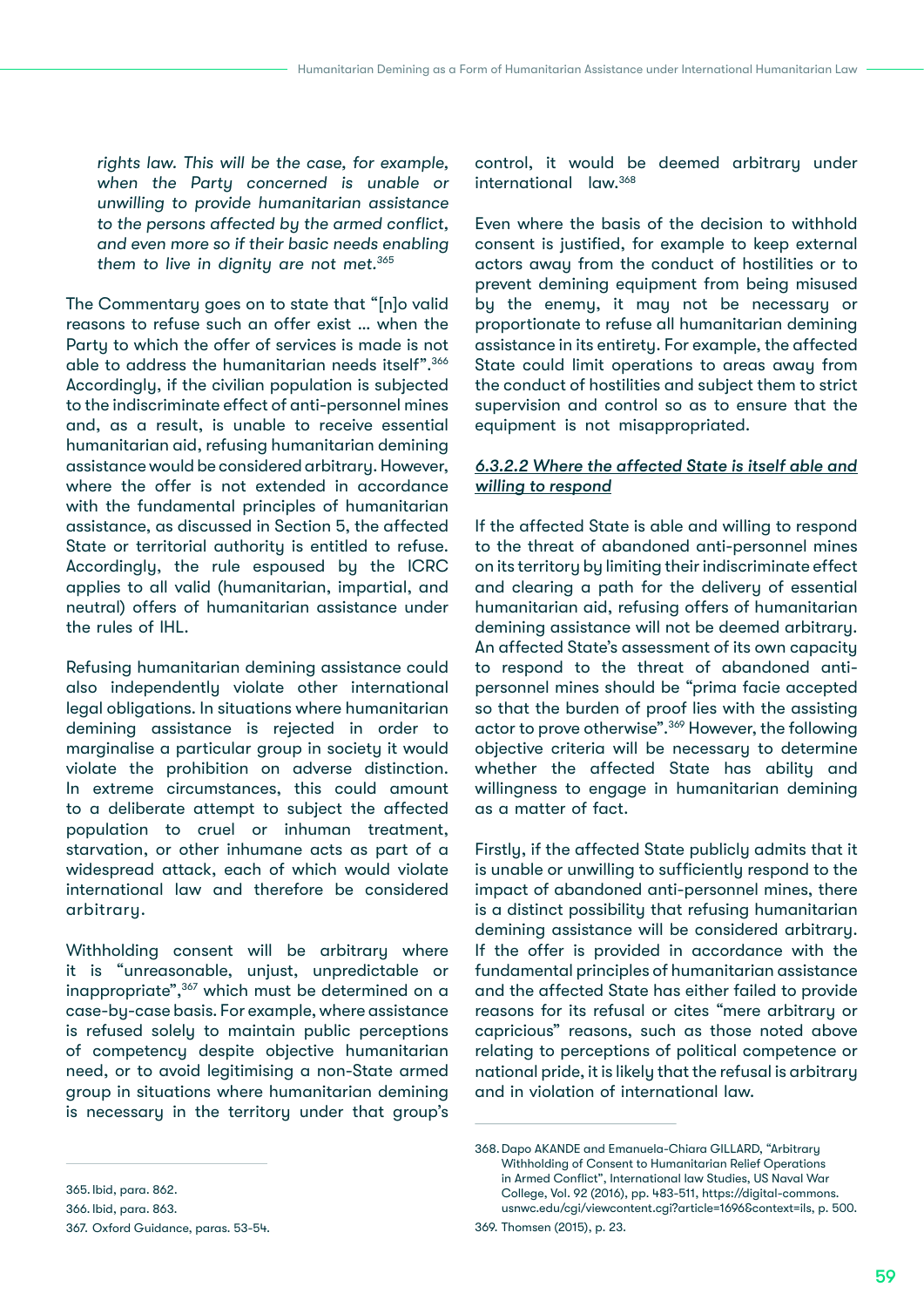Secondly, if there is evidence of extensive human suffering due to the indiscriminate effect of antipersonnel mines and/or the inability of humanitarian organisations to gain access to provide relief due to the presence of such mines, it will indicate that the affected State is unable or unwilling to respond with the necessary demining services. The obvious flaw with this test is that large-scale suffering must occur before it becomes apparent that the affected State is unable or unwilling to respond.<sup>370</sup> However, it provides a necessary evidence-based evaluation of whether the State is meeting the needs of the civilian population. Where it is demonstrated that the affected State is unable or unwilling due to extensive suffering caused by the presence of mines, it is likely that refusing impartial offers of humanitarian assistance will be deemed arbitrary.

Thirdly, where there is *manifest* evidence that the affected State is unable or unwilling to engage or facilitate necessary humanitarian demining services, it enlivens the possibility that refusing assistance will be arbitrary.371 This criterion requires a factual-based assessment of the affected State's response to the threat of abandoned mines on its territory. If it has a clear record of ignoring the plight of its people affected by the presence of mines or it is known to have inadequate resources, there may be sufficient evidence to demonstrate that it is either unwilling or unable to respond to the present crisis. In some situations, this may enable classifying a refusal of consent as arbitrary without waiting for the suffering of civilians to reach the "extensive" threshold noted above.<sup>372</sup>

## *6.3.2.3 Where the affected State has received sufficient assistance elsewhere*

The affected State is usually in the best position to determine the extent and nature of the threat posed by abandoned mines within its territory and

therefore the type of demining assistance that may be required. The ability to choose between offers of humanitarian demining assistance is a logical component of its sovereign right to accept and control the provision of external assistance. Providing that the accepted offer is sufficient to meet the needs of mine-affected communities, it will not be arbitrary to reject subsequent offers of assistance. The threshold for what constitutes "sufficient" humanitarian demining assistance should be at the discretion of the affected State until contrary evidence of human suffering becomes apparent. Importantly, this rule promotes the right of the affected State to preference regional humanitarian demining assistance, which may be more political appealing.373

## *6.3.2.4 Where the offer is not provided in accordance with the fundamental principles of humanitarian assistance*

As discussed in Section 5, where the offer of humanitarian demining assistance is not provided in accordance with the fundamental principles of humanity, impartiality, and neutrality, the affected State will have a legitimate, non-arbitrary reasons for withholding consent. Violation of the fundamental principles is a question of fact and degree. Compliance with humanity, impartiality, and neutrality as non-engagement in the hostilities must be adhered to at all times and non-compliance would provide a legitimate, non-arbitrary reason for the affected State to withhold its consent.

The next subsection considers practical steps that humanitarian demining organisations can take to increase the likelihood of obtaining the necessary consent.

## **6.4 Practical considerations in obtaining consent for humanitarian demining assistance**

Outside situations of Occupation or UN Security Council authorisation, offers of humanitarian assistance are subject to the requirement of consent. While the State is under an obligation not to arbitrary withhold its consent, the consequences of violating this obligation do not necessary permit

<sup>370.</sup> J. Benton HEATH, "Disasters, Relief, and Neglect: The Duty to Accept Humanitarian Assistance and the Work of the International Law Commission", New York University Journal of International Law and Politics, Vol. 43, No. 2 (2011), [https://](https://nyujilp.org/wp-content/uploads/2013/02/43.2-Heath.pdf) [nyujilp.org/wp-content/uploads/2013/02/43.2-Heath.pdf,](https://nyujilp.org/wp-content/uploads/2013/02/43.2-Heath.pdf) pp. 459-460.

<sup>371.</sup> Ibid, p. 464.

<sup>372.</sup> In the context of international disaster relief, the example of Haiti is given on the basis that it was well-known that the country possessed insufficient capabilities to respond to the disaster and thus it could not have justified refusing international assistance on this ground. See ibid, p. 473 and Thomsen (2015), op. cit., p. 24.

<sup>373.</sup> This section is substantially based on a similar analysis provided in the context of the obligation not to arbitrary refuse offers of disaster assistance, in Thomsen (2015), op. cit., p. 25.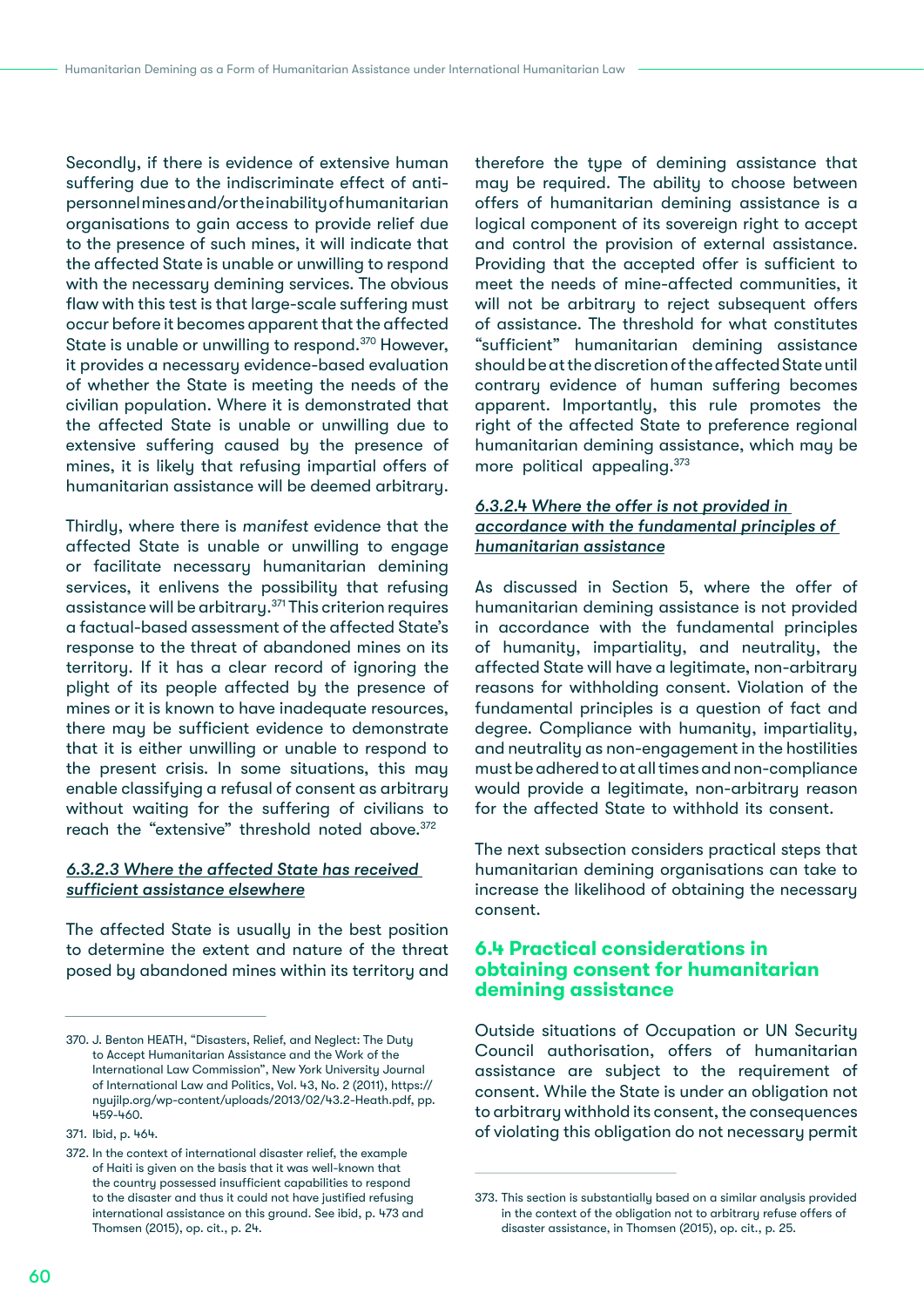humanitarian assistance to be delivered without the State actually providing its consent (as discussed in Section 7). Accordingly, it is preferable for impartial humanitarian organisations to negotiate with the affected party to the conflict to obtain the necessary consent to deliver humanitarian demining assistance. This subsection outlines three assurances that humanitarian demining organisations can provide the affected State or territorial authority in order to obtain consent:

- 1. that deactivated mines will be destroyed so that they cannot be reused by the opposing armed force;
- 2. that the organisation will not seek to apportion any blame for uncovering or removing mines that may have been laid by that party in violation of international law; and
- 3. that humanitarian demining assistance is offered to both sides of a conflict and is not used as a means of providing political legitimacy to a non-State armed group in situations where it is necessary to remove mines in the territory under that group's control.

The factors identified above apply in addition to the fact that humanitarian demining organisations should communicate to the affected State or territorial authority the fact that they: (a) are impartial and humanitarian in character; and (b) conduct their operations in accordance with the fundamental principles of humanity, impartiality, neutrality, and independence. In particular, as outlined in **Section 5**, this requires the organisation to limit demining activities to abandoned antipersonnel mines in civilian-populated areas, away from the conduct of hostilities, and to retain sufficient political neutrality and operational independence to prioritise cases on the basis of humanitarian need without adverse distinction or undue political influence.

#### 6.4.1 Assurances of stockpile destruction

Relief organisations may seek to provide assurances to the affected State or territorial authoritu that: (a) cleared mines will be destroued so as to remove the possibility that they could be reused by an opposing armed force or terrorist group; and (b) that the humanitarian demining

organisation is not seeking to apportion blame or publicly denounce the State or territorial authority for failing to comply with any treaty obligations to which it may be party or for otherwise laying mines in a manner contrary to IHL.

With regard to stockpile destruction, it is included in the five pillars of humanitarian mine action precisely because undestroyed stockpiles of mines have been reused by warring factions in the past, notably in Vietnam and Afghanistan, thereby threatening the civilian population and defeating the objectives of humanitarian demining. Stockpile destruction is therefore already being promoted as a matter of course. However, communicating this capability to the State or territorial authority may be especially important in order to provide assurances that any cleared mines will not subsequently be used against them.

## 6.4.2 Assurances of non-apportionment of blame for potential violations of international law

Assurances as to the non-apportionment of blame for potential violations of treaty and/ or IHL obligations may present a tricky situation for humanitarian demining organisations whose mandate involves pressuring States to ratify the Anti-personnel Mine Ban Treaty or non-State armed groups to sign a Deed of Commitment not to use anti-personnel mines. On the one hand, one of the most effective methods to achieve this objective is to name and shame offending States or armed groups in the hope of attracting public criticism and using the international legitimacy pull to attract behavioural change. On the other hand, if the organisation's other objectives include facilitating humanitarian demining operations, the most effective way of ensuring that objective is to gain the trust and confidence of the affected State or territorial authority.

#### 6.4.3 Engaging with all affected parties to the armed conflict

Finally, it is also worth considering some of the practical and political implications of engaging with non-State armed groups in order to obtain the necessary consent to deliver humanitarian demining assistance in the context of NIAC.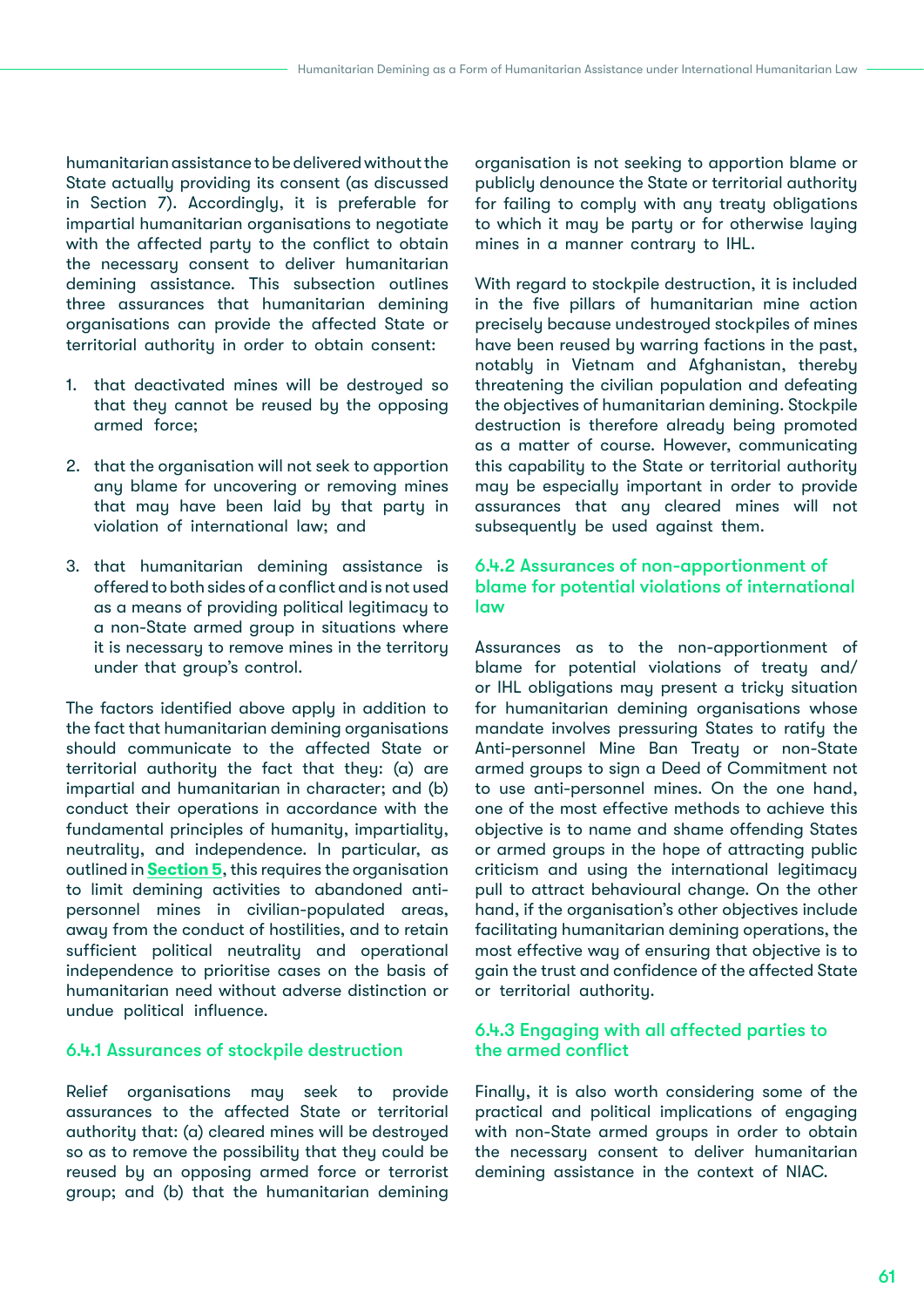GICHD's 2006 Report on *Armed Non-State Actors and Landmines,*374 in addition to compiling evidence of non-State armed group involvement in the five pillars of mine action,<sup>375</sup> notes that non-State armed groups "can be distrustful or suspicious of demining operations, especially where it concerns mines laid by the group themselves".<sup>376</sup> This finding emphasises two of the issues previously raised. Firstly, that it may be necessary to provide assurances of non-apportionment of blame in order to gain the trust of the non-State armed group; and secondly, that it may be necessary to destroy mines that are removed in order to assure the armed group that they will not be used against them. 377

On the other end of the spectrum, the report highlighted that a lack of trust on behalf the concerned State often led that State to obstruct the practical aspects of humanitarian demining cooperation with the non-State armed group, such as blocking visas, travel permits, and other technical or bureaucratic interferences that would delay the delivery of equipment. In some cases, the government of the concerned State halted mine action activities entirely.<sup>378</sup> The report notes that some organisation were able to overcome the lack of trust on behalf of States by working with both parties to the conflict in equal measure, or by convincing the State of the humanitarian benefit of mine action.379

Another practical means of convincing the affected State or territorial authority to consent to humanitarian demining assistance is to remind them of their obligation to limit the indiscriminate effects of mines under customary IHL or, where applicable, to removal all anti-personnel mines under the *Anti-Personnel Mine Ban Treaty*. With regard to States, where the presence of abandoned anti-personnel mines is indiscriminately affecting the civilian population and preventing essential humanitarian

376. Ibid, pp. 32-33.

378. Ibid, p. 32.

379. Ibid, pp. 42-43.

access, consenting to offers of humanitarian demining assistance may be a necessary means of fulfilling the obligation to limit the indiscriminate effects of mines under customary IHL. Specific to States party to the *Anti-personnel Mine Ban Treaty,*  consenting to humanitarian demining assistance may be necessary to fulfil their obligations to remove all anti-personnel mines on their territory. While a member State could argue that it is unable to fulfil this obligation in situations where part of its territory is controlled by a non-State armed group, it is "bound to make 'good faith' efforts to perform its treaty obligations",380 which would include an obligation not to actively frustrate humanitarian demining efforts in the territory controlled by the non-State armed group and not refusing to provide its consent simply on the basis that it does not wish to legitimise the group.

With regard to non-State territorial authorities, the Report notes that Geneva Call has been successful in working with such groups to promote the five pillars of mine action and provides that, as of 2006, 35 non-State groups had banned anti-personnel mines, 31 of which had signed the Deed of Commitment, and that a further 14 had "allegedly introduced some type of limitations (temporal or applied) to their mine use".381 The Report claims that, under the contemporary state of the law, a non-State armed group may agree to ban anti-personnel landmines to protect the civilian population irrespective of the legal position of the State in which the armed group is controlling territory. The GICHD argue that engagement with non-State armed groups to protect civilian life and facilitate essential humanitarian aid is often necessary even where the cooperation of the affected State is not forthcoming. Where non-State armed groups have made commitments to remove anti-personnel mines, there is a greater chance that they will consent to humanitarian demining assistance in order to fulfil their obligations. While the consent of the concerned State may still be required, there would be comparatively limited non-arbitrary reasons for doing so.

380.Ibid, p. 135. 381. Ibid, p. 130.

<sup>374.</sup> Geneva Call 2006 Report.

<sup>375.</sup> Ibid, Abstract.

<sup>377.</sup> The report highlights that NSAGs are rarely involved in stockpile destruction, sometimes because they have not agreed to a total ban on anti-personnel mines, and other times because they suffer from a lack of resources or cooperation by the State against which they are fighting.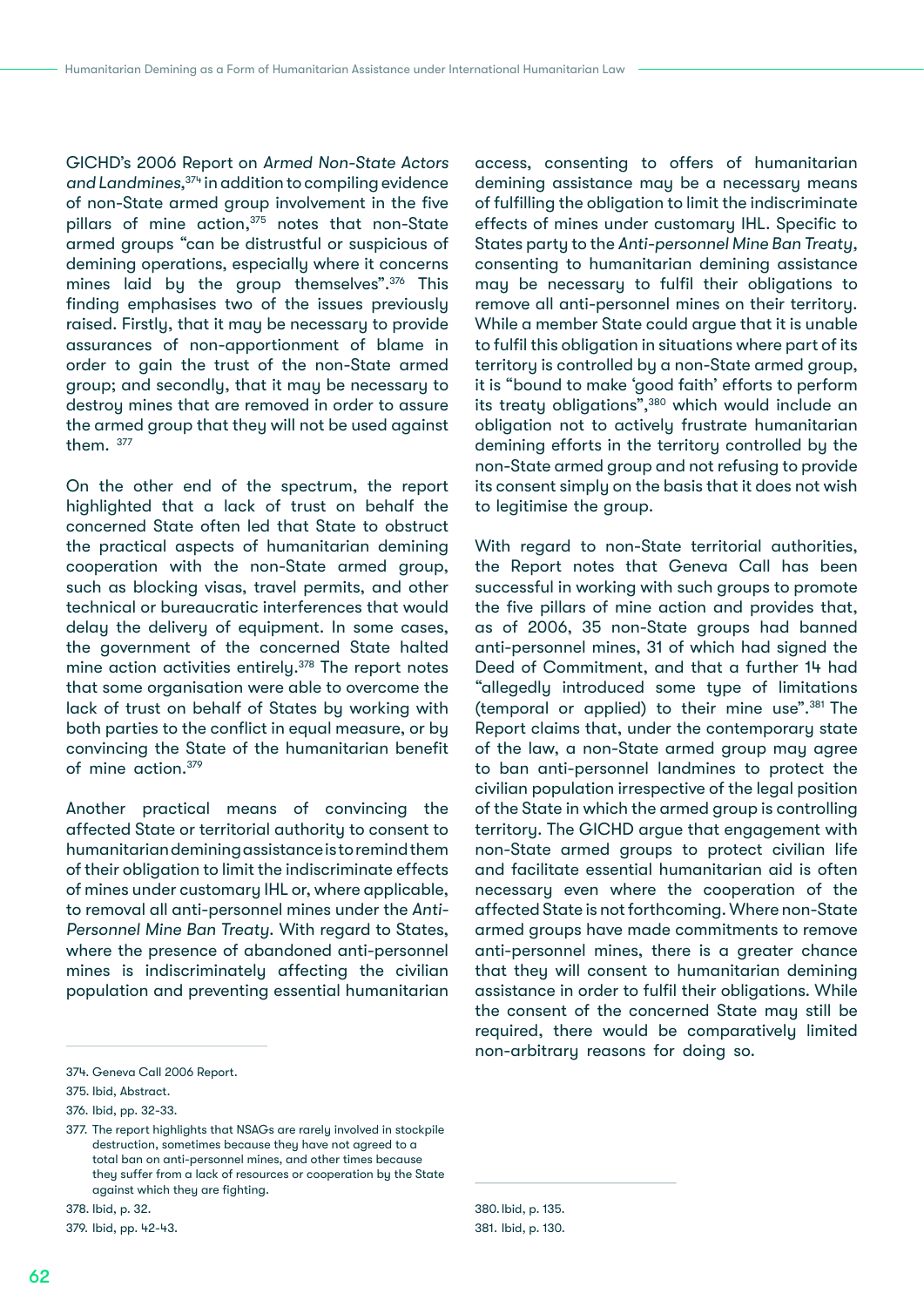## **6.5 Duties and rights of control and supervision over demining operations if consent is provided**

Obtaining consent is not the final legal step in the process of delivering humanitarian assistance. The territorial authority bears duties but also retains certain rights over the implementation phase of relief schemes. Control rights should be emphasised to the party to the conflict that is determining whether to grant access to humanitarian demining convoys. Similar to the assurances noted above, reminding a party to the conflict of their right of control over the convoy should help to assuage concerns that the demining operation or equipment will be misused.

## 6.5.1 Under IHL

As pointed out by the ICRC, "the obligation to allow and facilitate relief schemes is without prejudice to the entitlement of the relevant actors to control them".382 While medical humanitarian relief operations<sup>383</sup> and food assistance relief operations384 benefit from a special protection in this regard, only the general rules will be examined here as these cover the implementation of humanitarian assistance in general, which as we have argued includes the delivery of humanitarian demining equipment.

#### *6.5.1.1 International Armed Conflict*

Initially article 23 of GC IV imposed on States parties to allow free passage of consignments of medical and religious supplies, food, and clothing. AP I extended this in terms of items (all supplies essential to the survival of the civilian population) and recipients (the whole civilian population under the control of a Party to the conflict and not merely certain vulnerable groups).385 The State party to the armed conflict **shall allow and facilitate rapid and unimpeded passage** of all relief consignments, even if these are destined for the civilian population of the adversary.<sup>386</sup>

385.Art 69(1) and 70(1) of AP I; Swiss FDFA Handbook, p. 21. 386. Art 70(2) of AP I.

The States parties to the armed conflict must protect relief consignments (against destruction, looting, banditry, riot, etc.) and facilitate their distribution.387

This obligation covers entry and movement through the country, taking into account conditions of circulation in the country, and requires the party to refrain from subjecting relief consignments to superfluous administrative formalities. Examples of adequate measures which may be adopted by the State to fulfil this obligation include simplified visa-procedures for personnel, lighter customs inspections, issuing permits, allowing the import and use of telecommunications equipment, and providing competent and sufficient State personnel at the required levels.388

However, the State may **prescribe technical arrangements, including search** of the relief consignments. Among other reasons, this may serve to reassure the State party to the armed conflict that the operation and the equipment is exclusively humanitarian, that the convoy does not contain weapons or military equipment, or that the medical equipment is of the requisite quality. Such technical arrangements must be applied in good faith, in that "their imposition or effect must not be arbitrary" within the meaning of arbitrary withholding of consent as described above.<sup>389</sup> This requires taking into consideration the nature of the needs of the civilian population.390 The removal of medical supplies from humanitarian shipments could be considered as arbitrary where the needs are established and the quality of supplies is not in question.391

The State Party to the conflict may prescribe that the distribution be made under the local supervision of a Protecting Power,<sup>392</sup> in order

- 388.See Oxford Guidance, paras. 59-64; ICRC, Commentary of 1987, para. 2829.
- 389. See section 6.3.1. above.
- 390.Art. 70(3)(a) of API; ICRC, Commentary of 1987, para. 2831; Oxford Guidance, paras. 65-72.
- 391. In the Syrian context, see the grave concerns expressed by the UNSC over removal of such medical supplies: UNSC Resolution 2139 (2014), para. 8.
- 392. Art. 70(3)(b) of API ; Note that the notion of "Protecting Power" nowadays it only refers to the ICRC, see ICRC, "Protecting Powers", How does Law protect in War, [https://casebook.icrc.](https://casebook.icrc.org/) [org/.](https://casebook.icrc.org/)

<sup>382.</sup>ICRC, 2015 Challenges Report, p.30.

<sup>383.</sup>Oxford Guidance, para. 84-91.

<sup>384.</sup> Oxford Guidance, para. 92-96.

<sup>387.</sup> Art 70(4) if AP I and ICRC, Commentary of 1987, paras 2857- 2865; Directly attacking objects involved in the provision of humanitarian assistance is a war crime in IAC, see 8(2)(b)(iii) of the Rome Statute.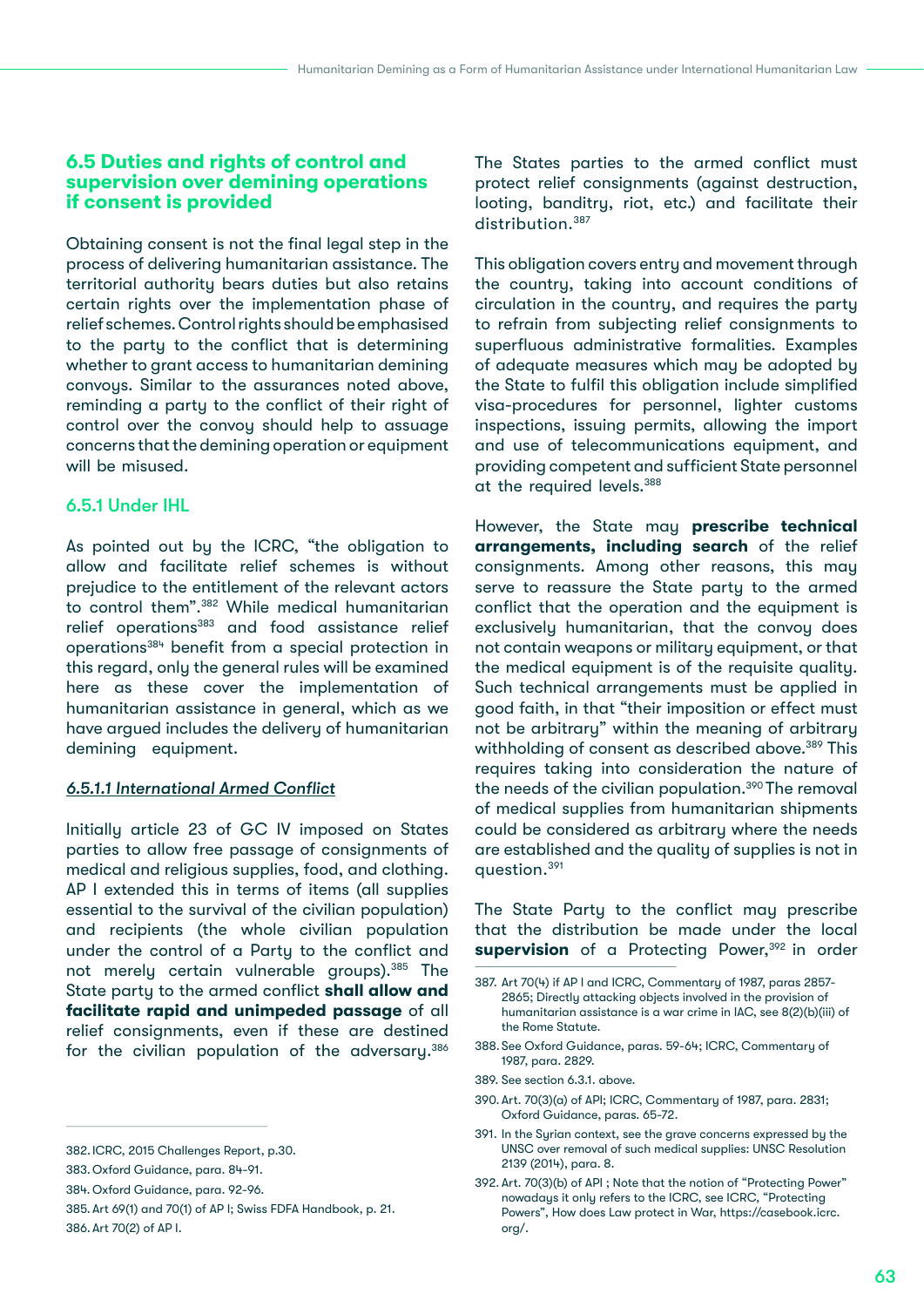to assure that the relief consignments reach their recipient.393 The State Party to the conflict may **not divert or delay** the forwarding of relief consignments except in cases of urgent necessity and in the interest of the civilian population they are destined for.394 Finally, States must encourage and facilitate international cooperation in the delivery of humanitarian assistance.<sup>395</sup>

All of these obligations, except that of protection, apply also to non-belligerent States.396

Under the law of Occupation, article 59(4) of GC IV provides that a "Power granting free passage to consignments on their way to territory occupied by an adverse Party to the conflict shall, however, have the **right to search** the consignments, to **regulate their passage according to prescribed times and routes**, and to **be reasonably satisfied** through the Protecting Power that these consignments are to be used for the relief of the needy population and are not to be used for the benefit of the Occupying Power". This is merely to verify that consignments are humanitarian in nature and must not be misused to unduly delay the forwarding of the aid.<sup>397</sup> These rights should by no means constitute a way for the Occupying power to divert relief consignments from the purpose for which they are intended, except in cases of urgent necessity, in the interests of the population of the occupied territory and with the consent of the Protecting Power". These three cumulative conditions are designed to prevent the abuse of this exception. 398

Under article 61(2) of GC IV, relief consignments in occupied territory shall be exempt from "all charges, taxes or customs duties **unless** these are necessary in the interests of the economy of the territory. The Occupying Power shall **facilitate**  the rapid distribution of these consignments".<sup>399</sup>

Finally, article 69(2) of AP I contains the duty of the Occupying Power to permit relief actions to be implemented without delay.

399. ICRC, Commentary of 1958, pp. 327-328.

## *6.5.1.2 Non-International Armed Conflict*

Common Article 3(2) and article 18(2) of AP II do not address the duties and rights of supervision of parties to a NIAC but the applicable IHL in IAC is considered to be part of Customary IHL applicable also to NIAC.400 Under customary IHL, the following rules are binding on both State and non-State armed groups party to a conflict:

- humanitarian relief personnel must be respected and protected;
- objects used for humanitarian relief operations must be respected and protected;
- the parties to the conflict must allow and facilitate rapid and unimpeded passage of humanitarian relief for civilians in need, which is impartial in character and conducted without any adverse distinction, subject to their right of control;
- and the parties to the conflict must ensure the freedom of movement of authorized humanitarian relief personnel essential to the exercise of their functions. Only in case of imperative military necessity may their movements be temporarily restricted.<sup>401</sup>

There is no written obligation for non-belligerent States to allow and facilitate rapid and unimpeded passage. However, it could be argued on the basis of the obligation under Common Article 1 to the Geneva Conventions to "ensure respect" for the Conventions, as well as on the basis of necessity so as to uphold the party's consent to the delivery of humanitarian relief.<sup>402</sup>

## 6.5.2 Special protection for humanitarian missions

International and humanitarian missions facilitating demining with the consent of the affected State are afforded special protection under IHL from the effects of minefields, mined areas, mines, booby

<sup>393.</sup> ICRC, Commentary of 1987, paras. 2840-2841 and 2853-2856. 394. Art. 70(3)(c) of AP I.

<sup>395.</sup> Art. 70(5) of AP I.

<sup>396.</sup> See the wording of Art. 70 of AP I and ICRC, Commentary of 1987, paras. 2790-2869.

<sup>397.</sup> ICRC, Commentary of 1958, pp. 322-323.

<sup>398.</sup> Art. 60 of GC IV; ICRC, Commentary of 1958, p. 324.

<sup>400.</sup>Rule 55 of the ICRC Study on Customary IHL; Oxford Guidance, para. 56 and footnote 55; ICRC, Commentary of 2016, para. 839.

<sup>401.</sup> Rules 31, 32, 55, and 56 of the ICRC Study on Customary IHL; Oxford Guidance, para. 58.

<sup>402.</sup>ICRC, Commentary of 2016, para. 840.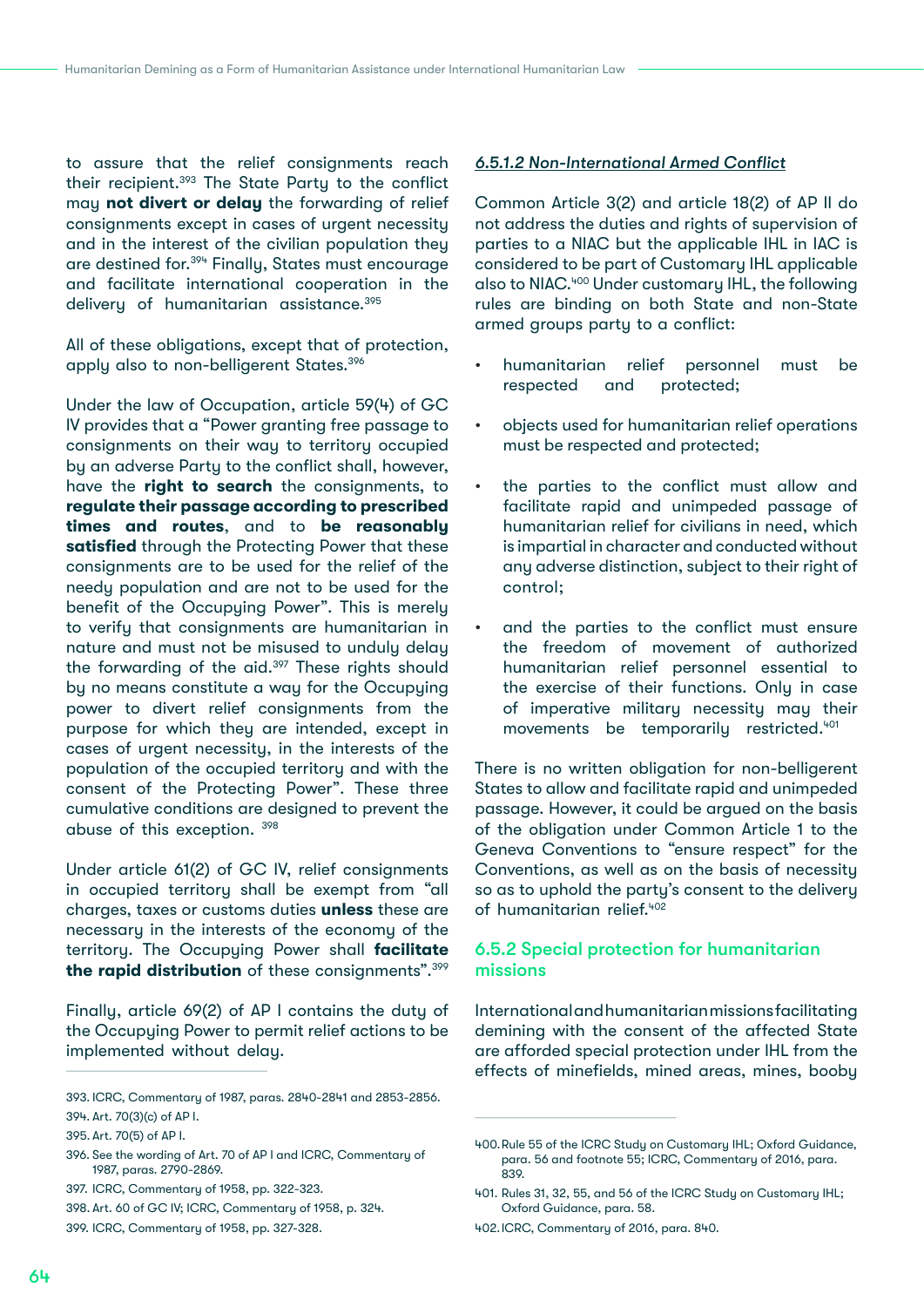traps, and other devices.<sup>403</sup> These operations include UN peacekeeping missions and other forces established under Chapter VII of the UN Charter, UN fact-finding and humanitarian missions, ICRC missions, and any other impartial humanitarian mission, including but not limited to those of the Red Cross and Red Crescent Movement. State parties must take all necessary measures to ensure their protection and provide safe passage to carry out their duties.

This again illustrates that humanitarian demining is not only part of humanitarian assistance, it is also a prerequisite to it.<sup>404</sup>

## 6.5.3 Rights of control and supervision over humanitarian demining assistance

Once consent to a humanitarian demining operation has been granted, both the humanitarian demining actor and the territorial authority will have certain rights and obligations.

Regarding the humanitarian demining service provider, personnel and objects used for the mission are to be respected and protected. The personnel must however abide by the approval of the territorial authority, respect its security requirements, and not exceed the limits of its mission. Failure to fulfil these obligations may lead to the termination of the mission.

As for the affected State or territorial authority, it must allow and facilitate rapid and unimpeded passage of humanitarian demining operations, to respect and to protect personnel and objects, and to facilitate the mission, notably by allowing freedom movement within the territory under its control. Only in case of imperative military necessity may the activities of the relief personnel be limited, or their movements temporarily restricted. The territorial authority must not divert nor delay the forwarding of the humanitarian demining assistance except in cases of urgent necessity and in the interest of the civilian population.

The territorial authority has the right to prescribe technical arrangements, including search of

the convoy, to ensure that the equipment is humanitarian. Finally, it may request that the ICRC supervise the distribution of the humanitarian demining equipment.

These rights of control and supervision enable the concerned authority to remove equipment from humanitarian convoys on the basis that it is not humanitarian in nature or poses undue risk of providing a definite military advantage. The rights of supervision and control must be exercised in good faith. As discussed in section 2.2, the latitude to remove demining equipment will depend on the nature of the equipment, its indented destination, and the status of the hostilities.

A special UN monitoring mechanism to ensure the humanitarian nature of relief consignments, as has been used in the Syrian case, could be equipped with the expertise and knowledge to ensure that demining equipment, based on its nature and intended destination, serves a purely humanitarian purpose.

## *6.5.3.1 Location and timing*

The location and timing of humanitarian demining operations during a conflict are essential to ensure that such conduct does not amount to an engagement in the hostilities by depriving the party to the conflict that laid the mines of a definite military advantage, as discussed in Section 5.3. Location and timing are equally relevant to the exercise of the affected State or territorial authority's rights of control and supervision.

In order to ensure that humanitarian demining equipment is not misappropriated by the opposing armed force, or that deactivated mines are not reused against them, the affected State or territorial authority is likely to want to exercise effective control over the location and timing of humanitarian demining operations. The relevant authority will seek to ensure that demining only takes place away from the conduct of hostilities in areas under its control so as to minimise the risk of interference from the opposing armed force. As previously discussed, these precautions will equally be mandated by the demining organisation itself to ensure the safety of its personnel and to maintain compliance with the principle of neutrality. The relevant authorities will also likely exercise control and supervision over the type of

<sup>403.</sup>Art. 12 of Protocol II to the Weapons Convention.

<sup>404.</sup>See the UNSC Resolutions on the delivery of humanitarian aid in Syria calling for the removal of all impediments to the provision of humanitarian assistance, including UNSC Resolution 2449 (2018), preamble, lit. 3.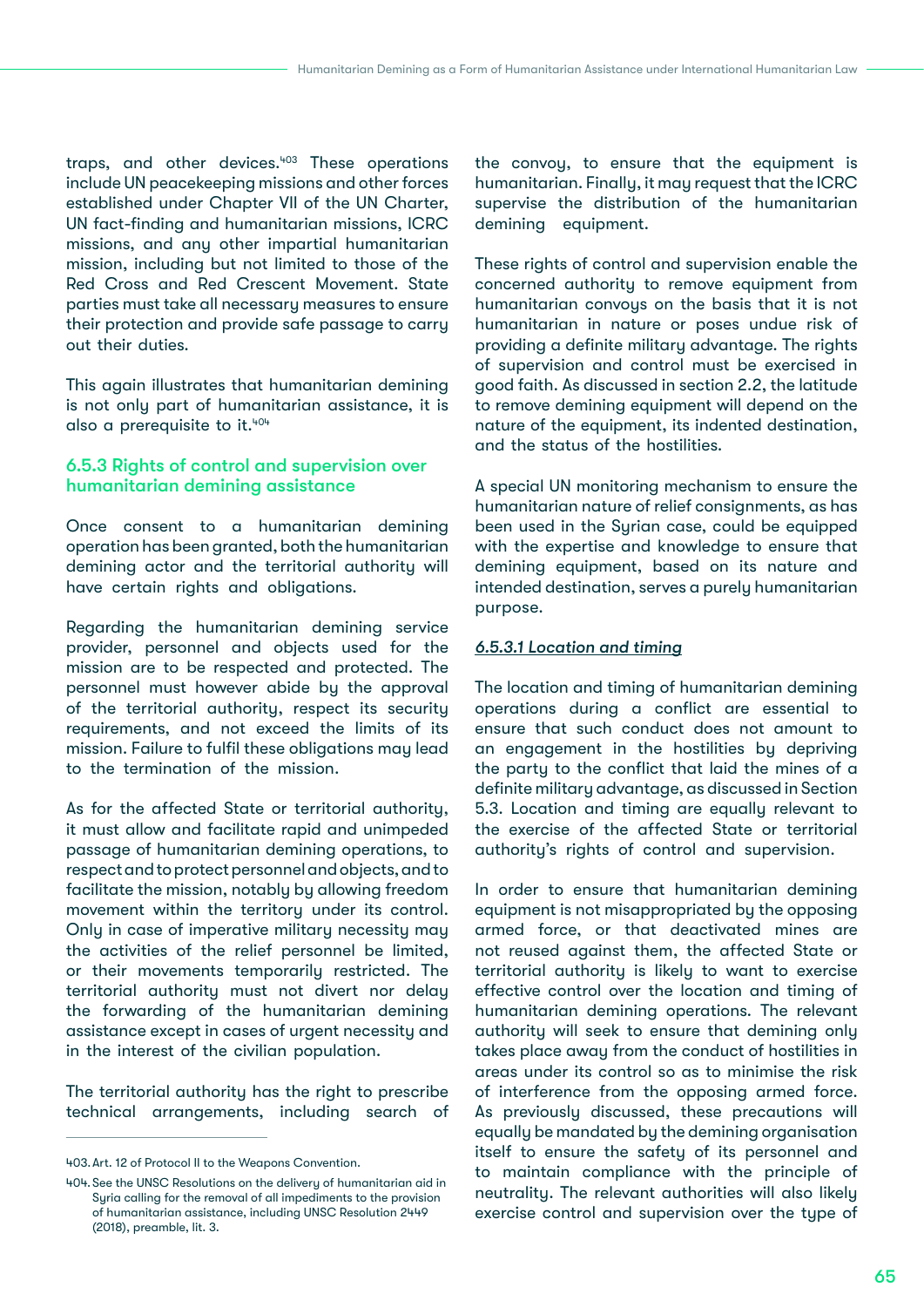demining equipment entering their territories so as to minimise the risk that it may be used against them.

#### *6.5.3.2 Demining techniques and equipment*

The equipment and techniques used in humanitarian demining reflect the above limitations regarding location and timing.<sup>405</sup> Humanitarian demining operations "are neither intended nor equipped to deploy full security cordons or engage defensively"406 and therefore are incapable of demining in areas of active combat. Following active hostilities, humanitarian deminers must leave sufficient time to ensure that any remaining mines have been abandoned and are no longer serving a military objective.<sup>407</sup> Humanitarian demining equipment and techniques, which predominantly rely on hand-held devices to slowly and carefully detect all mines within an area, are unsuitable to fulfil the functions of military demining, which aims to efficiently clear a path for the movement of troops using explosive line chargers, ploughs, and rollers that can be "deployed from behind armour and yield rapid results".408 As noted by the GCIHD: "The objective is normally to overcome the obstacle in the most efficient manner possible: for a minefield, this means crossing it rather than removing it. It also means taking the shortest practical route and clearing as little area as possible".<sup>409</sup> Other military demining equipment and techniques include: countermine (CM); Explosive Ordnance Disposal, (EOD) Active Range Clearance (ARC), and UXO Environmental Remediation (UER).<sup>410</sup>

Meanwhile, the above military demining equipment and techniques are unsuitable to achieve the objectives of humanitarian demining, which aims for complete mine clearance, prioritises the safety of deminers, and is motivated by a humanitarian, non-military purpose. As previously stated, all demining equipment is technically capable of qualifying as humanitarian demining equipment provided it is used by an impartial humanitarian organisation operating in accordance with the principles of humanity, neutrality, impartiality, and independence. However, practically speaking, certain demining equipment is more likely to be considered humanitarian in nature and successfully pass security checkpoints. The deciding factor is likely to be the extent to which the demining equipment intended for an exclusively humanitarian purpose could be misused for a military purpose. It is therefore essential for impartial humanitarian organisations to communicate effectively in assuring the State or territorial authority that the demining equipment will be strictly controlled and only used for a humanitarian purpose in areas away from the conduct of hostilities.

Notwithstanding, the affected State or territorial authority will exercise rights of control and supervision over demining equipment where it has consented to humanitarian demining assistance. There are three broad categories of humanitarian demining equipment: (1) personal protection equipment, which is mandated in all UN related demining operations and may be required under national legislation as well; (2) detection equipment; and (3) clearance equipment. In addition to these, demining operations may require transportation, general hard-ware tools and other equipment for operating in conflict zones. The table below provides an example of some of the common types of humanitarian demining equipment in each category. A rating of "high", "medium", or "low" is provided to indicate the likelihood that the equipment could be misused for a military purpose and consequently denied entry. The rating system is only designed to highlight the potential for mistrust of certain demining equipment (i.e. mechanical or explosive); it is not intended to operate as a set of rules. The most effective way to convince the State or territorial authority of the humanitarian nature of equipment and its compliance with the principle of neutrality is to demonstrate its specific purpose,

location, and controlled operation. 405.GICHD, Equipment Catalogue, [https://www.gichd.org/](https://www.gichd.org/en/resources/equipment-catalogue/equipments/?tx_solr%5Bfilter%5D%5B3%5D=family) [en/resources/equipment-catalogue/equipments/?tx\\_](https://www.gichd.org/en/resources/equipment-catalogue/equipments/?tx_solr%5Bfilter%5D%5B3%5D=family) [solr%5Bfilter%5D%5B3%5D=family%3A1.](https://www.gichd.org/en/resources/equipment-catalogue/equipments/?tx_solr%5Bfilter%5D%5B3%5D=family)

<sup>406.</sup>McInnally and Risser (2017), p. 32; See also Trevelyan (2008). 407. Ibid.

<sup>408.</sup>GICHD, Mine Action: Lessons and Challenges (2005), p. 20. 409. Ibid.

<sup>410.</sup> Maki K. HABIB, "Humanitarian Demining: The Problem, Difficulties, Priorities, Demining Technology and the Challenge for Robotics", in Maki K. Habib (ed), Humanitarian Demining Intech Open (2008), [https://www.intechopen.com/books/](https://www.intechopen.com/books/humanitarian_demining/) [humanitarian\\_demining/,](https://www.intechopen.com/books/humanitarian_demining/) pp. 4-5.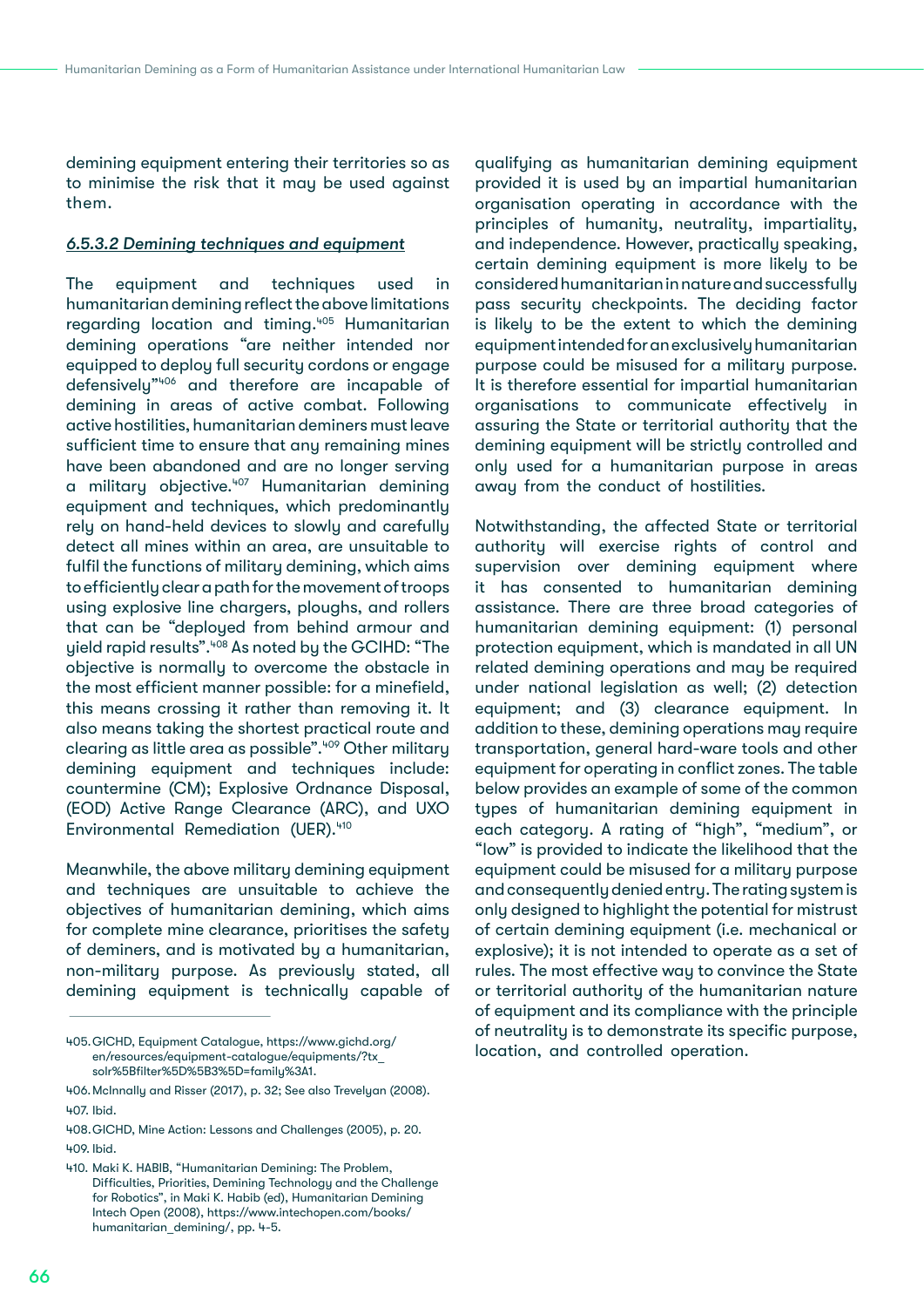| <b>Type of</b><br>equipment                         | High probability of<br>rejection                                                                                                                                                                                                                                                                                                                              | <b>Medium</b><br><b>Probability of</b><br>rejection                                                 | Low Probability of<br>rejection                                                                                                                                                                                                                                                                                                                                    |
|-----------------------------------------------------|---------------------------------------------------------------------------------------------------------------------------------------------------------------------------------------------------------------------------------------------------------------------------------------------------------------------------------------------------------------|-----------------------------------------------------------------------------------------------------|--------------------------------------------------------------------------------------------------------------------------------------------------------------------------------------------------------------------------------------------------------------------------------------------------------------------------------------------------------------------|
| Personal<br>protection<br>equipment. <sup>411</sup> |                                                                                                                                                                                                                                                                                                                                                               |                                                                                                     | Body armour; Eye<br>protection; Facial masks;<br><b>Eardrum protection; Blast</b><br>resistant footwear                                                                                                                                                                                                                                                            |
| General<br>detection<br>equipment.                  |                                                                                                                                                                                                                                                                                                                                                               | <b>Mechanical</b><br>detection<br>equipment<br>(remote<br>or board<br>operated).                    | Manual mine detectors; <sup>412</sup><br><b>Prodders and smart</b><br>prodders; Shallow search<br>metal detectors; Wide area<br>and large loop detectors;<br>Deep search locators;<br>Magnetometers; Metal mine<br>detectors (MMD); Unmanned<br>survey tools; Animal<br><b>Detection Systems (Mine</b><br>Detection Dogs, Rats, or<br>other species such as Bees). |
| <b>Building</b><br>detection<br>equipment.          |                                                                                                                                                                                                                                                                                                                                                               |                                                                                                     | Hook and Line pulling<br>equipment; Hand tools<br>for manual entry; Weight<br>droppers; Lighting tools;<br>Working at height and<br>access tools (like ladders<br>and harnesses); Casualty<br>evacuation equipment; Wire<br>detection tools; Long range<br>optics (like scopes and<br>binoculars)<br>Endoscopes; Tripwire feelers.                                 |
| Clearance<br>equipment/<br>techniques.              | <b>Explosive clearance</b><br>equipment; Mechanical<br>equipment; <sup>413</sup> Remote<br>Ground clearance<br>machines (remote or on<br>board operated); Mine<br>detonation machines<br>(remote or on board<br>operated; Stockpile<br>destruction machines<br>(Armoured fire-fighting<br>vehicles; Armoured<br>engineer vehicles;<br>Deflagration equipment) | Stockpile<br>destruction<br>(Nonel shock<br>initiation<br>system; Radio<br>controlled<br>initiator) | Manually defused<br>or destroyed slowly<br>using the objects own<br>explosives, or manually<br>removed.                                                                                                                                                                                                                                                            |

<sup>411.</sup> GICHD, Equipment Catalogue, "Personnel Protection Equipment;" IMAS, Standards & Technical Notes, op. cit., "10.30 Personnel Protection Equipment".

<sup>412.</sup> GICHD, Equipment Catalogue, "Mine Detectors" and "Unmanned Systems" (for non-technical surveys).

<sup>413.</sup> GICHD, Equipment Catalogue, "Mechanical Equipment".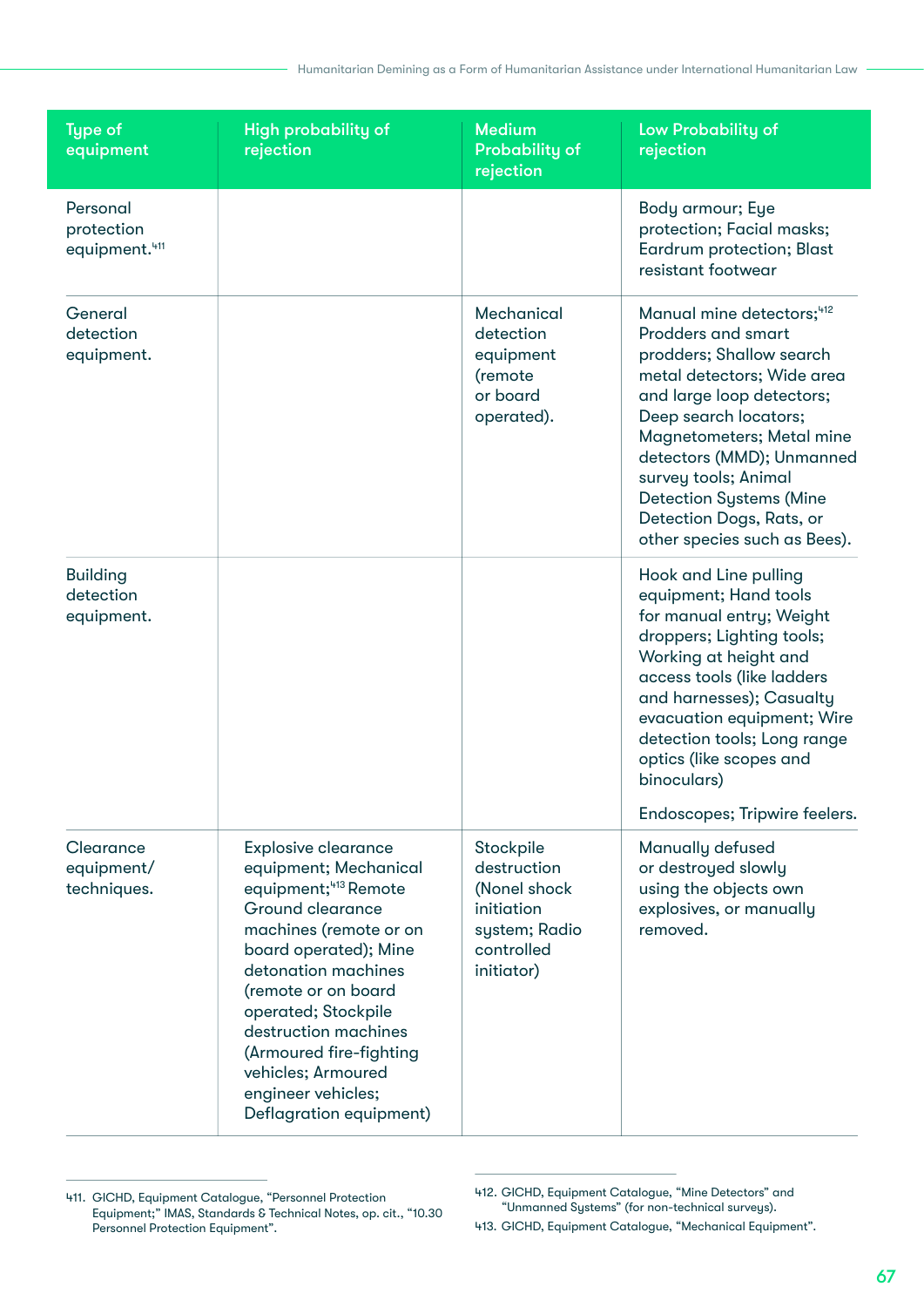As can be seen above, hand-held detection equipment and manual clearance techniques are the least likely to be misused for a military purpose due to their unsuitability to military demining operations. At the same time, hand-held demining equipment is the most suitable for humanitarian demining operations as it is still the best way of ensuring that an area is cleared to the requisite standard.

## **6.6 Summary**

This section has considered the extent to which affected parties to an armed conflict are entitled to refuse offers of humanitarian demining assistance or remove the necessary demining equipment. In doing so, the following rules have been interpreted and applied: (1) as a general rule, humanitarian demining assistance is subject to the consent of the affected State; (2) consent is not required of an Occupying Power or pursuant to a binding UNSC Resolution overriding consent; (3) the affected State cannot arbitrarily withhold its consent; (4) humanitarian demining organisations should make assurances of stockpile destruction, nonapportionment of blame, and commitment to the fundamental principles of humanitarian assistance to obtain access; and (5) where consent is provided, the affected State is under an obligation to allow and facilitate unimpeded humanitarian access, but retains the rights of supervision and control. Where these rights are effectively communicated to the State, most humanitarian demining equipment should pass inspection.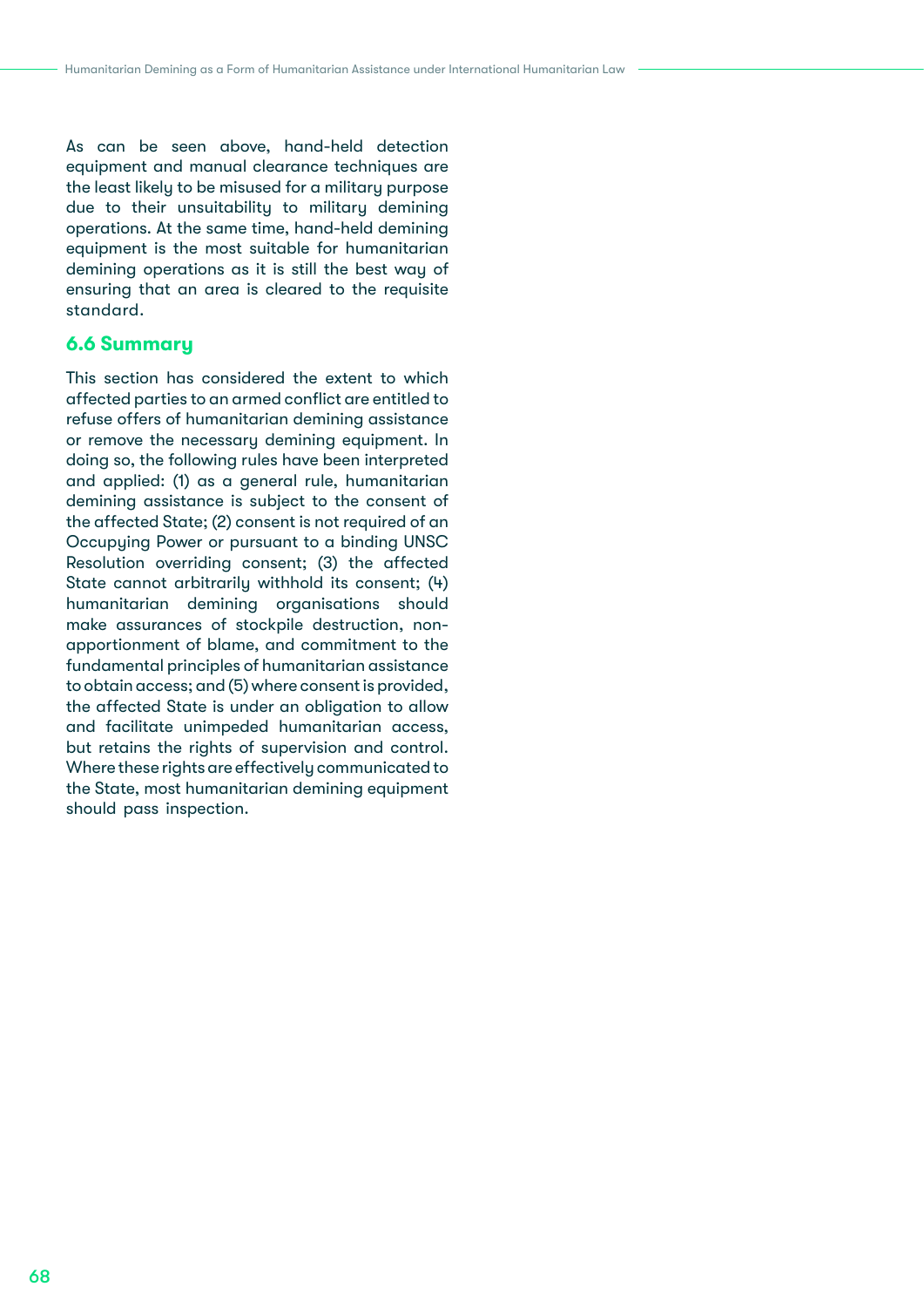# 7. CONSEQUENCES OF UNLAWFULLY IMPEDING HUMANITARIAN DEMINING

As demonstrated above, in situations where the affected State has failed to fulfil the needs of its civilian population due to the ongoing threat of abandoned anti-personnel mines, there are three possible scenarios in which the affected State will have acted unlawfully with respect to offers of humanitarian demining assistance:

- 1. Where the affected State has withheld its consent despite the fact that it is legally obliged to provide consent due to a situation of Occupation, or where it has impeded entry despite a binding UNSC Resolution demanding cross-border humanitarian relief;
- 2. Where the affected State withheld its consent and, due to the particular circumstances of the case, the decision to withhold consent was arbitrary; and
- 3. Where the affected State provided its consent but failed in its obligation to protect and facilitate the provision of humanitarian demining assistance.

This Section examines the consequences for failing any of the above obligations for both the affected State and the organisation offering humanitarian demining assistance.

In short, the consequences for the affected State is that its unlawful conduct will amount to an internationally wrongful act and may attract sanctions or countermeasures under international law. In extreme cases, its unlawful conduct could independently violate another rule of international law and attract State or individual criminal responsibility.

For the organisation offering humanitarian demining assistance, a binding UNSC Resolution demanding cross-border humanitarian relief permits the delivery of humanitarian assistance irrespective of the consent of the affected State. However, in all other cases, unlawful withholding of consent does not allow the organisation to proceed before obtaining actual consent.<sup>414</sup>

except in exceptional circumstances. Delivering humanitarian assistance without the consent of the affected State, even if it is unlawfully withheld, is not explicitly authorised under international law. The possible exceptions are where the humanitarian assistance is delivered under the doctrine of necessity, or as a countermeasure in response to the unlawful conduct of the affected State.

It is hoped that, by defining humanitarian demining as a form of humanitarian assistance under IHL and attaching to it the associated legal rights and obligations, it will pressure parties to an armed conflict that are unwilling or unable to deal with the impact of abandoned mines to accept offers of humanitarian demining assistance.

## **7.1 Consequences for the affected State**

If the affected State has unlawfully withheld its consent or failed to comply with its obligation to facilitate humanitarian demining assistance, it has committed an internationally wrongful act and may be liable to countermeasures or sanctions imposed by third States, international organisations, or intergovernmental organisations such as the UN or the EU.<sup>415</sup> In certain situations, the UN Security Council may resort to military enforcement action to ensure compliance with international law. The Security Council has to date resorted to the use of force to ensure the delivery of humanitarian assistance on two occasions: Resolutions 781 (1992) on the situation in Bosnia-Herzegovina and 794 (1992) on the situation in Somalia.<sup>416</sup>

In exceptional cases, unlawfully withholding consent to humanitarian assistance or intentionally reneging on the obligation to facilitate such assistance could independently amount to a violation of IHL or IHRL and entail State or individual criminal responsibility. For example, starvation of civilians as a method of warfare, including through wilfully impeding

<sup>414.</sup> ICRC, 2015 Challenges Report.

<sup>415.</sup> Oxford Guidance, paras. 133-138.

<sup>416.</sup> Ibid, para. 135.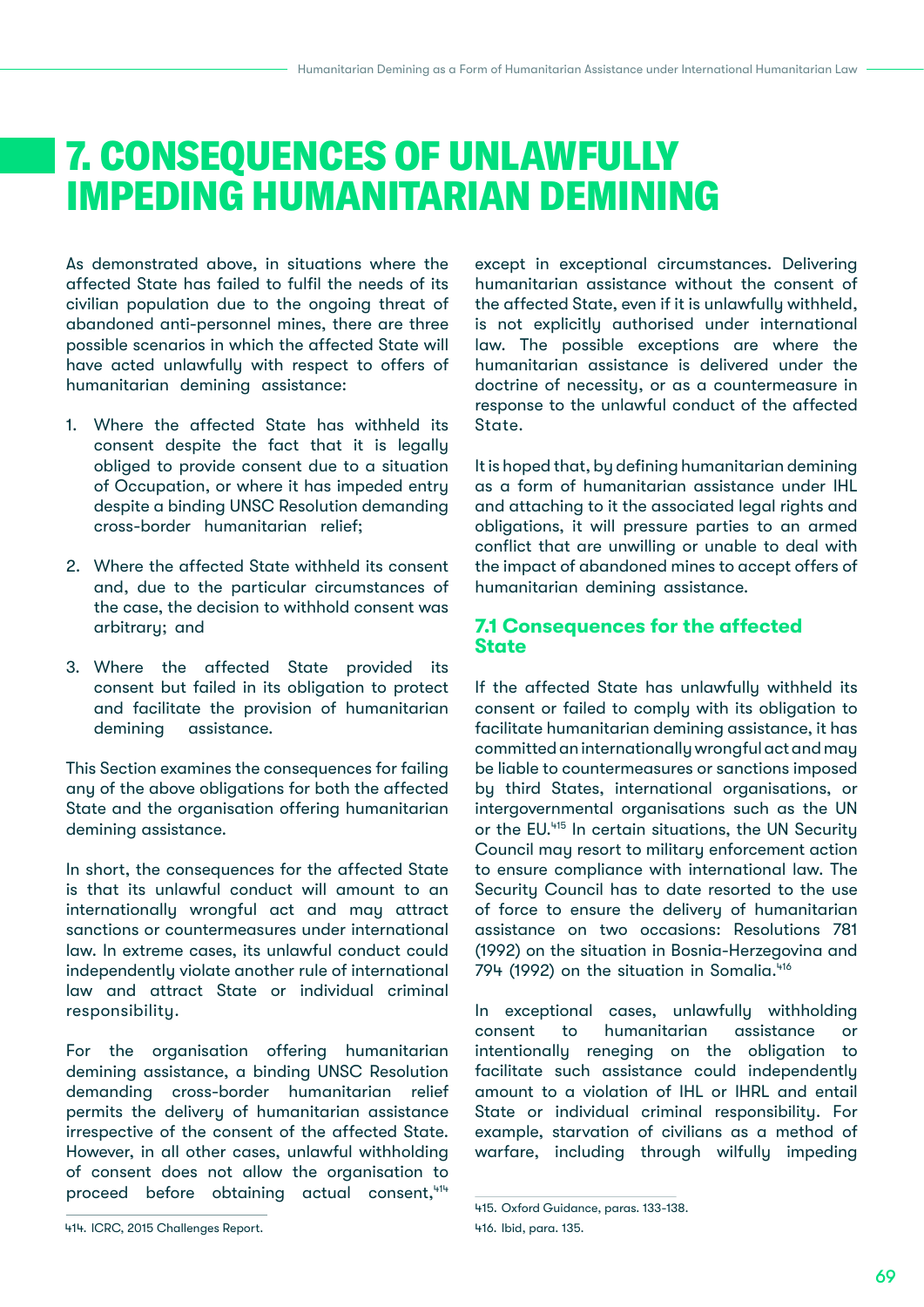relief supplies, is a **war crime** under customary IHL applicable in both international and noninternational armed conflict, as recently codified in the Rome Statute of the International Criminal Court.417 Attacking persons or objects involved in the provision of humanitarian assistance is also a war crime under customary IHL applicable in both international and non-international armed conflict and codified in the Rome Statute.<sup>418</sup> Article 9 of the 1994 Convention on the protection of UN personnel requires that such conduct be made a crime under domestic law.419 Wilfully directing attacks against civilian persons is a war crime under customary IHL applicable in all conflicts, as codified in the Rome Statute.<sup>420</sup> With regard to the use of anti-personnel mines in an indiscriminate manner, it is a war crime under customary IHL to employ weapons which are inherently indiscriminate, although this is only codified in IACs in the Rome Statute.<sup>421</sup> Furthermore, as previously stated, parties are obliged under customary IHL to limit the indiscriminate effects of mines.

Intentionally impeding humanitarian demining assistance could, if conducted as part of a widespread and systematic attack directed against the civilian population, with knowledge of the attack, also amount to a **crime against humanity**. The most applicable would be the crime of extermination, which requires "the intentional infliction of conditions of life, inter alia the deprivation of access to food and medicine, calculated to bring about the destruction of part of a population", $422$  the crime of other inhumane acts which requires "acts of a similar character intentionally causing great suffering, or serious injury to body or to mental or physical health", 423 or the crime of persecution.<sup>424</sup> Deliberately inflicting

- 421. Art. 8(2)b(xx) of the Rome Statute.
- 422.Art. 7(1)(k) of the Rome Statute.
- 423. Art. 7(1)(h) of the Rome Statute.
- 424. Art. 6 of the Rome Statute.

on a particular national, ethnical, racial or religious group conditions of life calculated to bring about its physical destruction in whole or in part would also amount to the crime of **genocide**. 425 Both crimes against humanity and genocide can occur during armed conflict and in peacetime where IHL does not apply.

## **7.2 Consequences for organisations offering humanitarian demining assistance**

The fact that an affected State's decision to withhold consent is unlawful does not entitle organisations to provide humanitarian demining assistance without such consent, except in exceptional circumstances. Actors wishing to engage in the delivery of humanitarian assistance without prior consent expose themselves, at a minimum, for violating the domestic law of the affected State. Humanitarian relief personnel, supplies and equipment would not lose their protection against direct attack as civilian persons and objects,<sup>426</sup> but the responsible authority would not be under the obligation to allow and facilitate passage.<sup>427</sup>

The nature of the legal consequences they face depends on the nature of the actor in question. Private actors, such as NGOs and individuals, are not direct subjects of public international law428 and less likely to be held accountable for violations thereof, unless their conduct amounts to an international crime. Much more likely is the risk that they commit violations of the domestic law of the State concerned and expose themselves to the consequences before its national authorities. NGOs must also consider the rules contained in their internal regulations and funding agreements. States providing mere financial or other material support to such organisations would also not be liable under international law for the unlawful conduct of the organisation, as attribution requires a State to exercise "effective control", which requires that the State "directed or enforced the perpetration of the acts contrary to human rights

<sup>417.</sup> Art. 8(2)(b)(xxv) of the Rome Statute; Art. 54 of AP I (applicable in IAC); Art. 8(2)(e)(xix) of the Rome Statute, since the Resolution adopted at the 18th session of the Assembly of States Parties on 6 December 2019. See ICC, Assembly of the States Parties, Resolution on amendments to article 8 of the Rome Statute of the International Criminal Court, ICC-ASP/18/Res.5 (6 December 2019), [https://asp.icc-cpi.int/iccdocs/asp\\_docs/](https://asp.icc-cpi.int/iccdocs/asp_docs/ASP18/ICC-ASP-18-Res5-ENG.pdf) [ASP18/ICC-ASP-18-Res5-ENG.pdf](https://asp.icc-cpi.int/iccdocs/asp_docs/ASP18/ICC-ASP-18-Res5-ENG.pdf) ; and Art. 14(2) APII (applicable in NIAC).

<sup>418.</sup> Art. 8(b)(iii) and 8(e)(iii) of the Rome Statute.

<sup>419.</sup> Swiss FDFA Handbook, p. 41.

<sup>420.</sup>Arts. 8(2)(b)(ii) and 8(2)(e)(i) of the Rome Statute.

<sup>425.</sup> Art. 6 of the Rome Statute.

<sup>426.</sup> Which would only occur if and for such time as they take direct participation in hostilities.

<sup>427.</sup> See section 6.5.

<sup>428.</sup> Malcolm N. SHAW, International Law, 6th edition, Cambridge University Press, 2008, p. 258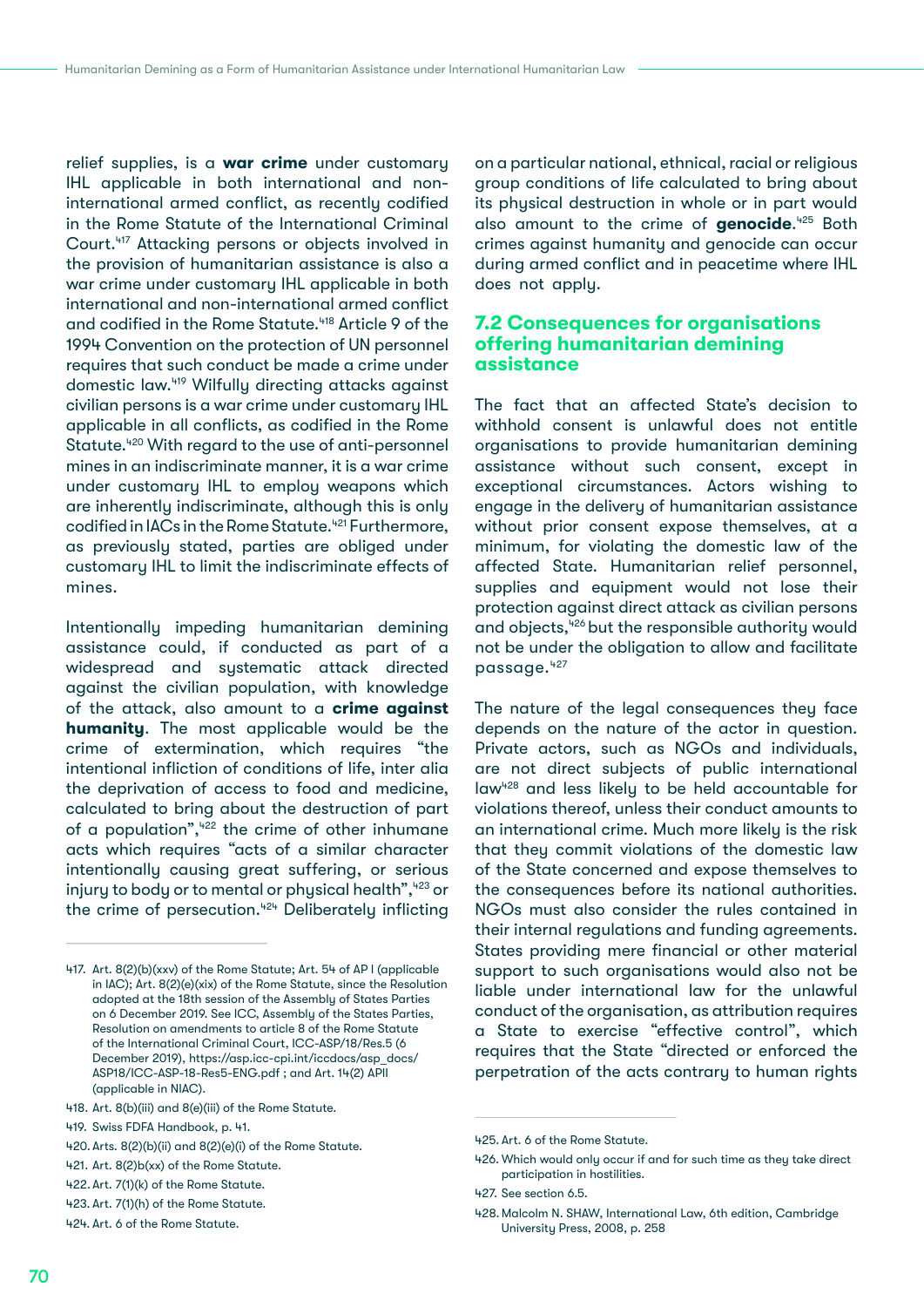and humanitarian law alleged by the [affected] State".<sup>429</sup>

States and International Organisations are primary subjects of public international law and their conduct can attract State responsibility. However, it is not clear whether lack of consent to impartial humanitarian assistance, delivered in accordance with the fundamental principles, is sufficient to render such assistance an unlawful interference in the sovereignty and territorial integrity of the affected State. According to the International Court of Justice in Nicaragua, "[t]here can be no doubt that the provision of strictly humanitarian aid to persons or forces in another country, whatever their political affiliations or objectives, cannot be regarded as unlawful intervention, or as in any other way contrary to international law" provided that "it is given 'without discrimination' of any kind" and "limited to the purposes hallowed in the practice of the Red Cross, namely 'to prevent and alleviate human suffering', and 'to protect life and health and to ensure respect for the human being'".430 This interpretation also finds support in IHL treaty instruments.<sup>431</sup>

However, not everyone shares this view, and there is the possibility that providing humanitarian assistance without consent may violate the territorial integrity of the affected State. Either way, if States or International Organisations provided humanitarian assistance in violation of the fundamental principles, they would incur international responsibility.<sup>432</sup>

Notwithstanding the above discussion on the legality of unconsented to humanitarian assistance, there are two situations where international law explicitly permits the delivery of humanitarian assistance without consent. The first is where the requirement of consent has been overridden

by a binding UNSC Resolution, as was the case in Syria.<sup>433</sup> Pursuant to such authority from the Security Council, relief organisations may provide humanitarian assistance in accordance with the fundamental principles, irrespective of the position of the affected State.

The second exception is covered by the so-called 'circumstances precluding wrongfulness', which in this case would include the doctrines of necessity $434$ and countermeasures.<sup>435</sup> Necessity "may be invoked by a state or an international organisation to justify an otherwise wrongful act, if that act was the only way for it to safeguard an essential interest against a grave and imminent peril; and it does not seriously impair an essential interest of the injured state or of the international community".<sup>436</sup> Taking action to protect civilians from the indiscriminate effect of mines and preventing a humanitarian catastrophe by clearing access for the delivery of essential aid can be considered an "essential interest of the international community" and would therefore fall within the ambit of the doctrine of necessity.<sup>437</sup> However, the territorial integrity of the affected State is also an "essential interest" of that State. Humanitarian mine action would require exercising control over a portion of the affected State's territory for a prolonged period of time and is therefore likely to constitute an undue impairment on the essential interests of that State, rendering the doctrine of necessity inapplicable.<sup>438</sup> However, it could be argued that the affected State's "essential interests" are not so affected where the demining takes place on territory controlled by the armed group under the doctrine of necessity. Furthermore, less invasive measures, such as providing the necessary humanitarian demining equipment and training, would arguably not sufficiently impair the State's essential interest and may therefore be permitted. Necessity only applies where there are no alternative (legal) means of addressing the essential interest. Accordingly, if the humanitarian demining assistance could be delivered through a different organisation that

<sup>429.</sup> ICJ Nicaragua judgment, para. 115 ; DARSIWA, 47, para. 5.

<sup>430.</sup>ICJ Nicaragua judgment, paras. 242-243.

<sup>431.</sup> Arts. 64 and 70 of AP I.

<sup>432.</sup>International Law Commission, Draft Articles on Responsibility of States for Internationally Wrongful Acts, A/56/10 (November 2001), [https://legal.un.org/ilc/texts/instruments/](https://legal.un.org/ilc/texts/instruments/english/commentaries/9_6_2001.pdf) [english/commentaries/9\\_6\\_2001.pdf](https://legal.un.org/ilc/texts/instruments/english/commentaries/9_6_2001.pdf) (hereafter DARSIWA), Art. 1; International Law Commission, Draft Articles on the Responsibility of International Organizations, A/66/10 (3 June 2011), [https://legal.un.org/ilc/texts/instruments/english/draft\\_](https://legal.un.org/ilc/texts/instruments/english/draft_articles/9_11_2011.pdf) [articles/9\\_11\\_2011.pdf](https://legal.un.org/ilc/texts/instruments/english/draft_articles/9_11_2011.pdf) (hereafter DARIO), Art. 3.

<sup>433.</sup> See section 6.2.2 above.

<sup>434.</sup> Art. 25 of the DARSIWA; Art. 25 of the DARIO; Oxford Guidance, paras. 146-151.

<sup>435.</sup>Art. 22 of the DARSIWA; Art. 22 of the DARIO; Oxford Guidance, paras.152-157.

<sup>436.</sup>Oxford Guidance, para. 146, paraphrasing article 25 of the DARSIWA.

<sup>437.</sup> Ibid, para. 147.

<sup>438.</sup>Ibid, para. 148.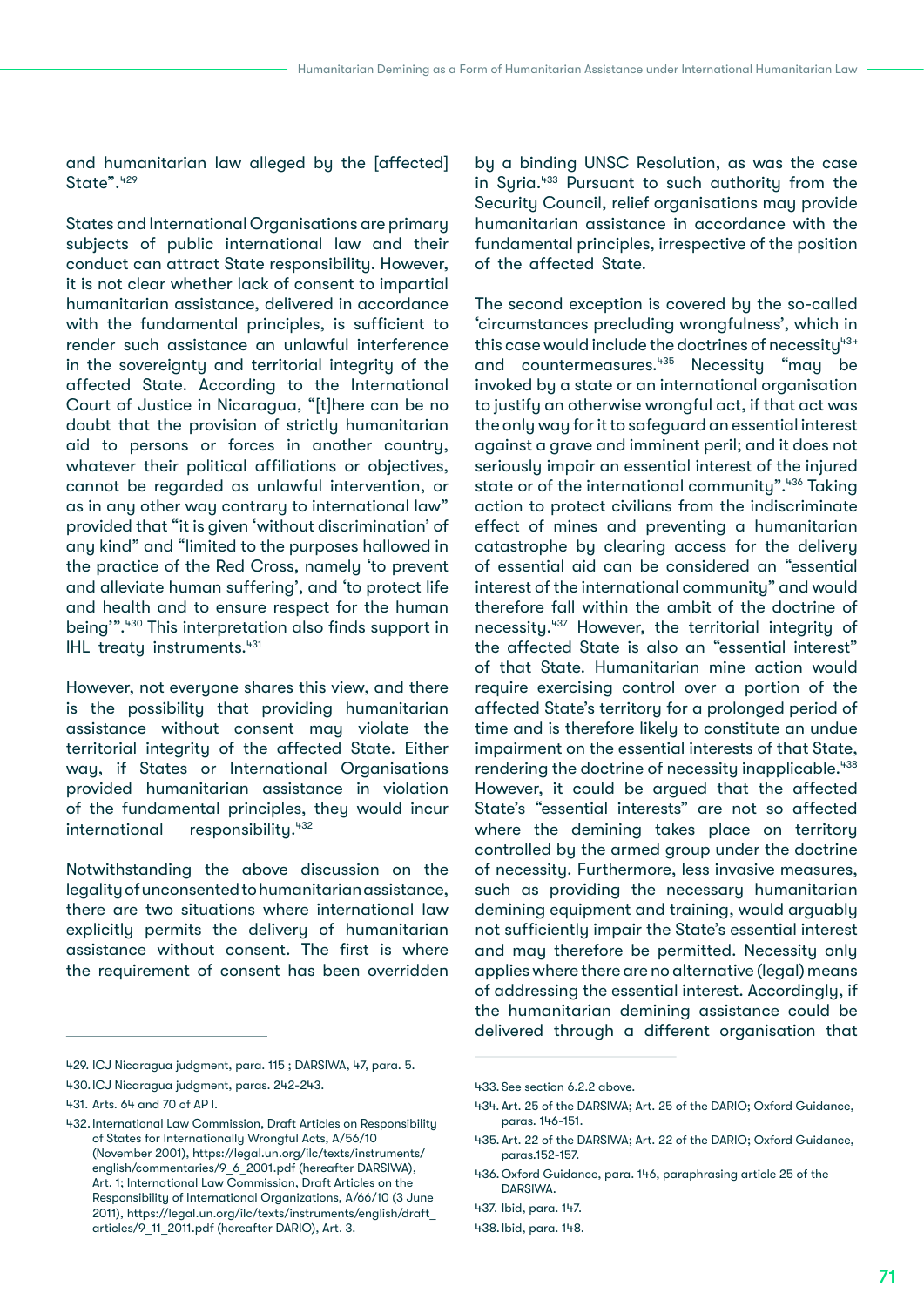has the requisite consent of the affected State, necessity will not apply.

Finally, organisations could conceivably provide humanitarian demining assistance in the absence of consent where it is considered a proportionate countermeasure to the unlawful conduct of the affected State. There are several restrictions on the right to enact countermeasures, most notably the fact that they must be enacted by a State or international organisation injured by the unlawful conduct of another State for the purposes of inducing compliance with international law. However, there is growing acceptance of the notion that States or organisations can take countermeasures in the collective interest, irrespective of the fact that they have not been directly injured themselves. This concept opens the door for the provision of humanitarian assistance as a countermeasure where the unlawful conduct of the State has injured the collective interests of the international community by denying citizens their rights under IHL and IHRL. As Stated by one commentator, "[i]f the arbitrary refusal persists after fruitless negotiations, any relief action undertaken despite that refusal can, at least when undertaken by a third-party State, be regarded as a legitimate countermeasure and therefore does not constitute interference". 439

## **7.3 Summary**

The legal remedies to be used against a State unlawfully withholding consent to humanitarian assistance are limited, and the legal risks of conducting an operation without consent are high. Practically, humanitarian demining is only likely to occur with the consent of the affected State or territorial authority. It will often be too dangerous to attempt any such operation without consent in the context of an armed conflict. In exceptional circumstances, either pursuant to a UNSC Resolution or under the doctrines of necessity or countermeasures, or where assistance is provided to a territorial authority without the express consent of the affected State, humanitarian demining assistance can potentially be delivered in response to an unlawful decision to withhold consent.

Outside of these exceptional circumstances, delivering humanitarian demining assistance without the consent of the affected State risks violating domestic and international law. While humanitarian actors should be aware of these legal consequences, the decision to deliver aid or not will most likely be made based on policy, operational, and security considerations.

Given the risks of operating without consent, it is recommended that organisations obtain the consent of the territorial authority by reminding it of its rights over the implementation, supervision and control over the provision of humanitarian assistance, and by demonstrating the organisation's commitment to the principles of humanity, impartiality, neutrality, and independence.

<sup>439.</sup> Plattner (1996), op. cit.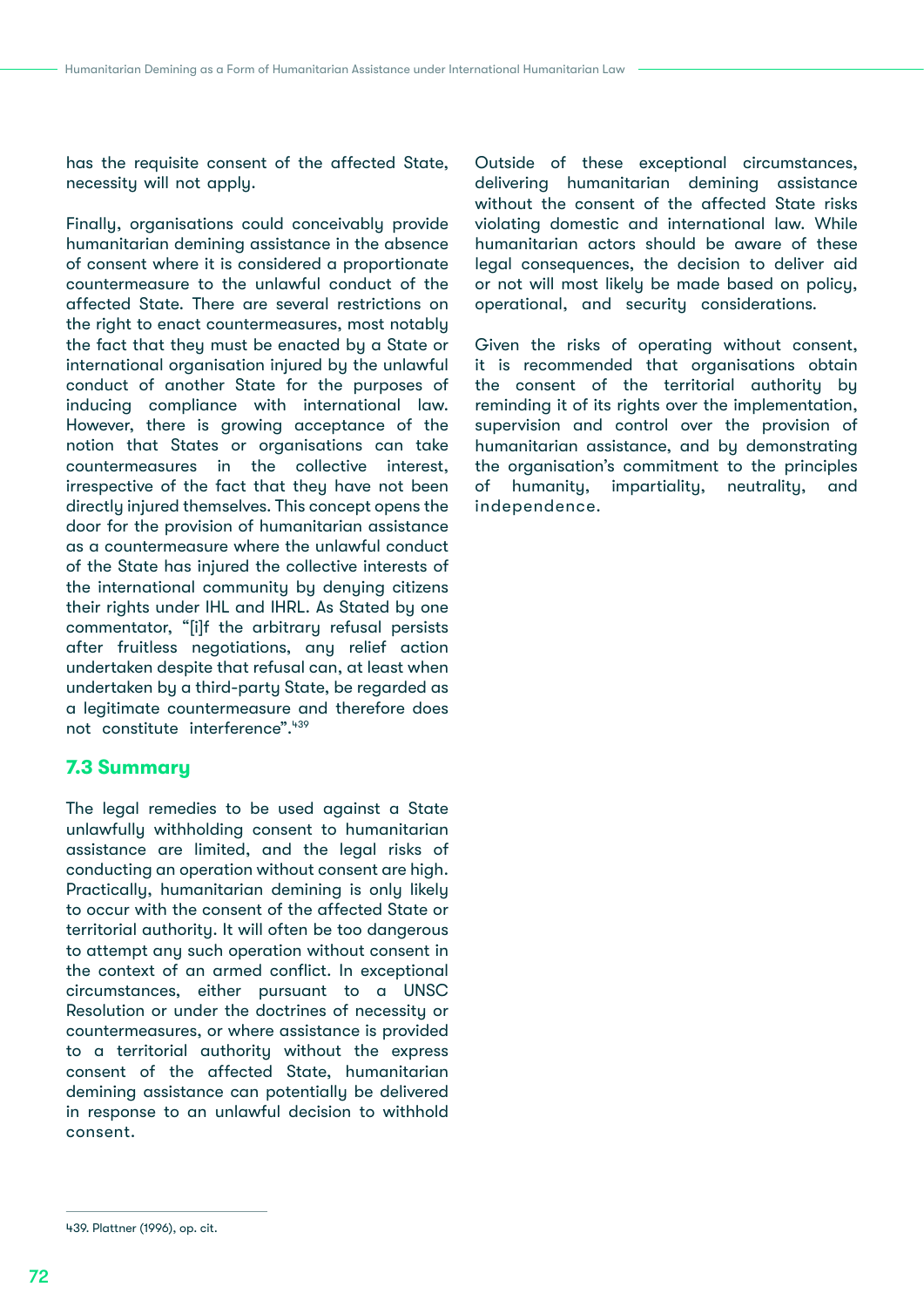## 8. CONCLUSION AND RECOMMENDATIONS

This Brief has shown that humanitarian demining can be classified as humanitarian assistance and the equipment can be classified as essential to the survival of the civilian population, providing it complies with the fundamental principles of humanity, impartiality, neutrality, and independence. Where the party to the conflict does not fulfill the civilian population's needs for humanitarian demining under its control, impartial humanitarian organisation and neutral third States may offer humanitarian demining services. Such offers should not be perceived as an interference in the domestic affairs of the State or a participation in the armed conflict.

Since parties to the armed conflict are often reluctant to allow humanitarian demining equipment to be part of humanitarian assistance convoys in concern that the enemy will gain a military advantage from such humanitarian action, the following recommendations may assist humanitarian demining actors to improve access for their personnel and equipment and conditions of implementation of their operations:

- 1. Seek a high level of trust and communication with the territorial authority.
- 2. Conduct a factual, case-by-case assessment that humanitarian demining and associated equipment is essential to the survival of the civilian population and qualifies as a form of humanitarian assistance in accordance with the fundamental principles of humanity, impartiality, neutrality, and independence.
- 3. Demonstrate that the offer of services complies with humanitarian principles.
- 4. Conduct preliminary research to ensure that the demining equipment is appropriate for the particular circumstances, and train personnel and recipients to the use of the equipment.
- 5. During an armed conflict, provide assurances that the equipment used for humanitarian demining will be for the sole benefit of the civilian population. Choose equipment which has lower probability of being misused for a military purpose; limit humanitarian demining

operations to civilian areas away from the conduct of hostilities; and adapt the timing of operations to begin after the end of active hostilities.

- 6. Communicate with the relevant authorities that removing abandoned anti-personnel mines that are likely to have an indiscriminate effect is necessary to comply with that party's obligation under customary IHL to limit the indiscriminate effect of mines and therefore does not provide or deprive any party of a definite military advantage.
- 7. Where possible, seek consent from all concerned parties to the conflict when providing humanitarian assistance in the context of a non-international armed conflict. In some situations, it may be sufficient to obtain the consent of party to the conflict controlling the relevant territory where it can be accessed directly.
- 8. Communicate to relevant authorities their rights of control and supervision.
- 9. Insist on the quality and humanitarian nature of the demining equipment, its purpose and destination, to reduce margin of appreciation of the territorial authority to remove such equipment Provide assurances to the territorial authority that cleared mines will be destroyed so as to remove the possibility that they could be reused by an opposing armed force.
- 10. Where compatible with the organisation's mandate, provide assurances that the humanitarian demining organisation is not seeking to apportion blame or publicly denounce the violations of international law which it may discover in the field.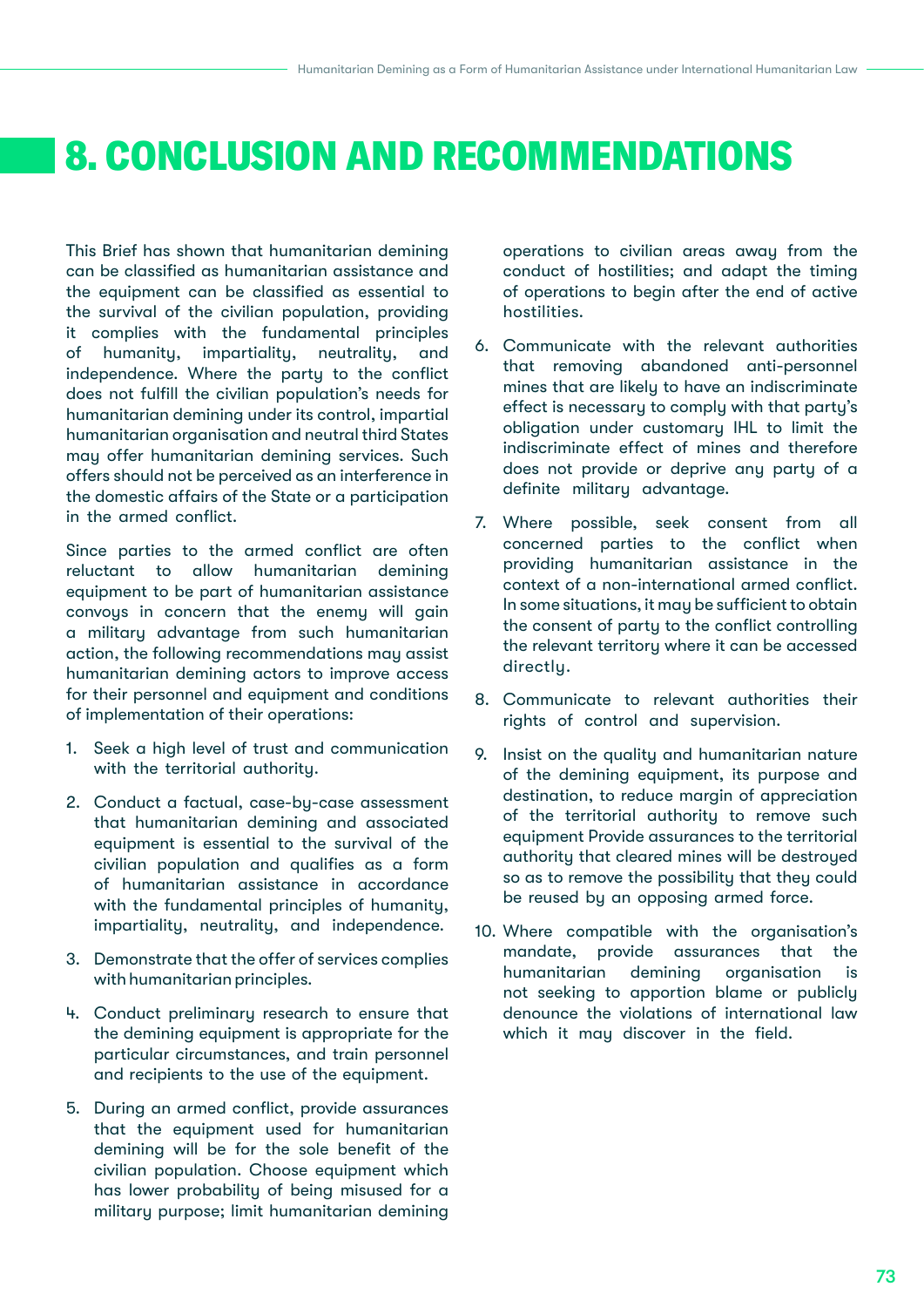# 9. BIBLIOGRAPHY

## **International Treaties**

Charter of the United Nations (San Francisco, 26 June1945, in force 24 October 1945), UNTS Vol. 1, XVI,

[https://treaties.un.org/Pages/showDetails.](https://treaties.un.org/Pages/showDetails.aspx?objid=080000028017ebb8&clang=_en) [aspx?objid=080000028017ebb8&clang=\\_en](https://treaties.un.org/Pages/showDetails.aspx?objid=080000028017ebb8&clang=_en)

Convention on the Privileges and Immunities of the United Nations (New York, 13 February 1946, in force 17 September 1946), UNTS Vol. 1, p. 15, [https://treaties.un.org/Pages/ViewDetails.](https://treaties.un.org/Pages/ViewDetails.aspx?src=TREATY&mtdsg_no=III-1&chapter=3&clang=_en) [aspx?src=TREATY&mtdsg\\_no=III-](https://treaties.un.org/Pages/ViewDetails.aspx?src=TREATY&mtdsg_no=III-1&chapter=3&clang=_en)[1&chapter=3&clang=\\_en](https://treaties.un.org/Pages/ViewDetails.aspx?src=TREATY&mtdsg_no=III-1&chapter=3&clang=_en)

Convention on the Privileges and Immunities of the Specialized Agencies (New York, 21 November 1947, in force 2 December 1948), UNTS Vol. 33, p. 261, [https://treaties.un.org/pages/](https://treaties.un.org/pages/ViewDetails.aspx?src=TREATY&mtdsg_no=III-2&chapter=3&lang=en) [ViewDetails.aspx?src=TREATY&mtdsg\\_no=III-](https://treaties.un.org/pages/ViewDetails.aspx?src=TREATY&mtdsg_no=III-2&chapter=3&lang=en)[2&chapter=3&lang=en](https://treaties.un.org/pages/ViewDetails.aspx?src=TREATY&mtdsg_no=III-2&chapter=3&lang=en) 

Convention on the Prevention and Punishment of the Crime of Genocide (Paris, 9 December 1948, in force 12 January 1951), UNTS Vol. 78, p. 277, [https://treaties.un.org/Pages/ViewDetails.](https://treaties.un.org/Pages/ViewDetails.aspx?src=IND&mtdsg_no=IV-1&chapter=4&clang=_en) [aspx?src=IND&mtdsg\\_no=IV-1&chapter=4&clang=\\_](https://treaties.un.org/Pages/ViewDetails.aspx?src=IND&mtdsg_no=IV-1&chapter=4&clang=_en) [en](https://treaties.un.org/Pages/ViewDetails.aspx?src=IND&mtdsg_no=IV-1&chapter=4&clang=_en)

Convention (I) for the Amelioration of the Condition of the Wounded and Sick in Armed Forces in the Field (Geneva, 12 August 1949, in force 21 October 1950), UNTS Vol. 75, p. 31, [https://ihl-databases.icrc.org/applic/ihl/ihl.nsf/](https://ihl-databases.icrc.org/applic/ihl/ihl.nsf/Treaty) [Treaty.](https://ihl-databases.icrc.org/applic/ihl/ihl.nsf/Treaty)

Protocol (I) Additional to the Geneva Conventions of 12 August 1949, and relating to the Protection of Victims of International Armed Conflicts (Geneva, 8 June 1977, in force 7 December 1978), UNTS Vol. 1125, p. 3, [https://ihl-databases.icrc.](https://ihl-databases.icrc.org/ applic/ihl/ihl.nsf/Treaty xsp?documentId= D9E6B6264D7723C3C12563CD00) [org/ applic/ihl/ihl.nsf/Treaty xsp?documentId=](https://ihl-databases.icrc.org/ applic/ihl/ihl.nsf/Treaty xsp?documentId= D9E6B6264D7723C3C12563CD00) [D9E6B6264D7723C3C12563CD002D6CE4](https://ihl-databases.icrc.org/ applic/ihl/ihl.nsf/Treaty xsp?documentId= D9E6B6264D7723C3C12563CD00) [&action=open Document](https://ihl-databases.icrc.org/ applic/ihl/ihl.nsf/Treaty xsp?documentId= D9E6B6264D7723C3C12563CD00)

International Covenant on Civil and Political Rights (New-York, 19 December 1966, in force 23 March 1976), UNTS Vol. 999, p. 171,

#### [https:/ /treaties.un.org/Pages /showDetails.](https:/ /treaties.un.org/Pages /showDetails.aspx?objid=0800000280004bf5) [aspx?objid=0800000280004bf5](https:/ /treaties.un.org/Pages /showDetails.aspx?objid=0800000280004bf5)

International Covenant on Economic, Social and Cultural Rights (New York, 16 December 1966, in force 3 January 1976), UNTS Vol. 993, p. 3, [https://treaties.un.org/Pages /showDetails.](https://treaties.un.org/Pages /showDetails.aspx?objid=080000028002b6ed) [aspx?objid=080000028002b6ed](https://treaties.un.org/Pages /showDetails.aspx?objid=080000028002b6ed)

Protocol (II) Additional to the Geneva Conventions of 12 August 1949, and relating to the Protection of Victims of Non- International Armed Conflicts (Geneva, 8 June 1977, in force 7 December 1978), UNTS Vol. 1125, p. 609, [https://ihl](https://ihl-databases.icrc.org/applic/ihl /ihl.nsf/Treaty.xsp?documentId=AA0C5BCBAB5C4A85C12563 CD00)[databases.icrc.org/applic/ihl /ihl.nsf/Treaty.](https://ihl-databases.icrc.org/applic/ihl /ihl.nsf/Treaty.xsp?documentId=AA0C5BCBAB5C4A85C12563 CD00) [xsp?documentId=AA0C5BCBAB5C4A85C12563](https://ihl-databases.icrc.org/applic/ihl /ihl.nsf/Treaty.xsp?documentId=AA0C5BCBAB5C4A85C12563 CD00) [CD002D6 D09&action =openDocument](https://ihl-databases.icrc.org/applic/ihl /ihl.nsf/Treaty.xsp?documentId=AA0C5BCBAB5C4A85C12563 CD00)

Convention on Prohibitions or Restrictions on the Use of Certain Conventional Weapons which may be deemed to be Excessively Injurious or to have Indiscriminate Effects (Geneva, 10 October 1980, in force 2 December 1983), UNTS Vol. 1342, p. 137, [https://treaties.un.org/Pages/](https://treaties.un.org/Pages/View Details.aspx?src=TREATY&mtdsg_no=XXVI-2&chapter=26&clang= _en xsp) [View Details.aspx?src=TREATY&mtdsg\\_no=XXVI-](https://treaties.un.org/Pages/View Details.aspx?src=TREATY&mtdsg_no=XXVI-2&chapter=26&clang= _en xsp)[2&chapter=26&clang= \\_en xsp?documentId=](https://treaties.un.org/Pages/View Details.aspx?src=TREATY&mtdsg_no=XXVI-2&chapter=26&clang= _en xsp)  [4825657B0C7E6BF0C12563CD002D6B0B&](https://treaties.un.org/Pages/View Details.aspx?src=TREATY&mtdsg_no=XXVI-2&chapter=26&clang= _en xsp) [action=open Document](https://treaties.un.org/Pages/View Details.aspx?src=TREATY&mtdsg_no=XXVI-2&chapter=26&clang= _en xsp) 

Convention (II) for the Amelioration of the Condition of Wounded, Sick and Shipwrecked Members of Armed Forces at Sea (Geneva, 12 August 1949, in force 21 October 1950), UNTS Vol. 75, p. 85, [https://ihl-databases.icrc.org/](https://ihl-databases.icrc.org/applic/ihl/ihl.nsf/Treaty.xsp?documentId= 2F5AA9B07AB61934C12563CD002) [applic/ihl/ihl.nsf/Treaty.xsp?documentId=](https://ihl-databases.icrc.org/applic/ihl/ihl.nsf/Treaty.xsp?documentId= 2F5AA9B07AB61934C12563CD002)  [2F5AA9B07AB61934C12563CD002D6B25&action](https://ihl-databases.icrc.org/applic/ihl/ihl.nsf/Treaty.xsp?documentId= 2F5AA9B07AB61934C12563CD002) [=open Document](https://ihl-databases.icrc.org/applic/ihl/ihl.nsf/Treaty.xsp?documentId= 2F5AA9B07AB61934C12563CD002) 

Convention (III) relative to the Treatment of Prisoners of War (Geneva, 12 August 1949, in force 21 October 1950), UNTS Vol. 75, p. 135, [https://](https://ihl-databases.icrc.org/applic/ihl/ihl.nsf/Treaty.xsp?documentId=77CB9983BE01D004C1256 3CD002) [ihl-databases.icrc.org/applic/ihl/ihl.nsf/Treaty.](https://ihl-databases.icrc.org/applic/ihl/ihl.nsf/Treaty.xsp?documentId=77CB9983BE01D004C1256 3CD002) [xsp?documentId=77CB9983BE01D004C1256](https://ihl-databases.icrc.org/applic/ihl/ihl.nsf/Treaty.xsp?documentId=77CB9983BE01D004C1256 3CD002)  [3CD002D6B3E&action = openDocument](https://ihl-databases.icrc.org/applic/ihl/ihl.nsf/Treaty.xsp?documentId=77CB9983BE01D004C1256 3CD002)

Convention (IV) relative to the Protection of Civilian Persons in Time of War (Geneva, 12 August 1949, in force 21 October 1950),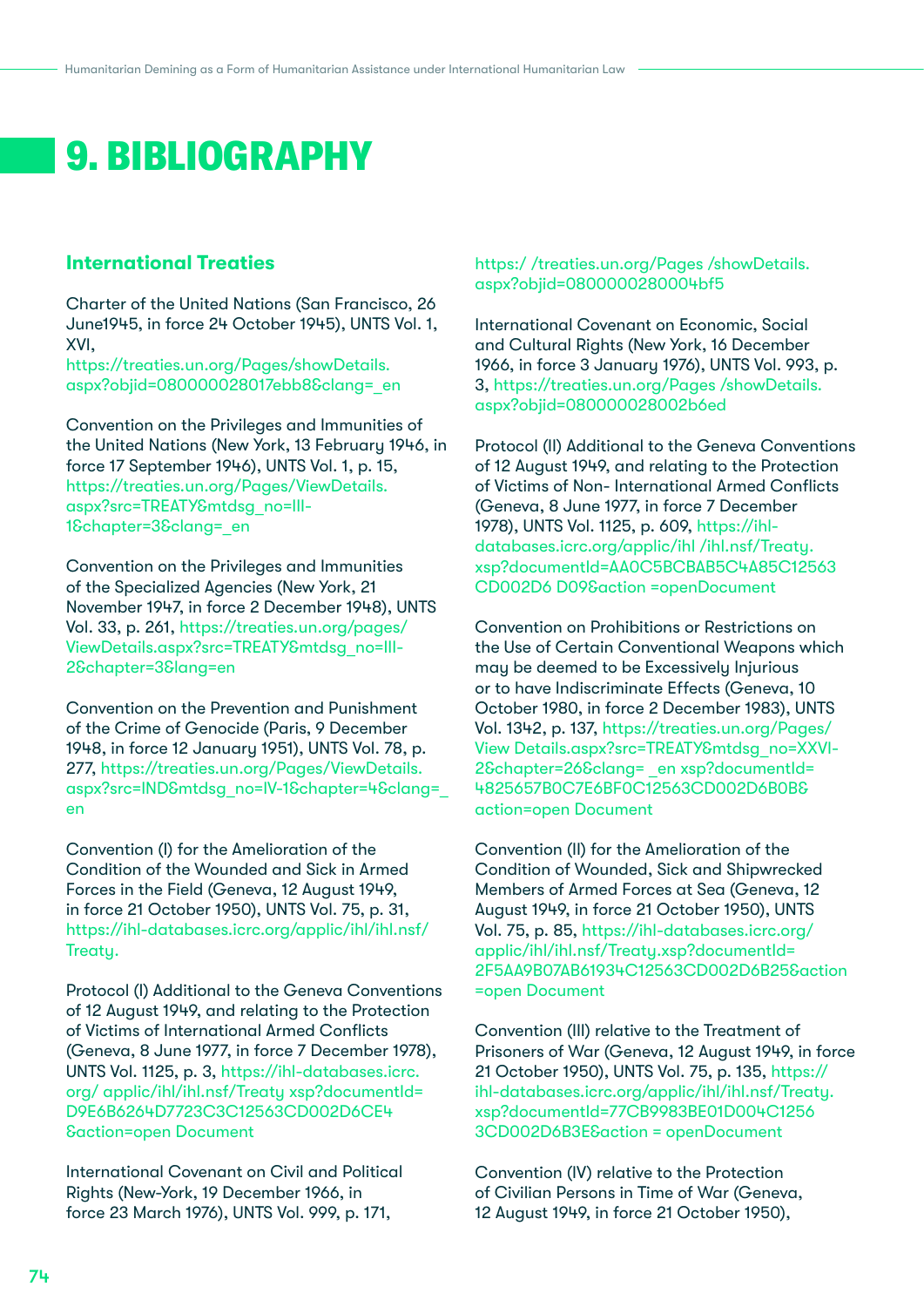UNTS Vol. 75, p. 287, [https://ihl-databases.](https://ihl-databases.icrc.org/applic/ihl/ ihl.nsf/Treaty.xsp?documentId=AE2D398352C5B028C12563 CD00) [icrc.org/applic/ihl/ ihl.nsf/Treaty.](https://ihl-databases.icrc.org/applic/ihl/ ihl.nsf/Treaty.xsp?documentId=AE2D398352C5B028C12563 CD00) [xsp?documentId=AE2D398352C5B028C12563](https://ihl-databases.icrc.org/applic/ihl/ ihl.nsf/Treaty.xsp?documentId=AE2D398352C5B028C12563 CD00) [CD002D6B5 C&action=openDocument](https://ihl-databases.icrc.org/applic/ihl/ ihl.nsf/Treaty.xsp?documentId=AE2D398352C5B028C12563 CD00)

- Protocol (II) on Prohibitions or Restrictions on the Use of Mines, Booby-Traps and Other Devices as amended on 3 May 1996 (Geneva, 3 May 1996, in force 3 December 1998), UNTS Vol. 2048, p. 93, [https://treaties.un.org/](https://treaties.un.org/Pages/ViewDetails.aspx?src=TREATY&mtdsg_no=XXVI-2-b&chapter=26&clang=_en) [Pages/ViewDetails.aspx?src=TREATY&mtdsg\\_](https://treaties.un.org/Pages/ViewDetails.aspx?src=TREATY&mtdsg_no=XXVI-2-b&chapter=26&clang=_en) [no=XXVI-2-b&chapter=26&clang=\\_en](https://treaties.un.org/Pages/ViewDetails.aspx?src=TREATY&mtdsg_no=XXVI-2-b&chapter=26&clang=_en)
- Protocol (V) on Explosive Remnants of War (Geneva, 28 November 2003, in force 12 November 2006), UNTS Vol. 2399, p. 100, [https://treaties.un.org/Pages/ViewDetails.](https://treaties.un.org/Pages/ViewDetails.aspx?src=TREATY&mtdsg_no=XXVI-2-d&chapter=26&clang=_en) [aspx?src=TREATY&mtdsg\\_no=XXVI-2](https://treaties.un.org/Pages/ViewDetails.aspx?src=TREATY&mtdsg_no=XXVI-2-d&chapter=26&clang=_en) [d&chapter=26&clang=\\_en](https://treaties.un.org/Pages/ViewDetails.aspx?src=TREATY&mtdsg_no=XXVI-2-d&chapter=26&clang=_en)

Convention against Torture and Other Cruel, Inhuman or Degrading Treatment or Punishment (New York, 10 December 1984, in force 26 June 1987), UNTS Vol. 1465, p. 85, [https://treaties.un.org/Pages/](https://treaties.un.org/Pages/ViewDetails.aspx?src=TREATY&mtdsg_no=IV-9&chapter=4&clang=_en) [ViewDetails.aspx?src=TREATY&mtdsg\\_no=IV-](https://treaties.un.org/Pages/ViewDetails.aspx?src=TREATY&mtdsg_no=IV-9&chapter=4&clang=_en)[9&chapter=4&clang=\\_en](https://treaties.un.org/Pages/ViewDetails.aspx?src=TREATY&mtdsg_no=IV-9&chapter=4&clang=_en)

Convention on the Rights of the Child (New York, 20 November1989, in force 2 September 1990), UNTS Vol. 1577, p. 3., [https://treaties.un.org/Pages/showDetails.](https://treaties.un.org/Pages/showDetails.aspx?objid=08000002800007fe&clang=_en) [aspx?objid=08000002800007fe&clang=\\_en](https://treaties.un.org/Pages/showDetails.aspx?objid=08000002800007fe&clang=_en)

Convention on the Prohibition of the Use, Stockpiling, Production and Transfer of Anti-Personnel Mines and on their Destruction (Oslo, 18 September 1997, in force 1 March 1999), UNTS Vol. 2056, p. 211, [https://treaties.un.org/Pages/](https://treaties.un.org/Pages/ViewDetails.aspx?src=IND&mtdsg_no=XXVI-5&chapter=26&clang=_en) [ViewDetails.aspx?src=IND&mtdsg\\_no=XXVI-](https://treaties.un.org/Pages/ViewDetails.aspx?src=IND&mtdsg_no=XXVI-5&chapter=26&clang=_en)[5&chapter=26&clang=\\_en](https://treaties.un.org/Pages/ViewDetails.aspx?src=IND&mtdsg_no=XXVI-5&chapter=26&clang=_en)

Statute of the International Criminal Court (Rome, 17 July 1998, in force 1 July 2002), UNTS Vol. 2187, p. 3, [https://treaties.un.org/Pages/showDetails.](https://treaties.un.org/Pages/showDetails.aspx?objid=0800000280025774&clang=_en) [aspx?objid=0800000280025774&clang=\\_en](https://treaties.un.org/Pages/showDetails.aspx?objid=0800000280025774&clang=_en)

Convention on Cluster Munitions (Dublin, 30

May 2008, in force 1 August 2010), UNTS Vol. 2688, p. 39, [https://treaties.un.org/Pages/](https://treaties.un.org/Pages/ViewDetails.aspx?src=TREATY&mtdsg_no=XXVI-6&chapter=26&clang=_en) [ViewDetails.aspx?src=TREATY&mtdsg\\_no=XXVI-](https://treaties.un.org/Pages/ViewDetails.aspx?src=TREATY&mtdsg_no=XXVI-6&chapter=26&clang=_en)[6&chapter=26&clang=\\_en](https://treaties.un.org/Pages/ViewDetails.aspx?src=TREATY&mtdsg_no=XXVI-6&chapter=26&clang=_en) 

#### **Case Law**

ICJ, Military and Paramilitary Activities in and against Nicaragua (Nicaragua v. United States of America), Jurisdiction and Admissibility, Judgment (26 November 1984), I.C.J. Reports 1984, p. 392, [https://www.icj-cij.org/files/case](https://www.icj-cij.org/files/case-related/70/070-19841126-JUD-01-00-EN.pdf)[related/70/070-19841126-JUD-01-00-EN.pdf](https://www.icj-cij.org/files/case-related/70/070-19841126-JUD-01-00-EN.pdf)

ICTY Trial Chamber, Prosecutor v. Delalic, IT-96- 21-T (16 November 1998) [https://www.icty.org/x/](https://www.icty.org/x/cases/mucic/tjug/en/981116_judg_en.pdf) [cases/mucic/tjug/en/981116\\_judg\\_en.pdf](https://www.icty.org/x/cases/mucic/tjug/en/981116_judg_en.pdf)

ICJ, Legal Consequences of the Construction of a Wall in the Occupied Palestinian Territory, Advisory Opinion (9 July 2004), ICJ Reports 2004, p. 136, [https://www.icj-cij.org/files/case](https://www.icj-cij.org/files/case-related/131/131-20040709-ADV-01-00-EN.pdf)[related/131/131-20040709-ADV-01-00-EN.pdf](https://www.icj-cij.org/files/case-related/131/131-20040709-ADV-01-00-EN.pdf)

## **United Nations documents**

#### United Nations Security Council Reports

UNSC, Department of Political Affairs - Security Council Affairs Division Security Council Practices and Charter Research Branch, "29. Protection of civilians in armed conflict", Repertoire of the Practice of the Security Council, 18th Supplement (2012-2013), [https://www.un.org/en/](https://www.un.org/en/sc/repertoire/2012-2013/Part%20I/Thematic%20issues/2012-2013_POC.pdf) [sc/repertoire/2012-2013/Part%20I/Thematic%20](https://www.un.org/en/sc/repertoire/2012-2013/Part%20I/Thematic%20issues/2012-2013_POC.pdf) [issues/2012-2013\\_POC.pdf](https://www.un.org/en/sc/repertoire/2012-2013/Part%20I/Thematic%20issues/2012-2013_POC.pdf)

UNSC, Statement by the President of the Security Council, S/PRST/2013/15 (2 October 2013), [https://undocs.org/pdf?symbol=en/S/](https://undocs.org/pdf?symbol=en/S/PRST/2013/15) [PRST/2013/15](https://undocs.org/pdf?symbol=en/S/PRST/2013/15)

UNSC, Comprehensive Approach to Mine Action - Report of the UN Secretary General, S/2018/623 (21 June 2018),<https://undocs.org/S/2018/623>

UNSC, 8645th Meeting, The Situation in the Middle East, S/Pv.8645 (24 October 2019),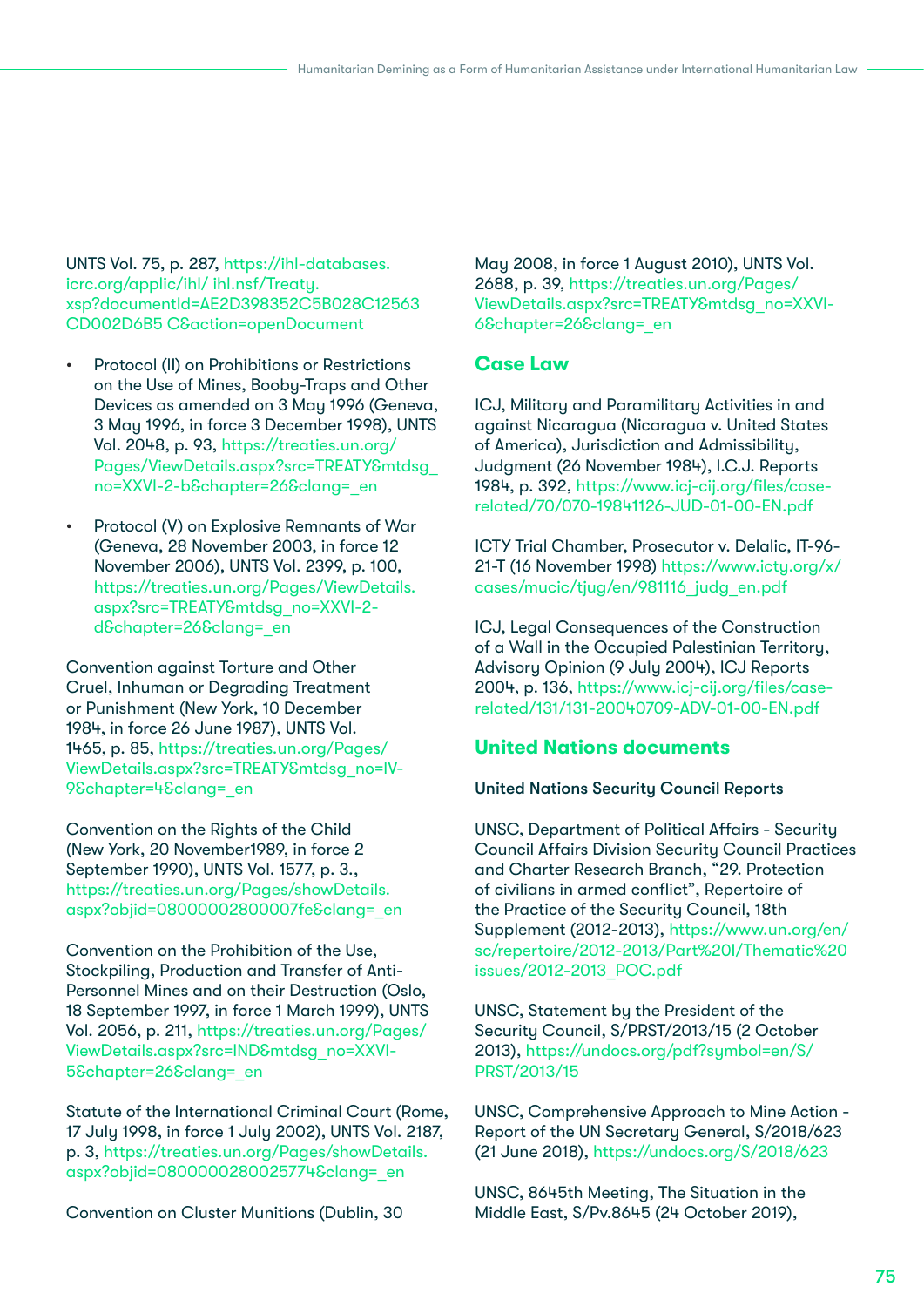[https://www.securitycouncilreport.org/](https://www.securitycouncilreport.org/atf/cf/%7B65BFCF9B-6D27-4E9C-8CD3-CF6E4FF96FF9%7D/s_pv_8645.pd) [atf/cf/%7B65BFCF9B-6D27-4E9C-8CD3-](https://www.securitycouncilreport.org/atf/cf/%7B65BFCF9B-6D27-4E9C-8CD3-CF6E4FF96FF9%7D/s_pv_8645.pd) [CF6E4FF96FF9%7D/s\\_pv\\_8645.pdf](https://www.securitycouncilreport.org/atf/cf/%7B65BFCF9B-6D27-4E9C-8CD3-CF6E4FF96FF9%7D/s_pv_8645.pd)

UNSC, Implementation of Security Council resolutions 2139 (2014), 2165 (2014), 2191 (2014), 2258 (2015), 2332 (2016), 2393 (2017), 2401 (2018) and 2449 (2018) – Report of the Secretary General, S/2019/820 (15 October 2019), [https://](https://undocs.org/en/S/2019/820) [undocs.org/en/S/2019/820](https://undocs.org/en/S/2019/820)

#### United Nations Security Council Resolutions

UNSC Resolution 688, S/RES/688 (5 April 1991), [https://undocs.org/S/RES/688\(1991\)](https://undocs.org/S/RES/688(1991))

UNSC Resolution 752, S/RES/752 (15 May 1992), [https://undocs.org/S/RES/752\(1992\)](https://undocs.org/S/RES/752(1992))

UNSC Resolution 757, S/RES/757 (30 May 1992), [https://undocs.org/S/RES/757\(1992\)](https://undocs.org/S/RES/757(1992))

UNSC Resolution 770, S/RES/770 (13 August 1992), [https://undocs.org/S/RES/770\(1992\)](https://undocs.org/S/RES/770(1992))

UNSC Resolution 781, S/RES/781 (9 October 1992), [https://undocs.org/S/RES/781\(1992\)](https://undocs.org/S/RES/781(1992)) 

UNSC Resolution 794, S/RES/794 (3 December 1992), [https://undocs.org/S/RES/794\(1992\)](https://undocs.org/S/RES/794(1992)) 

UNSC Resolution 950, S/RES/950 (21 October 1994), [https://undocs.org/S/RES/950\(1994\)](https://undocs.org/S/RES/950(1994))

UNSC Resolution 1059, S/RES/1059 (31 May 1996), [https://undocs.org/S/RES/1059\(1996\)](https://undocs.org/S/RES/1059(1996))

UNSC Resolution 1071, S/RES/1071 (30 August 1996), [https://undocs.org/S/RES/1071\(1996\)](https://undocs.org/S/RES/1071(1996))

UNSC Resolution 1083, S/RES/1083 (27 November 1996), [https://undocs.org/S/RES/1083\(1996\)](https://undocs.org/S/RES/1083(1996))

UNSC Resolution 2139, S/RES/2139 (22 February 2014), [https://undocs.org/S/RES/2139\(2014\)](https://undocs.org/S/RES/2139(2014)) 

UNSC Resolution 2165, S/RES/2165 (14 July 2014), [https://undocs.org/S/RES/2165\(2014\)](https://undocs.org/S/RES/2165(2014))

UNSC Resolution 2191, S/RES/2191 (17 December 2014), [https://undocs.org/S/RES/2191\(2014\)](https://undocs.org/S/RES/2191(2014))

UNSC Resolution 2200, S/RES/2200 (12 February

2015), [https://undocs.org/S/RES/2200\(2015\)](https://undocs.org/S/RES/2200(2015))

UNSC Resolution 2205, S/RES/2205 (26 February 2015), [https://undocs.org/S/RES/2205\(2015\)](https://undocs.org/S/RES/2205(2015))

UNSC Resolution 2206, S/RES/2206 (3 March 2015), [https://undocs.org/S/RES/2206\(2015\)](https://undocs.org/S/RES/2206(2015))

UNSC Resolution 2211, S/RES/2211 (26 March 2015), [https://undocs.org/S/RES/2211\(2015\)](https://undocs.org/S/RES/2211(2015))

UNSC Resolution 2213, S/RES/2213 (27 March 2015), [https://undocs.org/S/RES/2213\(2015\)](https://undocs.org/S/RES/2213(2015))

UNSC Resolution 2217, S/RES/2217 (28 April 2015), [https://undocs.org/S/RES/2217\(2015\)](https://undocs.org/S/RES/2217(2015))

UNSC Resolution 2223, S/RES/2223 (28 May 2015), [https://undocs.org/S/RES/2223\(2015\)](https://undocs.org/S/RES/2223(2015))

UNSC Resolution 2228, S/RES/2228 (29 June 2015), [https://undocs.org/S/RES/2228\(2015\)](https://undocs.org/S/RES/2228(2015))

UNSC Resolution 2230, S/RES/2230 (14 July 2015), [https://undocs.org/S/RES/2230\(2015\)](https://undocs.org/S/RES/2230(2015))

UNSC Resolution 2238, S/RES/2238 (10 September 2015), [https://undocs.org/S/](https://undocs.org/S/RES/2238(2015)) [RES/2238\(2015\)](https://undocs.org/S/RES/2238(2015))

UNSC Resolution 2241, S/RES/2241 (9 October 2015), [https://undocs.org/S/RES/2241\(2015\)](https://undocs.org/S/RES/2241(2015))

UNSC Resolution 2252, S/RES/2252 (15 December 2015), [https://undocs.org/S/RES/2252\(2015\)](https://undocs.org/S/RES/2252(2015))

UNSC Resolution 2258, S/RES/2258 (22 December 2015), [https://undocs.org/S/RES/2258\(2015\)](https://undocs.org/S/RES/2258(2015)) 

UNSC Resolution 2259, S/RES/2259 (23 December 2015), [https://undocs.org/S/RES/2259\(2015\)](https://undocs.org/S/RES/2259(2015))

UNSC Resolution 2265, S/RES/2265 (10 February 2016), [https://undocs.org/S/RES/2265\(2016\)](https://undocs.org/S/RES/2265(2016))

UNSC Resolution 2277, S/RES/2277 (30 March 2016), [https://undocs.org/S/RES/2277\(2016\)](https://undocs.org/S/RES/2277(2016))

UNSC Resolution 2287, S/RES/2287 (12 May 2016), [https://undocs.org/S/RES/2287\(2016\)](ttps://undocs.org/S/RES/2287(2016))

UNSC Resolution 2290, S/RES/2290 (31 May 2016), [https://undocs.org/S/RES/2290\(2016\)](https://undocs.org/S/RES/2290(2016))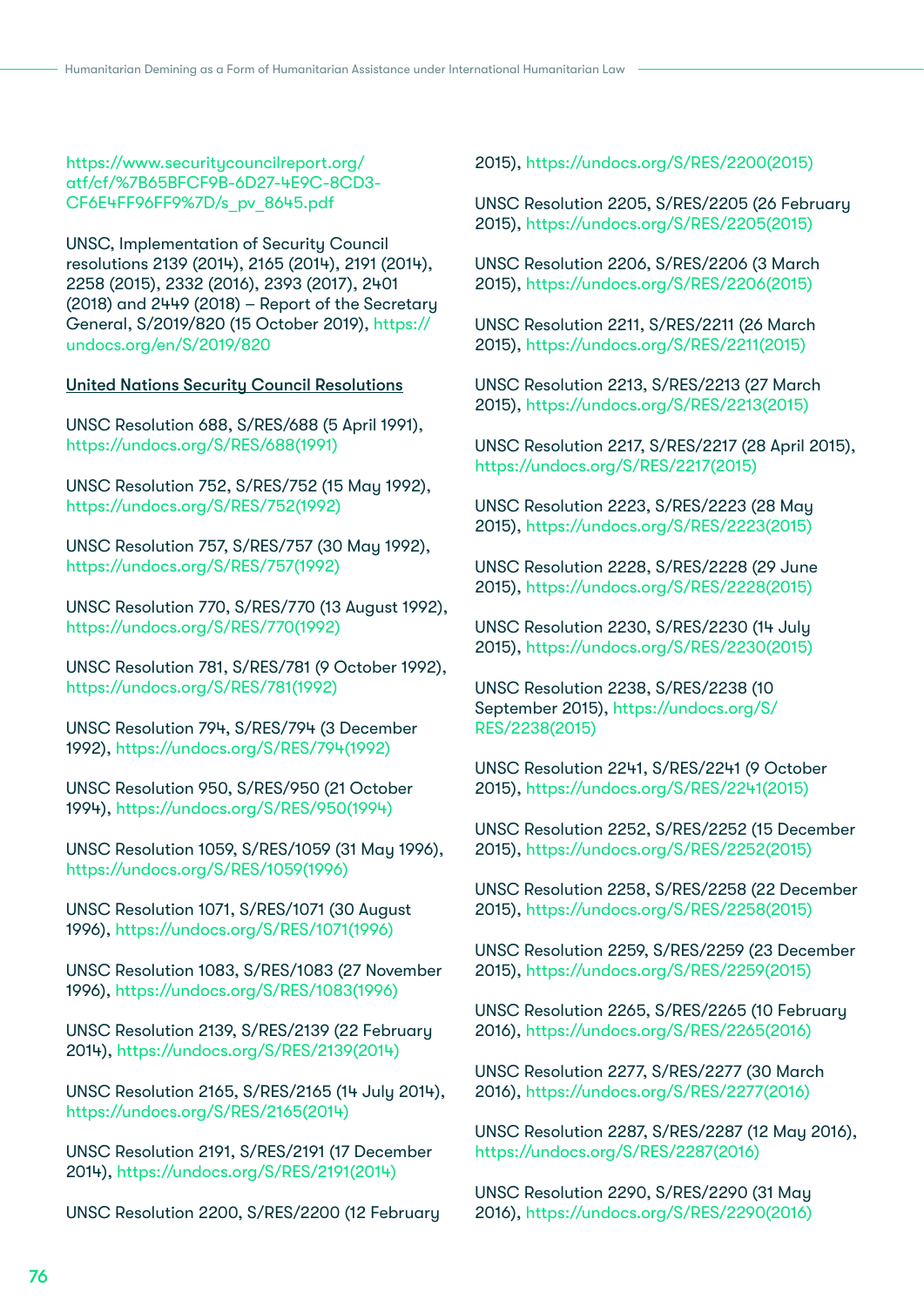UNSC Resolution 2296, S/RES/2296 (29 June 2016), [https://undocs.org/S/RES/2296\(2016\)](https://undocs.org/S/RES/2296(2016))

UNSC Resolution 2301, S/RES/2301 (26 July 2016), [https://undocs.org/S/RES/2301\(2016\)](https://undocs.org/S/RES/2301(2016))

UNSC Resolution 2318, S/RES/2318 (15 November 2016), [https://undocs.org/S/RES/2318\(2016\)](https://undocs.org/S/RES/2318(2016))

UNSC Resolution 2327, S/RES/2327 (16 December 2016), [https://undocs.org/S/RES/2327\(2016\)](https://undocs.org/S/RES/2327(2016))

UNSC Resolution 2328, S/RES 2328 (19 December 2016), [https://undocs.org/S/RES/2328\(2016\)](https://undocs.org/S/RES/2328(2016))

UNSC Resolution 2332, S/RES/2332 (21 December 2016), [https://undocs.org/S/RES/2332\(2016\)](https://undocs.org/S/RES/2332(2016))

UNSC Resolution 2340, S/RES/2340 (8 February 2017), [https://undocs.org/S/RES/2340\(2017\)](https://undocs.org/S/RES/2340(2017))

UNSC Resolution 2348, S/RES/2348 (31 March 2017), [https://undocs.org/S/RES/2348\(2017\)](https://undocs.org/S/RES/2348(2017))

UNSC Resolution 2352, S/RES/2352 (15 May 2017), [https://undocs.org/S/RES/2352\(2017\)](https://undocs.org/S/RES/2352(2017))

UNSC Resolution 2363, S/RES/2363 (29 June 2017), [https://undocs.org/S/RES/2363\(2017\)](https://undocs.org/S/RES/2363(2017))

UNSC Resolution 2365, S/Res/2365/2017 (30 June 2017), [https://undocs.org/S/RES/2365\(2017\)](https://undocs.org/S/RES/2365(2017))

UNSC Resolution 2386 S/RES/2386 (15 November 2017), [https://undocs.org/S/RES/2386\(2017\)](https://undocs.org/S/RES/2386(2017))

UNSC Resolution 2387 S/RES/2387 (15 November 2017), [https://undocs.org/S/RES/2387\(2017\)](https://undocs.org/S/RES/2387(2017))

UNSC Resolution 2393, S/RES/2393 (19 December 2017), [https://undocs.org/S/RES/2393\(2017\)](https://undocs.org/S/RES/2393(2017)) 

UNSC Resolution 2401, S/RES/2401 (24 February 2018), [https://undocs.org/S/RES/2401\(2018\)](https://undocs.org/S/RES/2401(2018))

UNSC Resolution 2406, S/RES/2406 (15 March 2018), [https://undocs.org/S/RES/2406\(2018\)](https://undocs.org/S/RES/2406(2018))

UNSC Resolution 2409, S/RES/2409 (27 March 2018), [https://undocs.org/S/RES/2409\(2018\)](https://undocs.org/S/RES/2409(2018))

UNSC Resolution 2416, S/RES/2416 (15 May 2018), [https://undocs.org/S/RES/2416\(2018\)](https://undocs.org/S/RES/2416(2018)) 

UNSC Resolution 2429, S/RES/2429 (13 July 2018)[,https://undocs.org/S/RES/2429\(2018\)](https://undocs.org/S/RES/2429(2018))

UNSC Resolution 2445, S/RES/2445 (15 November 2018), [https://undocs.org/S/RES/2445\(2018\)](https://undocs.org/S/RES/2445(2018))

UNSC Resolution 2449, S/RES/2449 (13 December 2018), [https://undocs.org/S/RES/2449\(2018\)](https://undocs.org/S/RES/2449(2018))

UNSC Resolution 2459, S/RES/2459 (15 March 2019), [https://undocs.org/S/RES/2459\(2019\)](https://undocs.org/S/RES/2459(2019))

UNSC Resolution 2463, S/RES/2463 (29 March 2019), [https://undocs.org/S/RES/2463\(2019\)](https://undocs.org/S/RES/2463(2019)) 

UNSC Resolution 2469, S/RES/2469 (14 May 2019), [https://undocs.org/S/RES/2469\(2019\)](https://undocs.org/S/RES/2469(2019))

UNSC Resolution 2480, S/RES/2480 (28 June 2019), [https://undocs.org/S/RES/2480\(2019\)](https://undocs.org/S/RES/2480(2019))

UNSC Resolution 2497, S/RES/2497 (14 November 2019), [https://undocs.org/S/RES/2497\(2019\)](https://undocs.org/S/RES/2497(2019)) 

UNSC Resolution 2499, S/RES/2499 (15 November 2019), [https://undocs.org/S/RES/2499\(2019\)](https://undocs.org/S/RES/2499(2019))

UNSC Resolution 2502, S/RES/2502 (19 December 2019), [https://undocs.org/S/RES/2502\(2019\)](https://undocs.org/S/RES/2502(2019))

UNSC Resolution 2504, S/RES/2504 (10 January 2020), [https://undocs.org/S/RES/2504\(2020\)](https://undocs.org/S/RES/2504(2020))

## United Nations General Assembly

UNGA Resolution 2625 (XXV), Declaration on Principles of International Law concerning Friendly Relations and Co-operation among States in accordance with the Charter of the United Nations, A/8082 (24 October 1970), [https://www.securitycouncilreport.org/](https://www.securitycouncilreport.org/atf/cf/%7B65BFCF9B-6D27-4E9C-8CD3-CF6E4FF96FF9%7D/ROL%20A%20RE) [atf/cf/%7B65BFCF9B-6D27-4E9C-8CD3-](https://www.securitycouncilreport.org/atf/cf/%7B65BFCF9B-6D27-4E9C-8CD3-CF6E4FF96FF9%7D/ROL%20A%20RE) [CF6E4FF96FF9%7D/ROL%20A%20RES2625%20](https://www.securitycouncilreport.org/atf/cf/%7B65BFCF9B-6D27-4E9C-8CD3-CF6E4FF96FF9%7D/ROL%20A%20RE) [\(XXV\).pdf](https://www.securitycouncilreport.org/atf/cf/%7B65BFCF9B-6D27-4E9C-8CD3-CF6E4FF96FF9%7D/ROL%20A%20RE)

UNGA Resolutions 51/30, Strengthening of the coordination of humanitarian and disaster relief assistance of the United Nations, including special economic assistance: special economic assistance to individual countries or regions, A/ RES/51/30 (31January 1977), [https://undocs.org/](https://undocs.org/en/A/RES/51/30) [en/A/RES/51/30](https://undocs.org/en/A/RES/51/30)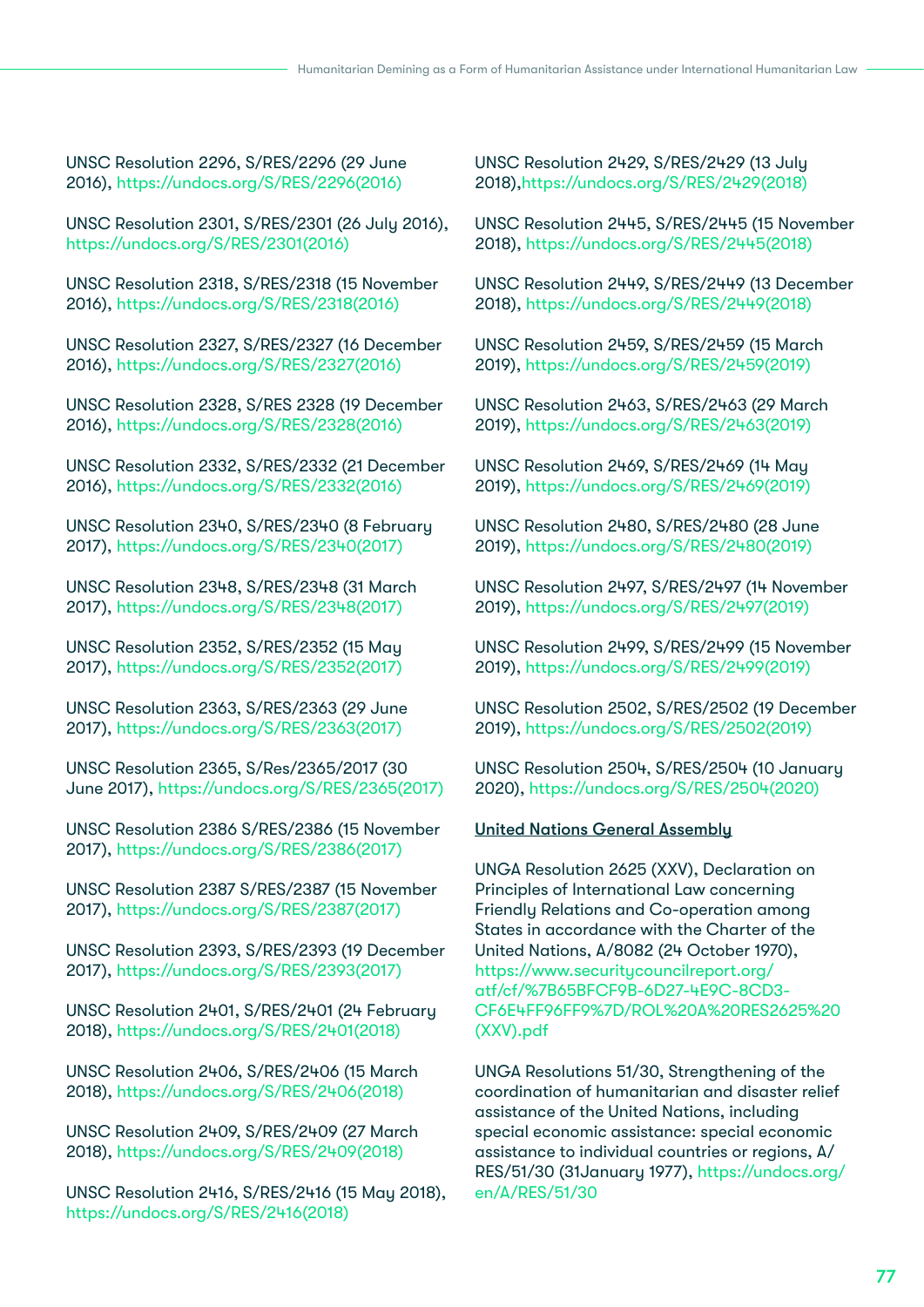UNGA Resolution 46/182, Strengthening of the Coordination of humanitarian emergency assistance of the United Nations, A/RES/46/182 (19 December 1991), [https://undocs.org/en/A/](https://undocs.org/en/A/RES/46/182) [RES/46/182](https://undocs.org/en/A/RES/46/182)

UNGA Resolution 53/26, Assistance in Mine Action, A/RES/53/26 (31 December 1998), [https://](https://undocs.org/en/A/RES/53/26) [undocs.org/en/A/RES/53/26](https://undocs.org/en/A/RES/53/26)

UNGA, Resolution 54/192, Safety and security of humanitarian personnel and protection of United Nations personnel, A/RES/54/192 (21 February 2000),<https://undocs.org/en/A/RES/54/192>

UNGA, Report of the Panel on United Nations Peace Operations, A/55/305 (21 August 2000), <https://undocs.org/A/55/305>

UNGA, Resolution 58/144, Improvement of the status of women in the United Nations system, A/ RES/58/144 (22 December 2003), [https://undocs.](https://undocs.org/en/A/RES/58/144) [org/en/A/RES/58/144](https://undocs.org/en/A/RES/58/144)

UNGA, Resolution 70/80, Assistance in Mine Action, A/RES/70/80 (9 December 2015), [https://](https://undocs.org/en/A/RES/70/80) [undocs.org/en/A/RES/70/80](https://undocs.org/en/A/RES/70/80)

UNGA, Assistance in mine action - Report of the Secretary General, Doc No. A/72/50 (31 July 2017), [http://www.globalprotectioncluster.](http://www.globalprotectioncluster.org/_assets/files/tools_and_guidance/mine_action/20170725_-report) [org/\\_assets/files/tools\\_and\\_guidance/](http://www.globalprotectioncluster.org/_assets/files/tools_and_guidance/mine_action/20170725_-report) [mine\\_action/20170725\\_-report-of-the-sg-on](http://www.globalprotectioncluster.org/_assets/files/tools_and_guidance/mine_action/20170725_-report)[assistance-in-mine-action\\_approved-by-eosg.](http://www.globalprotectioncluster.org/_assets/files/tools_and_guidance/mine_action/20170725_-report) [en.pdf](http://www.globalprotectioncluster.org/_assets/files/tools_and_guidance/mine_action/20170725_-report) 

#### Human Rights Treaty Bodies

#### Human Rights Committee

CCPR, General Comment No. 17, Art. 24: Rights of the child, CCPR/C/GC/17 (7 April 1989), [https://tbinternet.ohchr.org/\\_](https://tbinternet.ohchr.org/_layouts/15/treatybodyexternal/Download.aspx?symbolno=INT%2fCCPR%2fGEC%) [layouts/15/treatybodyexternal/Download.](https://tbinternet.ohchr.org/_layouts/15/treatybodyexternal/Download.aspx?symbolno=INT%2fCCPR%2fGEC%) [aspx?symbolno=INT%2fCCPR%2fGEC%2f66](https://tbinternet.ohchr.org/_layouts/15/treatybodyexternal/Download.aspx?symbolno=INT%2fCCPR%2fGEC%) [23&Lang=en](https://tbinternet.ohchr.org/_layouts/15/treatybodyexternal/Download.aspx?symbolno=INT%2fCCPR%2fGEC%) 

CCPR, General Comment No. 20, Art. 7: Prohibition of torture, or other cruel, inhuman or degrading treatment or punishment, CCPR/C/ GC/20 (10 March 1992), [https://tbinternet.ohchr.](https://tbinternet.ohchr.org/_layouts/15/treatybodyexternal/Download.aspx?symbolno=INT%2fCCPR%2fGEC%) [org/\\_layouts/15/treatybodyexternal/Download.](https://tbinternet.ohchr.org/_layouts/15/treatybodyexternal/Download.aspx?symbolno=INT%2fCCPR%2fGEC%) [aspx?symbolno=INT%2fCCPR%2fGEC%2f66](https://tbinternet.ohchr.org/_layouts/15/treatybodyexternal/Download.aspx?symbolno=INT%2fCCPR%2fGEC%) [21&Lang=en](https://tbinternet.ohchr.org/_layouts/15/treatybodyexternal/Download.aspx?symbolno=INT%2fCCPR%2fGEC%)

CCPR, General Comment 27, Art 12: Freedom of Movement, CCPR/C/21/Rev.1/Add.9 (18 October 1999), [https://undocs.org/CCPR/C/21/Rev.1/Add.9](https://undocs.org/CCPR/C/21/Rev.1/Add.9 )

CCPR, General Comment 29: Art. 4: Derogations in State of Emergency, CCPR/C/21/Rev.1/Add.11 (31 August 2001), [https://undocs.org/CCPR/C/21/](https://undocs.org/CCPR/C/21/Rev.1/Add.11) [Rev.1/Add.11](https://undocs.org/CCPR/C/21/Rev.1/Add.11)

CCPR, General Comment 31, The Nature of the General Legal Obligation Imposed on States Parties to the Covenant, CCPR/C/21/Rev.1/ Add. 13 (29 March 2004), [https://undocs.org/](https://undocs.org/CCPR/C/21/Rev.1/Add.13) [CCPR/C/21/Rev.1/Add.13](https://undocs.org/CCPR/C/21/Rev.1/Add.13)

CCPR, General Comment 36, Art. 6: right to life, CCPR/C/GC/36 (2 November 2018), [https://](https://undocs.org/CCPR/C/GC/36) [undocs.org/CCPR/C/GC/36](https://undocs.org/CCPR/C/GC/36)

Committee on Economic Social and Cultural **Rights** 

CESCR, General Comment 3, Art. 2(1): The Nature of States Parties' Obligations, E/1991/23 (14 December 1990), [https://tbinternet.ohchr.](https://tbinternet.ohchr.org/_layouts/15/treatybodyexternal/Download.aspx?symbolno=INT%2fCESCR%2fGEC) [org/\\_layouts/15/treatybodyexternal/Download.](https://tbinternet.ohchr.org/_layouts/15/treatybodyexternal/Download.aspx?symbolno=INT%2fCESCR%2fGEC) [aspx?symbolno=INT%2fCESCR%2fGEC%2f475](https://tbinternet.ohchr.org/_layouts/15/treatybodyexternal/Download.aspx?symbolno=INT%2fCESCR%2fGEC) [8&Lang=en](https://tbinternet.ohchr.org/_layouts/15/treatybodyexternal/Download.aspx?symbolno=INT%2fCESCR%2fGEC)

CESCR, General Comment 4, Art.11(1): The right to adequate housing, E/1992/23 (13 December 1991), [https://tbinternet.ohchr.](https://tbinternet.ohchr.org/_layouts/15/treatybodyexternal/Download.aspx?symbolno=INT%2fCESCR%2fGEC) [org/\\_layouts/15/treatybodyexternal/Download.](https://tbinternet.ohchr.org/_layouts/15/treatybodyexternal/Download.aspx?symbolno=INT%2fCESCR%2fGEC) [aspx?symbolno=INT%2fCESCR%2fGEC%2f4759](https://tbinternet.ohchr.org/_layouts/15/treatybodyexternal/Download.aspx?symbolno=INT%2fCESCR%2fGEC) [&Lang=en](https://tbinternet.ohchr.org/_layouts/15/treatybodyexternal/Download.aspx?symbolno=INT%2fCESCR%2fGEC)

CESCR, General Comment 7, Art. 11(1): The right to adequate housing – forced evictions, E/1998/22 (20 May 1997), [https://tbinternet.ohchr.](https://tbinternet.ohchr.org/_layouts/15/treatybodyexternal/Download.aspx?symbolno=INT%2fCESCR%2fGEC) [org/\\_layouts/15/treatybodyexternal/Download.](https://tbinternet.ohchr.org/_layouts/15/treatybodyexternal/Download.aspx?symbolno=INT%2fCESCR%2fGEC) [aspx?symbolno=INT%2fCESCR%2fGEC%2f](https://tbinternet.ohchr.org/_layouts/15/treatybodyexternal/Download.aspx?symbolno=INT%2fCESCR%2fGEC) [6430&Lang=en](https://tbinternet.ohchr.org/_layouts/15/treatybodyexternal/Download.aspx?symbolno=INT%2fCESCR%2fGEC)

CESCR, General Comment 12, Art 11: The Right to Adequate Food, E/C.12/1999/5 (12 May 1999), <https://undocs.org/en/E/C.12/1999/5>

CESCR, General Comment 13, Art. 13: The Right to Education, E/C.12/1999/10 (8 December 1999), <https://undocs.org/E/C.12/1999/10>

CESCR, General Comment 14, Art. 12: the right to the highest attainable standard of health, E/C.12/2000/4 (11 August 2000), [https://undocs.](https://undocs.org/en/E/C.12/2000/4) [org/en/E/C.12/2000/4](https://undocs.org/en/E/C.12/2000/4)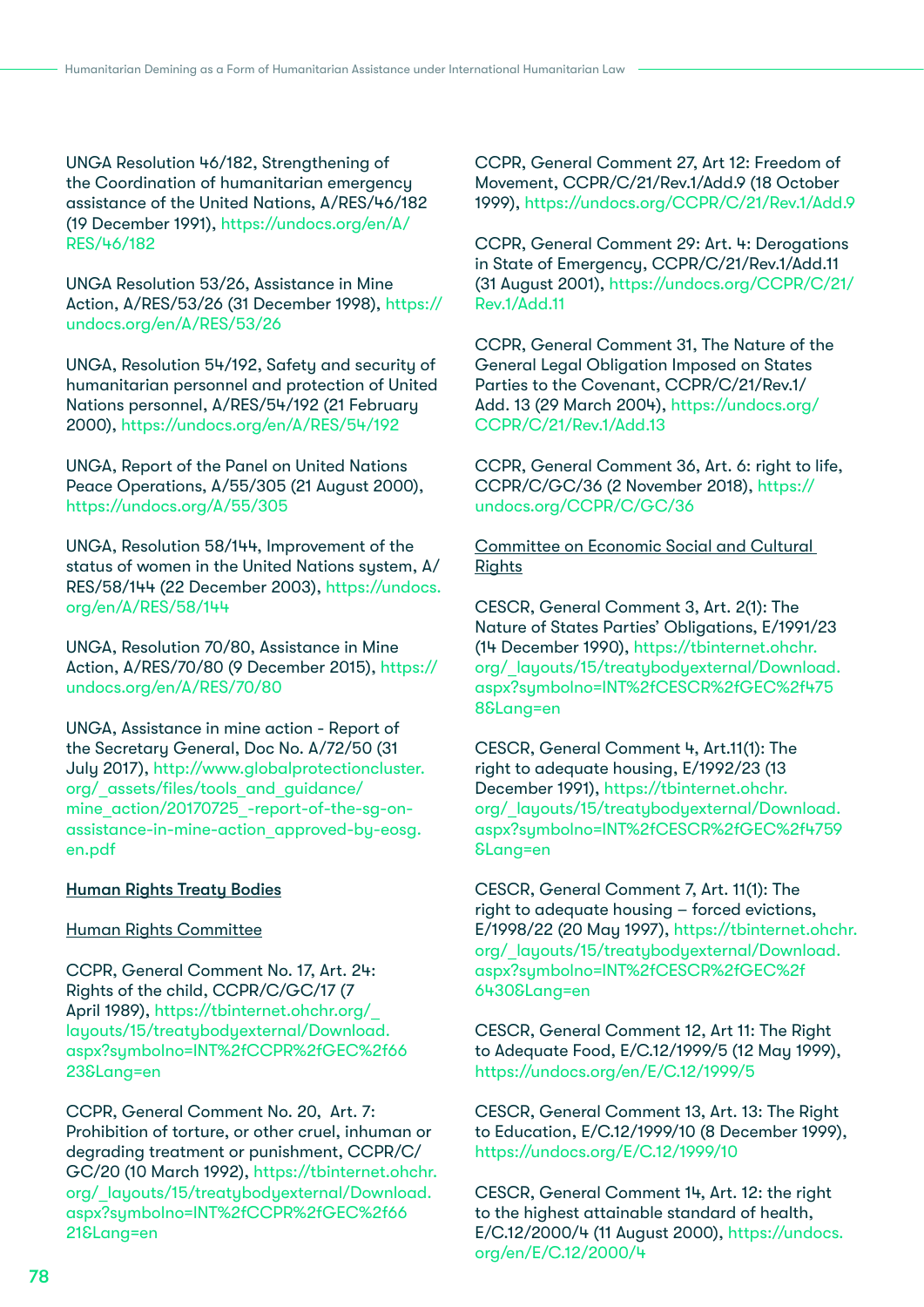CESCR, General Comment 15, Arts. 11 and 12: The Right to Water, E/C.12/2002/11 (20 January 2003), <https://www.undocs.org/e/c.12/2002/11>

CESCR, General Comment 18, Art. 6: The Right to Work, E/C.12/GC/18 (24 November 2005), [https://](https://undocs.org/E/C.12/GC/18) [undocs.org/E/C.12/GC/18](https://undocs.org/E/C.12/GC/18)

CESCR, General Comment 23, Art. 7: The right to just and favourable conditions of work, E/C.12/ GC/23 (7 April 2016), [https://undocs.org/E/C.12/](https://undocs.org/E/C.12/GC/23) [GC/23](https://undocs.org/E/C.12/GC/23)

Committee on the Rights of the Child

CRC, General Comment 4, Adolescent Health and Development in the Context of the Convention on the Rights of the Child, CRC/GC/2003/4 (1 July 2003), <https://undocs.org/CRC/GC/2003/4>

CRC, General Comment 5, General measures of implementation of the Convention on the Rights of the Child, CRC/GC/2003/5 (27 November 2003), <https://undocs.org/CRC/GC/2003/5>

CRC, General Comment 9, The rights of children with disabilities, CRC/C/GC/9 (27 February 2007),<https://undocs.org/CRC/C/GC/9>

CRC, General Comment 13, The right of the child to freedom from all forms of violence, CRC/C/ GC/13 (18 April 2011), [https://undocs.org/en/](https://undocs.org/en/CRC/C/GC/13 ) [CRC/C/GC/13](https://undocs.org/en/CRC/C/GC/13 )

CRC, General Comment 14, Art. 3(1): The right of the child to have his or her best interests taken as a primary consideration, CRC/C/GC/14 (29 May 2013),<https://undocs.org/en/CRC/C/GC/14>

CRC, General Comment 15, Art. 24: The right of the child to the enjoyment of the highest attainable standard of health, CRC/C/GC/15 (17 April 2013),<https://undocs.org/en/CRC/C/GC/15>

CRC, General Comment 17, Art. 31: The Right of the child to rest, leisure, play, recreational activities, cultural life and the arts, CRC/C/GC/17 (17 April 2013), [https://undocs.org/en/CRC/C/](https://undocs.org/en/CRC/C/GC/17) [GC/17](https://undocs.org/en/CRC/C/GC/17)

CRC, General Comment 20, The implementation of the rights of the child during adolescence, CRC/C/GC/20 (6 December 2016), [https://](https://undocs.org/en/CRC/C/GC/20) [undocs.org/en/CRC/C/GC/20](https://undocs.org/en/CRC/C/GC/20)

## **Other UN Documents**

UNHCR, "The Role of Humanitarian Action in Peacekeeping' – Keynote Address by Mrs. Sadako Ogata, United Nations High Commissioner for Refugees, at the 24th Annual Vienna Seminar", Vienna (5 July 1994). [https://www.unhcr.org/](https://www.unhcr.org/en-au/admin/hcspeeches/3ae68faa18/role-humanitarian-action-peacekeeping-keynot) [en-au/admin/hcspeeches/3ae68faa18/role](https://www.unhcr.org/en-au/admin/hcspeeches/3ae68faa18/role-humanitarian-action-peacekeeping-keynot)[humanitarian-action-peacekeeping-keynote](https://www.unhcr.org/en-au/admin/hcspeeches/3ae68faa18/role-humanitarian-action-peacekeeping-keynot)[address-mrs-sadako-ogata.html](https://www.unhcr.org/en-au/admin/hcspeeches/3ae68faa18/role-humanitarian-action-peacekeeping-keynot)

UNHCR, Handbook for the Military on Humanitarian Operations (January 1995), [https://www.unhcr.org/en-au/publications/](https://www.unhcr.org/en-au/publications/legal/3d5122884/unhcr-handbook-military-humanitarian-operat) [legal/3d5122884/unhcr-handbook-military](https://www.unhcr.org/en-au/publications/legal/3d5122884/unhcr-handbook-military-humanitarian-operat)[humanitarian-operations.html](https://www.unhcr.org/en-au/publications/legal/3d5122884/unhcr-handbook-military-humanitarian-operat)

ICC, Elements of Crimes, ISBN No. 92-9227- 232-2 (2011) [https://www.icc-cpi.int/NR/](https://www.icc-cpi.int/NR/rdonlyres/336923D8-A6AD-40EC-AD7B-45BF9DE73D56/0/ElementsOfCrimesEng.pdf) [rdonlyres/336923D8-A6AD-40EC-AD7B-](https://www.icc-cpi.int/NR/rdonlyres/336923D8-A6AD-40EC-AD7B-45BF9DE73D56/0/ElementsOfCrimesEng.pdf)[45BF9DE73D56/0/ElementsOfCrimesEng.pdf](https://www.icc-cpi.int/NR/rdonlyres/336923D8-A6AD-40EC-AD7B-45BF9DE73D56/0/ElementsOfCrimesEng.pdf)

ICC, Assembly of the States Parties, Resolution on amendments to article 8 of the Rome Statute of the International Criminal Court, ICC-ASP/18/ Res.5 (6 December 2019), [https://asp.icc-cpi.int/](https://asp.icc-cpi.int/iccdocs/asp_docs/ASP18/ICC-ASP-18-Res5-ENG.pdf) [iccdocs/asp\\_docs/ASP18/ICC-ASP-18-Res5-ENG.](https://asp.icc-cpi.int/iccdocs/asp_docs/ASP18/ICC-ASP-18-Res5-ENG.pdf) [pdf](https://asp.icc-cpi.int/iccdocs/asp_docs/ASP18/ICC-ASP-18-Res5-ENG.pdf)

Economic and Social Council, Guiding Principles on Internal Displacement, E/CN.4/1998/53/Add.2 (11 Feb 1998), [https://documents-dds-ny.un.org/](https://documents-dds-ny.un.org/doc/UNDOC/GEN/G98/104/93/PDF/G9810493.pdf?OpenElement) [doc/UNDOC/GEN/G98/104/93/PDF/G9810493.](https://documents-dds-ny.un.org/doc/UNDOC/GEN/G98/104/93/PDF/G9810493.pdf?OpenElement) [pdf?OpenElement](https://documents-dds-ny.un.org/doc/UNDOC/GEN/G98/104/93/PDF/G9810493.pdf?OpenElement) 

International Law Commission, Draft Articles on Responsibility of States for Internationally Wrongful Acts, A/56/10 (November 2001), [https://](https://legal.un.org/ilc/texts/instruments/english/commentaries/9_6_2001.pdf) [legal.un.org/ilc/texts/instruments/english/](https://legal.un.org/ilc/texts/instruments/english/commentaries/9_6_2001.pdf) [commentaries/9\\_6\\_2001.pdf](https://legal.un.org/ilc/texts/instruments/english/commentaries/9_6_2001.pdf) 

International Law Commission, Draft Articles on the Responsibility of International Organizations, A/66/10 (3 June 2011), [https://](https://legal.un.org/ilc/texts/instruments/english/draft_articles/9_11_2011.pdf) [legal.un.org/ilc/texts/instruments/english/draft\\_](https://legal.un.org/ilc/texts/instruments/english/draft_articles/9_11_2011.pdf) [articles/9\\_11\\_2011.pdf](https://legal.un.org/ilc/texts/instruments/english/draft_articles/9_11_2011.pdf)

International Law Commission, Draft Articles on the Protection of Persons in the Event of Disasters (2016), [https://legal.un.org/ilc/texts/instruments/](https://legal.un.org/ilc/texts/instruments/english/draft_articles/6_3_2016.pdf) [english/draft\\_articles/6\\_3\\_2016.pdf](https://legal.un.org/ilc/texts/instruments/english/draft_articles/6_3_2016.pdf)

International Law Commission, Eduardo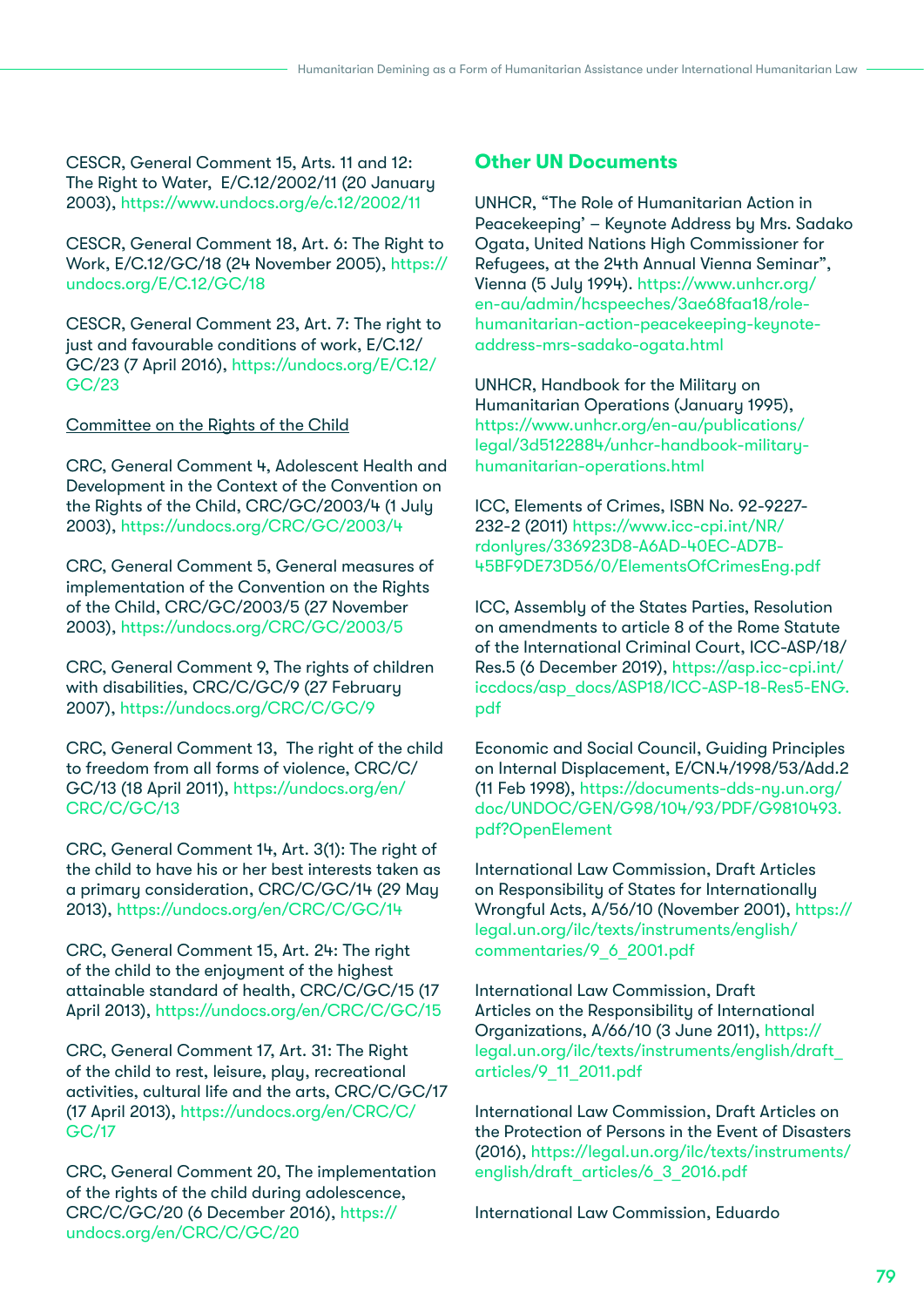VALENCIA-OSPINA, Special Rapporteur, Fourth Report on the Protection of Persons in the Event of Disasters, A/CN.4/643 (11 May 2011) [https://](https://undocs.org/en/A/CN.4/643) [undocs.org/en/A/CN.4/643](https://undocs.org/en/A/CN.4/643)

UN Inter-Agency Coordination Group on Mine Action, The Strategy of the United Nations on Mine Action 2013-2018 (2012), [https://mineaction.](https://mineaction.org/sites/default/files/documents/mine_action_strategy.pdf) [org/sites/default/files/documents/mine\\_action\\_](https://mineaction.org/sites/default/files/documents/mine_action_strategy.pdf) [strategy.pdf](https://mineaction.org/sites/default/files/documents/mine_action_strategy.pdf) 

UNOCHA, Guidelines On The Use of Military and Civil Defence Assets To Support United Nations Humanitarian Activities in Complex Emergencies (March 2003, Revision 1 2006), [https://www.](https://www.unocha.org/sites/unocha/files/01.%20MCDA%20Guidelines%20March%2003%20Rev1%20Jan06.pdf) [unocha.org/sites/unocha/files/01.%20MCDA%20](https://www.unocha.org/sites/unocha/files/01.%20MCDA%20Guidelines%20March%2003%20Rev1%20Jan06.pdf) [Guidelines%20March%2003%20Rev1%20Jan06.](https://www.unocha.org/sites/unocha/files/01.%20MCDA%20Guidelines%20March%2003%20Rev1%20Jan06.pdf) [pdf](https://www.unocha.org/sites/unocha/files/01.%20MCDA%20Guidelines%20March%2003%20Rev1%20Jan06.pdf)

UNOCHA - ReliefWeb, Glossary of humanitarian terms (August 2008), [www.reliefweb.int/glossaries](http://www.reliefweb.int/glossaries)

UNOCHA, "What are humanitarian principles?" OCHA on message: Humanitarian Principles, (June 2012), [https://www.unocha.org/sites/dms/](https://www.unocha.org/sites/dms/Documents/OOM-humanitarianprinciples_eng_June12.pdf) [Documents/OOM-humanitarianprinciples\\_eng\\_](https://www.unocha.org/sites/dms/Documents/OOM-humanitarianprinciples_eng_June12.pdf) [June12.pdf](https://www.unocha.org/sites/dms/Documents/OOM-humanitarianprinciples_eng_June12.pdf)

UNOCHA Themes, "UN Integration", [https://www.](https://www.unocha.org/themes/un-integration) [unocha.org/themes/un-integration](https://www.unocha.org/themes/un-integration)

UNOHCHR, International Legal Protection of Human Rights in Armed Conflict, Geneva and New-York (2011), [https://www.ohchr.org/](https://www.ohchr.org/Documents/Publications/HR_in_armed_conflict.pdf) [Documents/Publications/HR\\_in\\_armed\\_conflict.](https://www.ohchr.org/Documents/Publications/HR_in_armed_conflict.pdf) [pdf](https://www.ohchr.org/Documents/Publications/HR_in_armed_conflict.pdf)

UN-CMCoord, Field Handbook, Version 2.0 (2018), [https://www.cimic-coe.org/wp-content/](https://www.cimic-coe.org/wp-content/uploads/2019/01/E-Version-UNCMCoord-Field-Handbook-2.0-2018-1.p) [uploads/2019/01/E-Version-UNCMCoord-Field-](https://www.cimic-coe.org/wp-content/uploads/2019/01/E-Version-UNCMCoord-Field-Handbook-2.0-2018-1.p)[Handbook-2.0-2018-1.pdf.](https://www.cimic-coe.org/wp-content/uploads/2019/01/E-Version-UNCMCoord-Field-Handbook-2.0-2018-1.p)

UN Secretary General, Decision 2008/24 – Integration, Meeting of the Policy Committee (26 June 2008), [http://www.unicefinemergencies.](http://www.unicefinemergencies.com/downloads/eresource/docs/UN%20Integrated%20Presences/7526.pdf) [com/downloads/eresource/docs/UN%20](http://www.unicefinemergencies.com/downloads/eresource/docs/UN%20Integrated%20Presences/7526.pdf) [Integrated%20Presences/7526.pdf](http://www.unicefinemergencies.com/downloads/eresource/docs/UN%20Integrated%20Presences/7526.pdf)

IACG-MA, United Nations Gender Guidelines for Mine Action Programmes, 3rd edition, (2019), [https://mineaction.org/en/united-nations-gender](https://mineaction.org/en/united-nations-gender-guidelines-mine-action-programmes-0)[guidelines-mine-action-programmes-0](https://mineaction.org/en/united-nations-gender-guidelines-mine-action-programmes-0)

## **Other International Organisations**

Institute of International Law, The Distinction Between Military Objectives and Non-Military Objects in General and Particularly the Problems Associated with Weapons of Mass Destruction, Edinburgh (9 September 1969), [http://www.idi-iil.](http://www.idi-iil.org/app/uploads/2017/06/1969_edi_01_en.pdf) [org/app/uploads/2017/06/1969\\_edi\\_01\\_en.pdf](http://www.idi-iil.org/app/uploads/2017/06/1969_edi_01_en.pdf)

Institute of International Law, Resolution on Humanitarian Assistance, Bruges Session 2003 (2 September 2003), [https://www.ifrc.org/Docs/idrl/](https://www.ifrc.org/Docs/idrl/I318EN.pdf) [I318EN.pdf](https://www.ifrc.org/Docs/idrl/I318EN.pdf) 

OECD, Civilian and Military Means of Providing and Supporting Humanitarian Assistance During Conflict: A Comparative Analysis, DCD/DAC(97)19 (September 1997), [http://www.oecd.org/officialdocuments/](http://www.oecd.org/officialdocuments/publicdisplaydocumentpdf/?cote=DCD/DAC(97)19&docLanguage=En) [publicdisplaydocumentpdf/?cote=DCD/](http://www.oecd.org/officialdocuments/publicdisplaydocumentpdf/?cote=DCD/DAC(97)19&docLanguage=En) [DAC\(97\)19&docLanguage=En](http://www.oecd.org/officialdocuments/publicdisplaydocumentpdf/?cote=DCD/DAC(97)19&docLanguage=En)

European Commission Humanitarian Aid (ECHO), "The European Consensus on Humanitarian Aid – The Humanitarian Challenge", Joint Statement by the Council and the Representatives of the Governments of the member States meeting within the Council, the European Parliament and the European Commission (2008), [https://](https://ec.europa.eu/echo/files/media/publications/consensus_en.pdf) [ec.europa.eu/echo/files/media/publications/](https://ec.europa.eu/echo/files/media/publications/consensus_en.pdf) [consensus\\_en.pdf](https://ec.europa.eu/echo/files/media/publications/consensus_en.pdf)

Council of Europe, Commissioner for Human Rights, "The Shrinking Space for Human Rights Organisations" Human Rights Comments, Strasbourg (4 April 2017), [http://www.coe.int/en/](http://www.coe.int/en/web/commissioner/-/the-shrinking-space-for-human-rightsorganisations) [web/commissioner/-/the-shrinking-space-for](http://www.coe.int/en/web/commissioner/-/the-shrinking-space-for-human-rightsorganisations)[human-rightsorganisations](http://www.coe.int/en/web/commissioner/-/the-shrinking-space-for-human-rightsorganisations) 

European Civil Protection and Humanitarian Aid Operations (ECHO), Humanitarian Principles, (last updated 12 July 2019), [https://ec.europa.eu/echo/](https://ec.europa.eu/echo/who/humanitarian-aid-and-civil-protection/humanitarian-principles_en) [who/humanitarian-aid-and-civil-protection/](https://ec.europa.eu/echo/who/humanitarian-aid-and-civil-protection/humanitarian-principles_en) [humanitarian-principles\\_en](https://ec.europa.eu/echo/who/humanitarian-aid-and-civil-protection/humanitarian-principles_en)

## **ICRC / International Movement of the Red Cross and Red Crescent**

ICRC, "A to Z", How does Law protect in War, [https://casebook.icrc.org/](https://casebook.icrc.org/  ) 

ICRC, "Report on Humanitarian aid to the victims of internal conflicts. Meeting of a Commission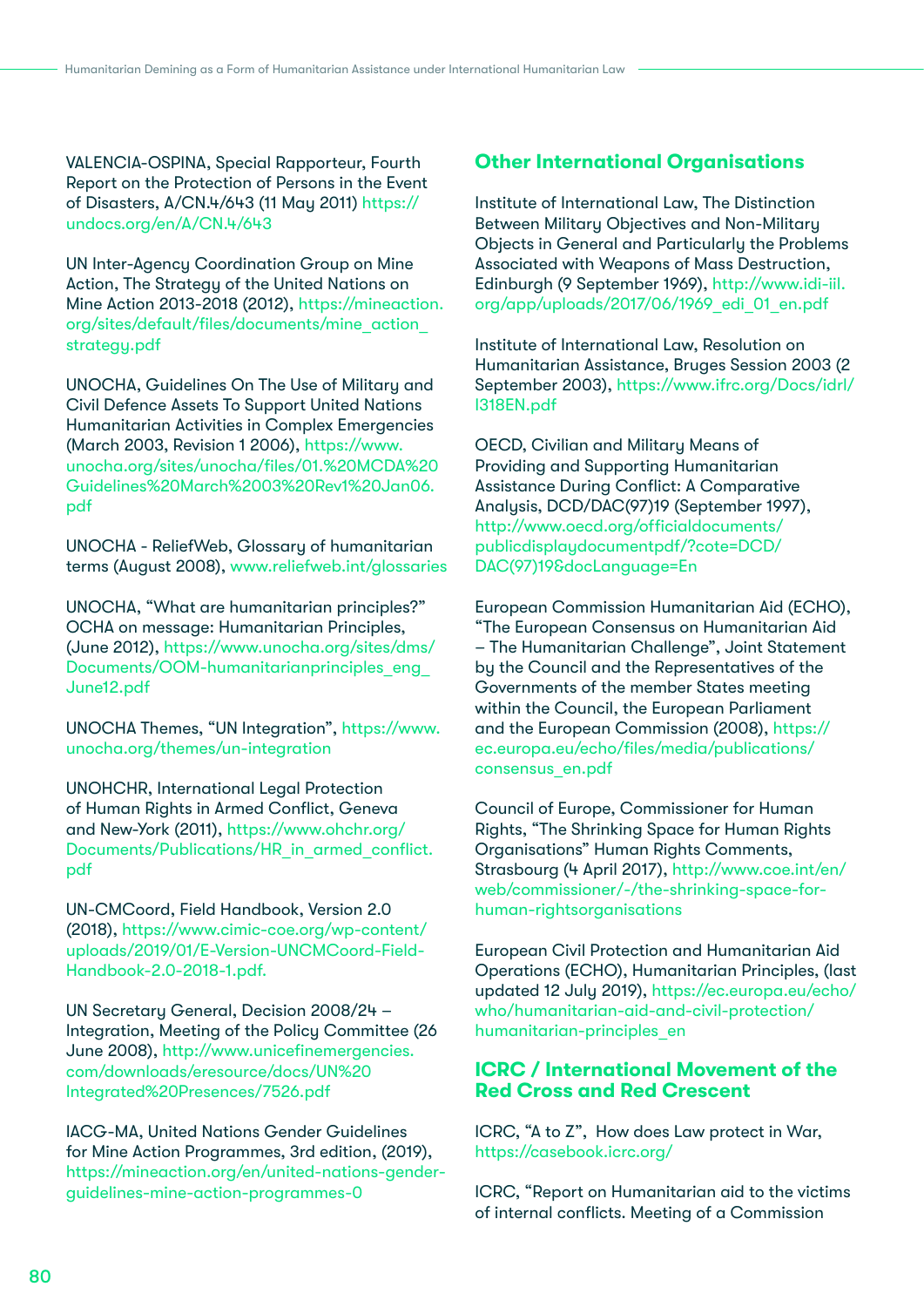of Experts in Geneva, 25–30 October 1962", International Review of the Red Cross, Vol. 3, No. 23 (February 1963), pp. 79-91, [https://www.loc.](https://www.loc.gov/rr/frd/Military_Law/pdf/RC_Feb-1963.pdf) [gov/rr/frd/Military\\_Law/pdf/RC\\_Feb-1963.pdf](https://www.loc.gov/rr/frd/Military_Law/pdf/RC_Feb-1963.pdf)

 ICRC, Commentary on the Fourth Geneva Convention: Convention (IV) relative to the Protection of Civilian Persons in Time of War (1958), [https://ihl-databases.](https://ihl-databases.icrc.org/applic/ihl/ihl.nsf/Treaty.xsp?documentId=AE2D398352C5B028C12563 CD002) [icrc.org/applic/ihl/ihl.nsf/Treaty.](https://ihl-databases.icrc.org/applic/ihl/ihl.nsf/Treaty.xsp?documentId=AE2D398352C5B028C12563 CD002) [xsp?documentId=AE2D398352C5B028C12563](https://ihl-databases.icrc.org/applic/ihl/ihl.nsf/Treaty.xsp?documentId=AE2D398352C5B028C12563 CD002)  [CD002D6B5C& action=open Document](https://ihl-databases.icrc.org/applic/ihl/ihl.nsf/Treaty.xsp?documentId=AE2D398352C5B028C12563 CD002)

ICRC, Commentary on the Third Geneva Convention: Convention (III) relative to the Treatment of Prisoners of War (1960), [https://ihl](https://ihl-databases.icrc.org /ihl/ INTRO/375)[databases.icrc.org /ihl/ INTRO/375](https://ihl-databases.icrc.org /ihl/ INTRO/375)

ICRC, Commentary on the First Additional Protocol: Protocol (I) relating to the Protection of Victims of International Armed Conflicts (1987), [https://ihl](https://ihl-databases.icrc.org/applic/ihl/ihl.nsf/Treaty.xsp?documentId=D9E6B6264D7723C3C12563C D002)[databases.icrc.org/applic/ihl/ihl.nsf/Treaty.](https://ihl-databases.icrc.org/applic/ihl/ihl.nsf/Treaty.xsp?documentId=D9E6B6264D7723C3C12563C D002) [xsp?documentId=D9E6B6264D7723C3C12563C](https://ihl-databases.icrc.org/applic/ihl/ihl.nsf/Treaty.xsp?documentId=D9E6B6264D7723C3C12563C D002) [D002D6CE 4& action= openDocument](https://ihl-databases.icrc.org/applic/ihl/ihl.nsf/Treaty.xsp?documentId=D9E6B6264D7723C3C12563C D002)

ICRC, Commentary on the Second Additional Protocol: Protocol (II) relating to the Protection of Victims of Non-International Armed Conflicts (1987), [https://ihl](https://ihl-databases.icrc.org/applic/ihl/ihl.nsf/Treaty.xsp?documentId=AA0C5BCBAB5C4A85C12563C D0 0)[databases.icrc.org/applic/ihl/ihl.nsf/Treaty.](https://ihl-databases.icrc.org/applic/ihl/ihl.nsf/Treaty.xsp?documentId=AA0C5BCBAB5C4A85C12563C D0 0) [xsp?documentId=AA0C5BCBAB5C4A85C12563C](https://ihl-databases.icrc.org/applic/ihl/ihl.nsf/Treaty.xsp?documentId=AA0C5BCBAB5C4A85C12563C D0 0) [D0 02D6D09&action= openDocument](https://ihl-databases.icrc.org/applic/ihl/ihl.nsf/Treaty.xsp?documentId=AA0C5BCBAB5C4A85C12563C D0 0)

HENCKAERTS Jean-Marie and Louise DOSWALD-BECK (eds), Customary International Humanitarian Law - Volume 1: Rules, Cambridge University Press (2005), [https://www.icrc.org/en/](https://www.icrc.org/en/doc/assets/files/other/customary-international-humanitarian-law-i-icrc-eng.p) [doc/assets/files/other/customary-international](https://www.icrc.org/en/doc/assets/files/other/customary-international-humanitarian-law-i-icrc-eng.p)[humanitarian-law-i-icrc-eng.pdf](https://www.icrc.org/en/doc/assets/files/other/customary-international-humanitarian-law-i-icrc-eng.p)

ICRC, "ICRC Q&A and Lexicon on Humanitarian Assistance" (June 2014) [https://www.icrc.org/en/](https://www.icrc.org/en/doc/assets/files/2014/icrc-q-and-a-lexison-on-humanitarian-access-06-2014.pd) [doc/assets/files/2014/icrc-q-and-a-lexison-on](https://www.icrc.org/en/doc/assets/files/2014/icrc-q-and-a-lexison-on-humanitarian-access-06-2014.pd)[humanitarian-access-06-2014.pdf](https://www.icrc.org/en/doc/assets/files/2014/icrc-q-and-a-lexison-on-humanitarian-access-06-2014.pd)

ICRC, Report on International Humanitarian Law and the Challenges of Contemporary Armed Conflict (October 2015), 32nd Conference of the Red Cross and Red Crescent (8-10 December 2015), [https://www.icrc.org/en/document/](https://www.icrc.org/en/document/international-humanitarian-law-and-challenges-contemporary-armed-co) [international-humanitarian-law-and-challenges](https://www.icrc.org/en/document/international-humanitarian-law-and-challenges-contemporary-armed-co)[contemporary-armed-conflicts](https://www.icrc.org/en/document/international-humanitarian-law-and-challenges-contemporary-armed-co) 

ICRC, Commentary on the First Geneva Convention: Convention (I) for the Amelioration of the Condition of the Wounded and Sick in Armed Forces in the Field, 2nd edition (2016), [https://ihl](https://ihl-databases.icrc.org/ihl/full/GCI-commentary)[databases.icrc.org/ihl/full/GCI-commentary](https://ihl-databases.icrc.org/ihl/full/GCI-commentary)

ICRC, Commentary on the Second Geneva Convention: Convention (II) for the Amelioration of the Condition of the Wounded, Sick and Shipwrecked Members of Armed Forces at Sea, 2nd edition (2017), [https://ihl-databases.icrc.org/](https://ihl-databases.icrc.org/ihl/full/GCII-commentary) [ihl/full/GCII-commentary](https://ihl-databases.icrc.org/ihl/full/GCII-commentary)

ICRC, Professional Standards for Protection Work, 3rd edition (20 March 2018), [https://www.icrc.](https://www.icrc.org/en/publication/0999-professional-standards-protection-work-carried-out-humanita) [org/en/publication/0999-professional-standards](https://www.icrc.org/en/publication/0999-professional-standards-protection-work-carried-out-humanita)[protection-work-carried-out-humanitarian-and](https://www.icrc.org/en/publication/0999-professional-standards-protection-work-carried-out-humanita)[human-rights](https://www.icrc.org/en/publication/0999-professional-standards-protection-work-carried-out-humanita)

ICRC, Report on IHL and the challenges of contemporary armed conflicts: Recommitting to protection in armed conflict on the 70th anniversary of the Geneva Conventions (22 November 2019), [https://shop.icrc.org/](https://shop.icrc.org/international-humanitarian-law-and-the-challenges-of-contemporary-armed-confli) [international-humanitarian-law-and-the](https://shop.icrc.org/international-humanitarian-law-and-the-challenges-of-contemporary-armed-confli)[challenges-of-contemporary-armed-conflicts](https://shop.icrc.org/international-humanitarian-law-and-the-challenges-of-contemporary-armed-confli)[recommitting-to-protection-in-armed-conflict](https://shop.icrc.org/international-humanitarian-law-and-the-challenges-of-contemporary-armed-confli)[on-the-70th-anniversary-of-the-geneva](https://shop.icrc.org/international-humanitarian-law-and-the-challenges-of-contemporary-armed-confli)[conventions-3122.html](https://shop.icrc.org/international-humanitarian-law-and-the-challenges-of-contemporary-armed-confli) 

## **Non-Governmental Organisations Documents**

Doctors Without Borders, The Practical Guide to Humanitarian Law (2013), [https://guide](https://guide-humanitarian-law.org/content/index/)[humanitarian-law.org/content/index/](https://guide-humanitarian-law.org/content/index/)

GICHD, Mine Action: Lessons and Challenges, Geneva (November 2005), [https://www.gichd.](https://www.gichd.org/fileadmin/GICHD-resources/rec-documents/Mine_Action_Lessons_Nov2005.pdf) [org/fileadmin/GICHD-resources/rec-documents/](https://www.gichd.org/fileadmin/GICHD-resources/rec-documents/Mine_Action_Lessons_Nov2005.pdf) Mine Action Lessons Nov2005.pdf

GICHD, Equipment Catalogue, [https://www.gichd.org/en/resources/](https://www.gichd.org/en/resources/equipment-catalogue/equipments/?tx_solr%5Bfilter%5D%5B3%5D=family) [equipment-catalogue/equipments/?tx\\_](https://www.gichd.org/en/resources/equipment-catalogue/equipments/?tx_solr%5Bfilter%5D%5B3%5D=family) [solr%5Bfilter%5D%5B3%5D=family%3A1](https://www.gichd.org/en/resources/equipment-catalogue/equipments/?tx_solr%5Bfilter%5D%5B3%5D=family)

Geneva Call & the Non-State Actors Working Group of the International Campaign to Ban Landmines, Mine Action in the midst of Internal Conflict: A Report on the Workshop Organized by Geneva Call and International Campaign to Ban Landmines Non-State Actor Working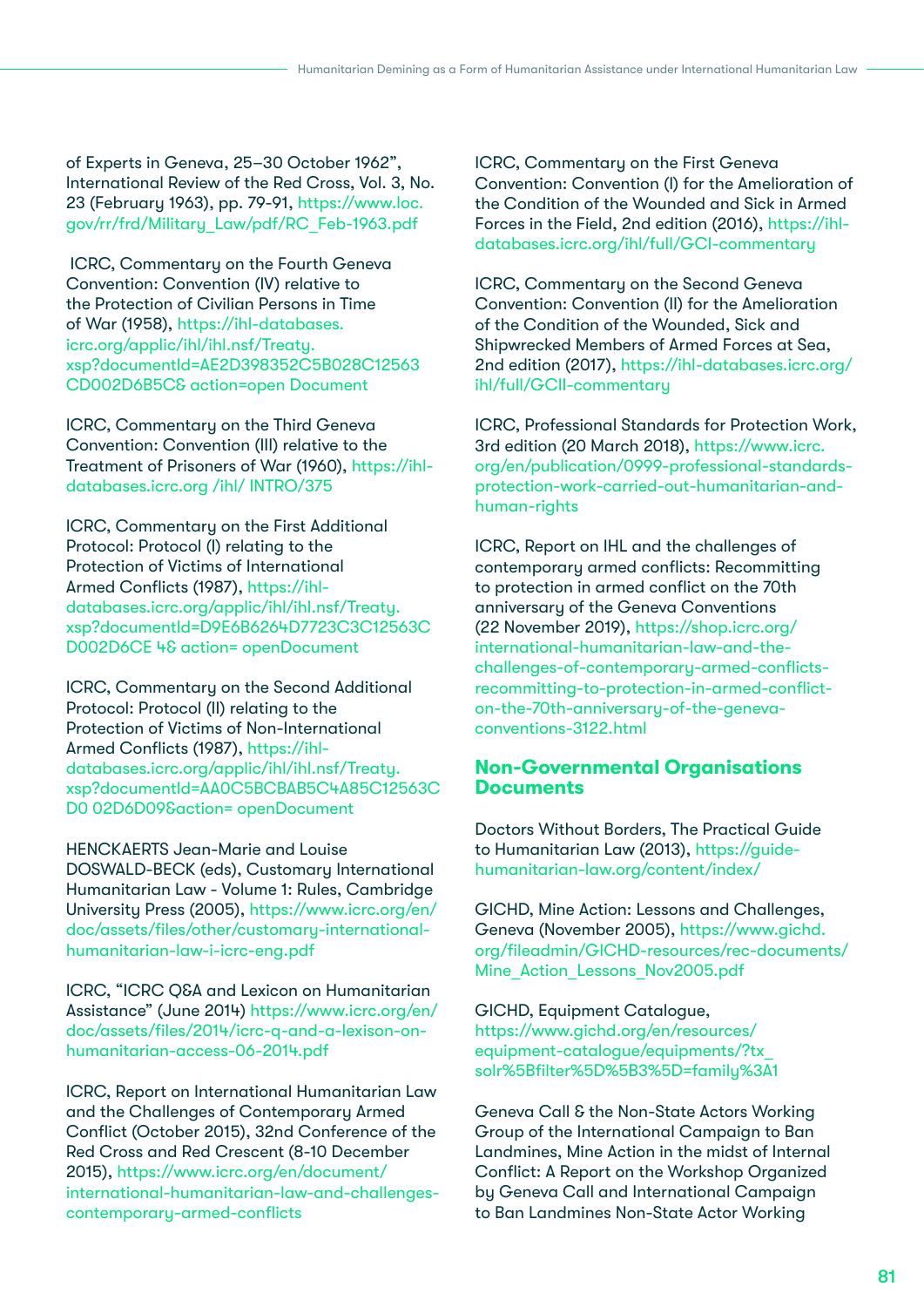Group, Zagreb (27 November 2005), [https://](https://reliefweb.int/sites/reliefweb.int/files/resources/C4248247373A3089C125721B004C0F6C-GenevaCal) [reliefweb.int/sites/reliefweb.int/files/resources/](https://reliefweb.int/sites/reliefweb.int/files/resources/C4248247373A3089C125721B004C0F6C-GenevaCal) [C4248247373A3089C125721B004C0F6C-](https://reliefweb.int/sites/reliefweb.int/files/resources/C4248247373A3089C125721B004C0F6C-GenevaCal)[GenevaCall-Nov2005.pdf](https://reliefweb.int/sites/reliefweb.int/files/resources/C4248247373A3089C125721B004C0F6C-GenevaCal)

Geneva Call & Program for the Study of International Organisations, Armed Non-State Actors and Landmines - Volume II: a global report of NSA mine action, Geneva (November 2006), [http://www.ruig-gian.org/ressources/reusse](http://www.ruig-gian.org/ressources/reusse-gc-ansal-nov06.pdf?ID=133&FILE=/ressources/reusse-gc-ansa)[gc-ansal-nov06.pdf?ID=133&FILE=/ressources/](http://www.ruig-gian.org/ressources/reusse-gc-ansal-nov06.pdf?ID=133&FILE=/ressources/reusse-gc-ansa) [reusse-gc-ansal-nov06.pdf](http://www.ruig-gian.org/ressources/reusse-gc-ansal-nov06.pdf?ID=133&FILE=/ressources/reusse-gc-ansa)

International Institute of Humanitarian Law, Guiding Principles on the Right to Humanitarian Assistance, San Remo (April 1993), [https://www.](https://www.peacepalacelibrary.nl/ebooks/files/IIHL4_en.pdf) [peacepalacelibrary.nl/ebooks/files/IIHL4\\_en.pdf](https://www.peacepalacelibrary.nl/ebooks/files/IIHL4_en.pdf)

IMAS, Standards & Technical Notes, [https://www.](https://www.mineactionstandards.org/en/standards/) [mineactionstandards.org/en/standards/](https://www.mineactionstandards.org/en/standards/)

Landmine and Cluster Munitions Monitor, Landmine Monitor 2019, Report, 21st Annual Edition (November 2019), [http://www.the-monitor.](http://www.the-monitor.org/media/3074086/Landmine-Monitor-2019-Report-Final.pdf) [org/media/3074086/Landmine-Monitor-2019-](http://www.the-monitor.org/media/3074086/Landmine-Monitor-2019-Report-Final.pdf) [Report-Final.pdf](http://www.the-monitor.org/media/3074086/Landmine-Monitor-2019-Report-Final.pdf)

Swiss Campaign to Ban Landmines, Gender and Landmines: from Concept to Practice, Geneva (2008), 108 p. [http://www.gmap.ch/fileadmin/](http://www.gmap.ch/fileadmin/Gender_and_Landmines_from_Concept_to_Practice/SCBL_-_Gender___Landmines) [Gender\\_and\\_Landmines\\_from\\_Concept\\_to\\_](http://www.gmap.ch/fileadmin/Gender_and_Landmines_from_Concept_to_Practice/SCBL_-_Gender___Landmines) Practice/SCBL - Gender Landmines 2008 [rev\\_Sep09.pdf](http://www.gmap.ch/fileadmin/Gender_and_Landmines_from_Concept_to_Practice/SCBL_-_Gender___Landmines)

World Humanitarian Summit, Charter for Change: Localisation of Humanitarian Aid (July 2015, revised February 2019) [https://charter4change.](https://charter4change.org/ ) [org/](https://charter4change.org/ )

## **Books and Articles**

AKANDE Dapo and Emanuela-Chiara GILLARD, Oxford Guidance on the law relating to humanitarian relief operations in situations of armed conflict, commissioned by UNOCHA (2016), [https://www.unocha.org/sites/dms/Documents/](https://www.unocha.org/sites/dms/Documents/Oxford%20Guidance%20pdf.pdf) [Oxford%20Guidance%20pdf.pdf](https://www.unocha.org/sites/dms/Documents/Oxford%20Guidance%20pdf.pdf)

AKANDE Dapo and Emanuela-Chiara GILLARD, "Arbitrary Withholding of Consent to Humanitarian Relief Operations in Armed Conflict", International law Studies, US Naval War College, Vol. 92 (2016), pp. 483-511, [https://](https://digital-commons.usnwc.edu/cgi/viewcontent.cgi?article=1696&context=ils) [digital-commons.usnwc.edu/cgi/viewcontent.](https://digital-commons.usnwc.edu/cgi/viewcontent.cgi?article=1696&context=ils)

#### [cgi?article=1696&context=ils](https://digital-commons.usnwc.edu/cgi/viewcontent.cgi?article=1696&context=ils)

BARBER Rebecca, "Facilitating humanitarian assistance in international humanitarian and human rights law", International Review of the Red Cross, Vol. 91, No. 874 (June 2009), pp. 371- 397, [https://www.icrc.org/en/doc/assets/files/](https://www.icrc.org/en/doc/assets/files/other/irrc-874-barber.pdf) [other/irrc-874-barber.pdf](https://www.icrc.org/en/doc/assets/files/other/irrc-874-barber.pdf)

BELLAL Annyssa, "Human Rights Obligations of Armed Non-State Actors: An Exploration of the Practice of the UN Human Rights Council", Academy in-Brief 7, Geneva Academy (December 2016), [https://www.geneva-academy.ch/](https://www.geneva-academy.ch/joomlatools-files/docman-files/InBrief7_web.pdf) [joomlatools-files/docman-files/InBrief7\\_web.pdf](https://www.geneva-academy.ch/joomlatools-files/docman-files/InBrief7_web.pdf)

BOTHE Michael, "Relief Actions: The position of the Recipient State", in Frits Kalshoven (ed.), Assisting the Victims of Armed Conflicts and Other Disasters- Papers Delivered at the International Conference on Humanitarian Assistance in Armed Conflict, The Hague (1988), pp. 91-99.

BOTHE Michael, Karl Josef PARTSCH and Waldemar A. SOLF, "Part IV: Civilian Population", New Rules for Victims of Armed Conflicts: Commentary on the Two 1977 Protocols Additional to the Geneva Conventions of 1949, Brill/Nijhoff, 2nd edition, Vol. 1 (2013), pp. 767-802.

BOUCHET-SAULNIER Francoise, "Consent to humanitarian access: An obligation triggered by territorial control, not States' rights", International Review of the Red Cross, Vol. 96, No. 893 (2014), pp. 207–217, [https://international-review.icrc.org/](https://international-review.icrc.org/sites/default/files/irrc-893-bouchet-saulnier.pdf) [sites/default/files/irrc-893-bouchet-saulnier.pdf](https://international-review.icrc.org/sites/default/files/irrc-893-bouchet-saulnier.pdf) 

COLLINSON Sarah and Samir ELHAWARY, "Humanitarian Space: A Review of Trends and Issues", Humanitarian Policy Group Report, No. 32, HPG-ODI, London (2012), [http://www.odi.](http://www.odi.org.uk/resources/docs/7643.pdf) [org.uk/resources/docs/7643.pdf](http://www.odi.org.uk/resources/docs/7643.pdf) cited in Ingrid MACDONALD and Angela VALENZA, Tools for the Job: Supporting Principled Humanitarian Action, commissioned by NRC and HPG-ODI (October 2012), [https://www.nrc.no/globalassets/pdf/](https://www.nrc.no/globalassets/pdf/reports/tools-for-the-job---supporting-principled-humanitarian-a) [reports/tools-for-the-job---supporting-principled](https://www.nrc.no/globalassets/pdf/reports/tools-for-the-job---supporting-principled-humanitarian-a)[humanitarian-action.pdf](https://www.nrc.no/globalassets/pdf/reports/tools-for-the-job---supporting-principled-humanitarian-a)

DONINI Antonio, "Between a Rock and a Hard Place: Integration or Independence of Humanitarian Action?" International Review of the Red Cross, Vol. 93, No. 881 (2011), [https://www.](https://www.icrc.org/en/doc/assets/files/review/2011/irrc-881-donini.pdf, p. 155) [icrc.org/en/doc/assets/files/review/2011/irrc-881](https://www.icrc.org/en/doc/assets/files/review/2011/irrc-881-donini.pdf, p. 155) [donini.pdf, p. 155.](https://www.icrc.org/en/doc/assets/files/review/2011/irrc-881-donini.pdf, p. 155)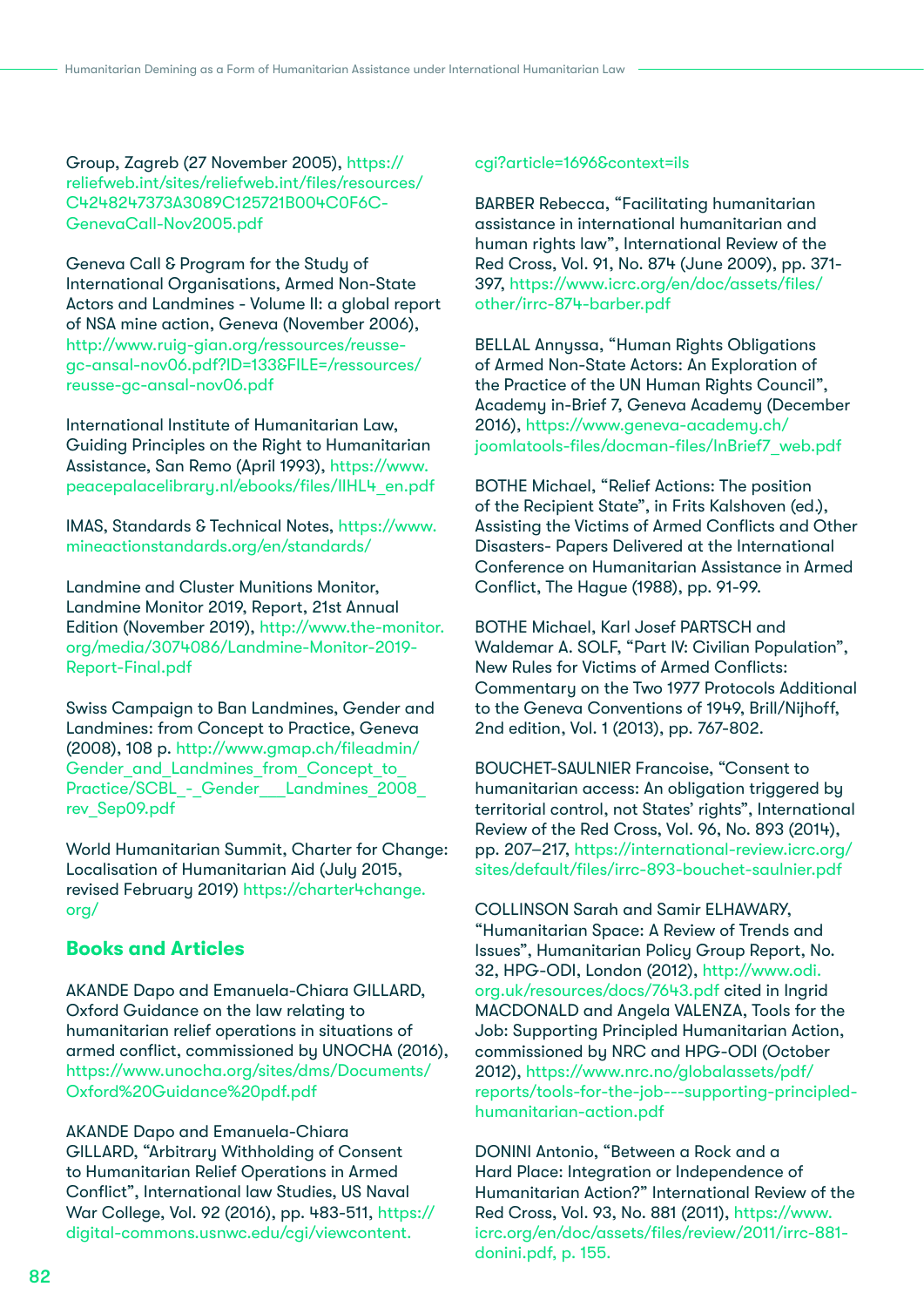DORMANN Knut, "Preparatory Commission for the International Criminal Court: The Elements of War Crimes – Part II: Other Serious Violations of the Laws and Customs Applicable in International and Non-International Armed Conflicts", International Review of the Red Cross, Vol. 83, No. 842 (2001), [https://www.icrc.org/en/doc/assets/](https://www.icrc.org/en/doc/assets/files/other/461-488_dormann.pdf) [files/other/461-488\\_dormann.pdf](https://www.icrc.org/en/doc/assets/files/other/461-488_dormann.pdf)

DURHIN Nathalie, "Protecting civilians in urban areas: A military perspective on the application of international humanitarian law", International Review of the Red Cross, Vol. 98, No. 901 (2016), pp. 177-199, [https://international-review.icrc.org/](https://international-review.icrc.org/sites/default/files/irc_97_901-11.pdf) [sites/default/files/irc\\_97\\_901-11.pdf](https://international-review.icrc.org/sites/default/files/irc_97_901-11.pdf)

EBERSOLE Jon M., "Mohonk criteria for humanitarian assistance in complex emergences", Disaster Prevention and Management (1995), Vol. 4 No. 3, pp. 14-24, [https://doi.](https://doi.org/10.1108/09653569510088032) [org/10.1108/09653569510088032](https://doi.org/10.1108/09653569510088032)

EHLERT Franziska, Zeila LAULETTA, Nelly SCHLAFEREIT, "Women in Humanitarian Mine Action: Assessing Agency in Families and Communities", Applied Research Seminar Final Report, Graduate Institute of International and Development Studies, Geneva (2016), [http://www.](http://www.gmap.ch/wp-content/uploads/2016/07/final-report-ARS-2016.pdf) [gmap.ch/wp-content/uploads/2016/07/final](http://www.gmap.ch/wp-content/uploads/2016/07/final-report-ARS-2016.pdf)[report-ARS-2016.pdf](http://www.gmap.ch/wp-content/uploads/2016/07/final-report-ARS-2016.pdf)

FORSYTHE David P., "International Humanitarian Assistance: The Role of the Red Cross", Buffalo Journal of International Law, Vol. 3, No. 2 (1997), [https://digitalcommons.law.buffalo.edu/bjil/vol3/](https://digitalcommons.law.buffalo.edu/bjil/vol3/iss2/1) [iss2/1](https://digitalcommons.law.buffalo.edu/bjil/vol3/iss2/1)

GARBINO Henrique, "Ukraine's Newly Adopted Mine Action Law: What Does This Mean for HMA Programs?" Journal of Conventional Weapons Destruction, Vol. 23, Issue 1, art. 7 (April 2019), [https://commons.lib.jmu.edu/cisr-journal/vol23/](https://commons.lib.jmu.edu/cisr-journal/vol23/iss1/7) [iss1/7](https://commons.lib.jmu.edu/cisr-journal/vol23/iss1/7) 

GILLARD Emanuela-Chiara, "The Law regulating cross-border relief operations", International Review of the Red Cross, Vol. 95, No. 890 (2013), pp. 351–382, [https://international-review.icrc.org/](https://international-review.icrc.org/sites/default/files/irrc-890-gillard_1.pdf) [sites/default/files/irrc-890-gillard\\_1.pdf](https://international-review.icrc.org/sites/default/files/irrc-890-gillard_1.pdf)

HABIB Maki K., "Humanitarian Demining: The Problem, Difficulties, Priorities, Demining Technology and the Challenge for Robotics", in Maki K. HABIB (ed), Humanitarian Demining Intech Open (2008), [https://www.intechopen.com/](https://www.intechopen.com/books/humanitarian_demining/) [books/humanitarian\\_demining/](https://www.intechopen.com/books/humanitarian_demining/)

HEATH J. Benton, "Disasters, Relief, and Neglect: The Duty to Accept Humanitarian Assistance and the Work of the International Law Commission", New York University Journal of International Law and Politics, Vol. 43, No. 2 (2011), [https://nyujilp.](https://nyujilp.org/wp-content/uploads/2013/02/43.2-Heath.pdf) [org/wp-content/uploads/2013/02/43.2-Heath.](https://nyujilp.org/wp-content/uploads/2013/02/43.2-Heath.pdf) [pdf](https://nyujilp.org/wp-content/uploads/2013/02/43.2-Heath.pdf)

Humanitarian Practice Network, Humanitarian Exchange, No. 25, HPG-ODI, London (December 2003), [https://odihpn.org/wp-content/](https://odihpn.org/wp-content/uploads/2003/12/humanitarianexchange025.pdf) [uploads/2003/12/humanitarianexchange025.pdf](https://odihpn.org/wp-content/uploads/2003/12/humanitarianexchange025.pdf)

JOHANNES A.M., "Neutrality and Impartiality of the United Nations Peacekeeping Operations", (12 June 2007), [http://amjohannes.wikidot.](http://amjohannes.wikidot.com/neutrality-and-impartiality-of-the-united-nations-peacekeepi) [com/neutrality-and-impartiality-of-the-united](http://amjohannes.wikidot.com/neutrality-and-impartiality-of-the-united-nations-peacekeepi)[nations-peacekeepi](http://amjohannes.wikidot.com/neutrality-and-impartiality-of-the-united-nations-peacekeepi)

KEELEY Robert, "Improvised Explosive Devices (IED): A Humanitarian Mine Action Perspective", Journal of Conventional Weapons Destruction, Vol. 21, Issue 1, art. 3 (2017), [https://commons.lib.](https://commons.lib.jmu.edu/cisr-journal/vol21/iss1/3) [jmu.edu/cisr-journal/vol21/iss1/3](https://commons.lib.jmu.edu/cisr-journal/vol21/iss1/3) 

KUHNE Winrich, "From Peacekeeping to Postconflict Peacebuilding", in Luc REYCHLER and Thania PAFFENHOLTZ (eds), Peacebuilding; A Field Guide, London (2001), pp. 376-389.

KUIJT Emilie, "Legal Challenges in the Provision of Humanitarian Assistance: The Case of Non-International Armed Conflicts", in Terry Gill (ed), Yearbook of International Humanitarian Law, Asser Press, Vol. 17 (2014), pp. 145-166.

LABBÉ Jérémie and Arthur BOUTELLIS, "Peace Operations by Proxy: Implications for Humanitarian Action of UN Peacekeeping Partnerships with Non-UN Security Forces", International Review of the Red Cross, Vol. 95, No. 891/892 (2013), pp. 539–559, [https://](https://international-review.icrc.org/sites/default/files/irrc-891-892-labbe-boutellis.pdf) [international-review.icrc.org/sites/default/files/](https://international-review.icrc.org/sites/default/files/irrc-891-892-labbe-boutellis.pdf) [irrc-891-892-labbe-boutellis.pdf](https://international-review.icrc.org/sites/default/files/irrc-891-892-labbe-boutellis.pdf)

LABBÉ Jérémie and Pascale DAUDIN, "Applying the humanitarian principles: Reflecting on the experience of the International Committee of the Red Cross", International Review of the Red Cross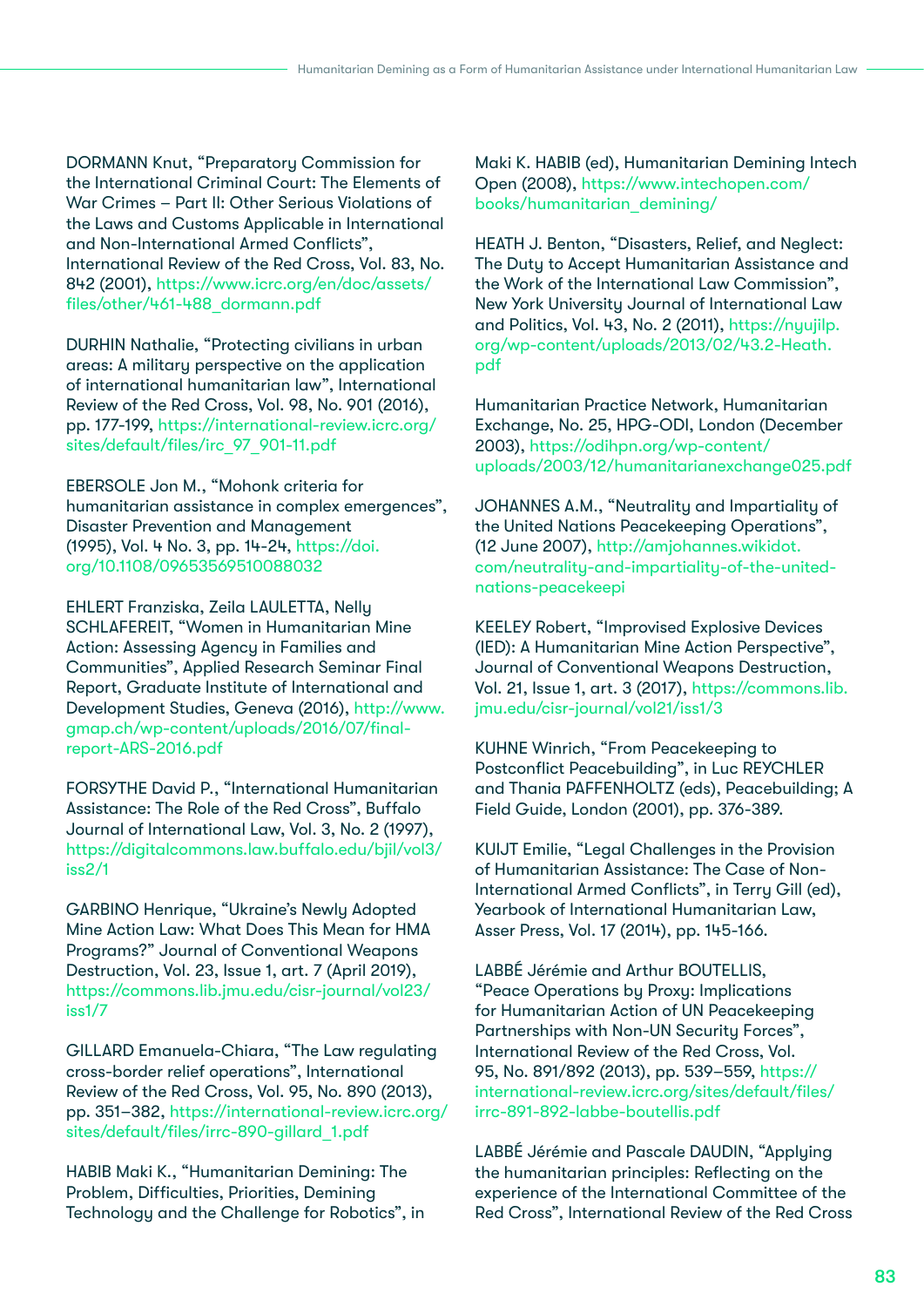(2015), Vol. 97, No. 897/898, pp. 183–210, [https://](https://international-review.icrc.org/sites/default/files/irc_97_1-2-8.pdf) [international-review.icrc.org/sites/default/files/](https://international-review.icrc.org/sites/default/files/irc_97_1-2-8.pdf) [irc\\_97\\_1-2-8.pdf](https://international-review.icrc.org/sites/default/files/irc_97_1-2-8.pdf)

LEADER Nicholas, "The Politics of Principle: The Principles of Humanitarian Action in Practice", Humanitarian Policy Group Report, No. 2, HPG-ODI, London, (March 2000), [https://www.odi.org/](https://www.odi.org/sites/odi.org.uk/files/odi-assets/publications-opinion-files/311.pdf) [sites/odi.org.uk/files/odi-assets/publications](https://www.odi.org/sites/odi.org.uk/files/odi-assets/publications-opinion-files/311.pdf)[opinion-files/311.pdf](https://www.odi.org/sites/odi.org.uk/files/odi-assets/publications-opinion-files/311.pdf)

LODHAMMAR Pehr, "How Iraq Is Changing What We Do: Measuring Clearance in Urban Environments", Journal of Conventional Weapons Destruction, Vol. 22, Issue 2, art. 5 (August 2018), [https://commons.lib.jmu.edu/cisr-journal/vol22/](https://commons.lib.jmu.edu/cisr-journal/vol22/iss2/5) [iss2/5](https://commons.lib.jmu.edu/cisr-journal/vol22/iss2/5)

MACRAE Joanna and Nicholas LEADER, "Shifting Sands: The Search for 'Coherence' Between Political and Humanitarian Responses to Complex Emergencies", Humanitarian Policy Group Report, No. 8, HPG-ODI, London (2000), [https://www.odi.](https://www.odi.org/sites/odi.org.uk/files/odi-assets/publications-opinion-files/299.pdf) [org/sites/odi.org.uk/files/odi-assets/publications](https://www.odi.org/sites/odi.org.uk/files/odi-assets/publications-opinion-files/299.pdf)[opinion-files/299.pdf](https://www.odi.org/sites/odi.org.uk/files/odi-assets/publications-opinion-files/299.pdf)

MCINALLY Craig and Hans RISSER (Norwegian People's Aid) "Humanitarian Mine Action and IEDs", Journal of Conventional Weapons Destruction, Vol. 21, Issue 3 (November 2017), pp. 30-34, [https://commons.lib.jmu.edu/cgi/](https://commons.lib.jmu.edu/cgi/viewcontent.cgi?article=2802&context=cisr-journal) [viewcontent.cgi?article=2802&context=cisr](https://commons.lib.jmu.edu/cgi/viewcontent.cgi?article=2802&context=cisr-journal)[journal](https://commons.lib.jmu.edu/cgi/viewcontent.cgi?article=2802&context=cisr-journal)

METCALFE Victoria, Alison GIFFEN and Samir ELHAWARY, "UN Integration and Humanitarian Space: An Independent Study Commissioned by the UN Integration Steering Group", A Report of the Humanitarian Policy Group – Overseas Development Institute (December 2011), [https://www.unocha.org/sites/unocha/](https://www.unocha.org/sites/unocha/files/dms/Documents/FINAL%20Integration%20humanitarian%20space%2) [files/dms/Documents/FINAL%20Integration%20](https://www.unocha.org/sites/unocha/files/dms/Documents/FINAL%20Integration%20humanitarian%20space%2) [humanitarian%20space%20study%20Dec11.pdf](https://www.unocha.org/sites/unocha/files/dms/Documents/FINAL%20Integration%20humanitarian%20space%2)

NISHAT Nishat, "The Right of Initiative of the ICRC and Other Impartial Bodies", in Andrew Clapham, Paola Gaeta and Marco Sassòli (eds), The 1949 Geneva Conventions: A Commentary, Oxford University Press (2015), pp. 495-508.

PLATTNER Denise, "ICRC Neutrality and Neutrality in Humanitarian Assistance", International Review of the Red Cross (1996), No. 311, [https://www.icrc.org/en/doc/resources/](https://www.icrc.org/en/doc/resources/documents/article/other/57jn2z.htm) [documents/article/other/57jn2z.htm](https://www.icrc.org/en/doc/resources/documents/article/other/57jn2z.htm)

RYNGAER Cedric, "Humanitarian Assistance and the Conundrum of Consent: A Legal Perspective", Amsterdam Law Forum ,Vol. 5, No. 2 (2013), [https://papers.ssrn.com/sol3/papers.](https://papers.ssrn.com/sol3/papers.cfm?abstract_id=2293349) [cfm?abstract\\_id=2293349](https://papers.ssrn.com/sol3/papers.cfm?abstract_id=2293349)

SCHENKENBERG Ed, "The Challenges of Localised Aid in Armed Conflict", MSF Emergency Gap Series 03 (1 November 2016) file:///C:/Users/ IHL-Legal%20Advisor/Downloads/msf-egs03 the-challenges-of-localised-humanitarian-aid-inarmed-conflict-.pdf

SCHWENDIMANN Felix, "The legal framework of humanitarian access in armed conflict", International Review of the Red Cross, Vol. 93, No. 884 (December 2011), pp. 993-1008, [https://www.](https://www.icrc.org/en/doc/assets/files/review/2011/irrc-884-schwendimann.pdf) [icrc.org/en/doc/assets/files/review/2011/irrc-884](https://www.icrc.org/en/doc/assets/files/review/2011/irrc-884-schwendimann.pdf) [schwendimann.pdf](https://www.icrc.org/en/doc/assets/files/review/2011/irrc-884-schwendimann.pdf)

SHAW Malcolm N., International Law, 6th edition, Cambridge University Press, 2008.

SJÖBERG Anki, "Armed Non-state Actors: Their Contribution to Solving the Landmine Problem", Journal of Mine Action, Vol. 11, Issue 1, article 25 (2007), [https://commons.lib.jmu.edu/cisr-journal/](https://commons.lib.jmu.edu/cisr-journal/vol11/iss1/25) [vol11/iss1/25](https://commons.lib.jmu.edu/cisr-journal/vol11/iss1/25) 

SLIM Hugo, Humanitarian Ethics. A Guide to the Morality of Aid in War and Disaster, London: Hurst & Co. (2015), [https://www.tandfonline.com/doi/pd](https://www.tandfonline.com/doi/pdf/10.1080/09557571.2016.1271189) [f/10.1080/09557571.2016.1271189](https://www.tandfonline.com/doi/pdf/10.1080/09557571.2016.1271189)

SLIM Hugo and Miriam BRADLEY, Principled Humanitarian Action and Ethical Tensions in Multi-Mandate Organizations, commissioned by World Vision (March 2013), [https://](https://interagencystandingcommittee.org/system/files/legacy_files/Slim,%20WV%20Multi-Mandate%20Ethi) [interagencystandingcommittee.org/system/files/](https://interagencystandingcommittee.org/system/files/legacy_files/Slim,%20WV%20Multi-Mandate%20Ethi) [legacy\\_files/Slim,%20WV%20Multi-Mandate%20](https://interagencystandingcommittee.org/system/files/legacy_files/Slim,%20WV%20Multi-Mandate%20Ethi) [Ethics%20FinalDraft.pdf](https://interagencystandingcommittee.org/system/files/legacy_files/Slim,%20WV%20Multi-Mandate%20Ethi)

SOMMARUGA Cornelio, "Humanitarian action and peace-keeping operations", Keynote address by the President of the ICRC at the Conference on Humanitarian Action and Peacekeeping Operations, Singapore (February 1997) International Review of the Red Cross, No. 317 (April 1997), [https://www.icrc.org/en/doc/](https://www.icrc.org/en/doc/resources/documents/article/other/57jnj7.htm) [resources/documents/article/other/57jnj7.htm](https://www.icrc.org/en/doc/resources/documents/article/other/57jnj7.htm)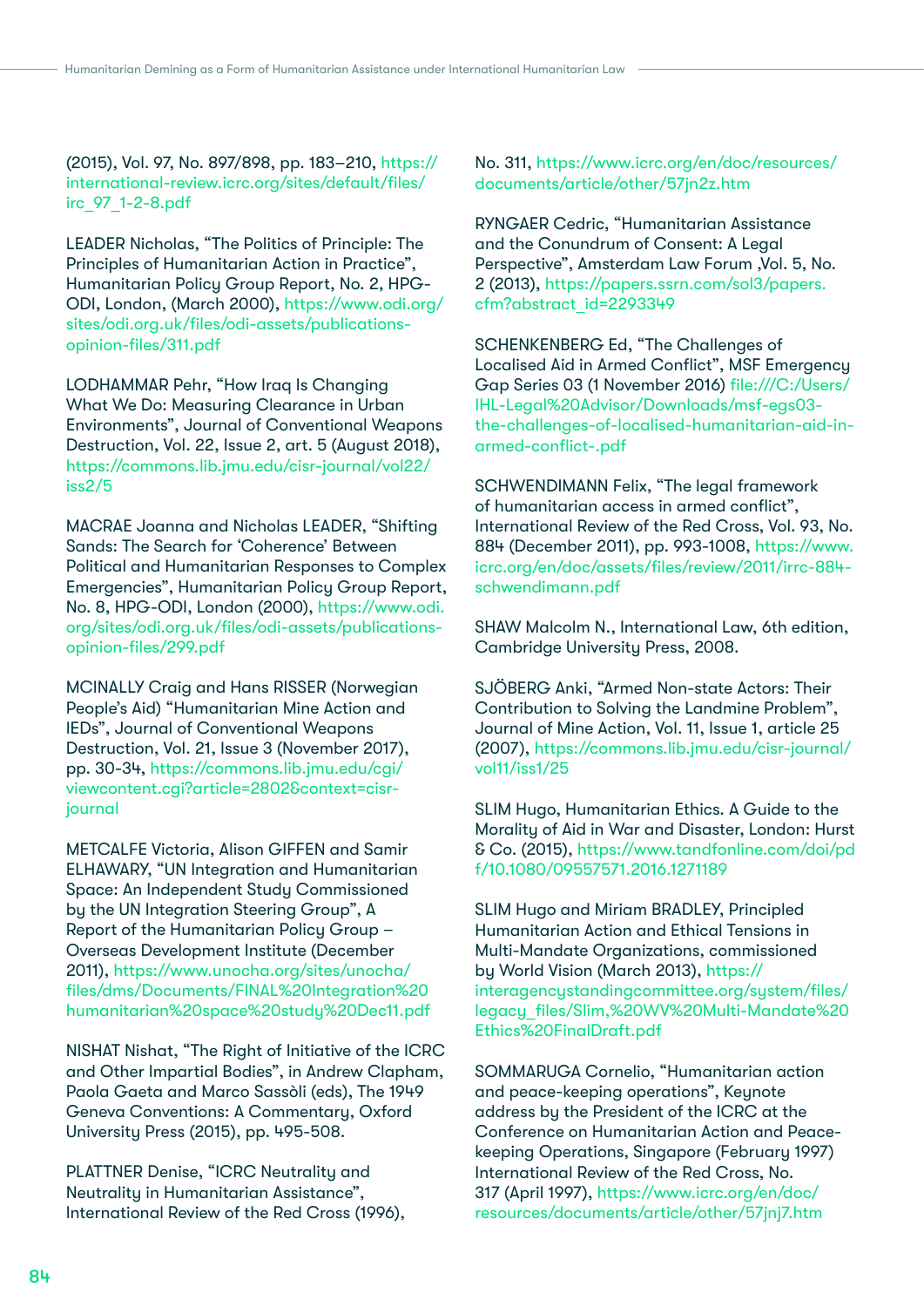SPIEKER Heike, "Humanitarian Assistance: Access in Armed Conflict and Occupation", Max Planck Encyclopedias of International Law (2015), [https://opil.ouplaw.com/view/10.1093/](https://opil.ouplaw.com/view/10.1093/law:epil/9780199231690/law-9780199231690-e1701?prd=EPIL) [law:epil/9780199231690/law-9780199231690](https://opil.ouplaw.com/view/10.1093/law:epil/9780199231690/law-9780199231690-e1701?prd=EPIL) [e1701?prd=EPIL](https://opil.ouplaw.com/view/10.1093/law:epil/9780199231690/law-9780199231690-e1701?prd=EPIL) 

Swiss Federal Department of Foreign Affairs – Directorate of International Law, Humanitarian access in situations of armed conflict: handbook on the normative framework, Version 1.0, Bern (2011), [https://www.alnap.org/system/files/](https://www.alnap.org/system/files/content/resource/files/main/humanitarian-access-in-situations-of-) [content/resource/files/main/humanitarian](https://www.alnap.org/system/files/content/resource/files/main/humanitarian-access-in-situations-of-)[access-in-situations-of-armed-conflict](https://www.alnap.org/system/files/content/resource/files/main/humanitarian-access-in-situations-of-)[handbook-on-the-normative-framework-en.pdf](https://www.alnap.org/system/files/content/resource/files/main/humanitarian-access-in-situations-of-)

THOMSEN Matias, "The Obligation not to Arbitrarily Refuse International Disaster Relief: A Question of Sovereignty", The Melbourne Journal of International Law, Vol. 16, No. 2 (2015), [https://law.unimelb.edu.au/\\_\\_data/assets/pdf\\_](https://law.unimelb.edu.au/__data/assets/pdf_file/0008/1687787/Thomsen.pdf) [file/0008/1687787/Thomsen.pdf](https://law.unimelb.edu.au/__data/assets/pdf_file/0008/1687787/Thomsen.pdf)

THURER Daniel, "Dunant's Pyramid: Thoughts on the 'Humanitarian Space'", International Review of the Red Cross, Vol. 89, No. 865 (March 2007), [https://international-review.icrc.org/sites/default/](https://international-review.icrc.org/sites/default/files/irrc-865-3.pdf) [files/irrc-865-3.pdf](https://international-review.icrc.org/sites/default/files/irrc-865-3.pdf)

TREVELYAN James, "Research Challenges", in Maki K. HABIB (ed), Humanitarian Demining, Intech Open (2008), [https://www.intechopen.](https://www.intechopen.com/books/humanitarian_demining/) [com/books/humanitarian\\_demining/](https://www.intechopen.com/books/humanitarian_demining/) 

VUKAS Budislav, "Humanitarian Assistance in cases of Emergency", Max Planck Encyclopedias of International Law (2013), [https://opil.ouplaw.](https://opil.ouplaw.com/view/10.1093/law:epil/9780199231690/law-9780199231690-e823) [com/view/10.1093/law:epil/9780199231690/law-](https://opil.ouplaw.com/view/10.1093/law:epil/9780199231690/law-9780199231690-e823)[9780199231690-e823](https://opil.ouplaw.com/view/10.1093/law:epil/9780199231690/law-9780199231690-e823)

WEIR Erin A., "Conflict and Compromise: UN Integrated Missions and the Humanitarian Imperative", KAIPTC Monograph, No. 4, Accra (June 2006), [https://www.kaiptc.org/wp-content/](https://www.kaiptc.org/wp-content/uploads/2017/03/New%20folder/WeirE.-2006-Conflict-and-Compromise-U) [uploads/2017/03/New%20folder/WeirE.-2006-](https://www.kaiptc.org/wp-content/uploads/2017/03/New%20folder/WeirE.-2006-Conflict-and-Compromise-U) [Conflict-and-Compromise-UN-Integrated-](https://www.kaiptc.org/wp-content/uploads/2017/03/New%20folder/WeirE.-2006-Conflict-and-Compromise-U)[Missions-and-Humanitarian-Imperative.pdf](https://www.kaiptc.org/wp-content/uploads/2017/03/New%20folder/WeirE.-2006-Conflict-and-Compromise-U)

WEISSBRODT David, Cheryl HEILMAN, "Defining Torture and Cruel, Inhuman, and Degrading Treatment", Law & Inequality, Vol. 29 No. 343 (2011), [https://scholarship.law.umn.edu/faculty\\_](https://scholarship.law.umn.edu/faculty_articles/366) [articles/366](https://scholarship.law.umn.edu/faculty_articles/366)

WELLER Marc, "The Relativity of Humanitarian Neutrality and Impartiality", The Journal of Humanitarian Assistance (1998), [https://sites.](https://sites.tufts.edu/jha/archives/119) [tufts.edu/jha/archives/119](https://sites.tufts.edu/jha/archives/119)

WILKINSON Mark, "IEDs and Urban Clearance Variables in Mosul: Defining Complex Environments", Journal of Conventional Weapons Destruction, Vol. 23, Issue 2, art. 5 (July 2019), [https://commons.lib.jmu.edu/cisr-journal/vol23/](https://commons.lib.jmu.edu/cisr-journal/vol23/iss2/5) [iss2/5](https://commons.lib.jmu.edu/cisr-journal/vol23/iss2/5)

YAMASHITA Hikaru, "'Impartial' Use of Force in United Nations Peacekeeping", International Peacekeeping, Vol.15, No.5 (November 2008), pp.615–630, [https://is.muni.cz/el/fss/podzim2016/](https://is.muni.cz/el/fss/podzim2016/EUP420/um/03__Impartial__Use_of_Force_in_United_Nations_Peaceke) EUP420/um/03 Impartial Use of Force in [United\\_Nations\\_Peacekeeping.pdf](https://is.muni.cz/el/fss/podzim2016/EUP420/um/03__Impartial__Use_of_Force_in_United_Nations_Peaceke)

## **Press releases**

BOWER Ernest Z., "Southeast Asia from the Corner of 18 and K" (2 February 2011), Centre for Strategic International Studies, [https://www.csis.](https://www.csis.org/analysis/special-edition-%E2%80%93-2010-year-review) [org/analysis/special-edition-%E2%80%93-2010](https://www.csis.org/analysis/special-edition-%E2%80%93-2010-year-review) [year-review](https://www.csis.org/analysis/special-edition-%E2%80%93-2010-year-review)

BRADFORD Alexandra, "Women at the forefront of humanitarian demining efforts in Syria", Syria Deeply, (8 November 2017), [https://www.](https://www.newsdeeply.com/syria/articles/2017/11/08/women-at-forefront-of-humanitarian-demining-eff) [newsdeeply.com/syria/articles/2017/11/08/](https://www.newsdeeply.com/syria/articles/2017/11/08/women-at-forefront-of-humanitarian-demining-eff) [women-at-forefront-of-humanitarian-demining](https://www.newsdeeply.com/syria/articles/2017/11/08/women-at-forefront-of-humanitarian-demining-eff)[efforts-in-syria](https://www.newsdeeply.com/syria/articles/2017/11/08/women-at-forefront-of-humanitarian-demining-eff)

HENDRICKS Kern, "Meet the Afghan Women Taking Their Country Back—One Land Mine at a Time" (8 October 2019), Foreign Policy, [https://](https://foreignpolicy.com/2019/10/08/afghanistan-all-women-landmine-clearing-team-provides-jobs-and-) [foreignpolicy.com/2019/10/08/afghanistan-all](https://foreignpolicy.com/2019/10/08/afghanistan-all-women-landmine-clearing-team-provides-jobs-and-)[women-landmine-clearing-team-provides-jobs](https://foreignpolicy.com/2019/10/08/afghanistan-all-women-landmine-clearing-team-provides-jobs-and-)[and-hope/](https://foreignpolicy.com/2019/10/08/afghanistan-all-women-landmine-clearing-team-provides-jobs-and-)

JEFFERYS Anna and Toby PORTER, "Ivory Coast is a case of too much UN coordination", Alert Net (26 November 2004), http://www.globalpolicy. org/ngos/aid/2004/1126ivorycoast.html

RAMADAN Ahmad, "Landmines, the silent killers in Syria war", The Arab Weekly (18 March 2016), [https://thearabweekly.com/land-mines-silent](https://thearabweekly.com/land-mines-silent-killers-syria-war)[killers-syria-war](https://thearabweekly.com/land-mines-silent-killers-syria-war)

UNOCHA News and Updates, "Humanitarian Issues: Integrating peacekeeping and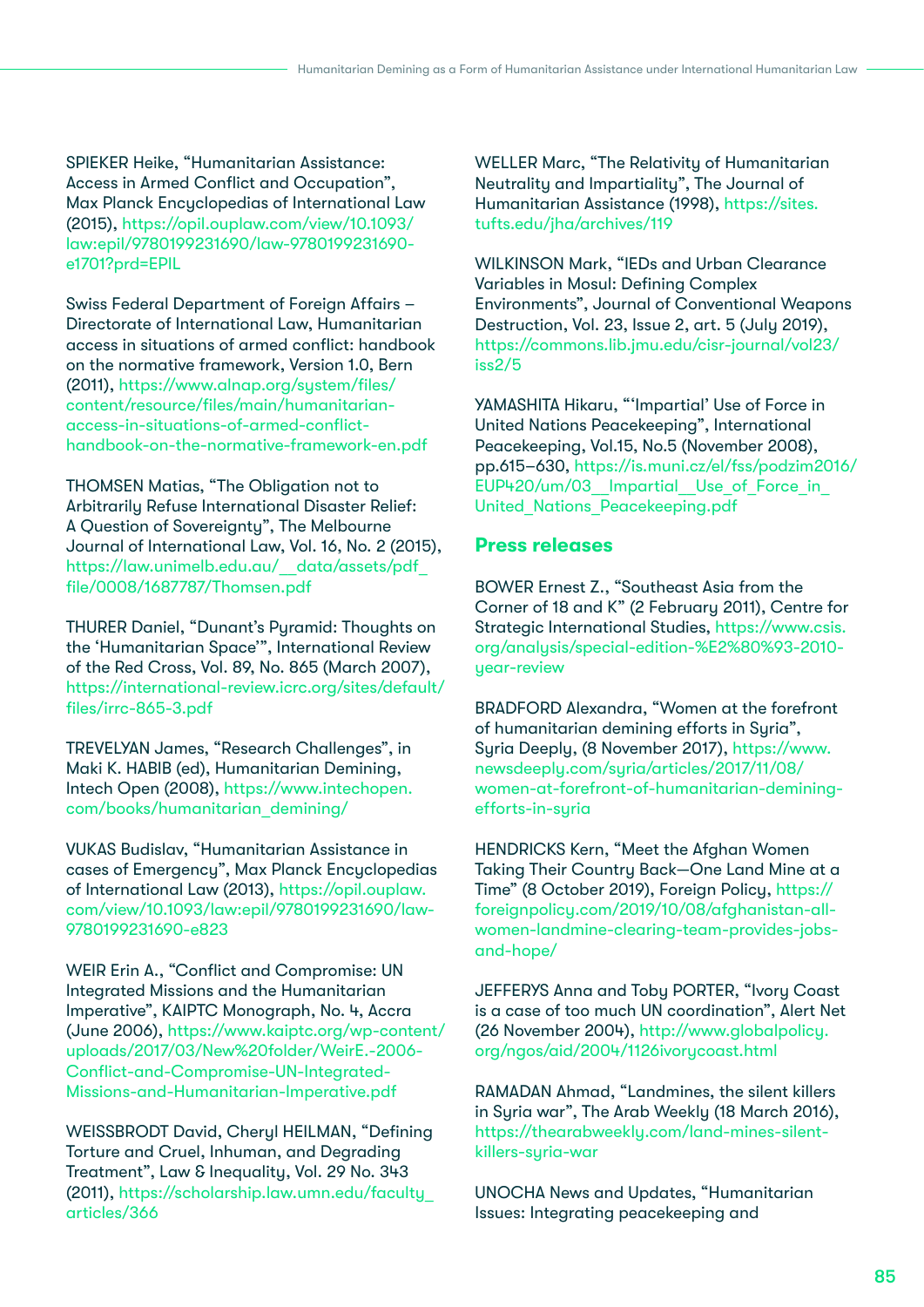humanitarian work – how to make it work?" (10 January 2012), [https://www.unocha.org/story/](https://www.unocha.org/story/humanitarian-issues-integrating-peacekeeping-and-humanitarian-work-%E2%) [humanitarian-issues-integrating-peacekeeping](https://www.unocha.org/story/humanitarian-issues-integrating-peacekeeping-and-humanitarian-work-%E2%)[and-humanitarian-work-%E2%80%93-how-make](https://www.unocha.org/story/humanitarian-issues-integrating-peacekeeping-and-humanitarian-work-%E2%)[it-work](https://www.unocha.org/story/humanitarian-issues-integrating-peacekeeping-and-humanitarian-work-%E2%)

UNESCO Media Services, "UNESCO experts take preliminary stock of destruction in World Heritage site of Palmyra" (27 April 2016) [http://www.](http://www.unesco.org/new/en/media-services/single-view/news/unesco_experts_take_preliminary_stock_o) [unesco.org/new/en/media-services/single-view/](http://www.unesco.org/new/en/media-services/single-view/news/unesco_experts_take_preliminary_stock_o) news/unesco\_experts\_take\_preliminary\_stock\_of destruction\_in\_worl/

UN Meetings Coverage, "General Assembly Adopts 4 Resolutions Aimed at Strengthening Coordination of Humanitarian, Disaster Relief Assistance" (14 December 2018), [https://www.](https://www.un.org/press/en/2018/ga12106.doc.htm) [un.org/press/en/2018/ga12106.doc.htm](https://www.un.org/press/en/2018/ga12106.doc.htm)

UNESCO News, "UNESCO team in Iraq met in Mosul with the Director, Northern Regional Center for Explosives, the Director of Mines and Explosives Section (Ministry of Defense), and with representatives from the Department of Antiquities (SBAH)" (9 September 2019), [https://](https://en.unesco.org/news/unesco-team-iraq-met-mosul-director-northern-regional-center-explosives-d) [en.unesco.org/news/unesco-team-iraq-met](https://en.unesco.org/news/unesco-team-iraq-met-mosul-director-northern-regional-center-explosives-d)[mosul-director-northern-regional-center](https://en.unesco.org/news/unesco-team-iraq-met-mosul-director-northern-regional-center-explosives-d)[explosives-director-mines-and](https://en.unesco.org/news/unesco-team-iraq-met-mosul-director-northern-regional-center-explosives-d)

UN News, "Security Council beats midnight deadline, renews Syria cross-border aid in contentious vote" (10 January 2020), [https://](https://news.un.org/en/story/2020/01/1055181) [news.un.org/en/story/2020/01/1055181](https://news.un.org/en/story/2020/01/1055181)